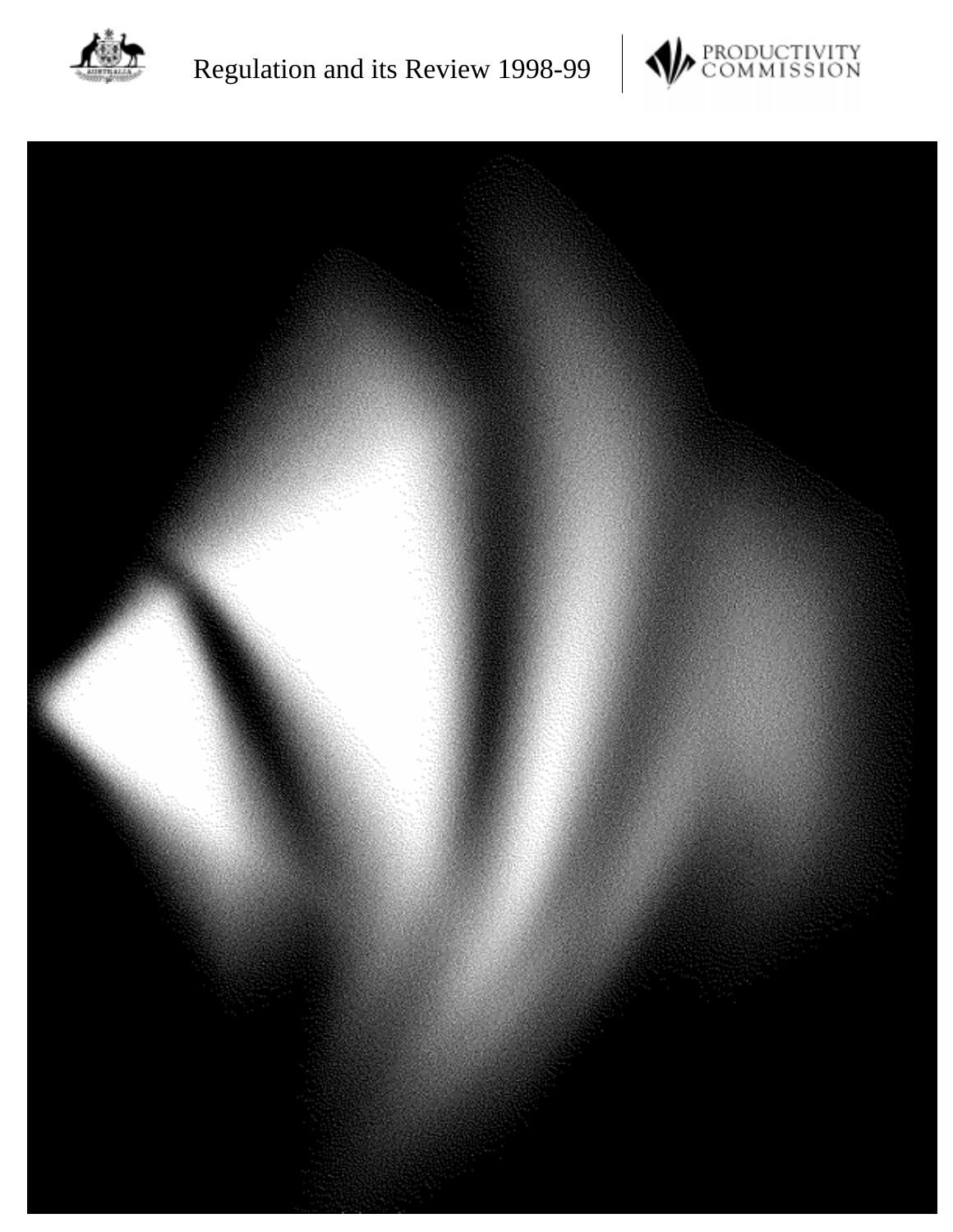Commonwealth of Australia 1999

**ISBN** 1 74037 096 1

This work is subject to copyright. Apart from any use as permitted under the *Copyright Act 1968*, the work may be reproduced in whole or in part for study or training purposes, subject to the inclusion of an acknowledgment of the source. Reproduction for commercial use or sale requires prior written permission from AusInfo. Requests and inquiries concerning reproduction and rights should be addressed to the Manager, Legislative Services, AusInfo, GPO Box 1920, Canberra, ACT, 2601.

**Inquiries:** Media and Publications Productivity Commission Locked Bag 2 Collins Street East Post Office Melbourne Vic 8003 Tel: (03) 9653 2244 Fax: (03) 9653 2303 Email: maps@pc.gov.au

#### **An appropriate citation for this paper is:**

Productivity Commission 1999, *Regulation and its Review 1998-99*, AusInfo, Canberra.

#### *The Productivity Commission*

The Productivity Commission, an independent Commonwealth agency, is the Government's principal review and advisory body on microeconomic policy and regulation. It conducts public inquiries and research into a broad range of economic and social issues affecting the welfare of Australians.

The Commission's independence is underpinned by an Act of Parliament. Its processes and outputs are open to public scrutiny and are driven by concern for the wellbeing of the community as a whole.

Information on the Productivity Commission, its publications and its current work program can be found on the World Wide Web at www.pc.gov.au or by contacting Media and Publications on (03) 9653 2244.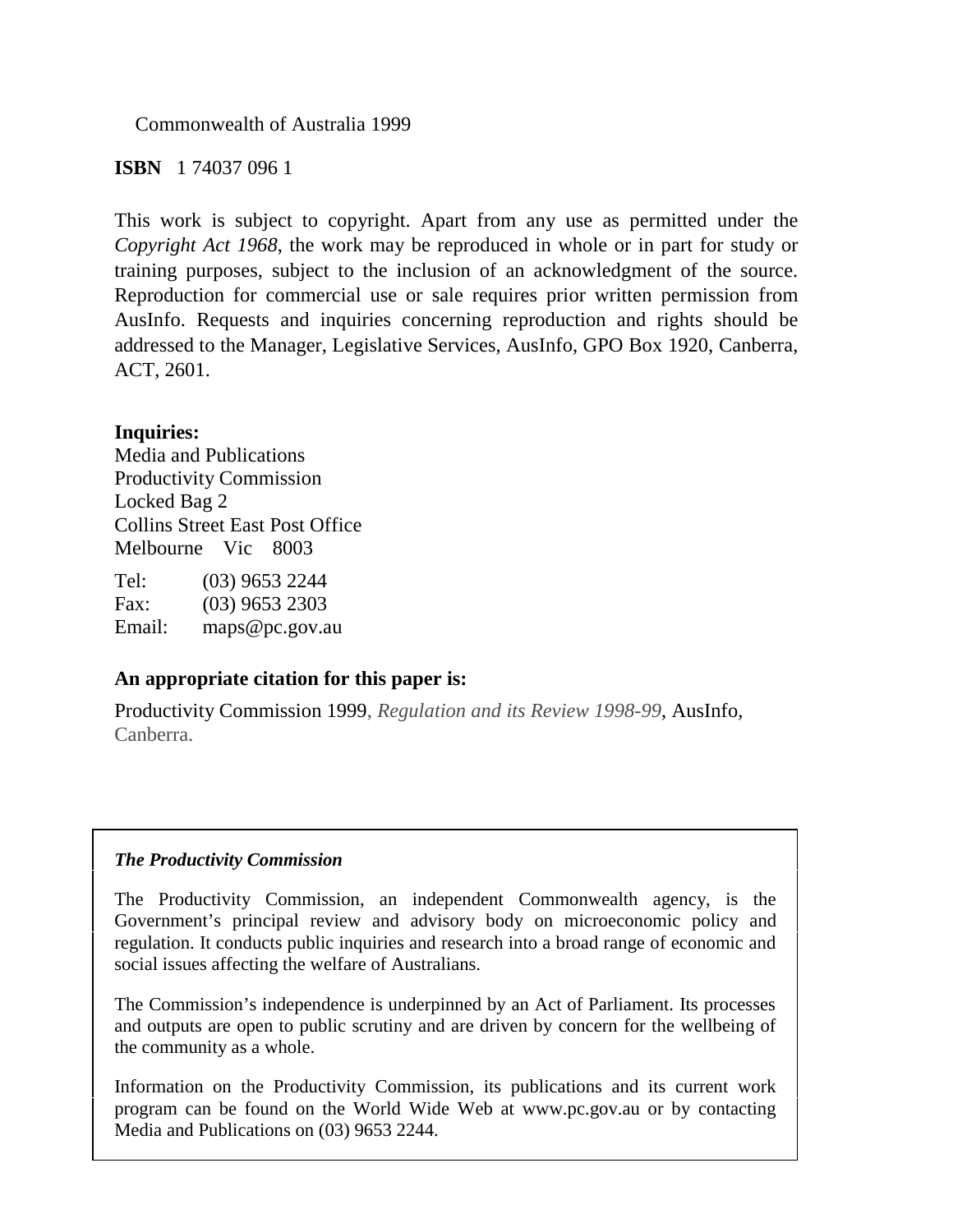# Foreword

The Productivity Commission is required to report annually on compliance by Commonwealth departments and agencies with the Government's Regulation Impact Statement requirements. The Commission also reports on two Council of Australian Government programs: reviews of existing Commonwealth legislation which restricts competition; and proposals being considered by Ministerial Councils and national standard-setting bodies. These processes aim to achieve best practice regulatory outcomes.

This is the second such report. It forms part of the Productivity Commission's annual report series of publications for 1998-99.

The Commission's Office of Regulation Review provides training and advice to all departments and agencies on the best practice requirements, and monitors compliance. In this edition of *Regulation and its Review*, the Commission provides for the first time data on the compliance of individual agencies as well as aggregate data.

The Commission is grateful for the cooperation of Commonwealth departments and agencies, and Ministerial Councils, in providing information to the ORR on their regulatory activity throughout the year.

Gary Banks Chairman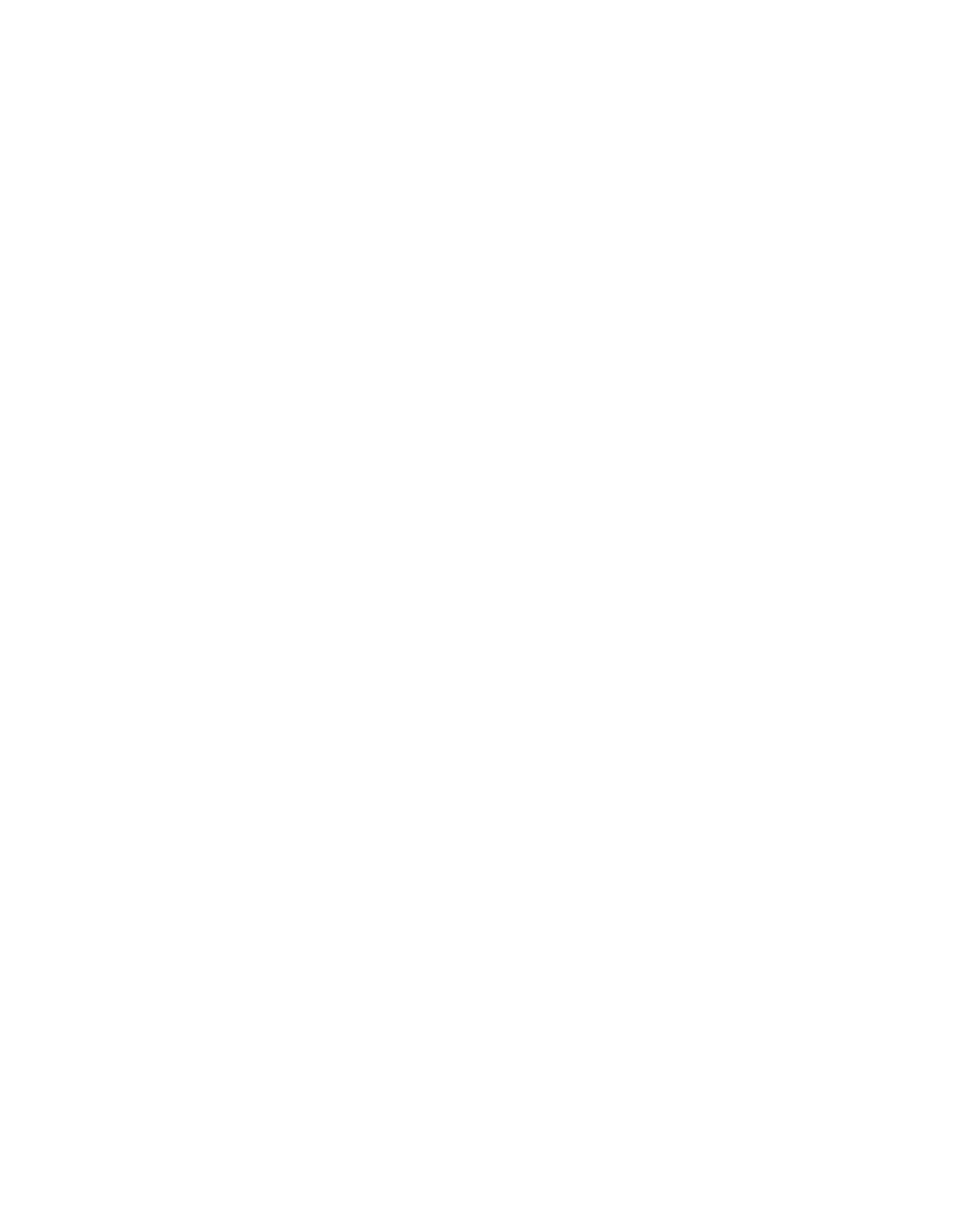# **Contents**

| Foreword     |                                         | III                                                                              |                |
|--------------|-----------------------------------------|----------------------------------------------------------------------------------|----------------|
|              | <b>Abbreviations</b>                    |                                                                                  | IX             |
|              | Overview                                |                                                                                  | XI             |
| 1            |                                         | Best practice processes for regulation                                           | $\mathbf{1}$   |
|              | 1.1                                     | Commonwealth RIS requirements for new or amended<br>regulation                   | $\overline{2}$ |
|              | 1.2                                     | Review and reform of existing legislation                                        | 9              |
|              | 1.3                                     | Commonwealth regulatory performance monitoring and<br>accountability initiatives | 11             |
|              | 1.4                                     | COAG principles and guidelines                                                   | 13             |
|              | 1.5                                     | Role of the ORR                                                                  | 14             |
| $\mathbf{2}$ | <b>Compliance with RIS requirements</b> |                                                                                  | 19             |
|              | 2.1                                     | Introduction                                                                     | 19             |
|              | 2.2                                     | Primary legislation                                                              | 22             |
|              | 2.3                                     | Delegated legislation                                                            | 24             |
|              | 2.4                                     | Quasi-regulation                                                                 | 27             |
|              | 2.5                                     | Treaties                                                                         | 27             |
|              | 2.6                                     | National regulation making                                                       | 28             |
| $\mathbf{3}$ | <b>Improving compliance</b>             |                                                                                  | 31             |
|              | 3.1                                     | Awareness of requirements                                                        | 31             |
|              | 3.2                                     | Compliance at the decision-making stage                                          | 33             |
|              | 3.3                                     | Better integration of the RIS                                                    | 34             |
|              | 3.4                                     | Consequences of non-compliance                                                   | 36             |
|              | 3.5                                     | Gatekeeper procedures                                                            | 37             |
|              | 3.6                                     | Quality of analysis                                                              | 38             |
|              | 3.7                                     | Tracking regulatory activity                                                     | 39             |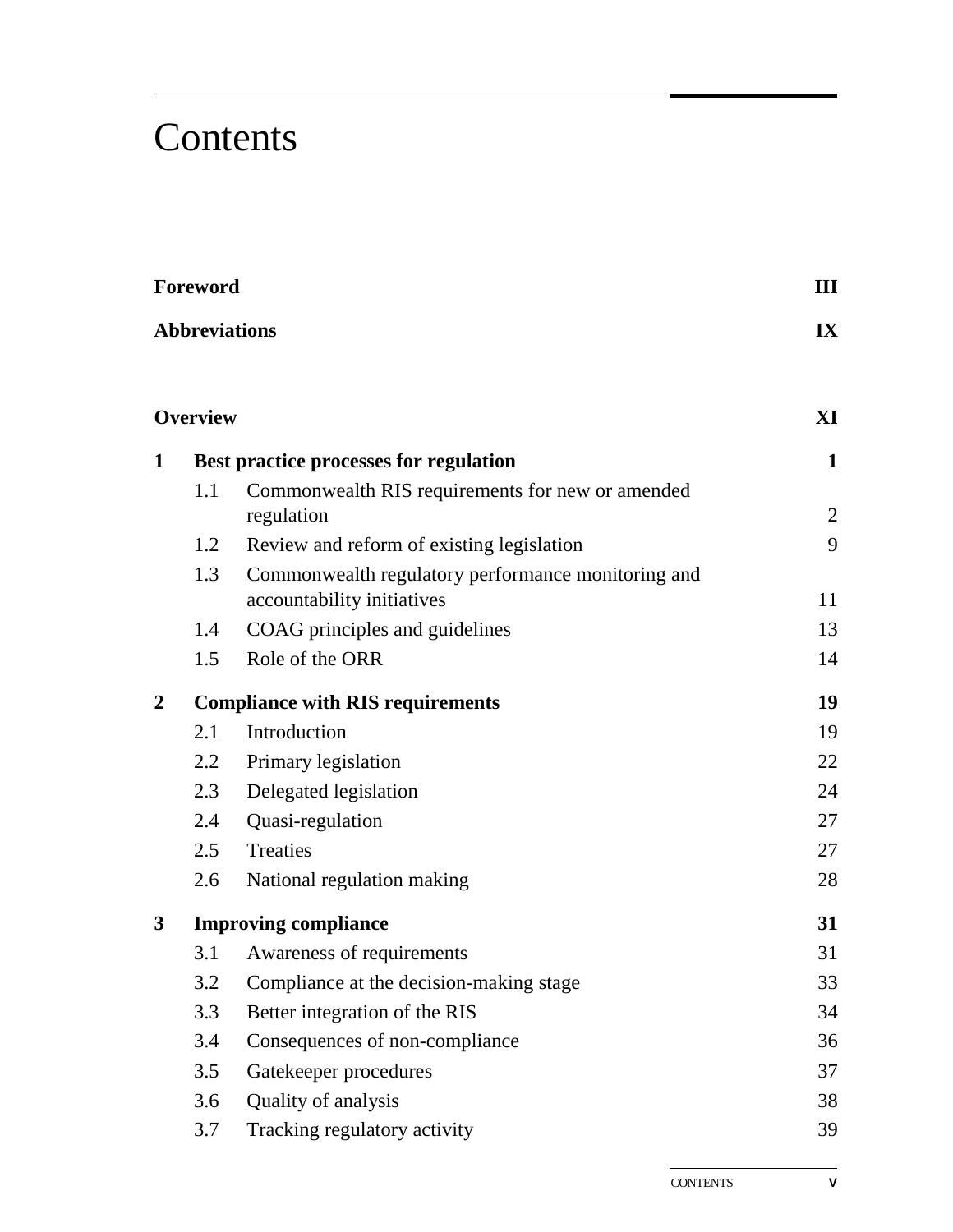| $\overline{\mathbf{4}}$ |                                                                                           | <b>Commonwealth legislation reviews</b>                          | 41             |
|-------------------------|-------------------------------------------------------------------------------------------|------------------------------------------------------------------|----------------|
|                         | 4.1                                                                                       | <b>Status of reviews</b>                                         | 41             |
|                         | 4.2                                                                                       | Clearance of terms of reference                                  | 43             |
|                         | 4.3                                                                                       | Composition of review bodies                                     | 44             |
|                         | <b>APPENDICES</b>                                                                         |                                                                  |                |
| $\mathbf{A}$            |                                                                                           | <b>Role and activities of the ORR</b>                            | 47             |
| B                       |                                                                                           | <b>Compliance by portfolio</b>                                   | 61             |
| $\mathbf C$             | <b>Commonwealth Legislation Review Schedule — status of reviews</b><br>as at 30 June 1999 |                                                                  |                |
| D                       |                                                                                           | <b>Regulatory reform in the States and Territories</b>           | 77             |
| E                       | <b>OECD</b> reviews                                                                       |                                                                  |                |
|                         | <b>References</b>                                                                         |                                                                  | 99             |
| <b>BOXES</b>            |                                                                                           |                                                                  |                |
| 1.1                     |                                                                                           | Quasi-regulation                                                 | $\overline{4}$ |
| 1.2                     |                                                                                           | CPA guiding principle                                            | 9              |
| 3.1                     |                                                                                           | RIS compliance — a coordinated approach                          | 35             |
| A.1                     |                                                                                           | Charter of the Office of Regulation Review                       | 47             |
| A.2                     |                                                                                           | The template terms of reference                                  | 49             |
| A.3                     |                                                                                           | Clarifications                                                   | 53             |
| A.4                     |                                                                                           | A checklist for best practice regulatory design                  | 57             |
|                         | <b>FIGURES</b>                                                                            |                                                                  |                |
| 2.1                     |                                                                                           | Policy proposals introduced into Parliament via Bills, 1998-99   | 23             |
| 2.2                     | 1998-99                                                                                   | Proposals requiring a RIS, introduced into Parliament via Bills, | 23             |
| 2.3                     |                                                                                           | RIS compliance for proposals introduced via Bills, 1998-99       | 24             |
| 2.4                     |                                                                                           | RIS compliance for disallowable instruments, 1998-99             | 26             |
| 4.1                     |                                                                                           | Status of 1998-99 reviews                                        | 42             |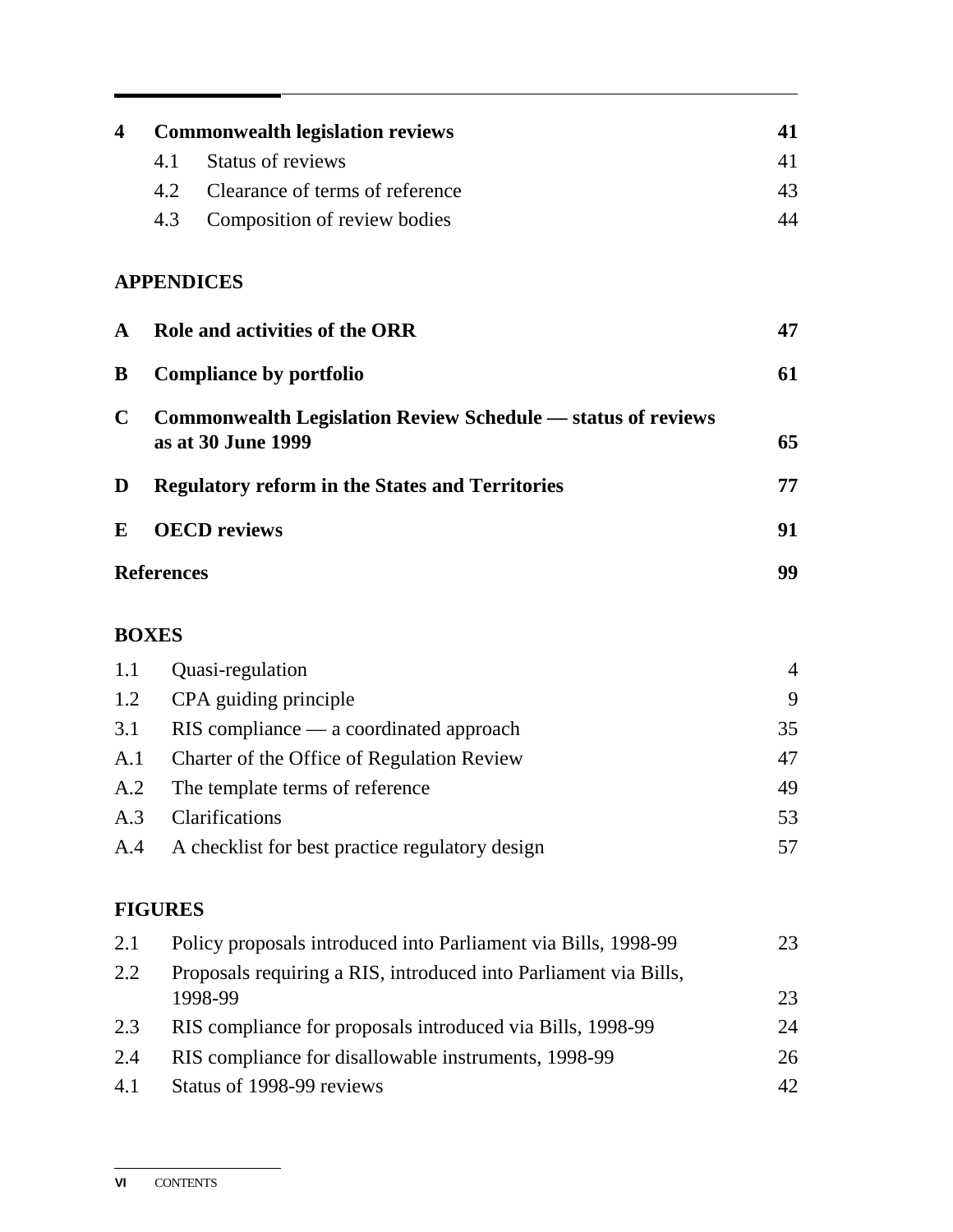## **TABLES**

| 2.1 | RIS compliance for quasi-regulation                              | 27 |
|-----|------------------------------------------------------------------|----|
| 2.2 | Performance of Ministerial Councils, 1997-98 and 1998-99         | 29 |
| A.1 | Regulatory performance indicators                                | 55 |
| A.2 | Major international liaison and monitoring activities of the ORR | 60 |
| B.1 | RIS compliance for proposals introduced via Bills, 1998-99       | 62 |
| B.2 | RIS compliance for disallowable instruments made, 1998-99        | 63 |
| C.1 | <b>Commonwealth Legislation Review Schedule</b>                  | 65 |
| C.2 | Status of reviews for 1998-99 and terms of reference cleared     | 75 |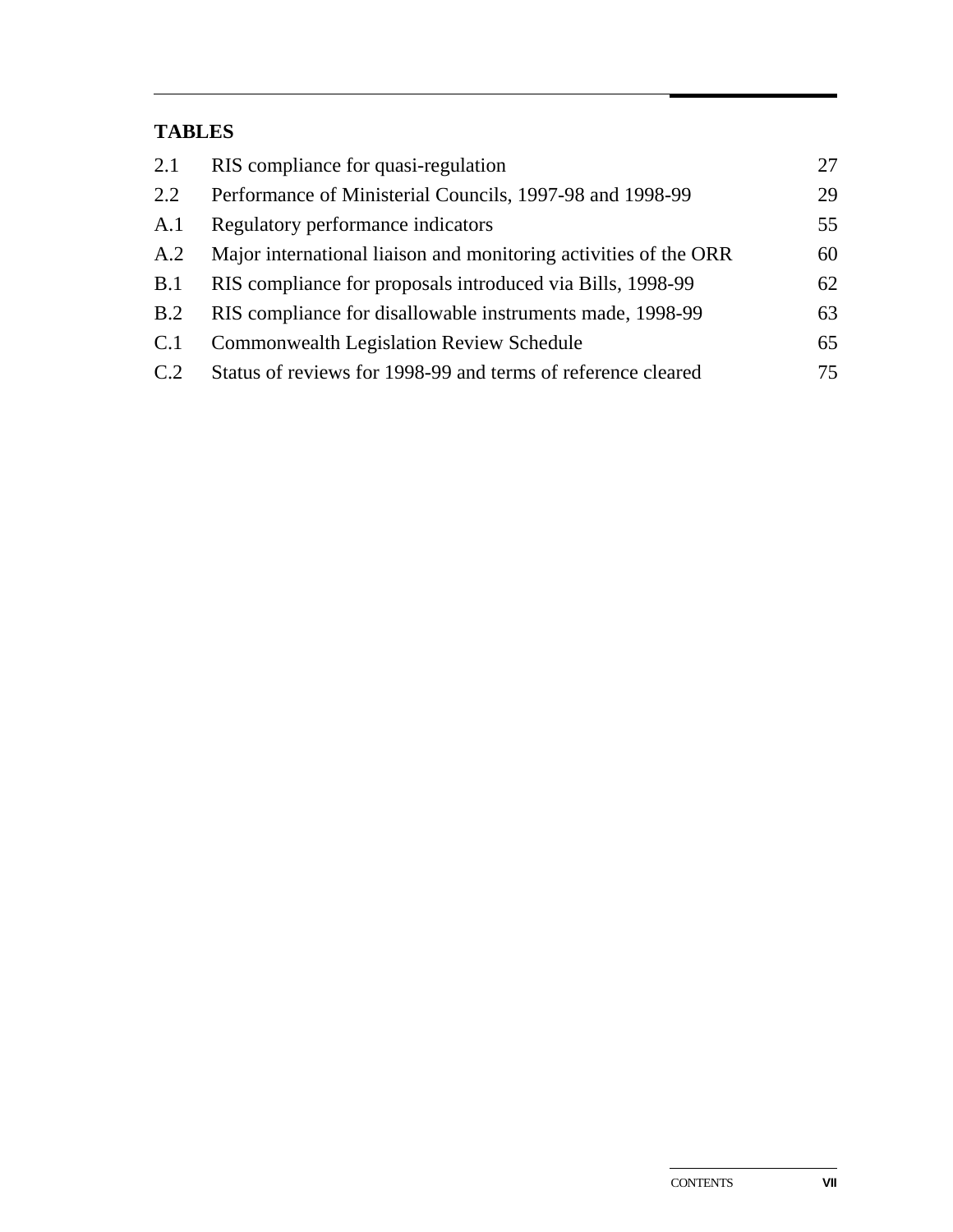# Abbreviations

| <b>ABA</b>             | <b>Australian Broadcasting Authority</b>                                                                                                       |
|------------------------|------------------------------------------------------------------------------------------------------------------------------------------------|
| <b>ACA</b>             | <b>Australian Communications Authority</b>                                                                                                     |
| <b>ACS</b>             | <b>Australian Customs Service</b>                                                                                                              |
| <b>AFFA</b>            | Agriculture Fisheries and Forestry-Australia                                                                                                   |
| AG's                   | <b>Attorney-General's Department</b>                                                                                                           |
| AMSA                   | <b>Australian Maritime Safety Authority</b>                                                                                                    |
| <b>AQIS</b>            | Australian Quarantine and Inspection Service                                                                                                   |
| <b>ATO</b>             | <b>Australian Taxation Office</b>                                                                                                              |
| CASA                   | Civil Aviation Safety Authority                                                                                                                |
| <b>COAG</b>            | <b>Council of Australian Governments</b>                                                                                                       |
| <b>COAG</b> Guidelines | Principles and Guidelines for National Standard Setting<br>and Regulatory Action by Ministerial Councils and<br><b>Standard-Setting Bodies</b> |
| <b>CPA</b>             | <b>Competition Principles Agreement</b>                                                                                                        |
| DE&H                   | Department of Environment and Heritage                                                                                                         |
| <b>DETYA</b>           | Department of Education, Training and Youth Affairs                                                                                            |
| <b>DEWRSB</b>          | Department of Employment, Workplace Relations and Small<br><b>Business</b>                                                                     |
| <b>DFAT</b>            | Department of Foreign Affairs and Trade                                                                                                        |
| <b>DHAC</b>            | Department of Health and Aged Care                                                                                                             |
| <b>DIMA</b>            | Department of Immigration and Multicultural Affairs                                                                                            |
| <b>DISR</b>            | Department of Industry, Science and Resources                                                                                                  |
| <b>DoCITA</b>          | Department of Communications, Information Technology<br>and the Arts                                                                           |
| <b>DoFA</b>            | Department of Finance and Administration                                                                                                       |
| <b>DTRS</b>            | Department of Transport and Regional Services                                                                                                  |
| IC                     | <b>Industry Commission</b>                                                                                                                     |
| <b>NCC</b>             | <b>National Competition Council</b>                                                                                                            |
|                        |                                                                                                                                                |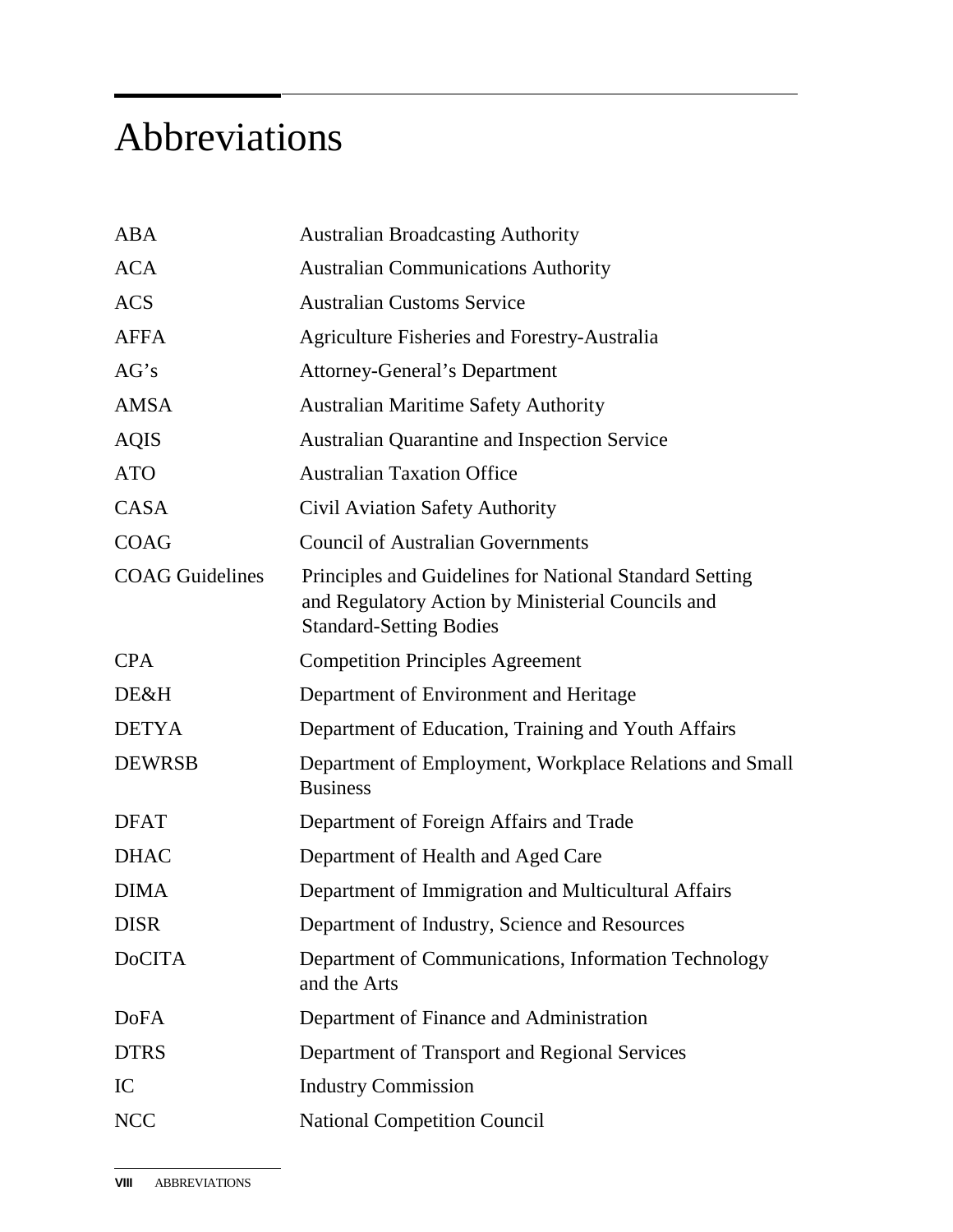| <b>NEPC</b>  | <b>National Environment Protection Council</b>               |
|--------------|--------------------------------------------------------------|
| <b>NRTC</b>  | <b>National Road Transport Commission</b>                    |
| <b>OECD</b>  | <b>Organisation for Economic Cooperation and Development</b> |
| <b>ORR</b>   | <b>Office of Regulation Review</b>                           |
| <b>OSB</b>   | <b>Office of Small Business</b>                              |
| <b>PC</b>    | <b>Productivity Commission</b>                               |
| PM&C         | Department of the Prime Minister and Cabinet                 |
| <b>RIS</b>   | <b>Regulation Impact Statement</b>                           |
| <b>RPIs</b>  | <b>Regulatory Performance Indicators</b>                     |
| <b>SSCRO</b> | Senate Standing Committee on Regulations and Ordinances      |
| <b>ToR</b>   | <b>Terms of Reference</b>                                    |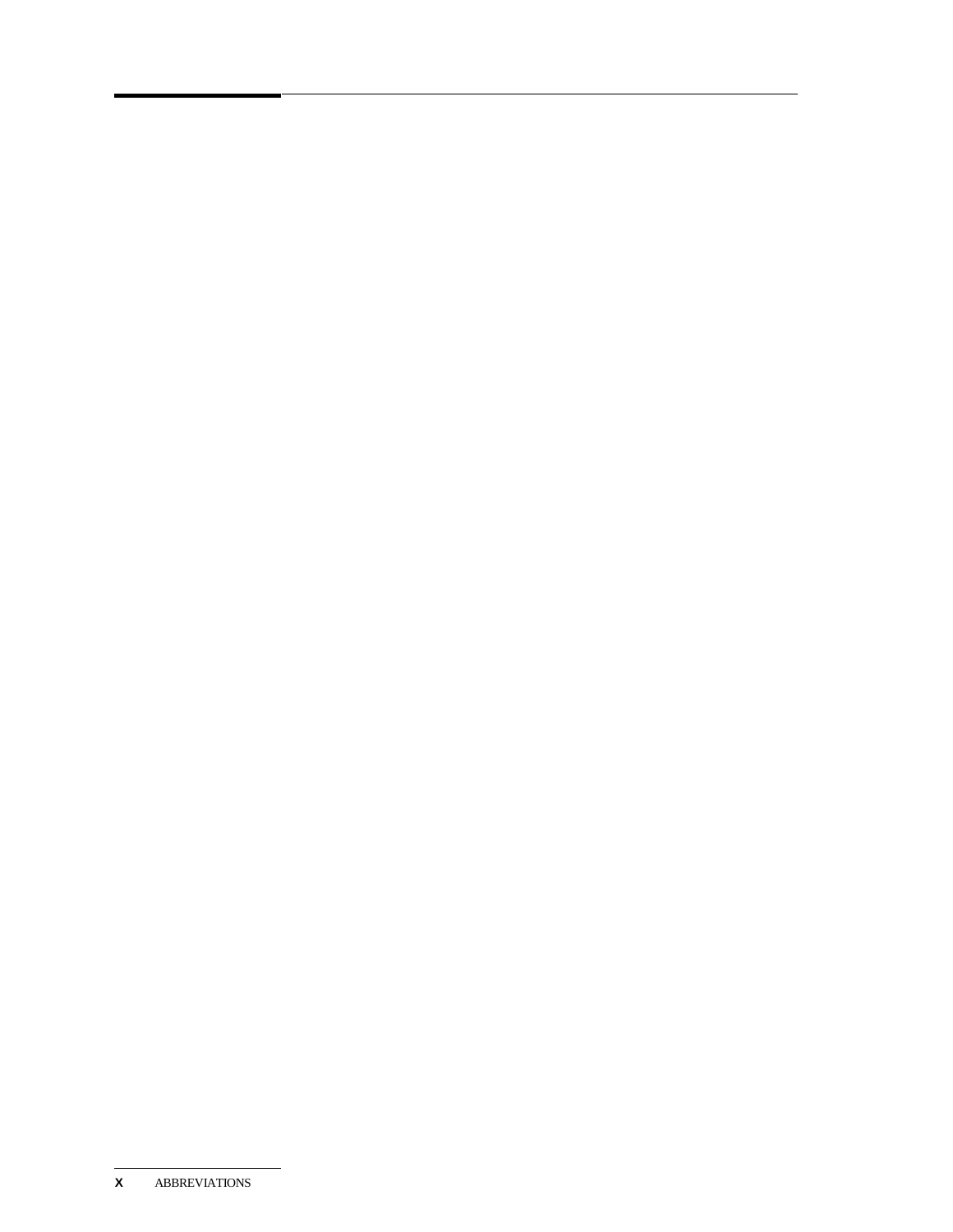# **Overview**

Over the past year, the Commission's Office of Regulation Review (ORR) has endeavoured to build on the progress made by agencies in implementing the Government's best practice regulatory processes. Whereas in the previous year, the emphasis had been on explaining the processes and how they were to be undertaken, in 1998-99 there was a stronger focus on achieving the Government's objectives. This was facilitated by increasing knowledge within departments and agencies about the processes, and growing recognition of their value. As a result, even though the hurdles have been raised on the Regulation Impact Statement (RIS) requirements, overall there was an improvement in compliance in 1998-99.

## **Best practice regulatory processes**

The Commonwealth Government's best requirements for regulation making and review have been put in place in recognition of the potential costs of inappropriate regulation and the benefits to the community of good regulation. Similar processes have been adopted by the *practice processes* Council of Australian Governments (COAG). The processes *are in place.*(outlined in chapter 1) include:

*In recognition of the benefits to the community of good regulation, best*

- RIS requirements, as set out in *A Guide to Regulation* (the Guide);
- reviews of existing regulation on the Legislation Review Schedule, as part of the Government's obligations under the *Competition Principles Agreement* (CPA) and complementary review processes;
- (the Government's August 1998 decision that) all departments and agencies with responsibility for regulating business will monitor nine regulatory performance indicators and report to the Office of Small Business; and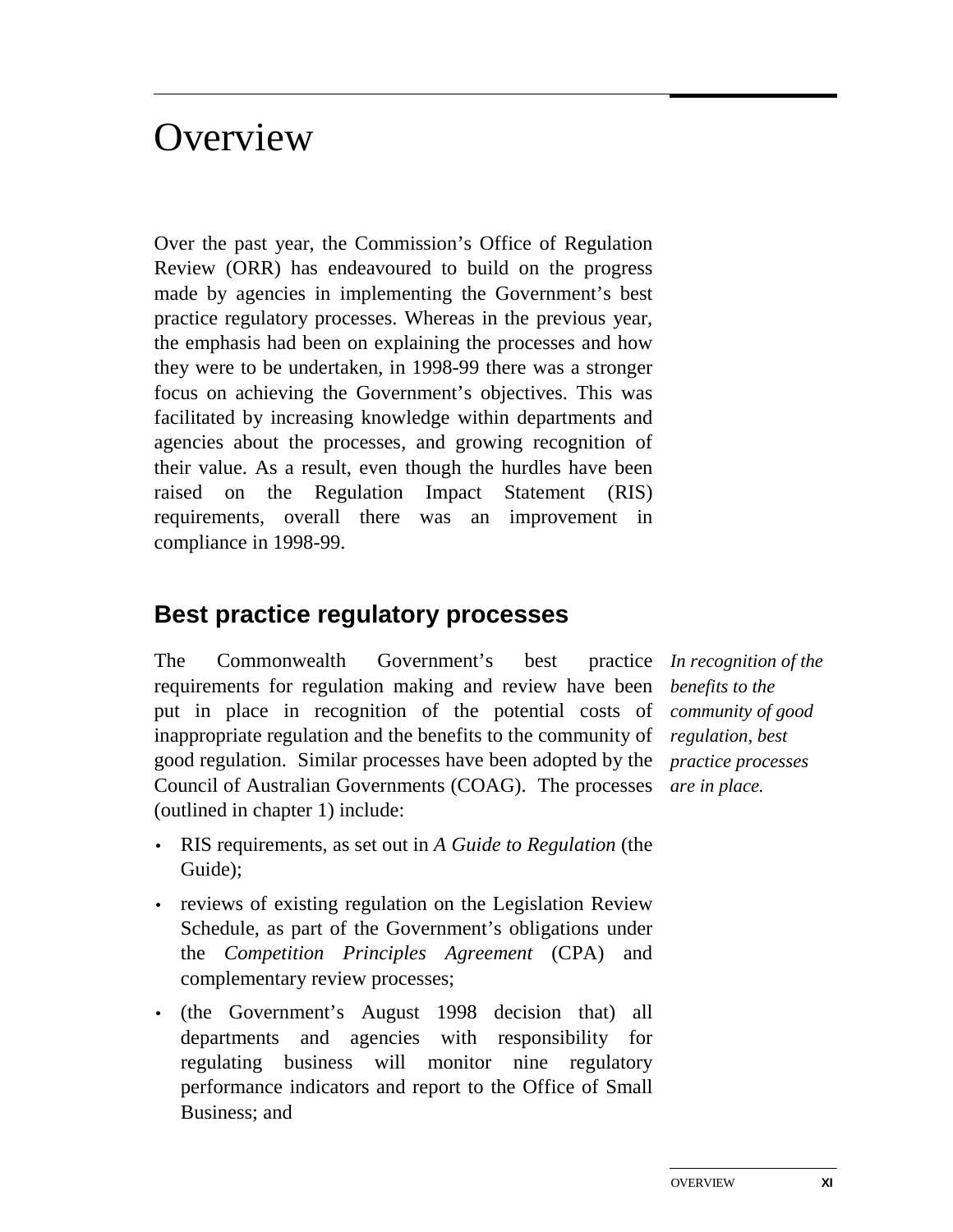• requirements set out in the COAG *Principles and Guidelines for National Standard Setting and Regulatory Action by Ministerial Councils and Standard-Setting Bodies* (COAG Guidelines). Following a 1998 initiative, all departments and agencies are now required to prepare annual regulatory plans. These processes are essential aids to informed decision making. They also make regulatory decisions more transparent to the Parliament and the community. Key aspects of the RIS process are summarised below. *They provide aids to informed decision making.*

#### **What is a RIS?**

A RIS provides a consistent, systematic and transparent process for assessing alternative policy approaches to problems. It includes assessment of the impacts of the proposed regulation, and alternatives, on different groups and the community as a whole.

#### **When does the RIS process apply?**

• All reviews of existing regulation, proposed new or amending regulation and proposed treaties involving regulation which will directly or indirectly affect business, or restrict competition. Limited exceptions apply (see the Guide).

#### **To whom do the RIS requirements apply?**

• All government departments, agencies, statutory authorities and boards that review or make regulations, including agencies or boards with administrative or statutory independence.

#### **What are the 'milestones'?**

- A RIS should be prepared once an administrative decision is made that regulation may be necessary, but before a policy decision involving regulation is made by the Government or its delegated officials.
- A RIS should be attached to all proposals to be considered by the decision maker.
- A RIS should be tabled with explanatory statements/memoranda or (in the case of non-disallowable instruments and quasi-regulation) made public in some other way — for example, on a website.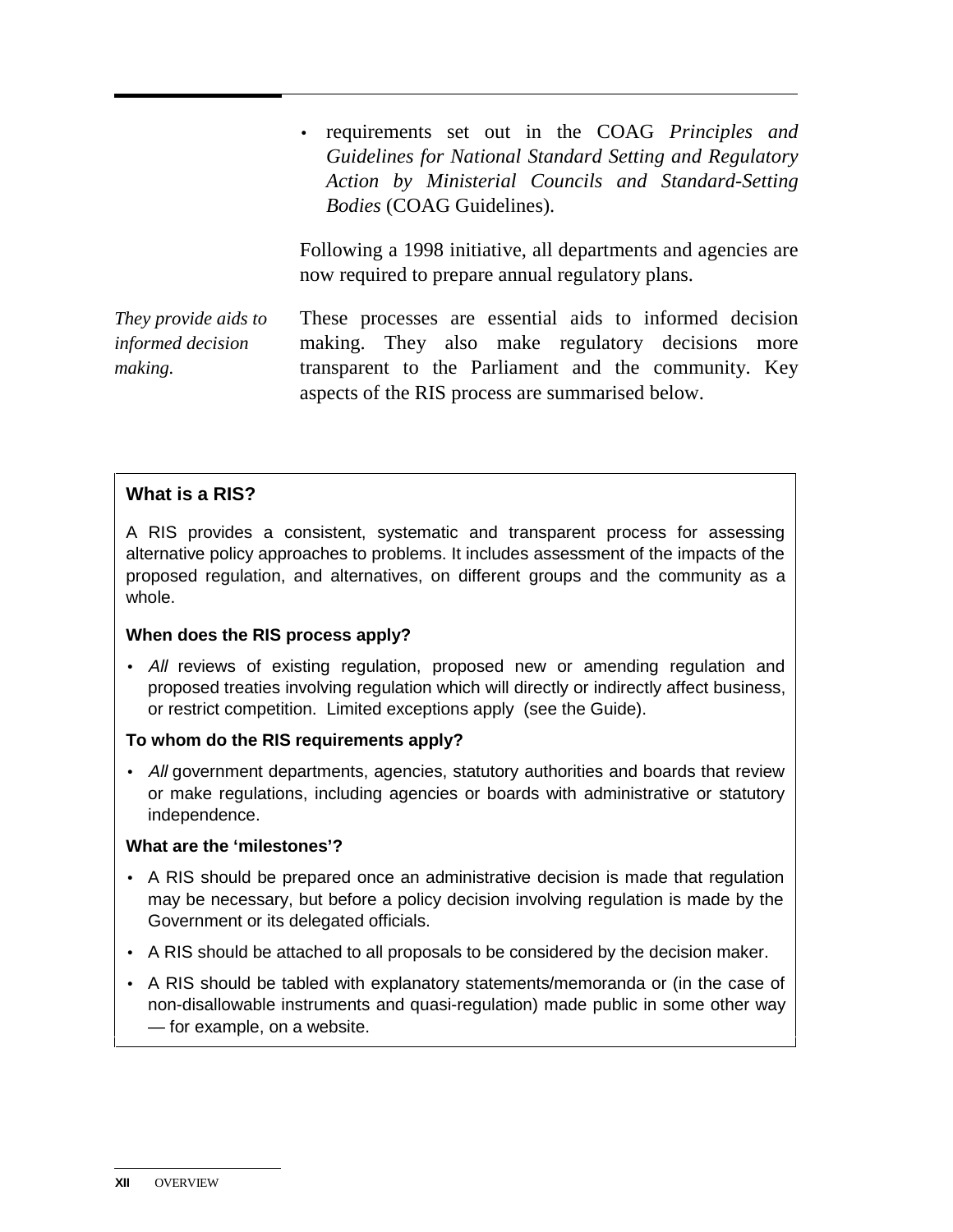The ORR's role in overseeing these processes includes:

- liaising with departments and agencies on the Government's requirements for regulation impact analysis and advising on how to comply with them;
- reporting annually on compliance with the RIS requirements and monitoring agency performance in relation to three of the nine regulatory performance indicators for the Office of Small Business;
- providing guidance to departments and regulatory agencies on appropriate terms of reference for reviews under the Commonwealth Legislation Review Schedule; and
- monitoring compliance with the COAG Guidelines.

Details of the ORR's role and activities are provided in chapter 1 and appendix A.

## **Compliance with RIS requirements**

Some methodological changes have been made to the *There has been an* reporting framework in 1998-99, precluding precise *overall improvement* comparisons with the previous year. Nevertheless, the *in compliance, but…* aggregate data indicates an overall improvement in compliance (see chapter 2).

#### **Primary legislation**

The first methodological change was the reporting of *there is clear room* primary legislation by the number of proposals rather than by *for improvement at* the number of Bills. The new measure reflects more *the decision-making* accurately the quantum of regulation. When looking at *stage for primary* primary legislation, one area where there is clear room for *legislation.*improvement is in the preparation of RISs for decision making. While compliance at the tabling ('transparency') stage for primary legislation was 89 per cent, compliance at the decision-making stage was only 61 per cent.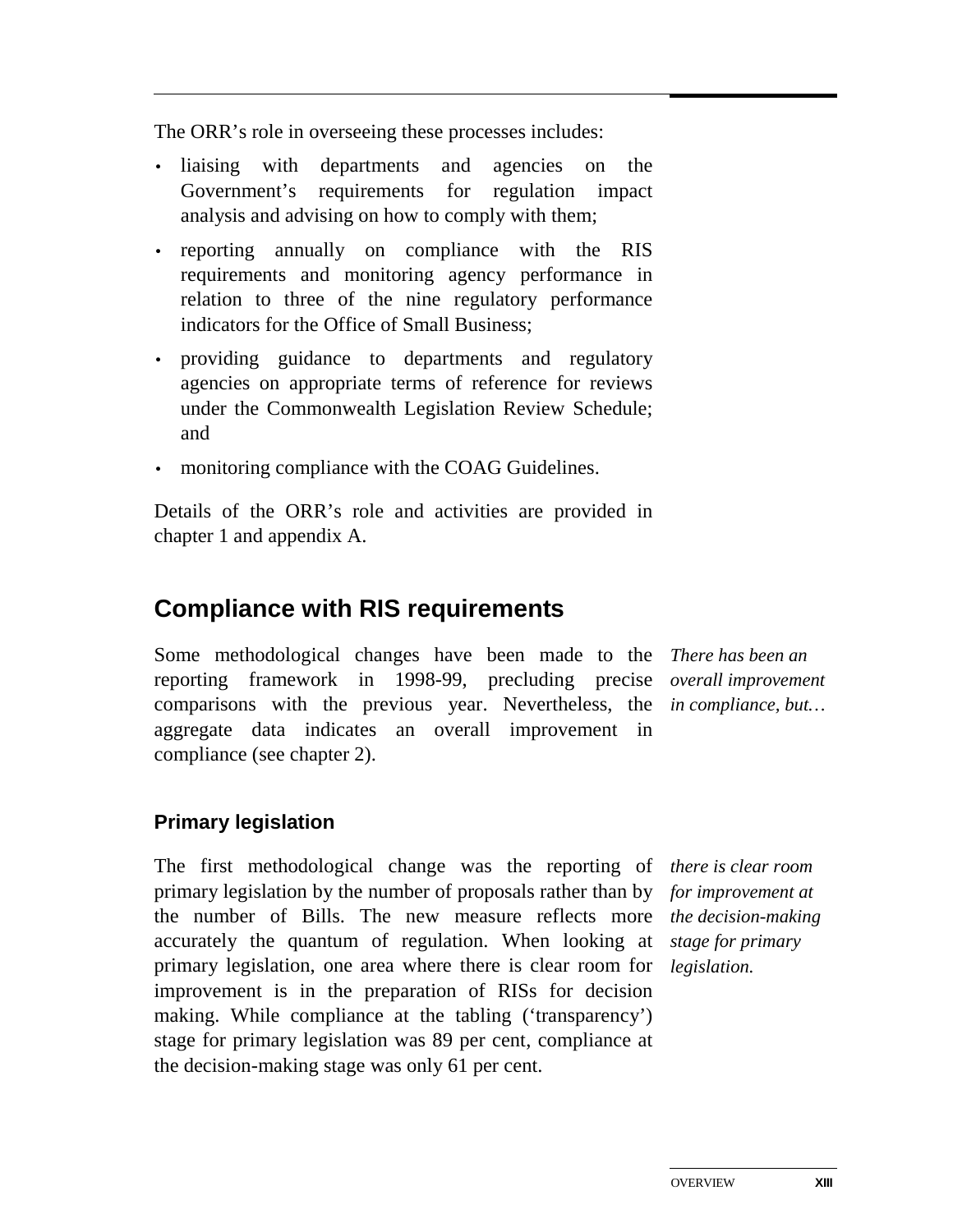| <b>Type of Regulation</b>                    | Decision maker      |                          | Parliamentary tabling |                          |
|----------------------------------------------|---------------------|--------------------------|-----------------------|--------------------------|
|                                              | <b>RIS</b> required | Adequate RIS<br>prepared | <b>RIS</b> required   | Adequate RIS<br>prepared |
| Primary legislation                          | 87                  | 53<br>(61%)              | 117                   | 104<br>(89%)             |
| Disallowable instruments                     | 110                 | 94<br>(85%)              | 110                   | 97<br>(88%)              |
| Non-disallowable<br>instruments <sup>a</sup> | 27                  | 26<br>(96%)              | na                    | na                       |
| Quasi-regulation <sup>a</sup>                | 35                  | 30<br>(86%)              | na                    | na                       |

#### **Aggregate RIS compliance, 1998-99**

**a** Based entirely on self-reporting by departments and agencies. **na** Not applicable.

#### **Delegated Legislation**

The second change made this year was to report separately on disallowable and non-disallowable delegated instruments. At 85 per cent, the compliance ratio for *disallowable* instruments at the decisionmaking stage was considerably higher than for primary legislation. Compliance for tabling was 88 per cent. Of some interest when looking at the disallowable instruments was the small number that required a RIS — 110 out of 1590 that were reported during 1998-99. Notwithstanding their relatively small number, many of these instruments can impose significant impacts. *Compliance is better for disallowable instruments and…*

For reporting on *non-disallowable* instruments and *quasi-regulations*, the Commission has relied entirely on reports to the ORR from departments and agencies. Compliance was 96 and 86 per cent, respectively. While it is not possible to ascertain whether all such regulation has been accurately reported, there was a significant increase in the number of RISs prepared and assessed as adequate compared with 1997-98. *also appears to have improved for nondisallowable and quasi-regulation.*

#### **Portfolios and agencies**

The third methodological change was the reporting of disaggregated data by portfolios, and where possible, agencies (see appendix B). The departments of *Some departments are performing particularly well.*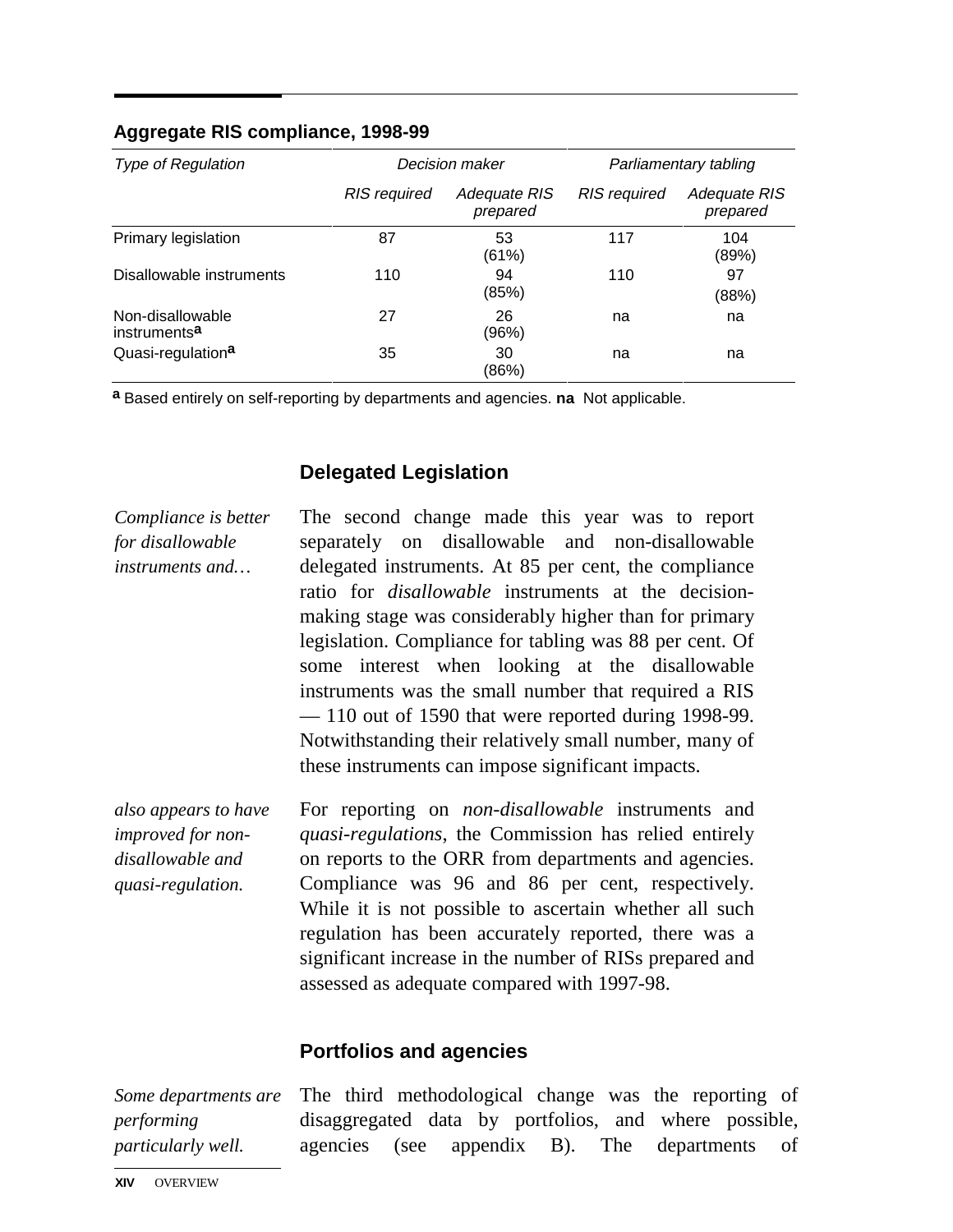Communications, Information Technology and the Arts; and Health and Aged Care had relatively high compliance rates in both the primary legislation and disallowable instruments categories; while the Australian Taxation Office achieved good results for primary legislation. These results were notable given the relatively high numbers of proposals involved. Treasury, Environment and Heritage, and the Attorney-General's departments also performed well in the primary legislation category.

#### **National regulation making**

Reporting on the performance of Ministerial Councils and national standard-setting bodies in meeting the requirements of the COAG Guidelines revealed considerable overlap (see *Ministerial Councils* chapter 2). More specifically, RISs prepared for national standard-setting bodies were nearly always also considered by Ministerial Councils. Out of 24 RISs considered by Ministerial Councils, the ORR commented on 19 — a significant increase on the previous year — and all were assessed as adequate. It appears that there were an additional 12 matters considered by Ministerial Councils that may have required a RIS. As some of these bodies become more aware of the COAG Guidelines, compliance should continue to improve.

*The ORR is seeing more RISs from and national standard-setting bodies.*

## **Improving compliance**

Improved compliance reflects a number of factors (see *Awareness and* chapter 3). For example, greater familiarity with the RIS process has improved the level of expertise in agencies. The *increasing.*Government's ongoing commitment and promotion of the process is another key element, along with the 'hands on' experience gained by agencies in undertaking the process.

Feedback from a number of agencies suggests that they value the RIS process as a tool for developing proposals and informing decision making. This recognition is important it means that agencies are likely to have a greater

*expertise are*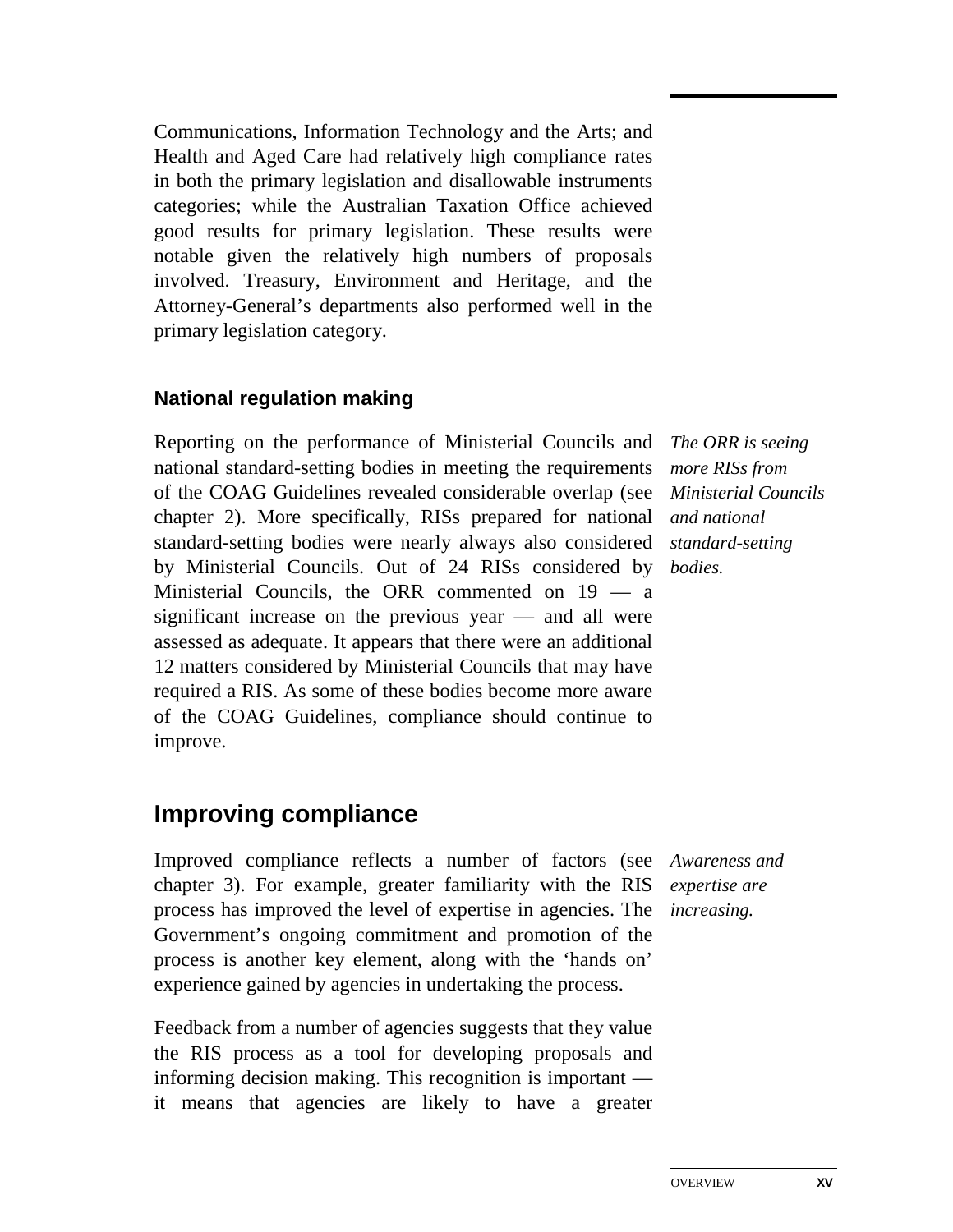commitment to the process than if it were seen simply as a procedural requirement.

There is still work to be done. In some areas regulation makers are not fully aware of, or have misunderstandings about, the requirements. For instance, some agencies still appear unaware of the need to start preparing a RIS *early* in the policy development process. This is critical to its value in informing the decision maker. Last minute proposals can rarely address fully all of the requirements. *But there is more to do in explaining requirements at the decision-making stage.*

> In some cases, proposals going to Cabinet have not been accompanied by RISs, in the mistaken belief that, as long as the responsible Minister has seen a RIS, the requirements have been met. In such instances, where the Cabinet is the decision maker and a waiver has not previously been granted, failure to attach a RIS has resulted in noncompliance being reported.

A RIS should be included with explanatory memoranda and explanatory statements for primary legislation and disallowable instruments. For non-disallowable instruments and quasi-regulation, it is desirable that RISs also be made public by, for example, inclusion with the gazettal notice or placement on a website. *A RIS should be made public.*

The ORR will continue to provide training to agencies to increase awareness and knowledge of the process. Special attention will be paid to improving compliance at the decision-making stage for primary legislation, so that it accords with the high level of compliance that has been achieved at the tabling stage. *The ORR will be targeting compliance at the decisionmaking stage for primary*

> This report also examines some of the mechanisms for achieving greater integration of the RIS process within agencies. In particular, regulatory plans are seen as playing a useful role, including by improving contact between agencies and the ORR in the early stages of policy development.

> In addition, there are a number of bodies which play key 'gatekeeping' roles in reminding agencies of the RIS requirements. They include: the Cabinet Secretariat and the International Division in the Department of Prime Minister

*legislation.*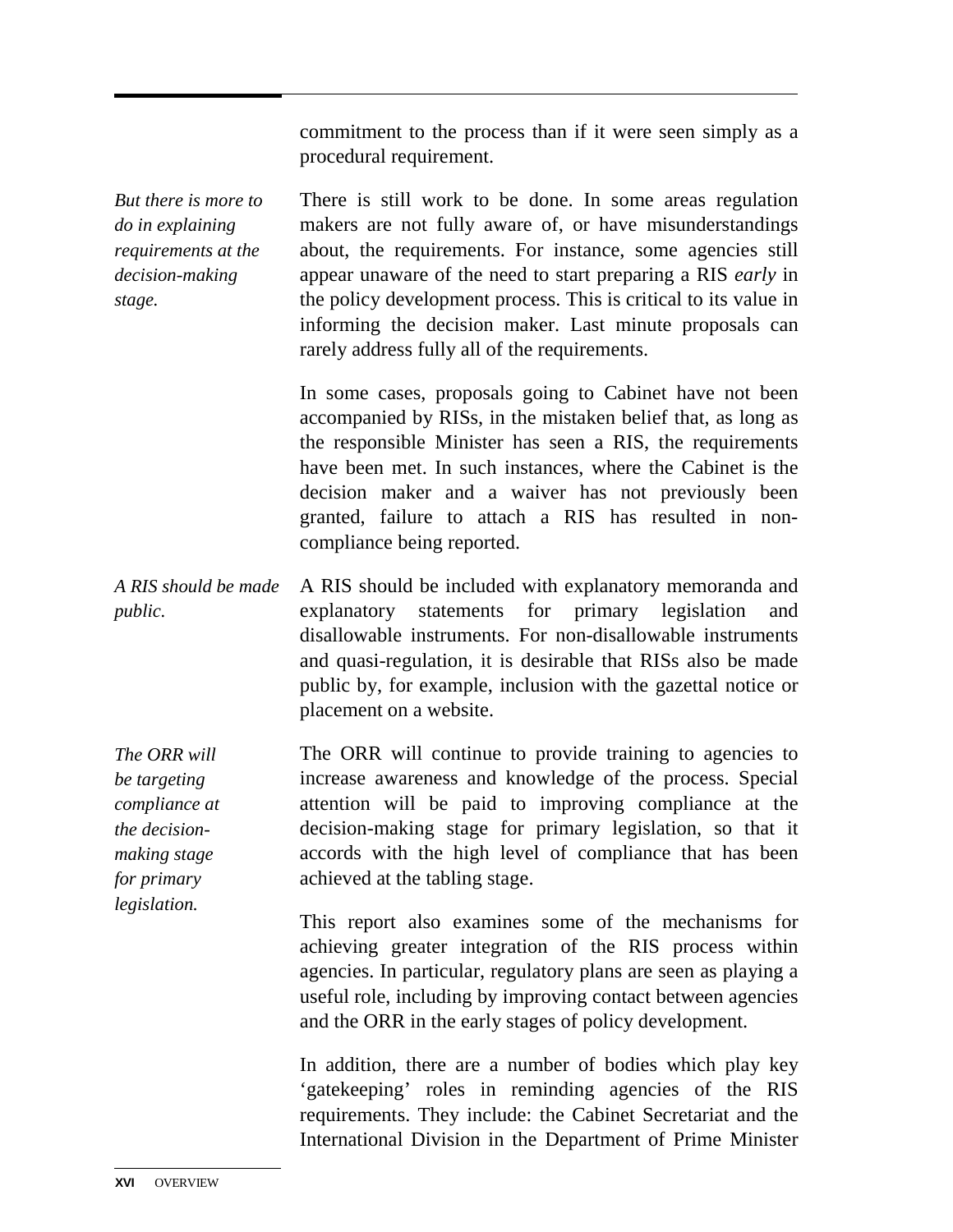and Cabinet; the Treaties Secretariat in the Department of Foreign Affairs and Trade; the Office of Legislative Drafting in the Attorney-General's Department; and the Federal Executive Council Secretariat. Gatekeeper procedures should be further enhanced when the new Cabinet Handbook incorporating the revised RIS requirements is completed.

The level and quality of analysis in a RIS needs to be commensurate with the impact of the proposal. This applies irrespective of the type of regulation — primary, delegated *impacts.* (disallowable or non-disallowable) or quasi-regulation. It has proved difficult, however, for the ORR to monitor nondisallowable and quasi-regulation (see chapter 3). This problem could be alleviated by the establishment of more formal systems within agencies to track the full range of regulation for which they are responsible. Passage of the Legislative Instruments Bill would also go some way toward addressing this problem.

*Analysis should be commensurate with*

# **Commonwealth legislation reviews**

After revisions to the Legislation Review Schedule, 16 *While not all* reviews were to have commenced by 30 June 1999 (see *scheduled reviews* chapter 4 and appendix C). Of these, eight reviews *commenced as* commenced as scheduled. The terms of reference for each *scheduled…* review were cleared by the ORR.

For clearance, terms of reference must:

- recognise the guiding principle under the CPA; and
- have an analytical framework centred around cost-benefit analysis, such as those provided by the RIS guidelines or clause 5(9) of the CPA.

Although not a requirement, the terms of reference for all *the ORR cleared all* eight reviews specified reporting dates. Most also included processes for a response by Government.

The ORR does not have a formal role in approving the composition of review bodies, though it is often asked for advice. For the most part, reviews undertaken in 1998-99 were consistent with the eight modalities identified in the

*terms of reference for those that did.*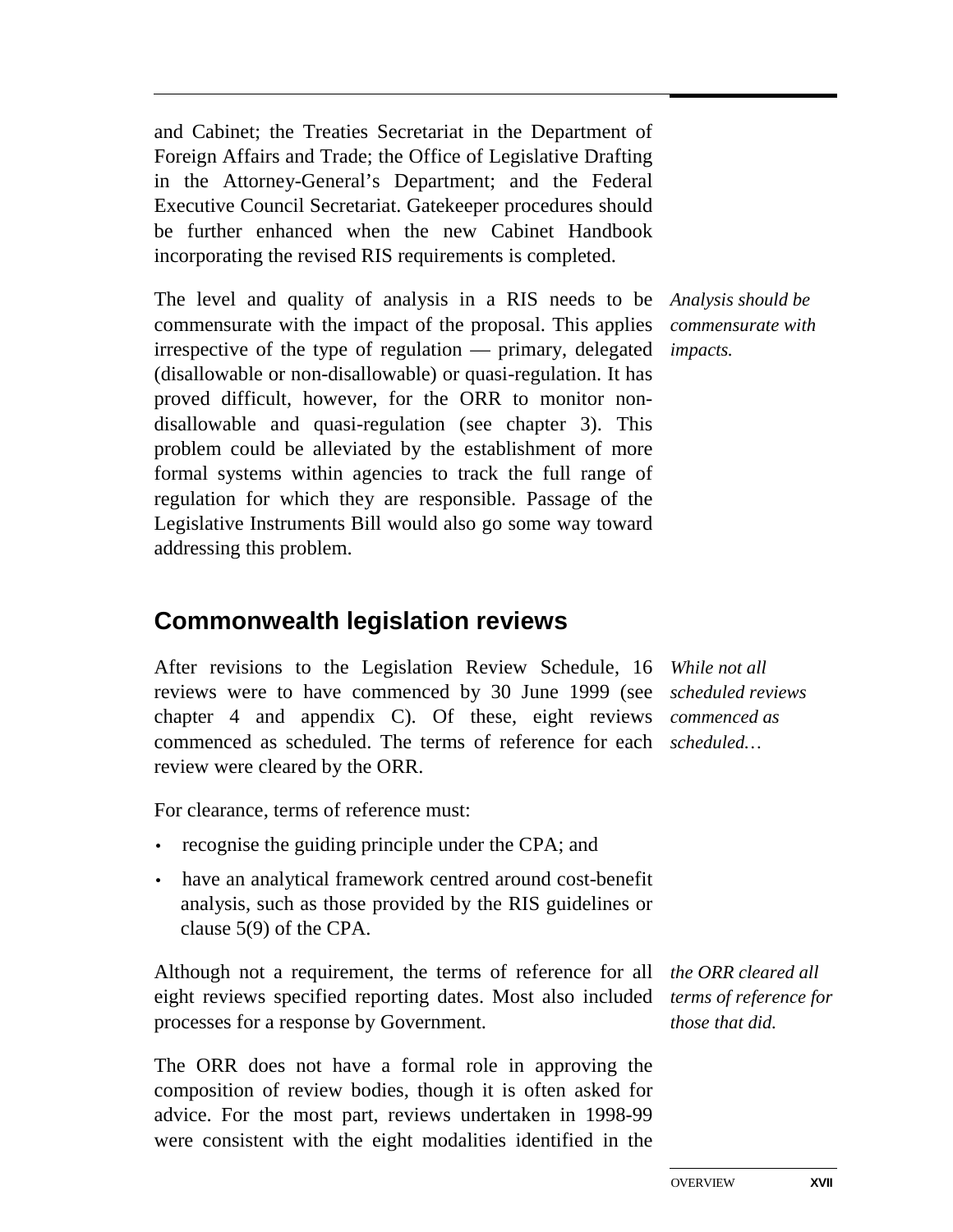Legislation Review Schedule. Some agencies have experienced difficulties in setting up independent review bodies as required, particularly given the scope of the reviews and the number being undertaken.

One issue which has arisen is the appropriateness of industry and other stakeholder groups being represented on review bodies. While this may offer some advantages, it can also affect perceptions about the impartiality of such reviews and the validity of their findings. In general, if direct representation by industry or other groups is considered desirable, a preferable approach would be to include them on a reference group. *Review bodies need to be seen to be independent.*

## **In conclusion …**

*The focus on good regulatory outcomes needs to be maintained.*

The past two years have been a learning experience for all concerned — Ministers and their advisers, Government departments and agencies, and the ORR itself. During 1998-99, some solid gains were made, but there are still areas where improvements can be made. By maintaining the focus on achieving good regulatory outcomes through informed decision making and transparency it is expected that compliance will continue to improve.

For the ORR's part, it will be making a greater effort through training and the dissemination of information, to achieve earlier consultation during the policy development process, improved compliance at the decision-making stage for primary legislation, and better reporting mechanisms for non-disallowable instruments and quasi-regulation.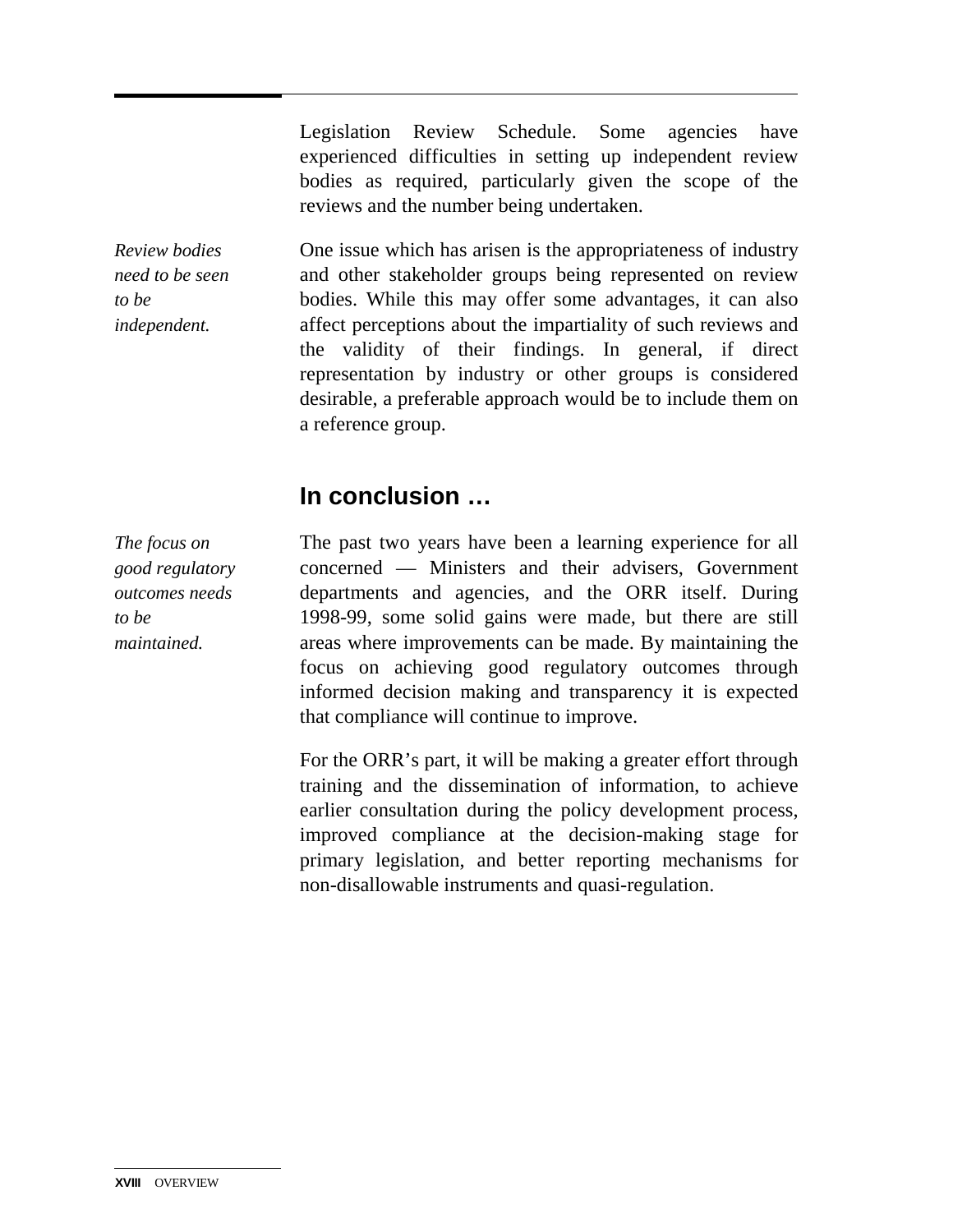# 1 Best practice processes for regulation

**This chapter describes the Commonwealth Government's best practice requirements for regulation making and review and similar processes that apply when Ministerial Councils and national standard-setting bodies develop new national standards and regulation. It also outlines the ORR's role in overseeing these activities.**

Government regulation can deliver important benefits to the community, but poor quality regulation can do so at a high cost. Effective and efficient regulation is an essential element of good government. Achieving well considered cost-effective regulation that does not impose unnecessary costs depends on the quality of the decision-making processes.

A range of requirements for regulation making and review are imposed by Australian governments to improve the quality of regulations and reduce the regulatory burden. This chapter reports on best practice processes at the Commonwealth and national levels, namely:

- the Commonwealth's Regulation Impact Statement (RIS) requirements for new or amended regulation (section 1.1);
- reviews of existing regulation under the Commonwealth's Legislation Review Schedule and complementary review processes (section 1.2);
- Commonwealth regulatory performance monitoring and accountability initiatives (section 1.3); and
- the Council of Australian Governments' Principles and Guidelines (COAG Guidelines) that apply when Ministerial Councils and national standard-setting bodies develop new national standards and regulation (section 1.4).

An essential element of these best practice processes is regulatory impact analysis. This helps to ensure that all important impacts are known when decisions are made. By making the development and review of regulation more systematic and transparent, impact analysis helps to reduce the regulatory burden and ensure that new regulations are fully justified and effective.

The Office of Regulation Review's role in promoting compliance with regulation review requirements is discussed in the final section of the chapter.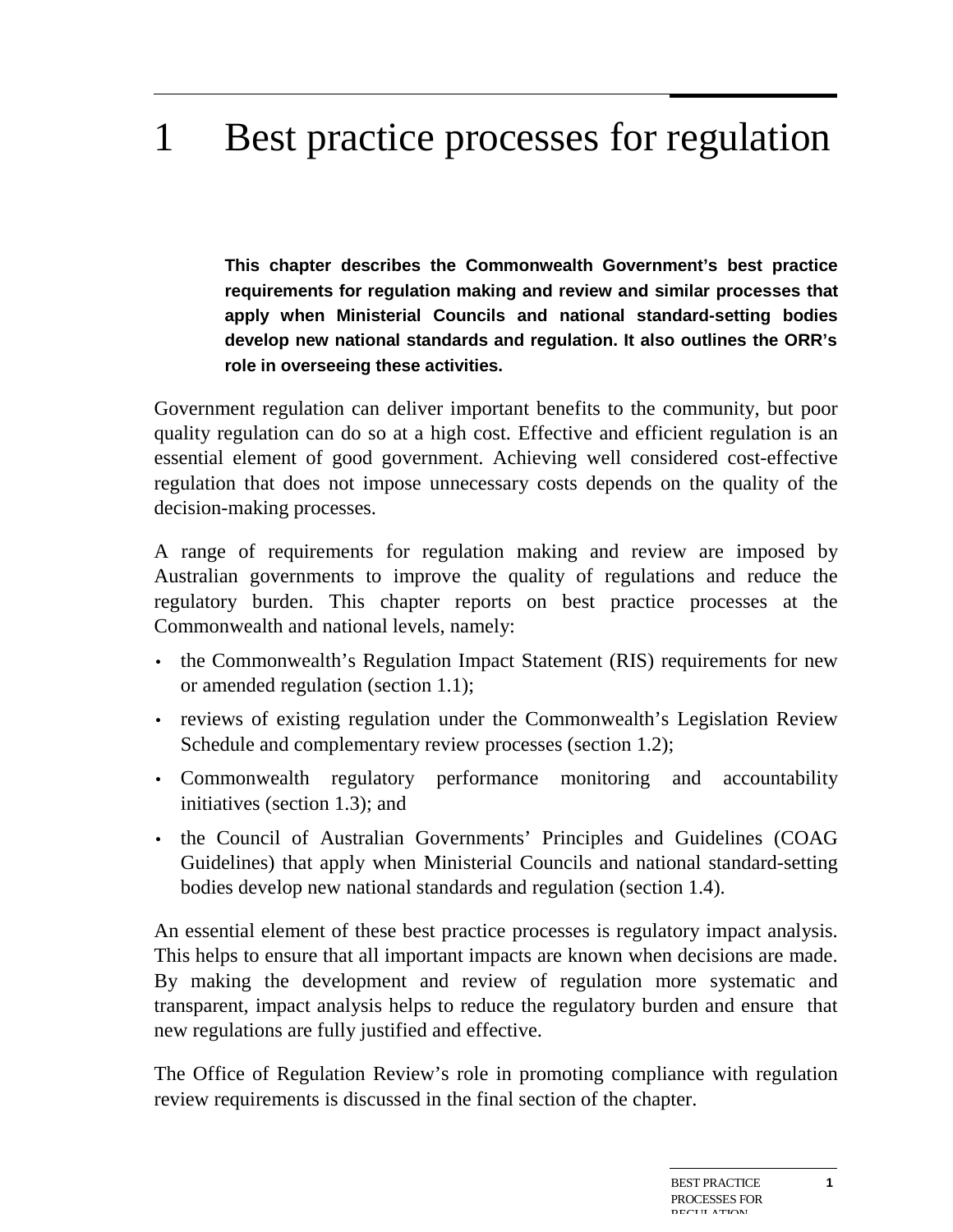## **1.1 Commonwealth RIS requirements for new or amended regulation**

## **Background**

Regulation impact statement (RIS) requirements are designed to contribute to better regulations by providing a consistent, systematic and transparent process to assess alternative approaches where government intervention may be warranted. A RIS assists decision making by ensuring that all relevant information is presented in a logical standardised framework. After a decision is made, the RIS usually becomes a public and transparent account of the factors underlying the decision.

Regulation impact analysis calls for an economy-wide perspective in identifying who benefits from the regulations and who incurs the costs. If implemented appropriately, impact analysis can provide assurance that the solution adopted not only provides a net benefit to the community, but minimises any associated negative side effects on competition, prices, compliance costs, consumer choice, environmental amenity and other community goals.

RISs are used extensively by State and Territory governments as well as the Commonwealth. Regulatory impact analysis is also increasingly being employed by Organisation for Economic Co-operation and Development (OECD) member countries to reform regulation-making processes. Recent developments in regulation review in selected OECD countries are reported in appendix E.

The Commonwealth Government has required a RIS for all Cabinet proposals affecting business since 1986, but in recent years the scope of the requirement has widened and the ORR's gatekeeper role has been strengthened. Importantly, the incentives for compliance and sanctions associated with non-compliance have increased.

In 1996, the Government established a Small Business Deregulation Task Force (the task force) aimed at reducing the paper and compliance burden on small business. Its report, *Time for Business*, suggested improvements to regulatory processes. In the Government's response, *More Time for Business*, the Prime Minister accepted many of the recommendations and clarified the requirements for Commonwealth regulation makers. The Commonwealth RIS requirements were subsequently consolidated in *A Guide to Regulation* (the Guide) which was endorsed by the Government in September 1997. The second edition of the Guide — published in December 1998 — incorporates the Government's decisions about quasi-regulation and regulatory best practice (see box 1.1).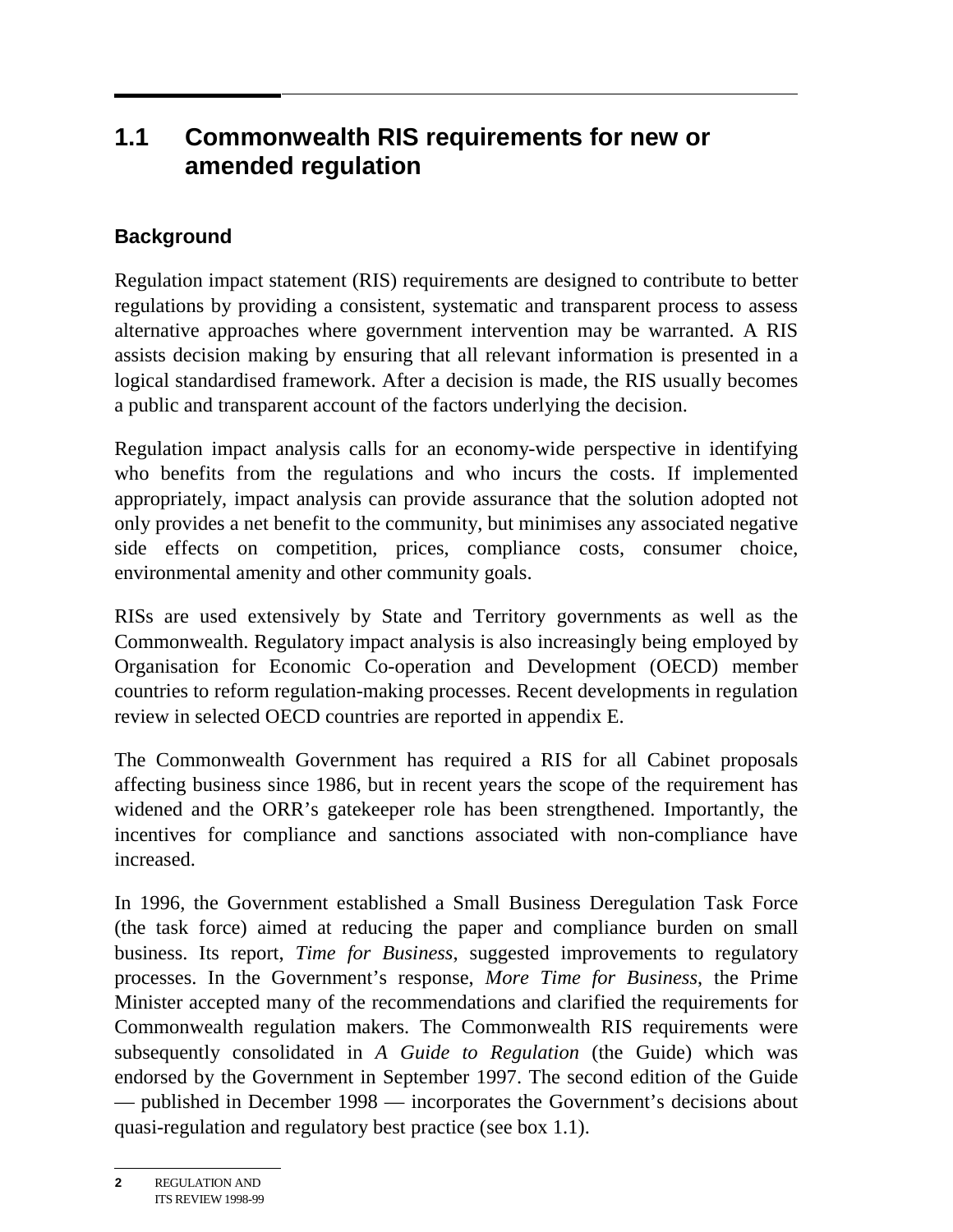In recognition of the importance of best practice processes and the Government's commitment to improving the regulatory culture, the Assistant Treasurer now has formal responsibility for promoting compliance with RIS requirements and regulatory best practice more generally.

#### **Scope of the RIS requirements**

The preparation of a RIS is mandatory for all reviews of existing regulation, proposed new regulation and proposed treaties which will directly affect business, or which will have a significant indirect effect on business, or which will restrict competition. Regulation 'affects' business where it imposes a cost *or* confers a benefit on business. There are a limited number of exceptions to the requirement to prepare a RIS (see the Guide).

The Guide defines regulation broadly as including:

… any laws or other government 'rules' which influence the way people behave. It is not limited to primary or delegated legislation; it also includes 'quasi-regulation'… (ORR 1998, p. A1).

Box 1.1 describes quasi-regulation and outlines some practical considerations relevant to the application of the RIS requirements to this type of regulation.

A RIS has seven key elements, which set out:

- the problem or circumstances which give rise to the need for action;
- $\bullet$  the desired objective(s);
- the options (regulatory and non-regulatory) that may constitute viable means for achieving the desired objective(s);
- an assessment of the impact (costs and benefits) on consumers, business, government and the community of each option;1
- a consultation statement (the process and results of consultation);
- a recommended option; and

 $\overline{a}$ 

• a strategy to implement (including consideration of appropriate enforcement mechanisms) and review the preferred option.

<sup>&</sup>lt;sup>1</sup> RISs must also assess the impact of regulatory options on small business paperwork and compliance costs.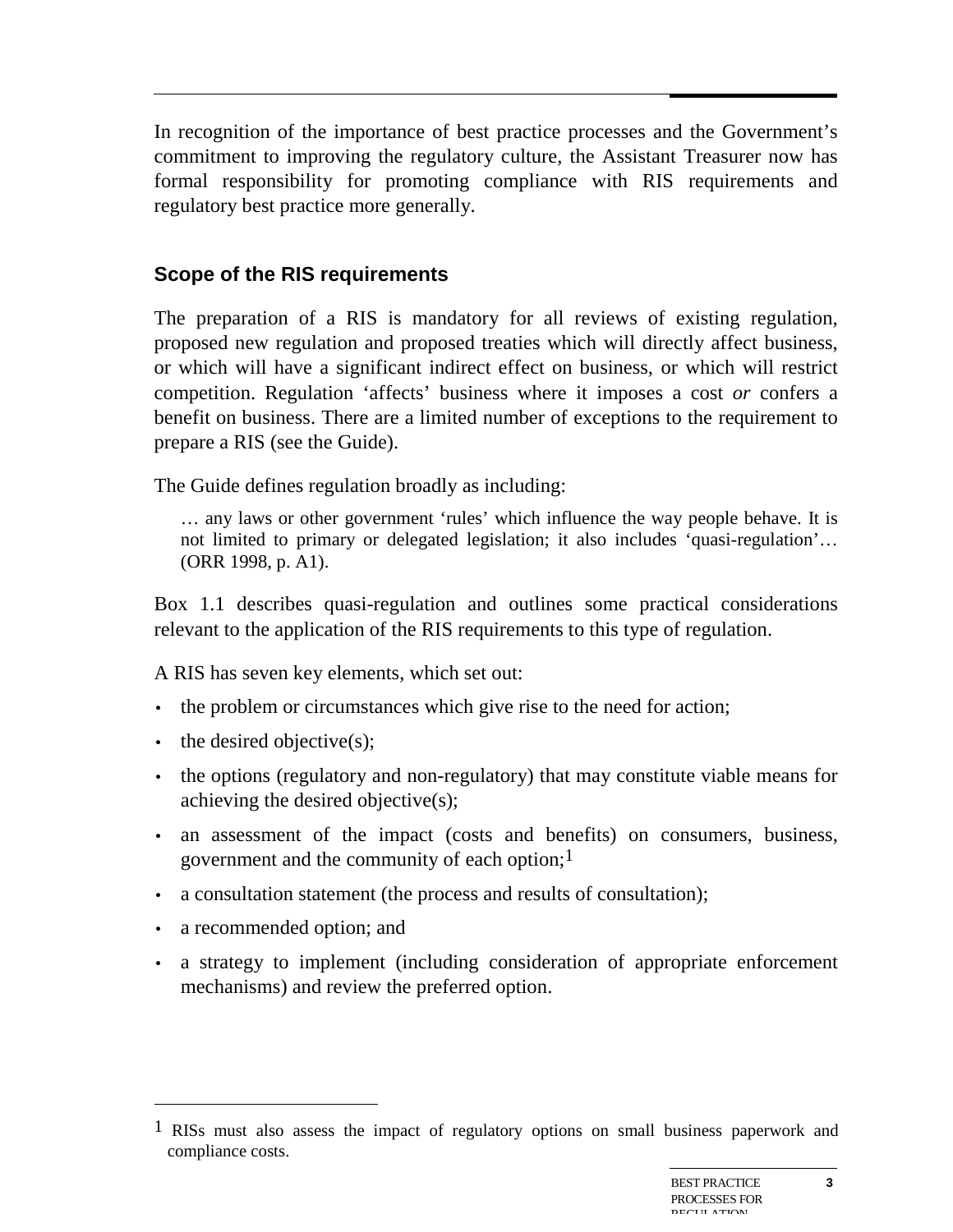#### Box 1**.**1 **Quasi-regulation**

A Commonwealth interdepartmental committee was established in July 1997 to inquire into quasi-regulation. The Government accepted the recommendations contained in the Committee's *Grev-Letter Law* Report to strengthen the scrutiny and assessment of quasi-regulation and to make such regulation more effective, transparent and accessible.

Quasi-regulation is defined in the Guide as 'a wide range of rules or arrangements where governments influence business to comply, but which do not form part of explicit government regulation' (ORR 1998, p. A3). Some broad categories of quasi-regulation are:

- codes of practice where the Government has a *major* role in the creation, promotion or administration of the code, for example where:
	- there is legislative underpinning for the code (such as reserve powers);or
	- the Government takes an active part in promoting compliance with the code or penalising non-compliance;
- codes, standards, guidelines or the like where the Government establishes significant sanctions for non-compliance, for example by:
	- limiting government business to complying firms; or
	- making grants or approvals conditional on compliance; and
- codes, standards or similar documents that are referenced in legislation without compliance being mandatory.

Government involvement in non-mandatory arrangements is wide and varied. The 'incentive' for business to comply varies from case to case. In practical terms, what matters is whether there is a 'reasonable' expectation of compliance by business.

#### **When is a RIS required for quasi-regulation?**

The need for a RIS depends upon the significance of the proposal and whether 'approval' is required for government involvement. Where the Government's involvement in voluntary arrangements is 'light handed' — for example, it merely assists industry or facilitates the development of a code of conduct — it would often be part of the 'normal' activities of a department or agency and not likely to require Ministerial (or other) approval. On the other hand, if the Government initiates the code and/or it takes a principal role in development, monitoring or enforcement (including making it a condition of other 'benefits'), it is more likely to require policy approval and, hence, a RIS.

A modified RIS process applies to taxation measures. The taxation RIS is only required to examine administrative options for ensuring compliance and the costs and benefits of each alternative (see ORR 1998, pp. B9–13).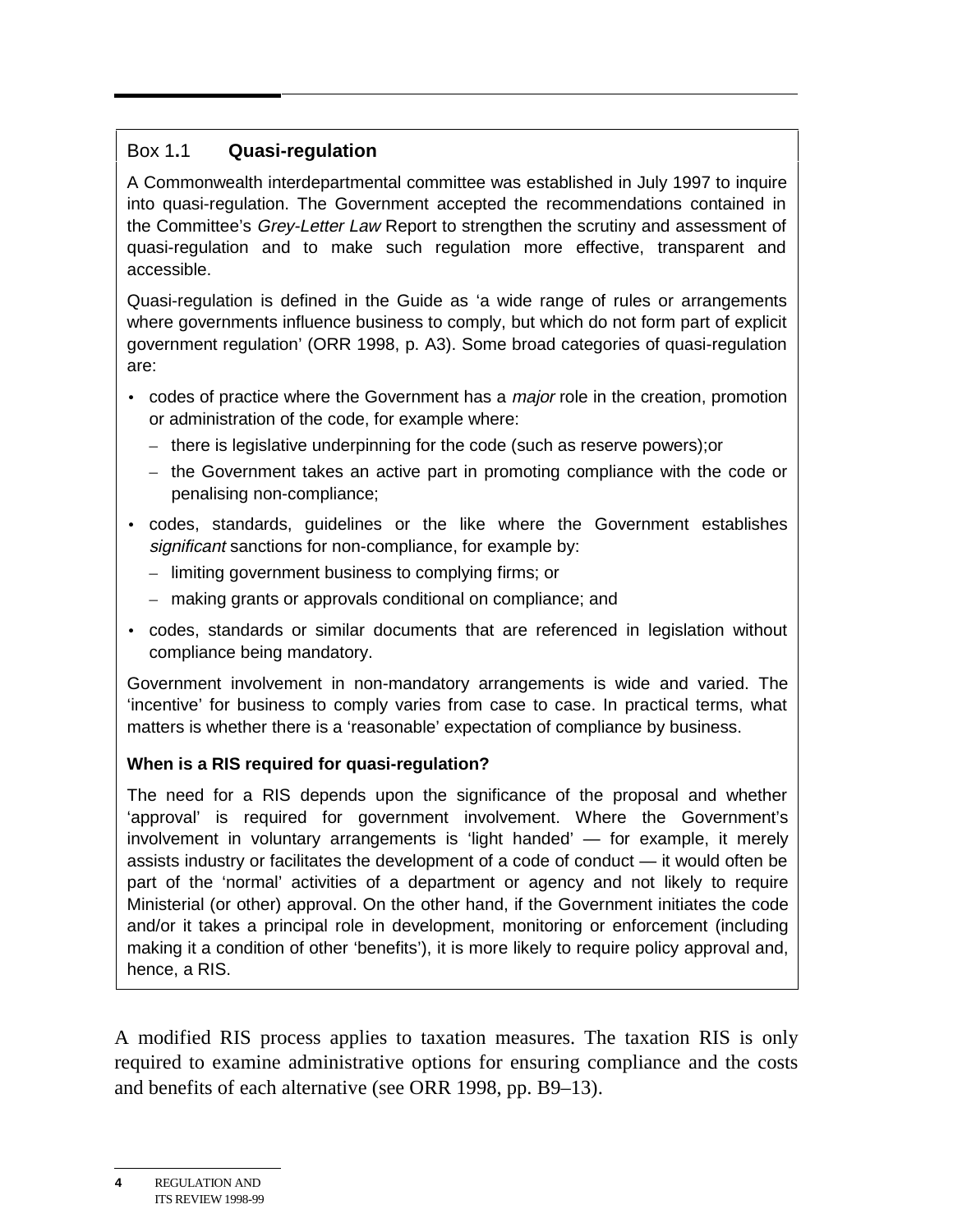If a regulatory proposal restricts competition, the RIS must address additional issues in the context of the cost-benefit assessment in order to satisfy clause 5(1) of the *Competition Principles Agreement* (CPA) (see section 1.2).

As noted above, the preparation of a RIS is mandatory for all treaties involving regulation which directly affects business, has a significant indirect effect on business, or restricts competition. A RIS is required before the formal policy decision to pursue treaty negotiations, again prior to Australia signing a treaty and, finally, when the treaty is tabled in the Parliament with the National Interest Analysis. At each stage, the RIS is revised to reflect analysis relevant to that stage in the process. The RIS requirement is not necessarily limited to treaties which require changes or additions to domestic legislation. It may also include treaties which otherwise involve regulation (see PC 1998, ch. 6).

RIS requirements apply to any regulatory proposal affecting business, not just those considered by Cabinet (for example, regulation stemming from Ministerial correspondence and agreement, independent boards, and meetings of Ministerial Councils). Where legislative or regulatory action does not require policy approval external to the portfolio — for example quasi-regulation and some non-disallowable delegated legislation agreed by a Minister — the relevant Minister is required to advise the Prime Minister of his/her intention to implement the proposal, attaching a draft RIS to the correspondence.

#### **At what stage should a RIS be prepared?**

To maximise the benefit from the process, a RIS should be prepared by officials well before a regulatory proposal (including amendments to existing regulation) is put to the decision maker.

In some cases it will not be possible to satisfy the consultation element of the RIS. For example, consultation may be inappropriate in the context of budget measures or for certain proposals going to Cabinet. In these cases, consultation should occur before implementation — preferably before the relevant instrument is drafted.

For reviews of existing regulation, the terms of reference should reflect the key elements of the RIS, with any reports and reviews using a RIS framework. Incorporating the RIS framework at an early stage, facilitates subsequent preparation of a RIS prior to a policy decision being made.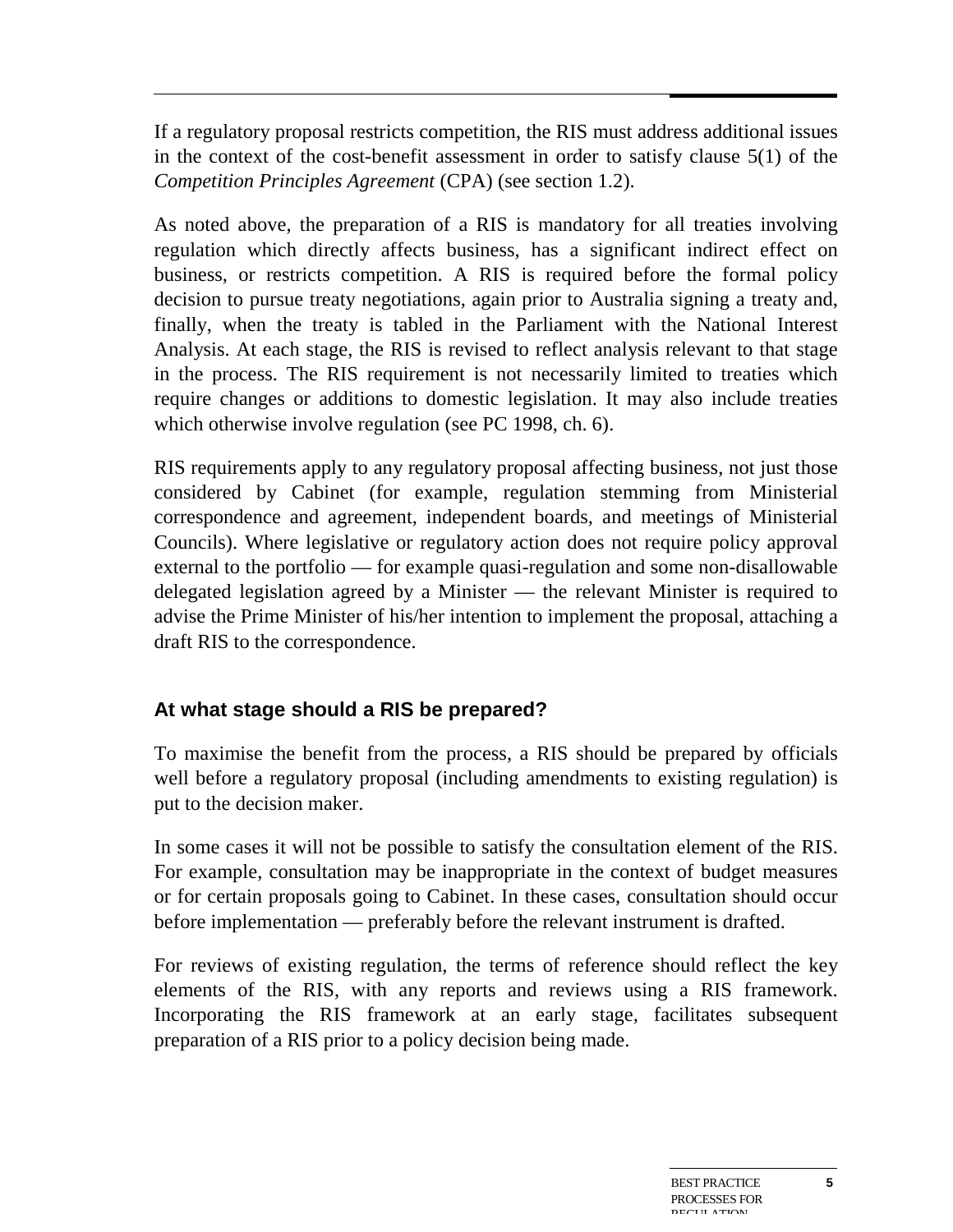### **Making the RIS public**

In general, RISs should be prepared for at least two stages in the regulation-making process. As outlined above, the initial draft RIS is prepared to inform the decision maker and is the most critical and potentially influential. The RIS is not generally made public at this stage. The second RIS may be the same as the one considered by the decision maker or a refinement. Its purpose is to make transparent to the public and Parliament, the basis for choosing a particular regulatory approach.

When a RIS is required for regulatory proposals that receive parliamentary scrutiny, it must be tabled in Parliament with the explanatory document for the regulation the explanatory memorandum (for primary legislation) and the explanatory statement (for disallowable legislative instruments). As Parliament decides on the passage of a Bill or whether or not to disallow delegated legislation, the final RIS can to some extent be viewed as performing the twin roles of transparency and informing parliamentary consideration of proposed legislation.

RISs for non-disallowable instruments that are tabled, should accompany the explanatory statement, where one has been prepared.<sup>2</sup> If an explanatory statement is not prepared, the ORR encourages departments and agencies to place RISs on their website and in any other medium that will provide the stakeholders, interested parties and the public with information on the regulation.

#### **A cost-effective process**

Integrating impact analysis into the decision-making process can help clarify the nature and magnitude of the problem, and the range of alternative regulatory and non-regulatory responses, as well as enforcement mechanisms. This facilitates development of regulations that are appropriately targeted and do not impose unnecessary costs.

Some regulatory agencies have questioned the cost-effectiveness of preparing a RIS, particularly where quantitative information is difficult or costly to obtain or where existing processes already incorporate RIS elements. These concerns are addressed below.

 $\overline{a}$ 

 $<sup>2</sup>$  The Table Offices of the House of Representatives and the Senate encourage the preparation of</sup> an explanatory statement for non-disallowable instruments. Departments and agencies should contact the Table Offices if they are unsure of the requirement to prepare an explanatory statement.

**<sup>6</sup>** REGULATION AND ITS REVIEW 1998-99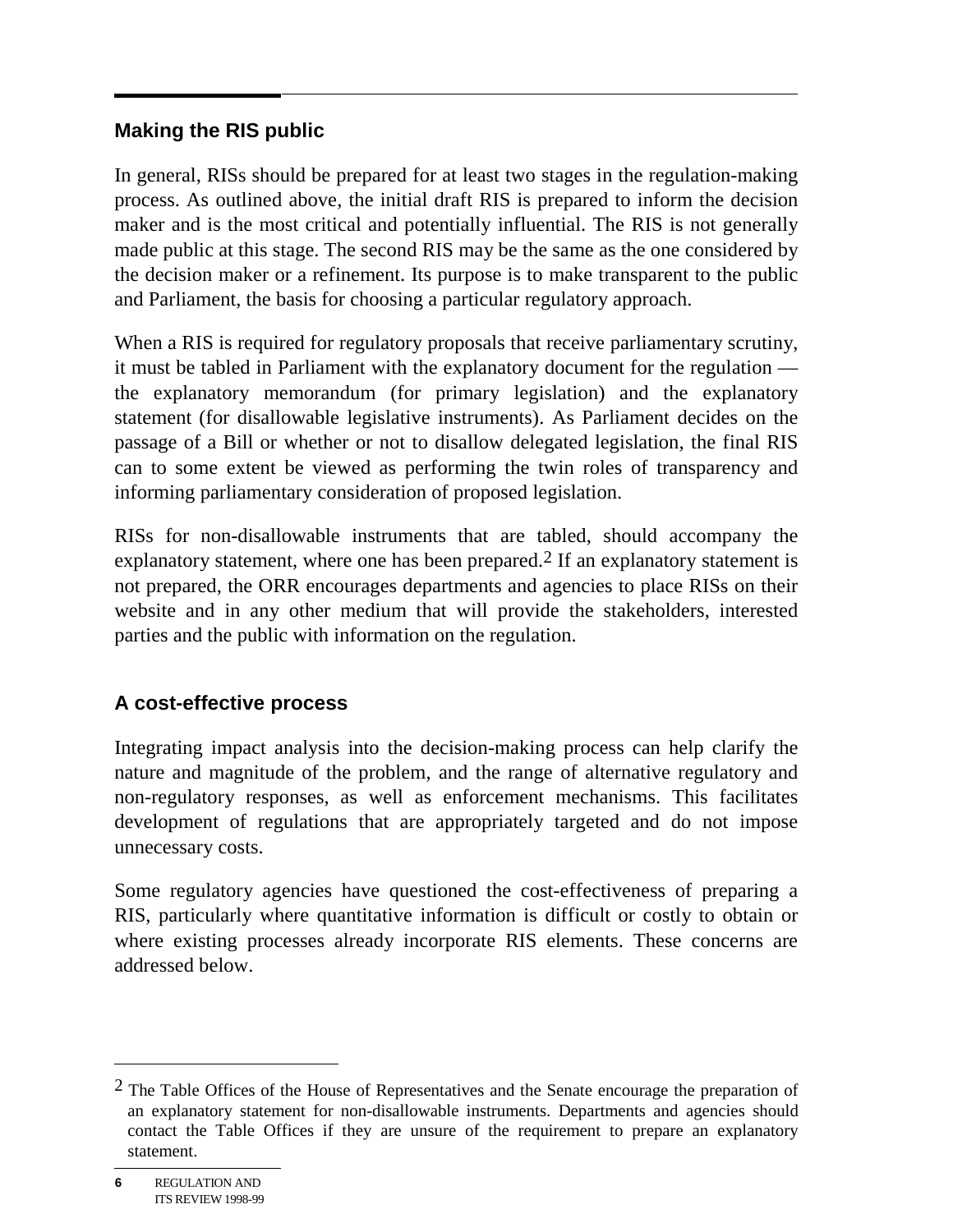#### Analysis commensurate with impacts

There is misunderstanding within some agencies about the commitment of time and resources typically necessary to prepare a RIS. Often, perceptions about the scale of the task exceed what would actually be involved. The degree of detail and depth of analysis in the RIS should be commensurate with the magnitude of the problem and with the size of the potential impact of the proposals.

Furthermore, the precision of calculations is not necessarily the most important contribution to better decisions. Critical examination of the problem at hand and the role for government is an inexpensive element of the RIS process, but can often be sufficient to prevent poorly conceived and ultimately costly regulatory proposals from proceeding.

#### Integration with other impact assessment processes

The ORR works closely with agencies to ensure that the RIS process is as streamlined as possible and avoids duplicating other practices designed to inform decision making.

Where agencies have existing processes for consultation and impact analysis, the ORR has provided advice on the extent to which they satisfy RIS requirements. In this context, the ORR has commenced discussions with several agencies on how existing processes can be modified to satisfy both the RIS and other internal procedural requirements. For example, the Department of Agriculture, Fisheries and Forestry and the ORR are examining how the Department's '12 Principles' process for assessing certain primary industry levies can be best integrated with the RIS requirements.

#### Consideration of wider options

Government regulation will not always be the most suitable response to a problem. A number of alternatives are available, including self-regulation, any of which might be the most effective and efficient approach. To help assess the most appropriate regulatory or non-regulatory response, the Government endorsed a checklist, which was included in the second edition of the Guide (ORR 1998, pp. D4–5).

When agencies were less familiar with the RIS requirements, the ORR routinely suggested to officials a wider set of options for inclusion in RISs. With experience and more recently the benefit of the checklist, agencies are tending to cast the net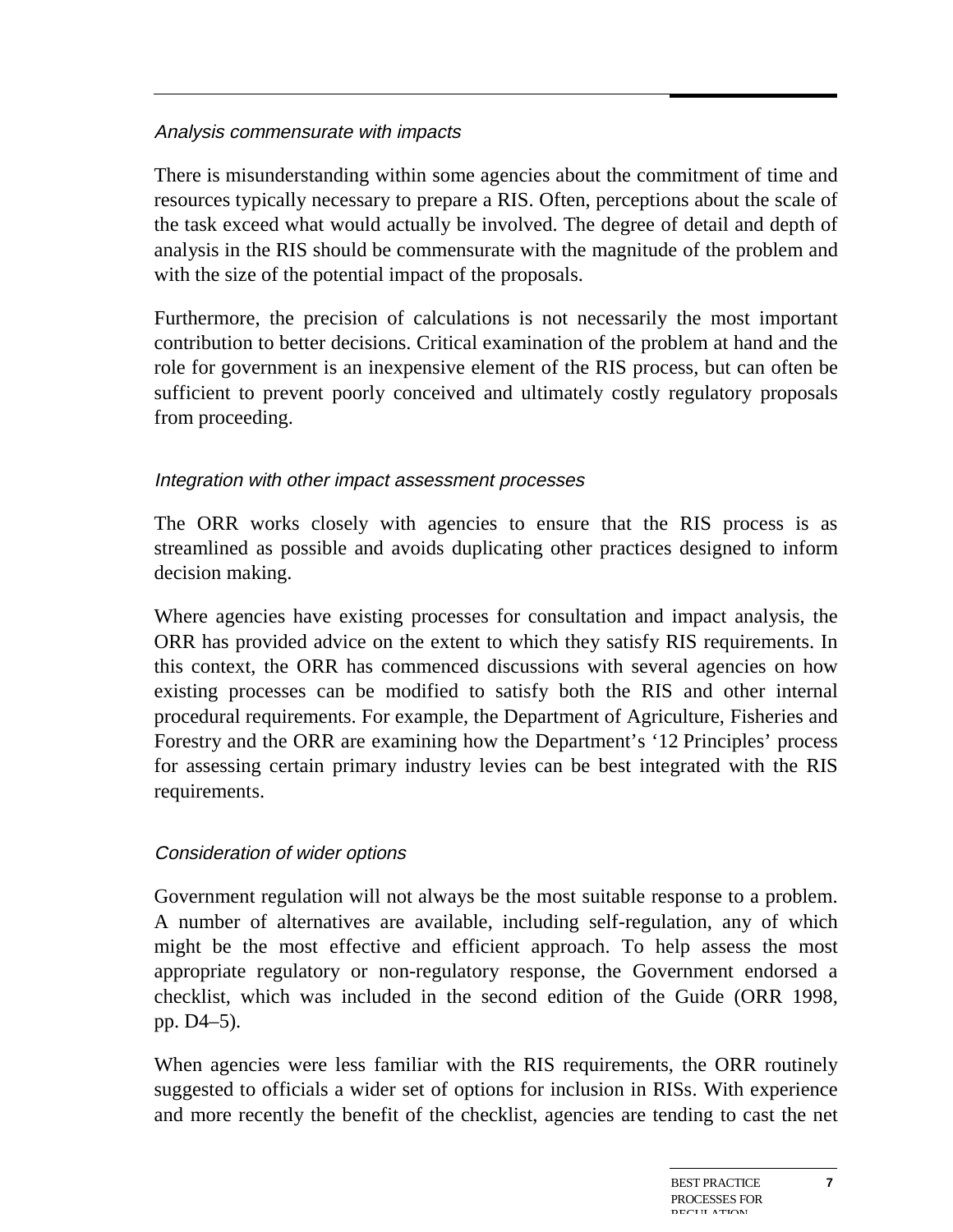wider and are considering self-regulation or other options involving minimal government intervention.

The cost-effectiveness of the process will be most apparent where the preparation of a RIS results in a change to the regulatory approach on the basis of the analysis undertaken. The costs of preparing a RIS are likely to be small compared to the economic impact of inappropriate or poorly designed regulation.

#### Improved consultation and awareness

The RIS process has clearly facilitated improved consultation with stakeholders, resulting in greater understanding of the issues, and the design of better options and implementation arrangements. Improved consultation not only underpins better decision making, it can also result in greater commitment by the stakeholders to the outcome.

If there is a transparent framework that industry knows the Government must address, then there is an objective basis on which to engage with the agency. It is notable that some agencies routinely release a draft RIS for public comment prior to a regulatory decision. A number of issues papers for reviews and review reports have also adopted the RIS framework, either explicitly or implicitly. The feedback obtained from stakeholders can be critical to the analysis.

A comprehensive RIS may help stakeholders to understand and to accept, the Government's regulatory decision. In one case, a business noted that it did not like a regulatory decision, but indicated that if the proposal had 'passed' the RIS requirements then it 'would accept the umpire's decision'.

There are signs that RISs tabled with explanatory memoranda have better informed both the Parliament and the community about legislative proposals.<sup>3</sup> There is also evidence that RISs have been an important tool for informing other interested Government departments. In a number of instances departments have made reference and/or use of the information in the RIS when preparing their briefings or coordination comments.

More information on the ORR's role in relation to the Commonwealth RIS requirements is provided in section 1.5 and appendix A.

 $\overline{a}$ 

 $3$  For example, a number of newspaper articles have quoted compliance cost estimates contained in a RIS. Similarly, the former Chairman of the Senate Standing Committee on Regulations and Ordinances, has stated that RISs have assisted the Committee in its examination of legislation (see appendix A).

**<sup>8</sup>** REGULATION AND ITS REVIEW 1998-99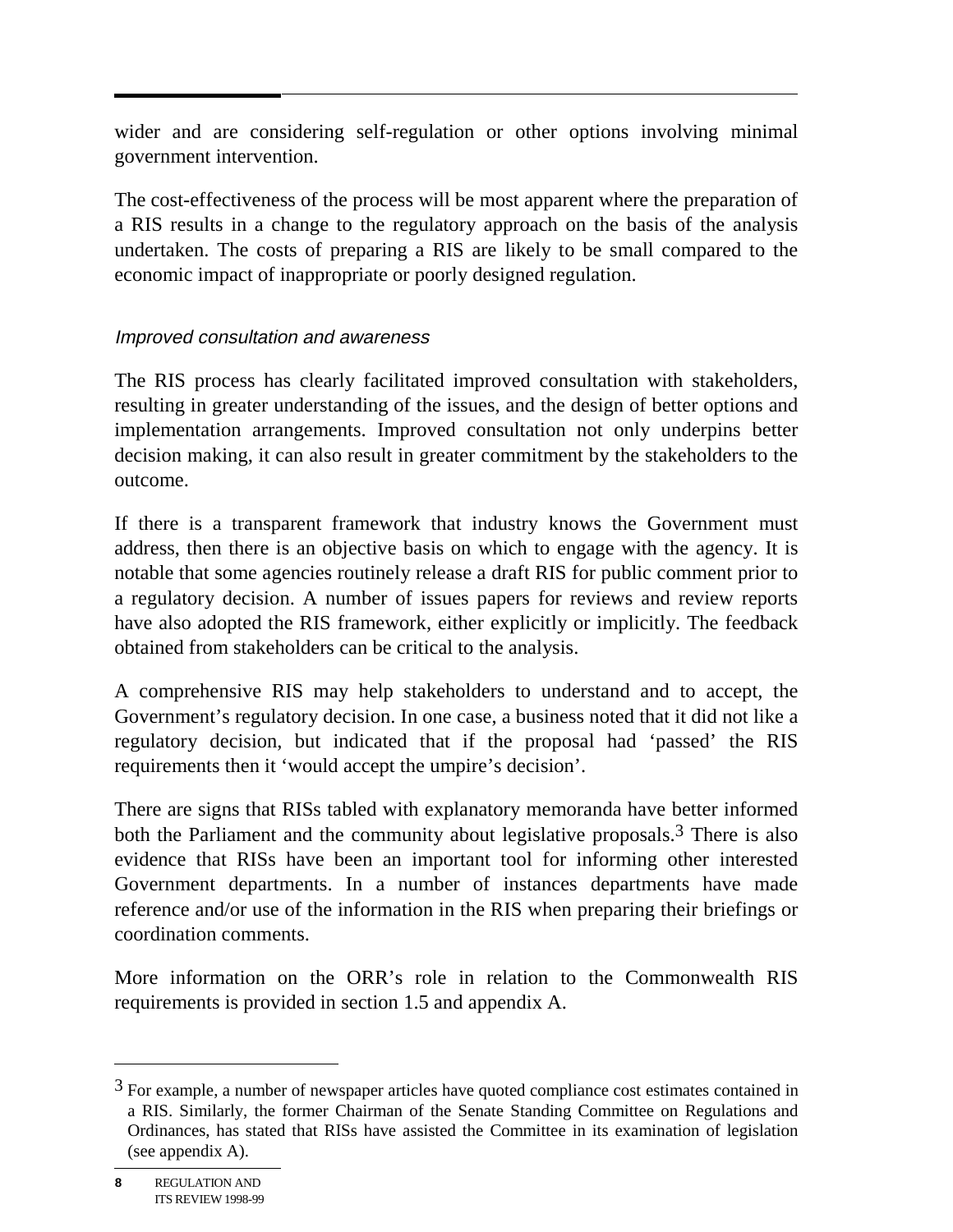# **1.2 Review and reform of existing legislation**

1998-99 was the third year of the national four-year program of review of existing legislation agreed to in 1995 by COAG as part of the *Competition Principles Agreement* (CPA). Under the CPA, all Australian governments made a commitment to review and, in the absence of offsetting public benefits, reform legislation that restricts competition, by the end of 2000.

Clauses 5(1) and 5(9) of the CPA, set out the required analytical approach to reviews (see box 1.2).

#### Box 1**.**2 **CPA guiding principle**

Clause 5(1) of the Agreement specifies:

The guiding principle is that legislation (including Acts, enactments, Ordinances or regulations) should not restrict competition unless it can be demonstrated that:

- (a) the benefits of the restriction to the community as a whole outweigh the costs; and
- (b) the objectives of the legislation can only be achieved by restricting competition.

Further, clause 5(9) states:

Without limiting the terms of reference for reviews, a review *should*:

- (a) clarify the objectives of the legislation;
- (b) identify the nature of the restriction on competition;
- (c) analyse the likely effect of the restriction on competition and on the economy generally;
- (d) assess and balance the costs and benefits of the restriction; and
- (e) consider alternative means for achieving the same result including non-legislative approaches.

Source: COAG 1995a.

The CPA review guidelines have much in common with the criteria set out in the Commonwealth's RIS guidelines. If clause 5(9) is fully addressed in the review, any subsequent RIS requirements for regulatory change can usually be met.

The CPA (clause 1(3)) provides for the examination of a broad range of factors for determining the public interest — including social, environmental and regional issues — as part of legislation review processes. Thus, while competitive and economic impacts are the prime triggers for reviews, clause 1(3) ensures that they are not the only determinants of the recommendations.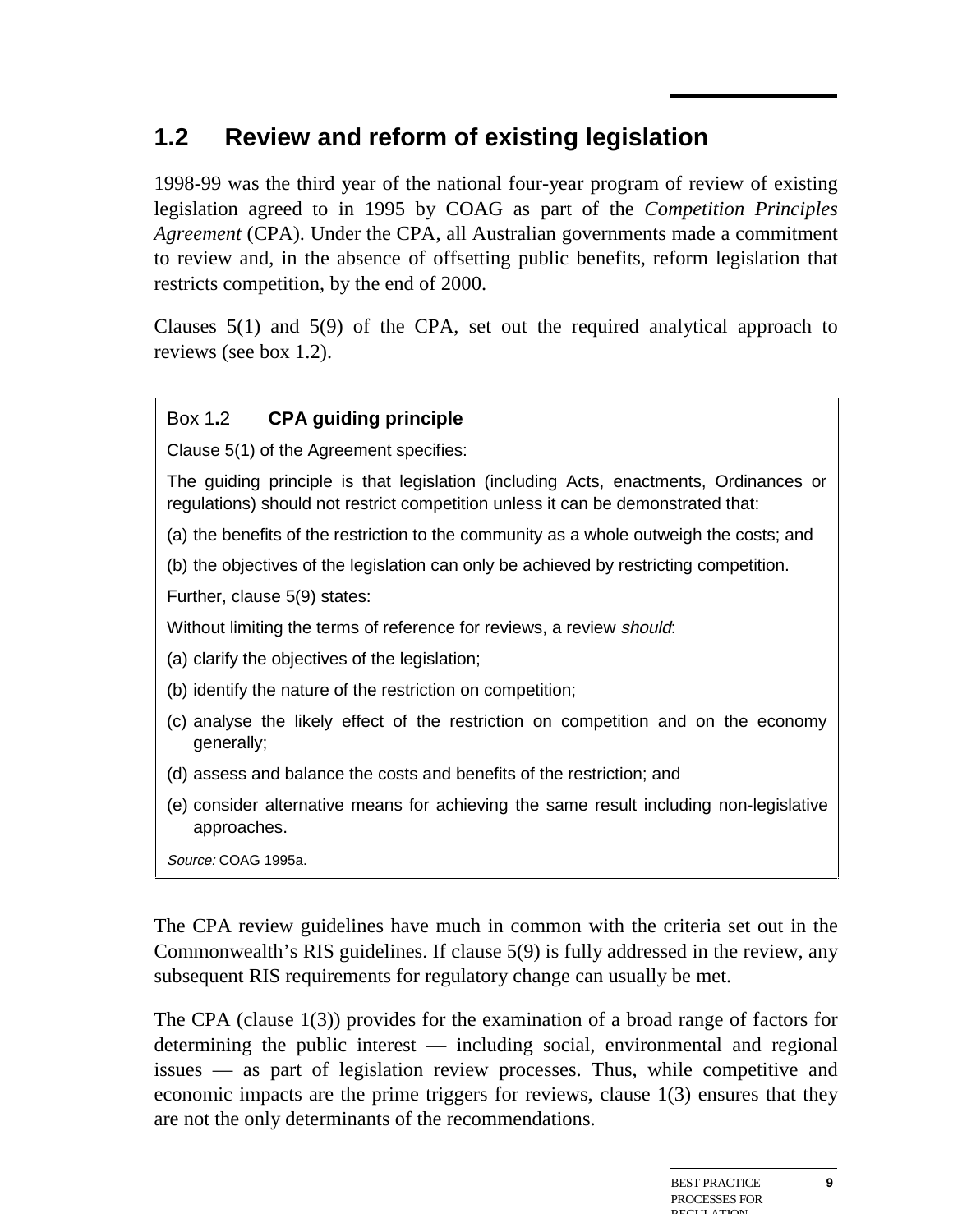The inclusion of this clause or the 'public interest test' in the CPA aims to reflect the view of governments that:

… competition policy is not about maximising competition per se, but about using competition to improve the community's living standards and employment opportunities. (NCC 1996, p. 4)

While governments are not bound by the findings and recommendations of reviews, the National Competition Council (NCC) has sought justification in cases where pro-competition proposals have not been accepted.

### **Commonwealth's Legislation Review Schedule**

The Commonwealth's legislation review program is broader than required by the CPA. In addition to legislation which potentially restricts competition, it includes legislation that may impose costs or confer benefits on business. Chapter 4 provides an update of the status of reviews for 1998-99 and the terms of reference cleared by the ORR. The complete review schedule, including a brief description of the potential impact of the legislation, is included in appendix C.

In announcing the Legislation Review Schedule (Treasurer 1996), the Commonwealth indicated that reviews:

- be approached according to 'the guiding principle' (clause  $5(1)$ );
- include an assessment of the impact on small business and report on ways to reduce the compliance and paperwork burden associated with the legislation; and
- include public consultations with those affected by the legislation.

The Commonwealth legislation review program does not preclude early action to reform or repeal legislation in accordance with announced Government policies or as other opportunities arise.

The Minister for Financial Services and Regulation is responsible for National Competition Policy matters, including consideration of any requests for variations to the Commonwealth's Legislation Review Schedule, such as changes to the timing or scope of reviews.

#### **National reviews**

Jurisdictions can agree to national reviews where the review issue has a national dimension. Any jurisdiction can propose a national review. National reviews can also be carried out or coordinated by a single jurisdiction on behalf of all the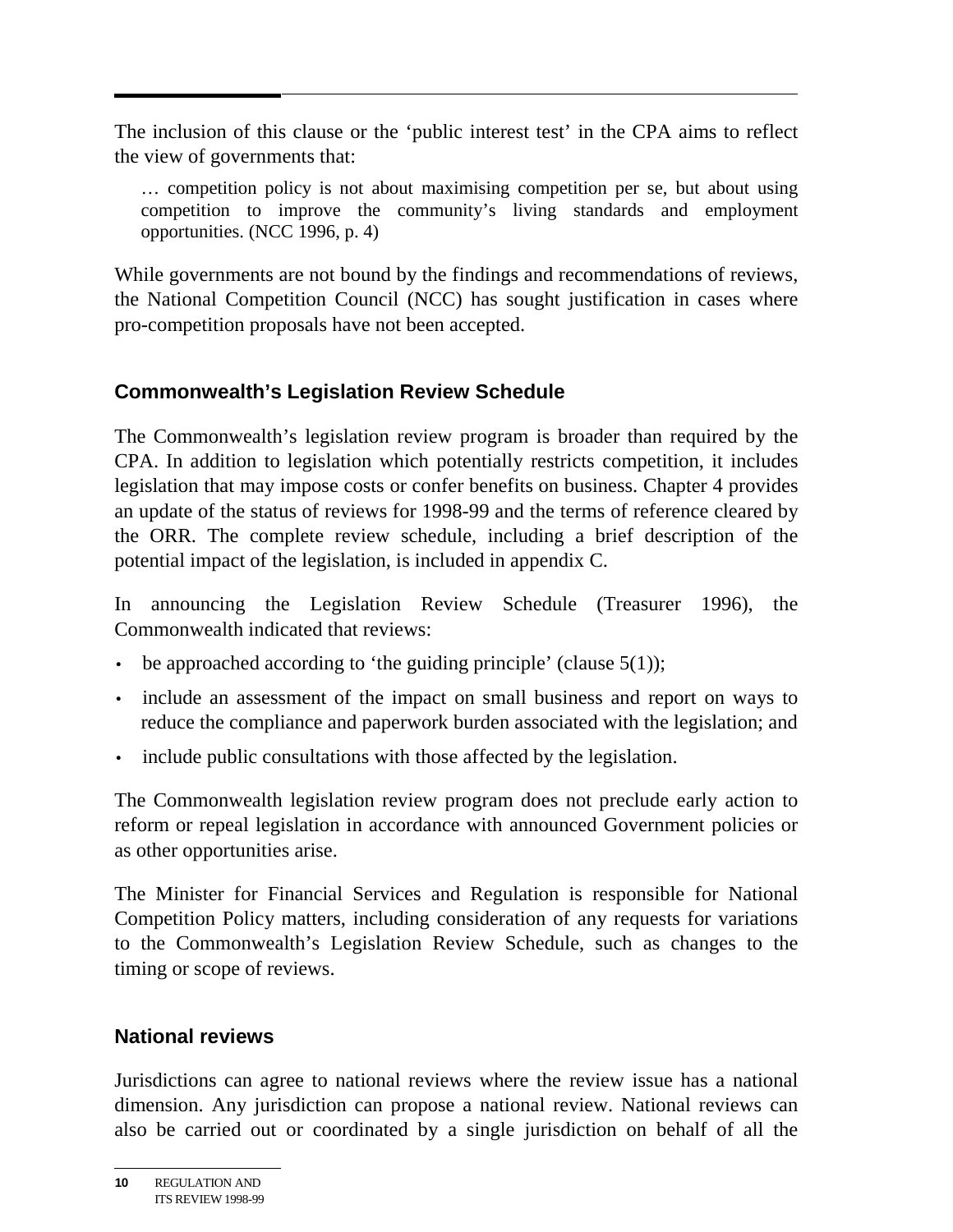sponsoring jurisdictions, or jointly by two or more jurisdictions. Not every jurisdiction needs to have an interest in a review for it to be considered a national review.

The requirement to review a particular piece of legislation listed in a jurisdiction's legislation review schedule is taken to have been met if that legislation review becomes part of a national review.

Where particular regulations have impacts only within a jurisdiction, but are similar in nature to those operating in other jurisdictions, governments have sometimes been able to cooperate and make use of review findings from other States and Territories.

## **1.3 Commonwealth regulatory performance monitoring and accountability initiatives**

An important aspect of the Commonwealth's regulatory best practice environment is the transparency and accountability associated with annual reporting of regulatory activity and the extent of compliance with RIS requirements. The Prime Minister's Statement, *More Time for Business*, gave the Productivity Commission, incorporating the ORR, this reporting task (see section 1.5).

The Commonwealth Government has implemented or recently announced its intention to introduce other measures designed to improve the quality of regulation and/or reduce the regulatory compliance burden imposed on business, especially small businesses. Two of the more important initiatives that should further enhance scrutiny and consultation processes are regulatory performance indicators (RPIs) and annual regulatory plans.

## **Regulatory performance indicators**

In *More Time for Business*, the Prime Minister announced that all Commonwealth departments and agencies would develop performance indicators relating to their regulatory activities. The Office of Small Business (OSB) in the Department of Employment, Workplace Relations and Small Business worked with Commonwealth bodies with responsibility for regulation to develop a set of nine RPIs (see appendix A, table A.1). The RPIs seek to measure how effectively agencies have met the following six key objectives for regulators endorsed by the Government:

• to ensure that all new or revised regulation confers a net benefit on the community;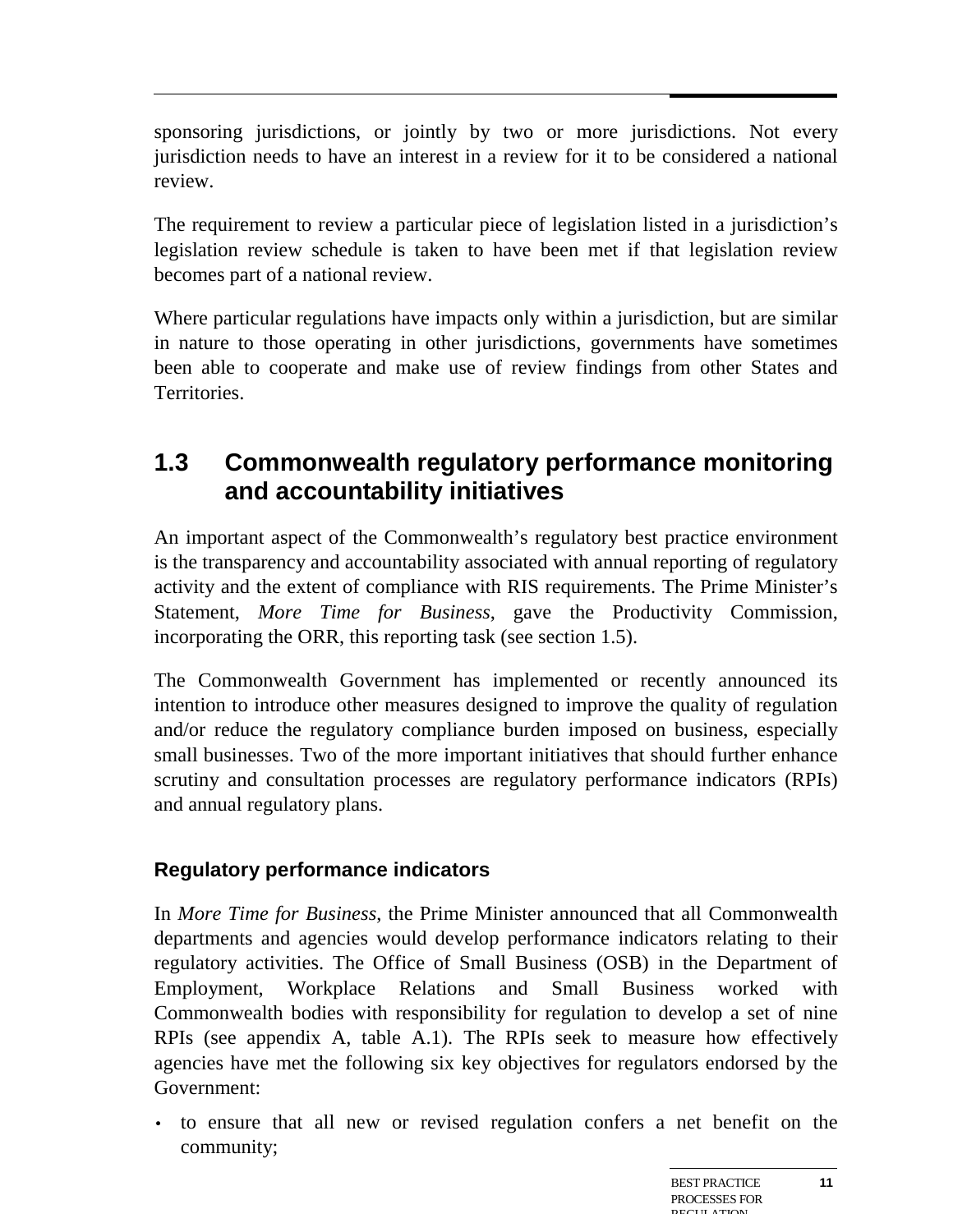- to achieve essential regulatory objectives without unduly restricting business in the way in which these objectives are achieved;
- to ensure that regulatory decision-making processes are transparent and lead to fair outcomes;
- to ensure that information and details on regulation and how to comply with it are accessible and understood by business;
- to create a predictable regulatory environment so business can make decisions with some surety of the future environment; and
- to ensure that consultation processes are accessible and responsive to business and the community.

In August 1998, the Government announced that all departments and agencies with responsibility for regulating business will monitor the nine RPIs and the OSB will report annually on performance against the RPIs. These reports will be based on information to be provided by the ORR and departments and agencies, where practicable collated at the portfolio level. The first report will be made in the second half of 1999, and will relate to the 1998-99 financial year.

RPIs will be an important adjunct to the RIS requirements and other measures aimed at improving regulation. They will provide information on the effectiveness with which agencies are implementing regulation reform measures and will allow benchmarking of agency performance. The ORR is responsible for monitoring agency performance in relation to three of the indicators and providing details to the OSB (see appendix A, table A.1).

## **Regulatory plans**

The Government's 1998 election policy document, *A Small Business Agenda for the New Millennium,* stated that all Government departments and agencies would be required to prepare annual regulatory plans.

Regulatory plans will provide business and the community with ready access to information about past and planned changes to Commonwealth regulation, and will make it easier for businesses to take part in the development of regulation that affects them. The plans will also help to improve the way in which regulators approach the task of developing and administering regulation, encourage strategic planning of regulatory activity and make it easier for agencies to monitor relevant developments in other areas of government.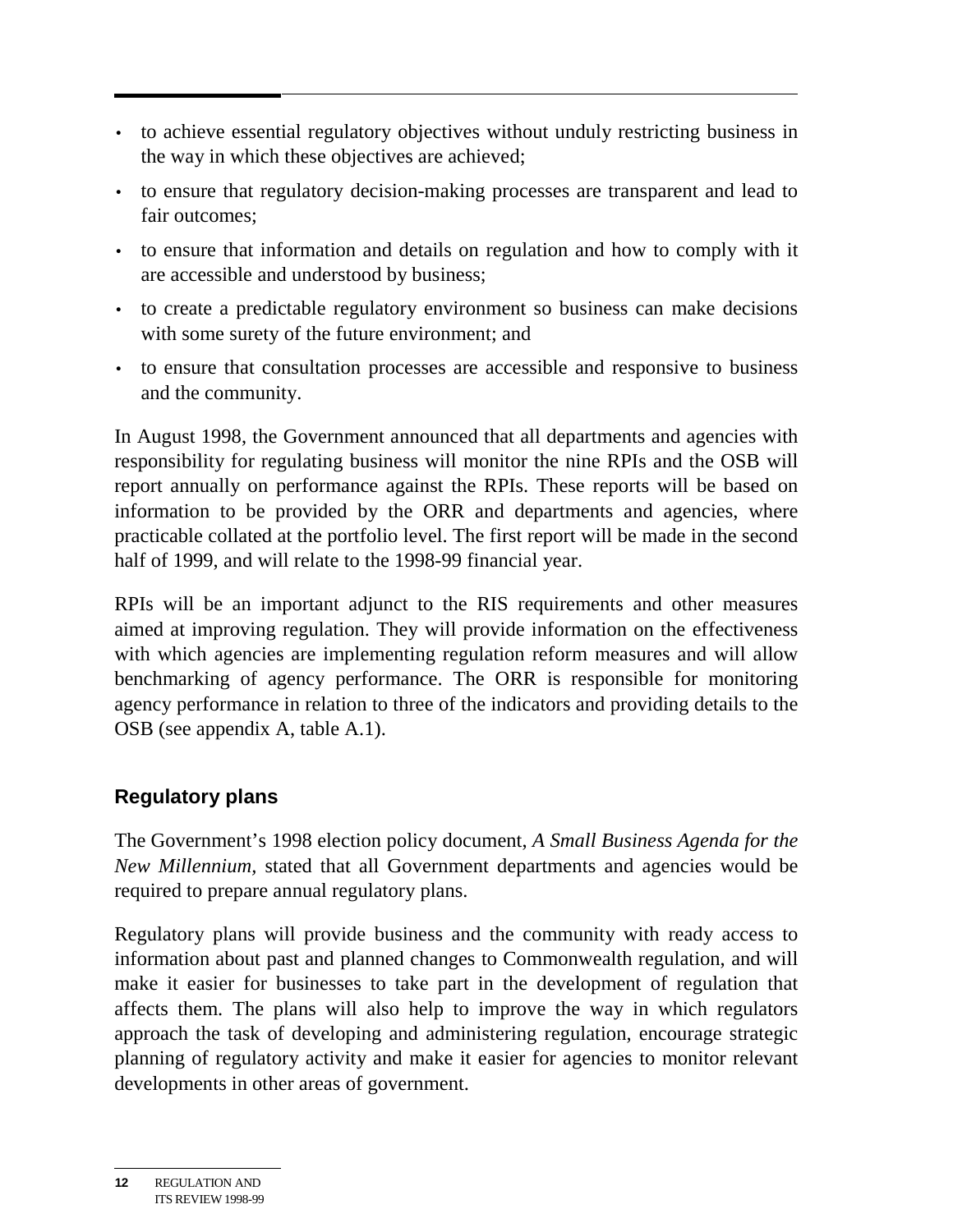In March 1999, the Department of Employment, Workplace Relations and Small Business released *Regulatory Developments: 1998 and 1999*. The publication was prepared by the Department and its portfolio agencies as a pilot project to assist in the implementation of the Government's policy. The first whole-of-government plan, coordinated by OSB, is expected to be published in June 2000.

# **1.4 COAG principles and guidelines**

In 1995, COAG agreed that a RIS must be prepared for all regulatory proposals that are to be considered by Ministerial Councils or national standard-setting bodies. The RIS requirements are included in the COAG document *Principles and Guidelines for National Standard Setting and Regulatory Action by Ministerial Councils and Standard-Setting Bodies* (COAG Guidelines).

This initiative was intended to close an emerging gap in regulation review processes in Australia. While regulation impact analysis was being embedded in the processes of many jurisdictions, the operation of the *Mutual Recognition Agreement* and the increasing role of national regulatory bodies — those with intergovernmental jurisdiction — resulted in national regulation being implemented at times without detailed scrutiny.

In November 1997, reflecting concerns over poor compliance with its Guidelines, COAG agreed to new procedures for the handling of RISs and monitoring compliance. The new arrangements essentially provide a formal role for the ORR (in consultation with its State and Territory counterparts) in monitoring compliance with the COAG Guidelines (see section 1.5).

The COAG Guidelines apply to agreements or decisions given effect through primary and delegated legislation, administrative directions or other measures which, when implemented, would encourage or force businesses or individuals to pursue their interests in ways they may not otherwise have done. The development of voluntary codes and advisory instruments must also take account of the COAG Guidelines where there is a reasonable expectation that their promotion and/or dissemination by standard-setting bodies or by government could be interpreted as requiring compliance, thus elevating their status to quasi-regulation (see box 1.1). The only exceptions to the application of the RIS requirement noted in the COAG Guidelines document are for purchasing policy or industry assistance schemes.<sup>4</sup>

 $\overline{a}$ 

<sup>4</sup> If a Ministerial Council decides that the situation requiring a regulatory response is an emergency, the Prime Minister may waive the need for a RIS to be prepared before the regulation comes into effect. However, the Ministerial Council is expected to prepare a RIS within 12 months of agreeing to the regulation.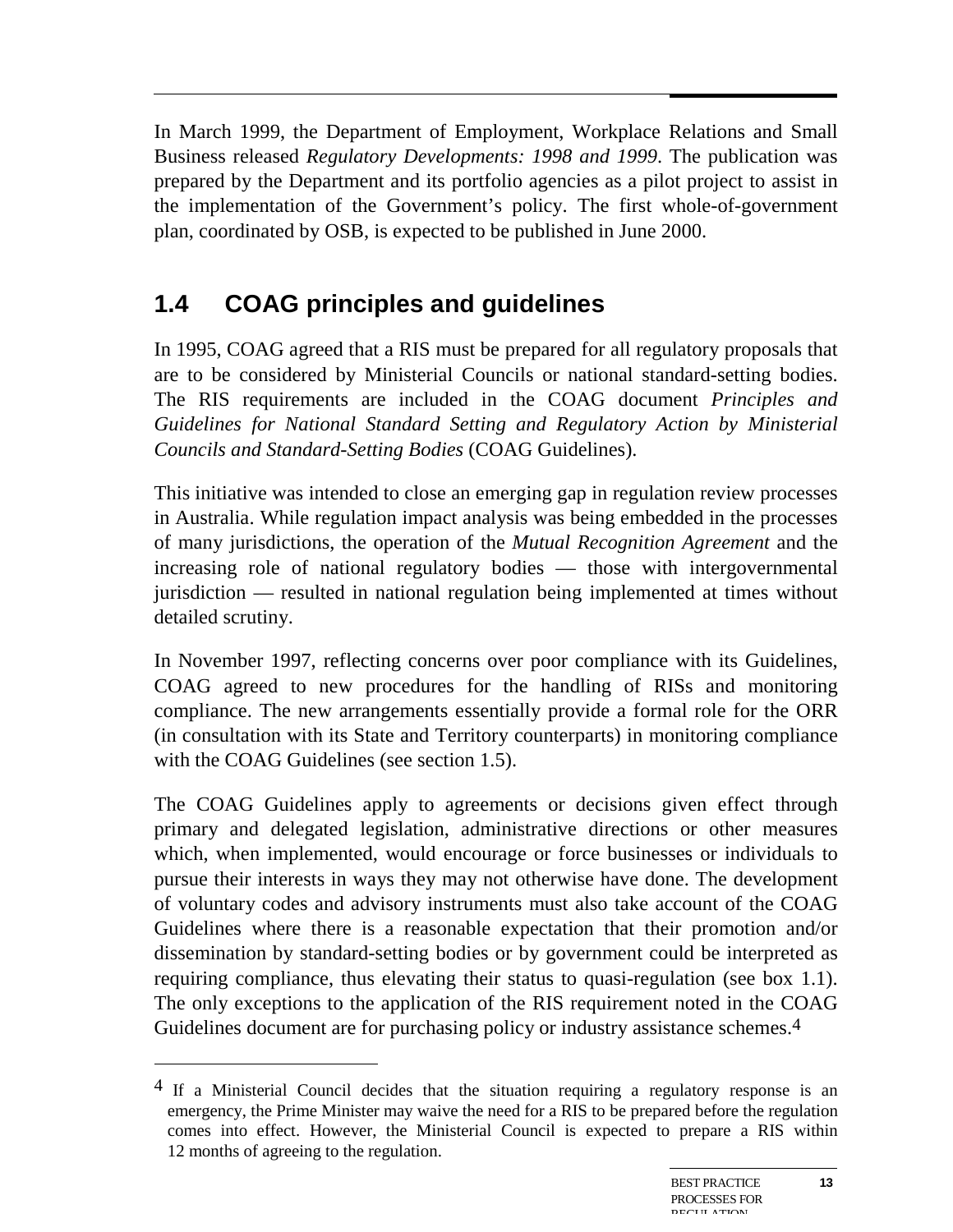Although there are minor differences between the structure and headings recommended for the COAG RIS and the seven elements of the Commonwealth RIS, the scope, form and level of analysis required are similar. A RIS prepared to satisfy the requirements of one process would also address the requirements of the other.

The most significant difference between the COAG and Commonwealth RIS requirements is the broader trigger for a COAG RIS, involving impact on business *or individuals*. Accordingly, it potentially covers a wider range of regulatory activity than the Commonwealth RIS requirements, where the trigger is only impact on business.

Independent of the COAG regulation impact assessment requirements, the legislation for certain bodies with statutory roles in regulation making — such as the Australia New Zealand Food Standards Council, the Australian Transport Council and the National Environment Protection Council — requires formal impact assessment to be undertaken prior to the implementation of regulation. The scope of these assessments differs from COAG requirements in important respects — for example, they are generally less stringent in relation to the assessment of the costs and benefits of alternatives. Impact assessment for the above mentioned Councils is undertaken by the Australia New Zealand Food Authority, the National Road Transport Commission and the National Environment Protection Council Service Corporation, respectively. The ORR is working with these agencies to agree on streamlined processes that reduce duplication.

# **1.5 Role of the ORR**

The ORR's main role is to promote processes that, from an economy-wide perspective, lead to effective and efficient legislation and regulations. The role and functions of the Office are set out in the ORR's charter, which is provided in appendix A. The appendix also outlines the ORR's main activities in 1998-99, with reference to each function specified in the charter.

The rest of this chapter briefly discusses the ORR's role in relation to the Commonwealth and national best practice regulatory processes outlined above.

## **Commonwealth RIS requirements for new or amended regulation**

A key function of the ORR is to liaise with departments and agencies to facilitate compliance with the Government's requirements for regulation impact analysis.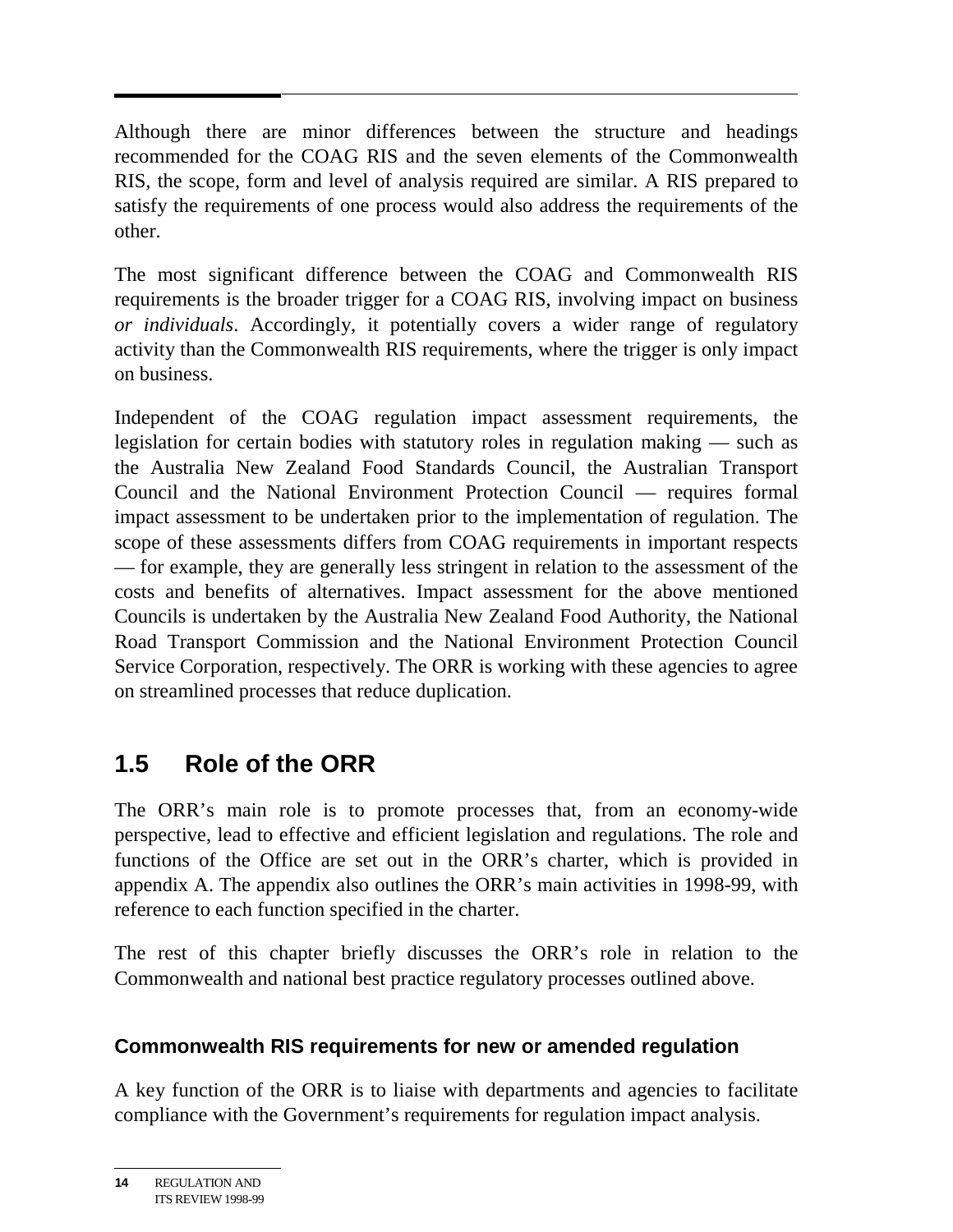Departments, agencies and statutory authorities considering regulation that may impact on business are required to consult the ORR as early as possible in the policy development process. The ORR provides detailed comments on draft impact assessments. It advises the relevant decision maker and, as necessary, the Assistant Treasurer, on whether the RIS complies with the Government's requirements and contains an adequate level of analysis.

Where regulation or treaties are proposed in Cabinet submissions, the ORR is required to report to Cabinet in its coordination comments on compliance with the RIS requirements. In all other cases, the ORR's advice on compliance with RIS requirements and the adequacy of analysis will be included in the material provided to the Prime Minister, Minister or other decision maker.

In certain cases where departments and agencies are not adequately meeting the Government's requirements, or where the ORR anticipates lodging a 'negative' coordination comment on a Cabinet submission proposing regulation, it may advise the Assistant Treasurer. The Assistant Treasurer can draw the matter to the attention of the responsible Minister. In some cases, the Assistant Treasurer may suggest the withdrawal of a regulatory proposal. If the proposal is to be considered by Cabinet, the Prime Minister can co-opt the Assistant Treasurer to assist the relevant Cabinet discussion. An absent or inadequate final RIS may also attract adverse parliamentary or public comment once it is tabled or otherwise made available to the public. In addition, the Productivity Commission and the OSB are required to report publicly on compliance with RIS requirements (see below).

The ORR provides guidance and training to officials on best practice regulation making and the features of a RIS (see appendix A).

#### **Review and reform of existing legislation**

In relation to reviews under the Commonwealth Legislation Review Schedule, the ORR's role is to provide guidance to departments and regulatory agencies on appropriate terms of reference and the composition of review bodies (see chapter 4).

Before a review commences, the ORR advises the responsible portfolio Minister(s) and the Treasurer as to whether terms of reference meet the requirements of the CPA and the Commonwealth's legislation review requirements.

Officials responsible for reviews should consult early with the ORR on the terms of reference — preferably at least three months prior to the expected commencement of the review. To assist departments, the ORR has developed template terms of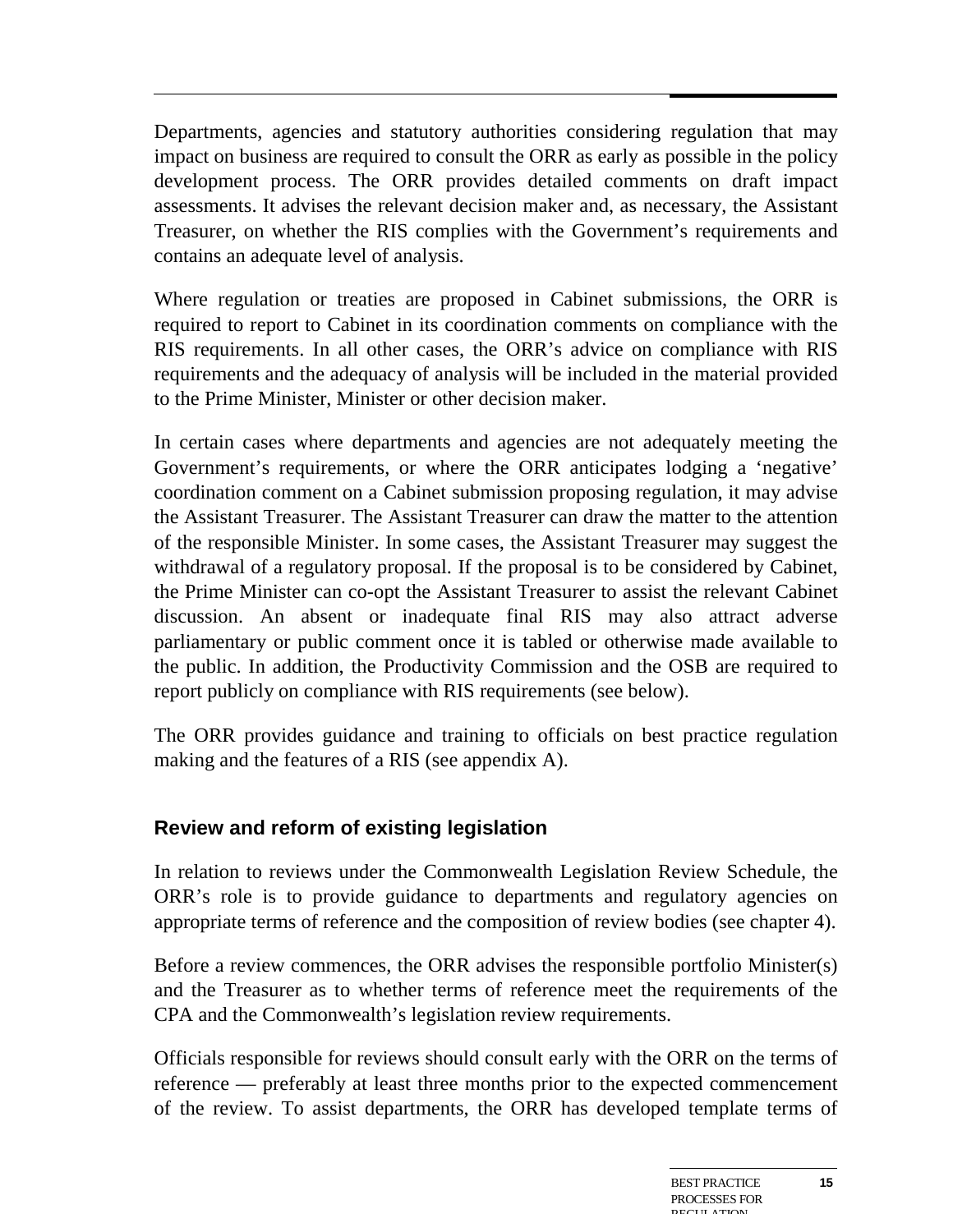reference (see appendix A). Officials are also encouraged to consult the ORR on the structure and composition of review bodies.

Where Commonwealth legislation is involved, the ORR also provides comment on the terms of reference for national reviews.

The ORR does not have a formal role in relation to Commonwealth reviews of regulation not covered by the Legislation Review Schedule, but the Office endeavours to inform bodies responsible for such reviews of the need to reflect the key elements of a RIS in terms of reference. Structuring terms of reference in such a way makes the subsequent preparation of a RIS, for any regulatory proposal arising from the review, an easier task.

### **Commonwealth regulatory performance monitoring and accountability initiatives**

The Productivity Commission must report annually on compliance with the Commonwealth Government's RIS requirements. In particular, the report must include:

… the number of Bills introduced into Parliament and the number of treaties and legislative instruments made during the relevant financial year for which a regulation impact statement was required. The report will also note how many Bills were accompanied by a regulation impact statement. In addition, the [Productivity] Commission will continue to comment in its annual report on the Government's overall performance in regulation setting and review (Prime Minister 1997, pp. 69–70).

*Regulation and its Review 1998-99* is one of a series of publications associated with the Productivity Commission's annual report and meets this requirement. This year, for the first time, disaggregated compliance information has been reported at the departmental and agency level (see appendix B).

The ORR also provides information to the OSB for its annual report on the performance of departments and regulatory agencies against the RPIs discussed earlier.

In addition, the ORR monitors and reports on the status of the Commonwealth's legislation review program (see chapter 4 and appendix C).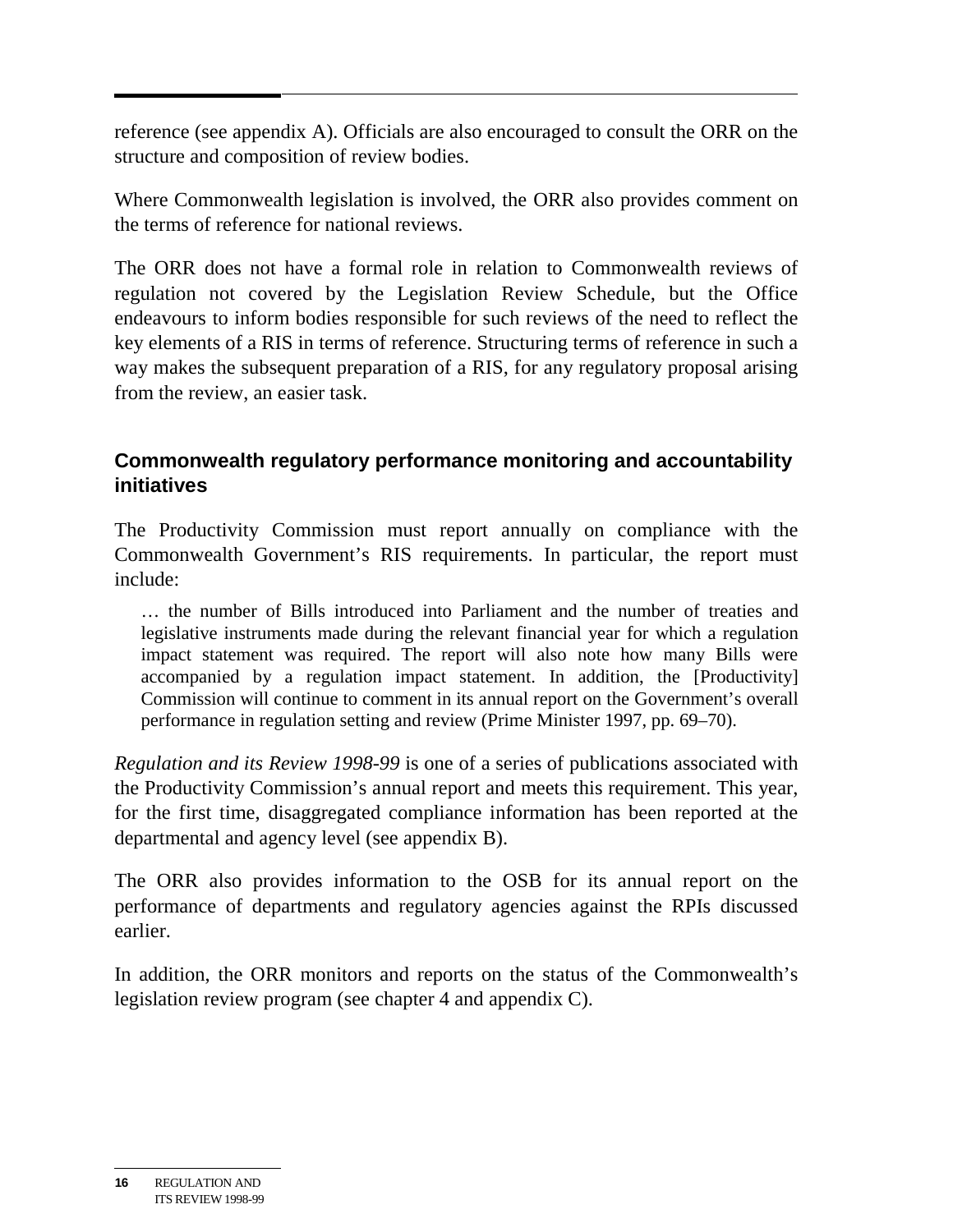## **COAG Guidelines**

Consistent with the COAG Guidelines, the ORR provides advice and assistance to Ministerial Councils and national standard-setting bodies on the preparation of RISs for regulatory proposals. The ORR also monitors compliance with the requirements of the COAG Guidelines.

Ministerial Councils and national standard-setting bodies are required to notify the ORR that a RIS will be drafted on a relevant topic. A draft RIS for a regulatory proposal should be sent to the ORR as soon as practicable and before the RIS is made available for public comment.

The ORR must assess the proposal within two weeks against the requirements set out in the COAG Guidelines and advise the Ministerial Council or national standard-setting body of its assessment. In particular, the ORR assesses:

- whether the RIS guidelines have been followed;
- whether the type and level of analysis are adequate and commensurate with the potential economic and social impact of the proposal; and
- whether alternatives to regulation have been adequately considered.

It is a requirement, however, that the national regulatory bodies certify that the regulatory impact assessment process has been adequately completed. While not obliged to adopt the advice of the ORR, Ministerial Councils and national standard-setting bodies are required to respond to any outstanding issues which have not been dealt with in the way recommended by the ORR. The ORR is also required to bring issues to the attention of Heads of Government through the COAG Committee on Regulatory Reform. Specifically, the ORR reports to the COAG committee if, in its opinion, decisions of Ministerial Councils or national standard-setting bodies are inconsistent with the COAG Guidelines.

The Ministerial Council or national standard-setting body may consult further with the ORR as the RIS is developed. Upon completion, a final version of the RIS should be sent to the ORR. The Ministerial Council or national standard-setting body has the option of proceeding to public consultation or it may await the final comments of the ORR prior to public release of the RIS. Both ORR comments and any responses made by Ministerial Councils and national standard-setting bodies should be available to State, Territory and Commonwealth Cabinets.

While it is intended that the impact assessment prepared to comply with the COAG requirements would avoid the need for duplication by also satisfying RIS requirements in relevant State or Territory legislation (and indeed Commonwealth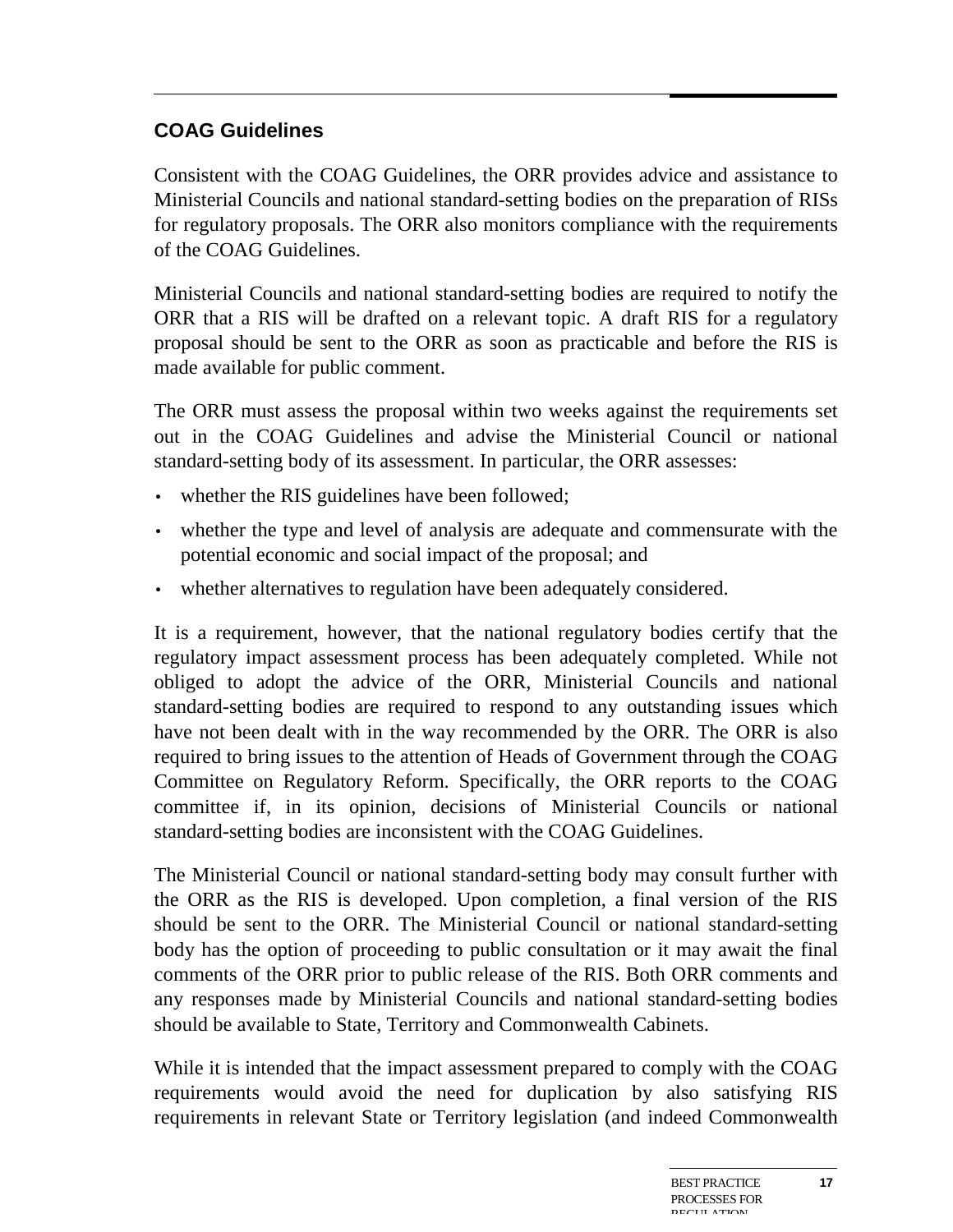RIS requirements), it is a matter for each jurisdiction to determine whether any further impact assessment is required.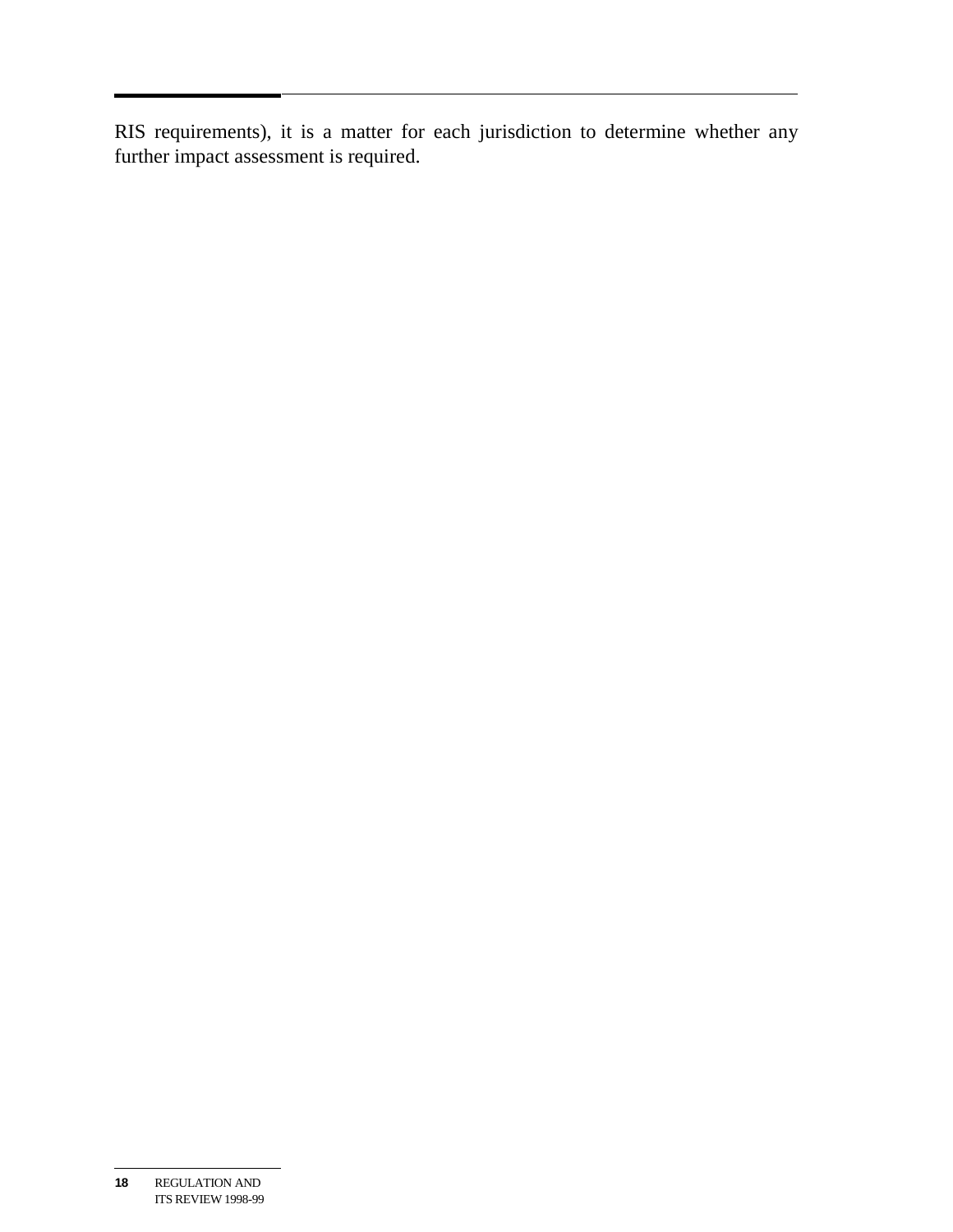# 2 Compliance with RIS requirements

**Overall, there was an improvement in compliance with the Commonwealth Government's RIS requirements in 1998-99. However, there is considerable scope for improvement at the decision-making stage for primary legislation.**

**In 1998-99 117 proposals introduced via primary legislation required a RIS. Of these, 98 per cent were accompanied by a RIS when tabled and 89 per cent (of those requiring a RIS) contained an adequate level of analysis. Of the 117 proposals introduced, 87 required a RIS at the decision-making (or policy approval) stage. An adequate RIS was prepared for 61 per cent of these proposals.**

**Of the 1590 disallowable delegated instruments made and reported to the ORR in 1998-99, RISs were required for 110. An adequate RIS was prepared for 85 per cent at the decision-making stage and for 88 per cent at the tabling stage.**

**For those non-disallowable instruments and quasi-regulations reported, compliance with the RIS requirements at the decision-making stage was 96 per cent and 86 per cent, respectively.**

### **2.1 Introduction**

o

As noted in chapter 1, the primary role of a RIS is to improve government decisionmaking processes by ensuring that all relevant information is presented to the decision maker using a logical standardised framework. In addition, after the decision is made, the RIS can become a public and transparent account of that decision making.

In the case of regulatory proposals introduced via Bills and for disallowable delegated legislation, RISs are tabled in Parliament as part of an explanatory memorandum or explanatory statement, respectively. In the case of treaties, a RIS is prepared when approval to commence negotiations is sought. It is updated when approval is sought to sign the final text of a treaty, and is made public when the

> COMPLIANCE WITH RIS REQUIREMENTS **19**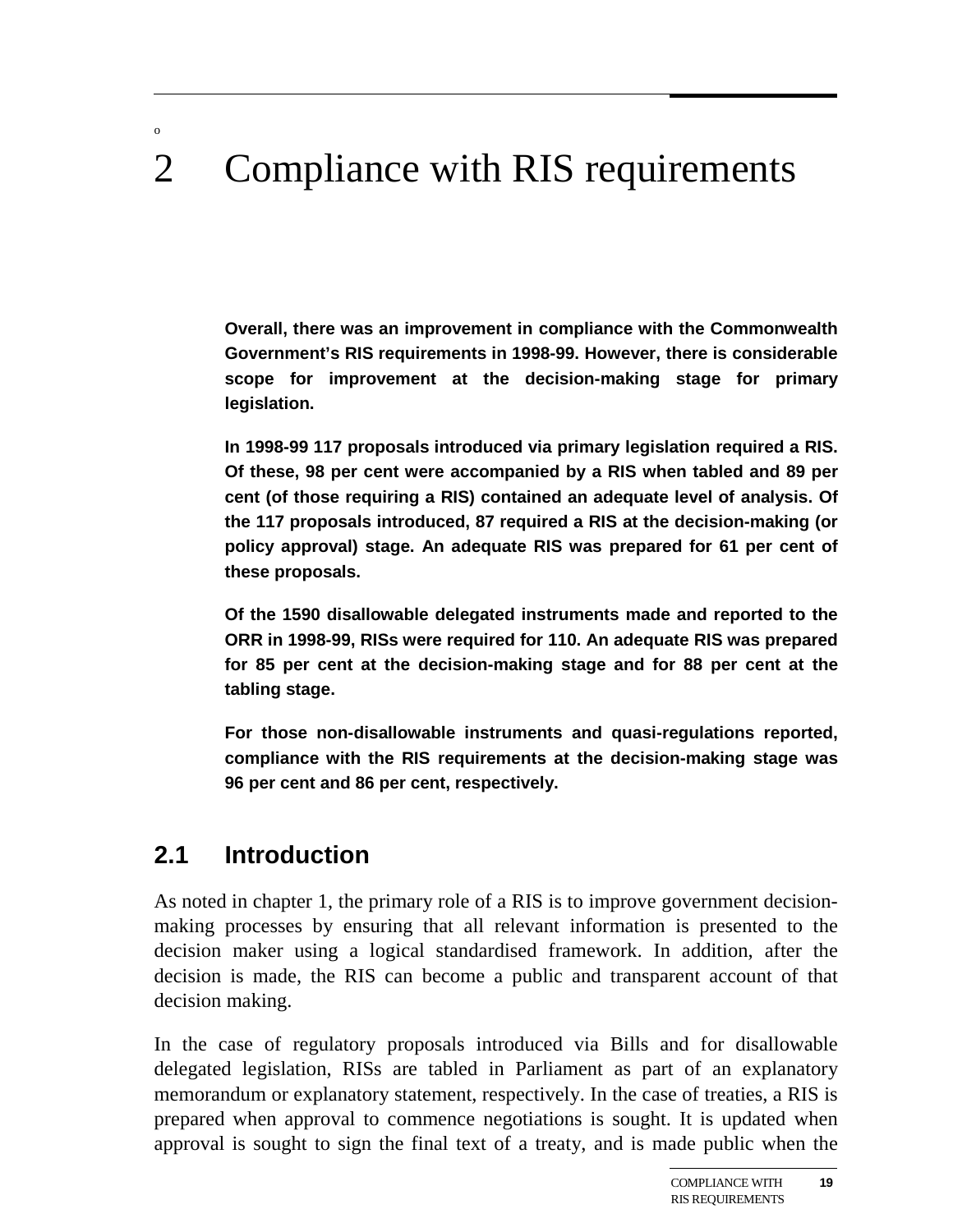treaty is tabled in Parliament.1 RISs for proposals introduced via non-disallowable delegated legislation and quasi-regulations should also be publicly available.

### **Changes in methodology**

There have been three changes to the methodology used by the ORR this year in assessing compliance.

The first involved primary legislation. Whereas in 1997-98 the ORR assessed compliance on the basis of the number of Bills introduced (requiring a RIS), for 1998-99, assessment has been made on the number of proposals of a regulatory nature that were introduced via Bills. This change was made to reflect more accurately the quantum of regulation. Many Bills include a number of regulatory proposals, which under the previous methodology would have been counted as only one. This meant that the compliance reports for some departments would provide a distorted picture of their level of regulatory activity relative to other departments.

The second change related to the reporting of compliance for delegated regulation, which this year has been disaggregated into disallowable and non-disallowable instruments. For disallowable instruments, information published by the Senate Standing Committee on Regulations and Ordinances (SSCRO) allowed the ORR to verify compliance information reported by agencies (SSCRO 1998, 1999). The absence of equivalent information on non-disallowable instruments (and quasi-regulation) has made it necessary for the ORR to rely entirely on departments' self-reporting for these forms of regulation.

The third change involved reporting compliance on a portfolio, department and (where possible) agency basis, consistent with the requirements arising out of *More Time for Business* (see chapter 1). Appendix B provides a disaggregated assessment of compliance for proposals introduced via Bills and disallowable instruments.

Due to these changes, the compliance figures for 1998-99 have not been directly compared with those for 1997-98. To the extent that data can be compared, an overall improvement in compliance is apparent.

 $\overline{a}$ 

<sup>&</sup>lt;sup>1</sup> The Commonwealth Government must table proposed treaty actions in both Houses of Parliament at least 15 sitting days prior to taking binding action.

**<sup>20</sup>** REGULATION AND ITS REVIEW 1998-99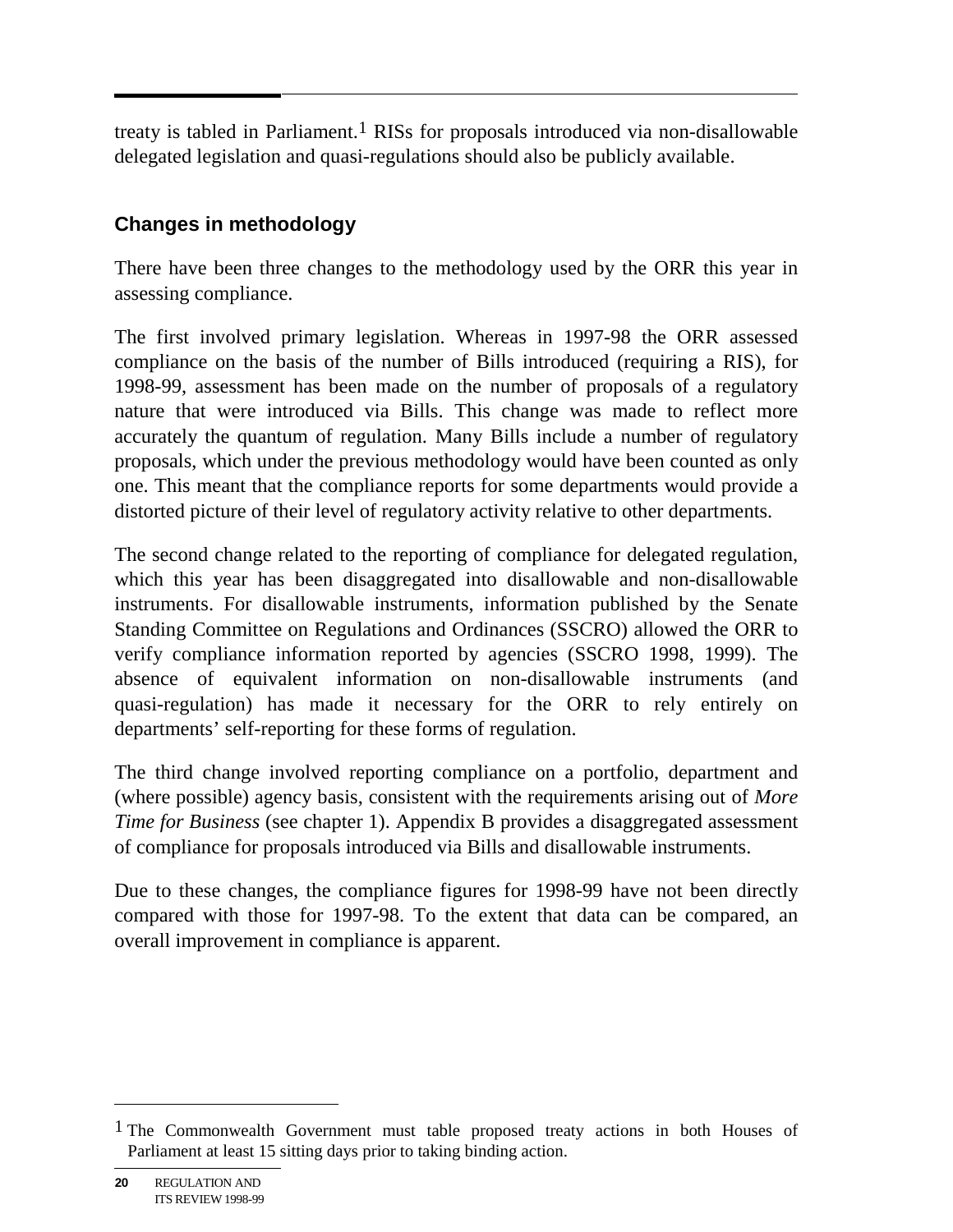### **Assessing compliance**

When making its assessment of compliance with the Commonwealth RIS requirements, the ORR considers whether:

- a proposal 'triggered' the RIS requirements;
- a RIS was prepared to inform the decision maker (the decision-making stage);
- the analysis contained in a RIS prepared for the decision maker was adequate;
- a RIS was tabled in Parliament or otherwise made public (the transparency stage); and
- the analysis contained in a RIS tabled or otherwise made public was adequate.

In order for a portfolio, department or agency to be considered fully compliant with the requirements, a RIS must be prepared for the decision maker, cleared as adequate by the ORR before policy approval is sought, and be subsequently tabled in Parliament or otherwise made public. If a RIS is inadequate at the decisionmaking stage, a department or agency has some scope to modify the RIS to improve the standard of analysis before tabling it or making it public.

Generally speaking, a RIS that is considered adequate at the decision-making stage will be adequate for public release. On a few occasions, departments and agencies have removed information from a RIS between the decision-making and tabling stages, and the analysis in the tabled RIS was inadequate. Very occasionally, material will be removed from the RIS being tabled due to its sensitivity (for example, it might be commercial-in-confidence). The ORR considers each RIS altered under these circumstances on a case-by-case basis.

The ORR's more limited role in assessing and advising on the adequacy of COAG RISs prepared by or on behalf of Ministerial Councils and national standard-setting bodies is described in chapter 1. When assessing compliance with COAG RIS requirements, the ORR considers whether:

- a decision made by a Ministerial Council or national standard-setting body 'triggered' the COAG RIS requirements;
- a COAG RIS was prepared; and
- the COAG RIS was assessed by the ORR before it was made available for public comment.

In the following sections, the ORR reports on the level of regulatory activity in 1998-99 and the extent to which departments and agencies complied with the Commonwealth RIS requirements for regulatory decisions introduced via Bills, delegated instruments, quasi-regulations and treaties, respectively. The chapter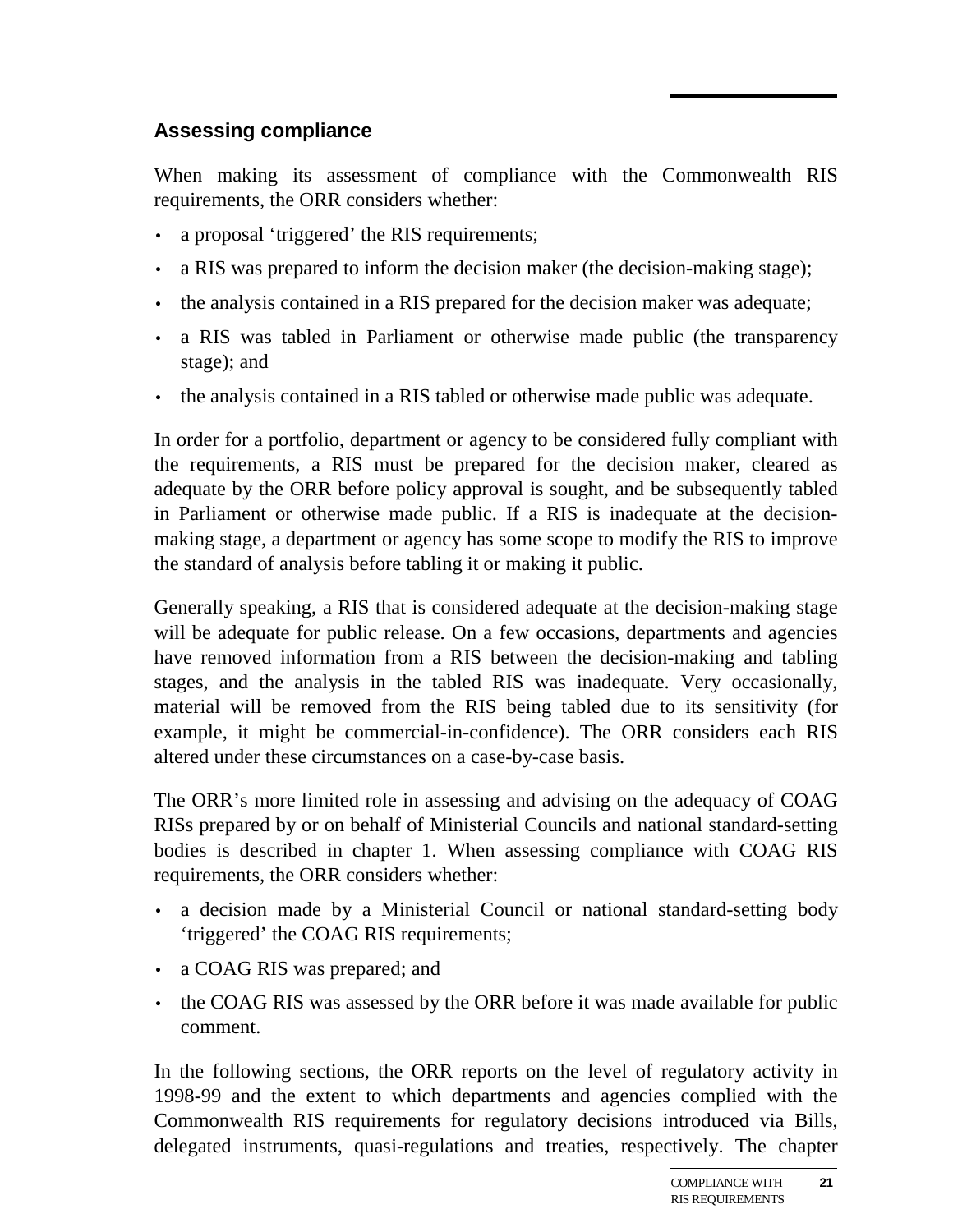concludes with an assessment of compliance by Ministerial Councils and national standard-setting bodies with the COAG RIS requirements.

# **2.2 Primary legislation**

### **Regulatory activity in Bills**

The Commonwealth Government introduced 263 Bills into Parliament in 1998-99. Of these, 261 Bills were assessed and included 360 policy proposals (regulatory and non-regulatory in nature). Of these:

- 140 proposals were exempt from the RIS process, having no impact on business; and
- 103 proposals impacted on business, but proposed changes that satisfied one of the several minor exceptions to the RIS process (see ORR 1998, pp. A3–4).

This left 117 proposals that required a RIS (see figure 2.1), of which 93 had a direct impact on business, eight had a significant indirect impact on business and 16 restricted competition (see figure 2.2).

### **Assessing compliance**

In 1998-99, out of the 117 proposals, the RIS requirements were waived for the decision-making stage for 30, leaving 87 proposals that required a RIS. RISs were prepared for 62 proposals (71 per cent), of which 53 contained an adequate level of analysis (that is 61 per cent of proposals requiring a RIS) (see figure 2.3).

The departments of Communications, Information Technology and the Arts; Environment and Heritage; Health and Aged Care; the Treasury; and the Attorney-General's Department all achieved high levels of compliance for proposals introduced via Bills (see appendix B for more details).

A secondary purpose of the RIS process is to provide Parliament and the community with greater information about the reasons underlying the Government's proposed actions. Compliance with the RIS requirements at the tabling (transparency) stage during 1998-99 was significantly better than at the decisionmaking stage. Of the 117 proposals that triggered the RIS requirements, 115 (98 per cent) were accompanied by a RIS when tabled in Parliament. In 104 cases (89 per cent of total proposals requiring a RIS), the ORR was satisfied with the level of analysis.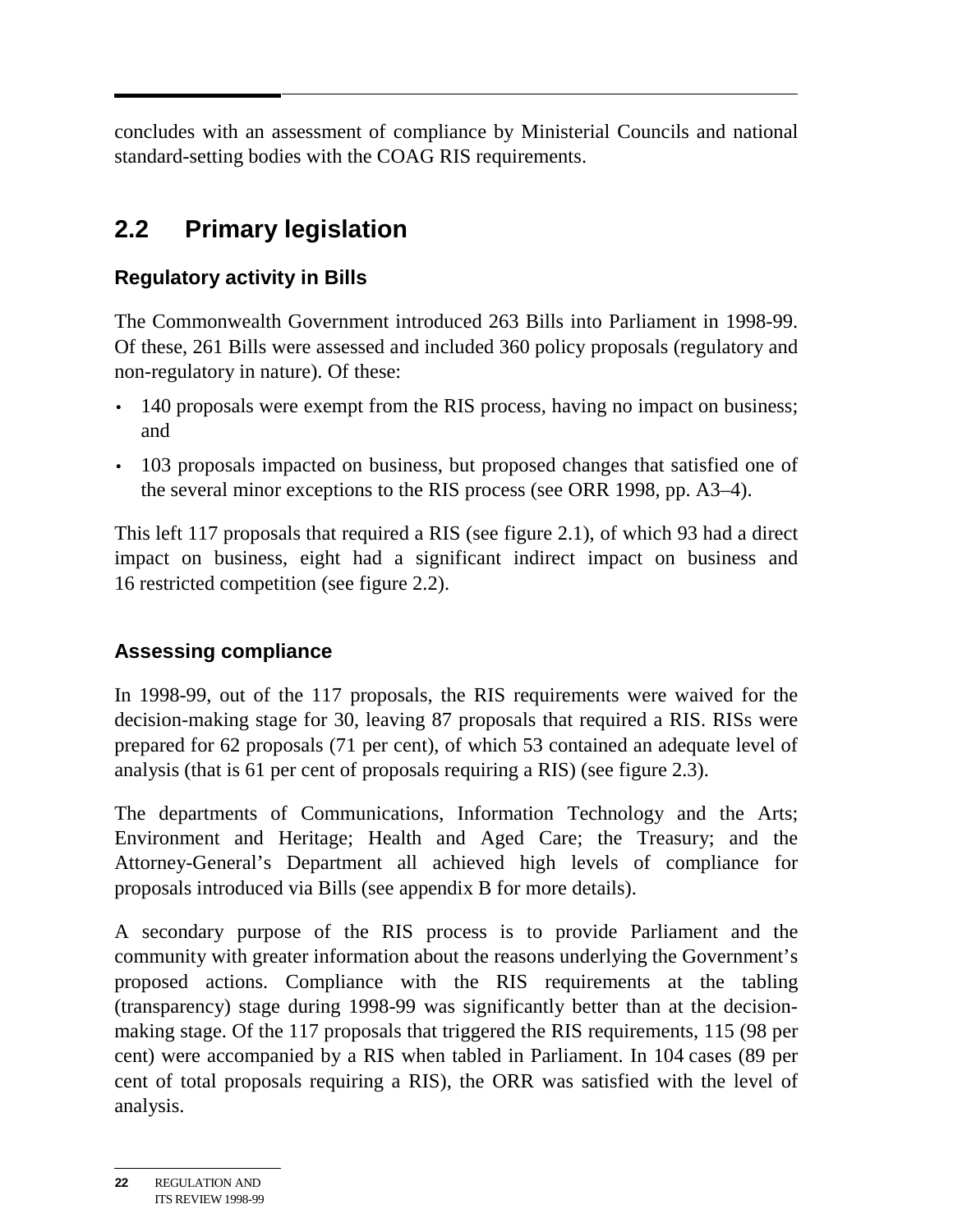Figure 2**.**1 **Policy proposals introduced into Parliament via Bills, 1998-99**



Source: ORR estimates.

Figure 2**.**2 **Proposals requiring a RIS, introduced into Parliament via Bills, 1998-99**



Source: ORR estimates.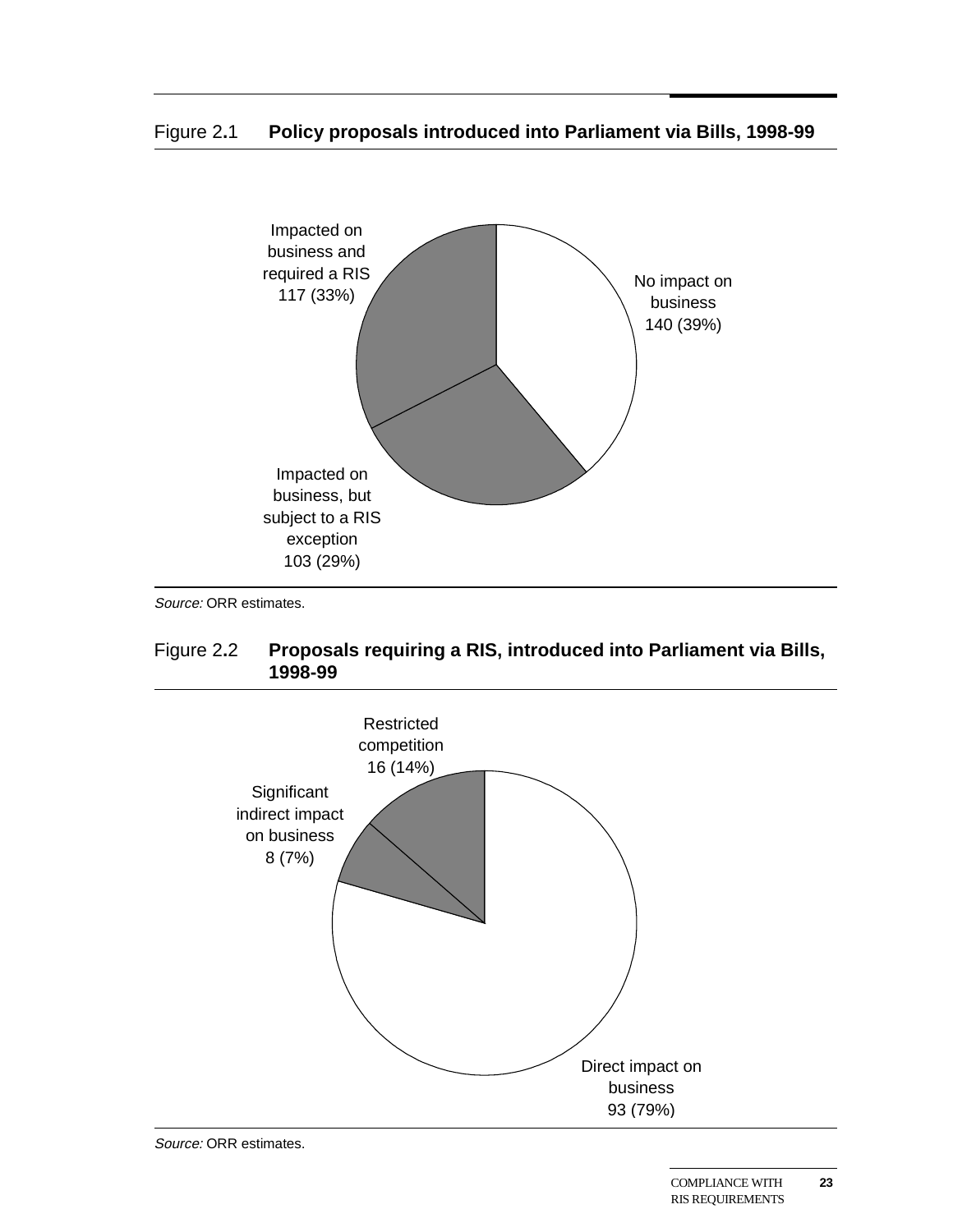

Figure 2**.**3 **RIS compliance for proposals introduced via Bills, 1998-99**

Source: ORR estimates.

# **2.3 Delegated legislation**

Delegated legislation comprises all rules or instruments that have the force of law and that have been made by an authority to which Parliament has delegated part of its legislative power. It may take the form of:

- statutory rules approved by the Governor-General in Federal Executive Council and disallowable instruments that are mainly made by Ministers or government agencies — these are tabled in Parliament and are subject to review by the SSCRO; and
- other delegated legislation that is not subject to parliamentary scrutiny and is therefore not disallowable — these instruments may or may not be gazetted and/or tabled.

The former are referred to in this report as 'disallowable instruments', while the latter are referred to as 'non-disallowable instruments'.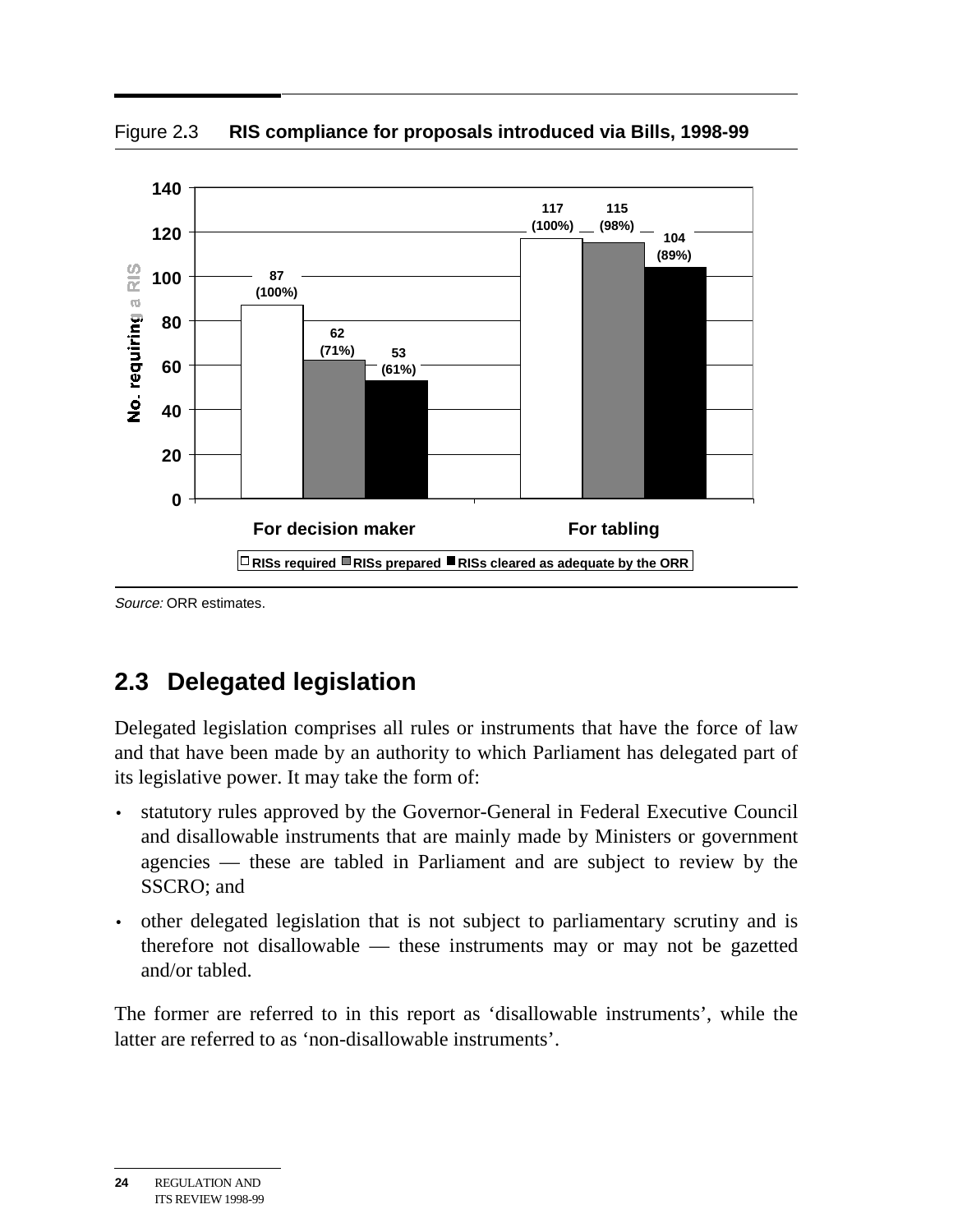#### **Delegated instruments made in 1998-99**

#### Disallowable instruments

According to the *Delegated Legislation Monitor*, 1620 disallowable instruments were made and tabled in 1998-99 (SSCRO 1998, 1999). Departments and agencies reported 1590 instruments. The ORR has not assessed compliance for the 30 instruments not reported. Of the instruments reported:

- 683 had no impact on business; and
- 797 impacted on business but were subject to a RIS exception.<sup>2</sup>

This left only 110 that required a RIS — of which 94 had a direct impact on business and 16 restricted competition.

#### Non-disallowable instruments

Departments and agencies reported 143 non-disallowable instruments made during the reporting period. These included decisions by boards or delegates, with the type or class of instrument used varying considerably. Of these instruments 27 triggered the RIS requirements, with 12 having had a direct impact on business and 15 restricting competition.

#### **Assessing compliance**

#### Disallowable instruments

 $\overline{a}$ 

Compliance with the Commonwealth RIS requirements for proposals introduced via disallowable instruments in 1998-99 was good. As shown in figure 2.4, a RIS was prepared for the decision maker in 98 cases (89 per cent) where one was needed. The ORR assessed 94 RISs (85 per cent) as containing an adequate level of analysis.

Compliance at the tabling stage was also good, with RISs being prepared for 102 proposals (93 per cent). In 97 cases (88 per cent), the ORR was satisfied with the level of analysis in the tabled RIS. Three agencies and two departments were fully compliant with the Commonwealth RIS requirements for disallowable instruments — the Civil Aviation Safety Authority, the Australian Broadcasting

<sup>2</sup> The most common exceptions for disallowable instruments included certain airworthiness directives, which are excluded from consultation under the Legislative Instruments Bill 1996 (491 instruments) and those instruments that were minor or machinery in nature and did not substantially alter existing arrangements (290 instruments).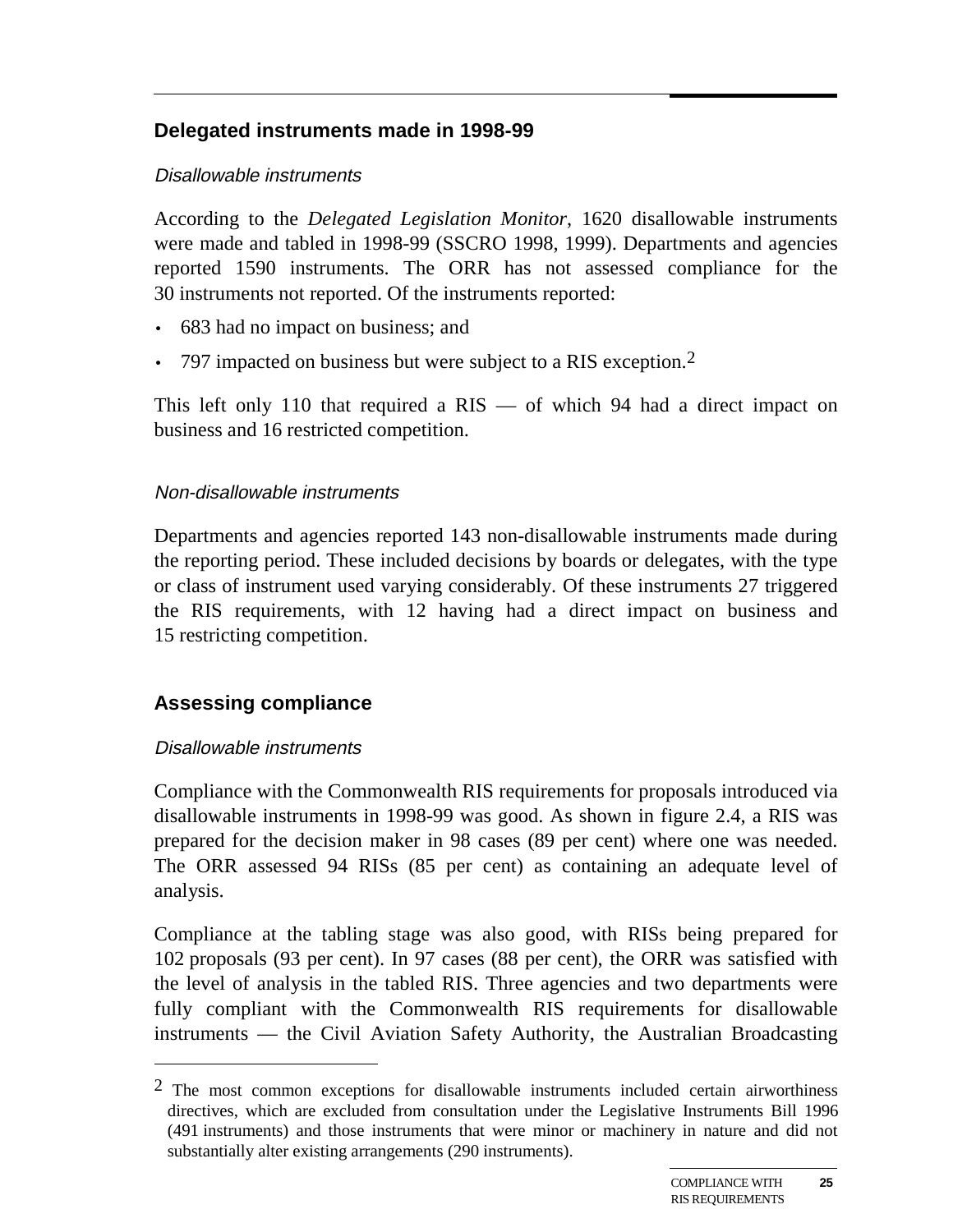Authority, the Australian Communications Authority, the Department of Health and Aged Care and the Department of Immigration and Multicultural Affairs (see appendix B).

#### Non-disallowable instruments

Compliance with the Government's RIS requirements for proposals introduced via non-disallowable instruments also appears to be good. Based on the number of non-disallowable instruments reported by departments and agencies to the ORR in 1998-99, departments and agencies prepared adequate RISs for 26 (out of 27) proposals that triggered the RIS requirements. However, as noted in section 2.1, the ORR is unable to verify the total number of non-disallowable instruments made, and whether, in all cases, a RIS was seen by the decision maker.

While there is no obligation on departments and agencies to publicise RISs for non-disallowable instruments, the ORR encourages them to do so, consistent with the objectives of the Government's best practice processes. The ORR notes that some agencies now place RISs on their web-sites. Others use monthly activity bulletins to advise their clients when RISs have been prepared, and how to obtain copies.



Figure 2**.**4 **RIS compliance for disallowable instruments, 1998-99**

Source: ORR estimates.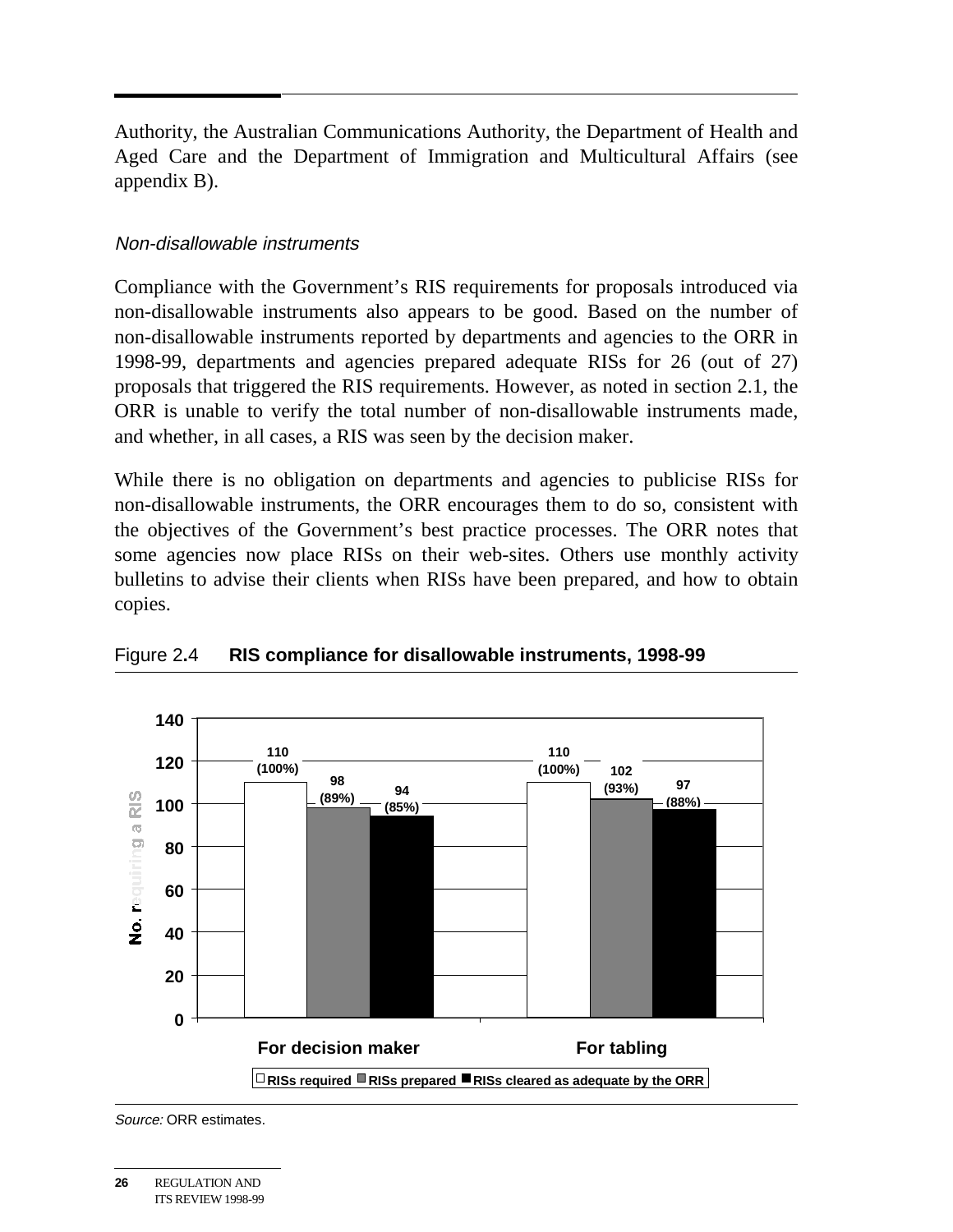# **2.4 Quasi-regulation**

Table 2.1 summarises the number of quasi-regulations reported to the ORR for 1998-99 by departments and agencies and the RIS compliance results. A comparison with 1997-98 is included.

There has been a significant increase in the number of quasi-regulations reported to the ORR, from 30 in 1997-98 to 79 in 1998-99. Most of the increase relates to policy statements reported by the Australian Securities and Investments Commission.

|                                                    | 1997-98 | 1998-99 |
|----------------------------------------------------|---------|---------|
| Number of quasi-regulations reported               | 30      | 79      |
| Number requiring a RIS <sup>a</sup>                | 22      | 35      |
| RISs prepared for decision maker                   | 2       | 30      |
| RIS <sub>s</sub> published                         | 2       | 29      |
| RISs which contained an adequate level of analysis | 2       | 30      |

#### Table 2**.**1 **RIS compliance for quasi-regulation**

**a** After exceptions to the RIS requirements have been taken into account.

Source: ORR estimates.

Compliance with the RIS requirements improved markedly — from 9 per cent in 1997-98 (when only two RISs were prepared) to 86 per cent in 1998-99 (when 30 RISs were prepared, 29 being published). Importantly, all RISs prepared in 1998-99 were considered to contain an adequate level of analysis.

Notwithstanding the significant improvement in 1998-99, the likelihood of under-reporting of quasi-regulatory activity remains. *Regulation and its Review 1997-98* noted that some regulatory agencies issued policy statements, notices and protocols on a regular basis, some of which are likely to be of a quasi-regulatory nature. While there may continue to be some underreporting, it is clear that awareness and compliance with the RIS requirements for quasi-regulation is increasing.

# **2.5 Treaties**

Based on the information provided by departments and agencies, 16 treaties were tabled in the Commonwealth Parliament during 1998-99. Of these, only one required a RIS. A RIS was prepared, and cleared by the ORR as containing an adequate level of analysis.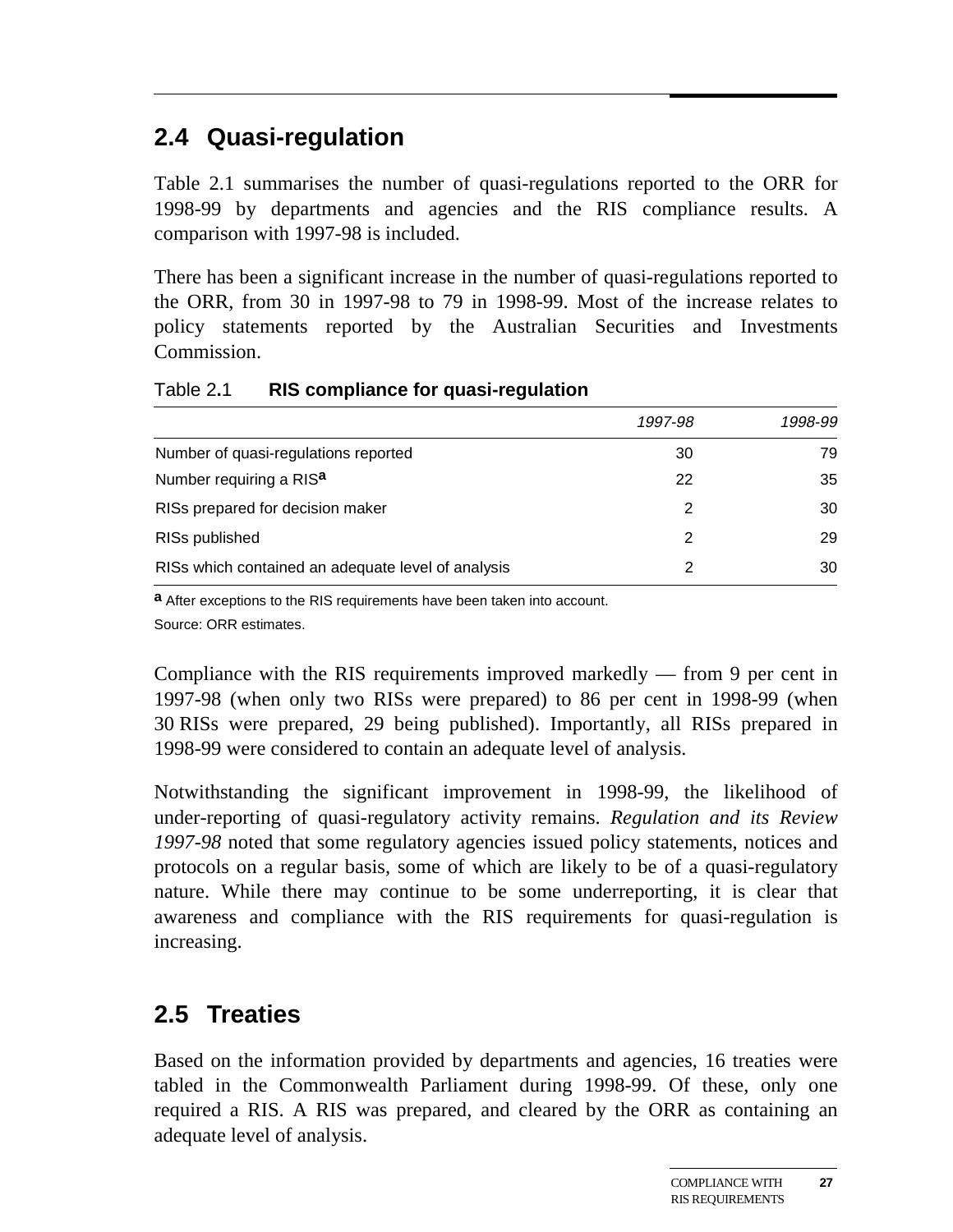There are a number of other international agreements that have less than 'treaty' status. These agreements (for example, memoranda of understanding) are not tabled in Parliament, and hence are not reported to the ORR for inclusion in its annual compliance report.

# **2.6 National regulation making**

Ministerial Councils and national standard-setting bodies have been required since 1995 to undertake regulatory impact assessment in cases where their decisions could affect the activities of businesses or individuals. In November 1997, the COAG Guidelines were amended to require Ministerial Councils and national standard-setting bodies to provide draft RISs to the ORR for comment, before undertaking public consultation.

Since 1995, compliance with the COAG RIS requirements has generally been highest for bodies with statutory roles in regulation making. These bodies include the Australian New Zealand Food Standards Council, the Australian Transport Council and the National Environment Protection Council. The legislation establishing these bodies requires formal impact assessment to be undertaken prior to the implementation of regulation.

### **Assessing compliance**

In 1998-99, 24 RISs were prepared for decisions by Ministerial Councils. Two of these were prepared after the decision was made — in one case this followed an emergency decision. However, based on the information reported to the ORR, at least four other decisions would have required a RIS and eight other matters may have required a RIS (potentially a total of 36). Actual compliance by Ministerial Councils would therefore lie between 67 and 86 per cent, depending on whether the consideration of these other eight matters should have been informed by a RIS.

Of the 24 RISs prepared for Ministerial Councils, the ORR commented on 19 and assessed each as containing an adequate level of analysis (see table 2.2).

National standard-setting bodies reported to the ORR that they prepared 23 RISs in 1998-99. Of these, 22 were prepared for decisions made by Ministerial Councils and are included in table 2.2. In the remaining case, a RIS was prepared and commented on by the ORR, in full compliance with COAG Guidelines.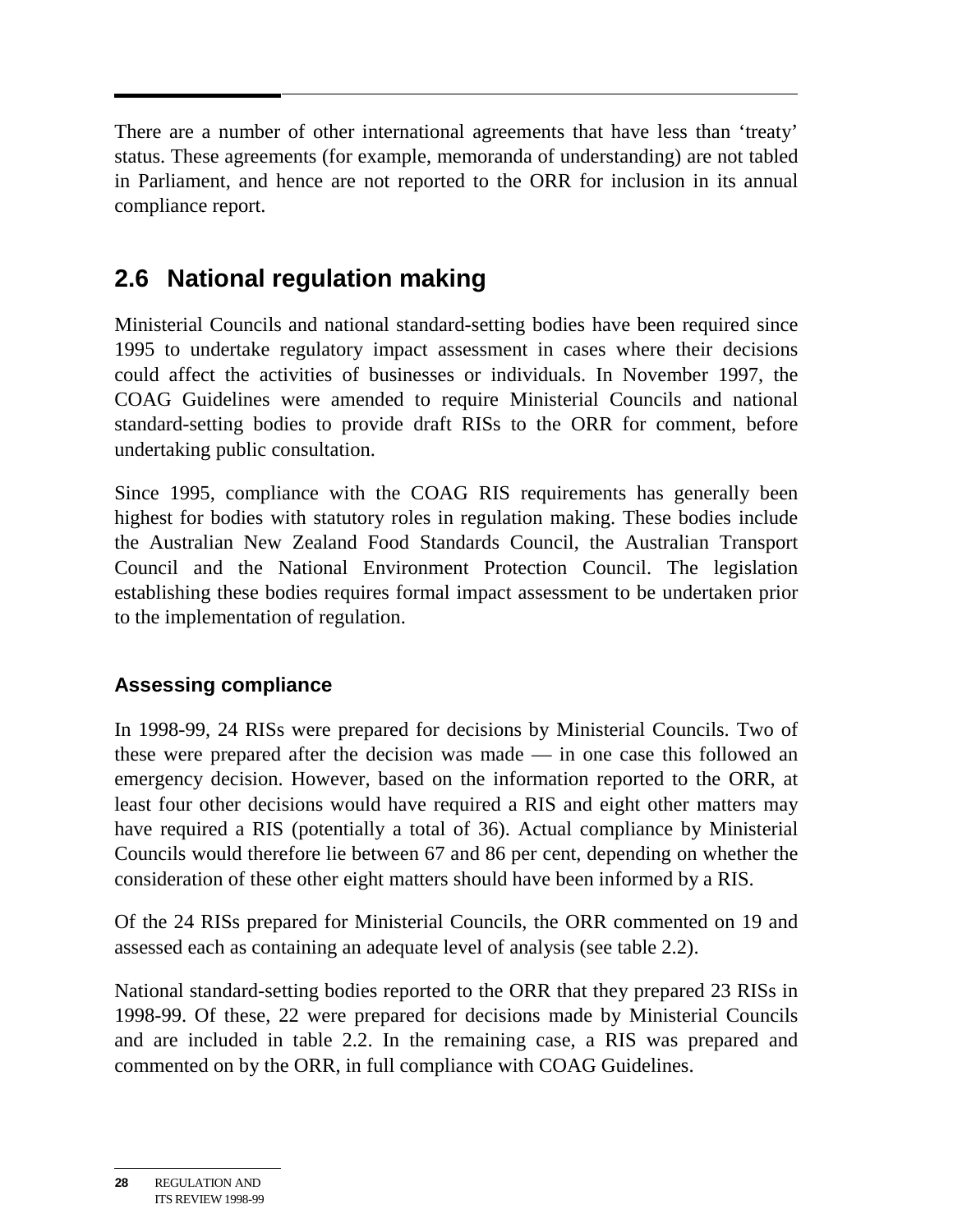|                                            | 1997-98 <b>a</b> | 1998-99         |
|--------------------------------------------|------------------|-----------------|
| Decisions which potentially required a RIS | na               | 36              |
| <b>RISs prepared</b>                       | 29               | 24 <sup>b</sup> |
| RISs commented on by the ORR               | 11               | 19              |

#### Table 2**.**2 **Performance of Ministerial Councils, 1997-98 and 1998-99**

**a** Data are from Regulation and its Review 1997-98. **b** At least four other decisions would have required a RIS and eight other matters may have required a RIS. **na** Data not available.

Source: ORR estimates.

The question remains as to whether compliance for national regulators is improving over time. Comparative data for 1997-98 are limited, as table 2.2 indicates. What is clear is that, for Ministerial Councils, the ORR commented on a significantly higher proportion of RISs in 1998-99 than in 1997-98 (79 per cent compared to 38 per cent). This appears to have been due, in part, to COAG's decision of November 1997 to strengthen the ORR's role.

*Regulation and its Review 1997-98* noted that almost half of the RISs prepared for Ministerial Councils were for councils with a statutory requirement for impact assessment. This is true to an even greater extent in 1998-99, with 22 of the 24 RISs prepared over the year being required for decisions by the Australian New Zealand Food Standards Council and the Australian Transport Council.

Two other Councils and one standard-setting body with no statutory requirements for impact assessment also prepared RISs during the year — these were the Australian and New Zealand Minerals and Energy Council, the Agriculture and Resource Management Council of Australia and New Zealand and the Australian Building Codes Board.

Simple comparisons between one year and the next of the total number of RISs prepared do not necessarily reflect the overall trend in compliance by Ministerial Councils and national standard-setting bodies. In 1998-99, some 'good performers' made more decisions than usual, and others made less than usual. A further aspect is the nature of the decision — some have a greater impact than others do. Importantly, there was a high level of compliance for a number of matters that had substantial impacts and/or dealt with contentious issues for which there was a high degree of public interest.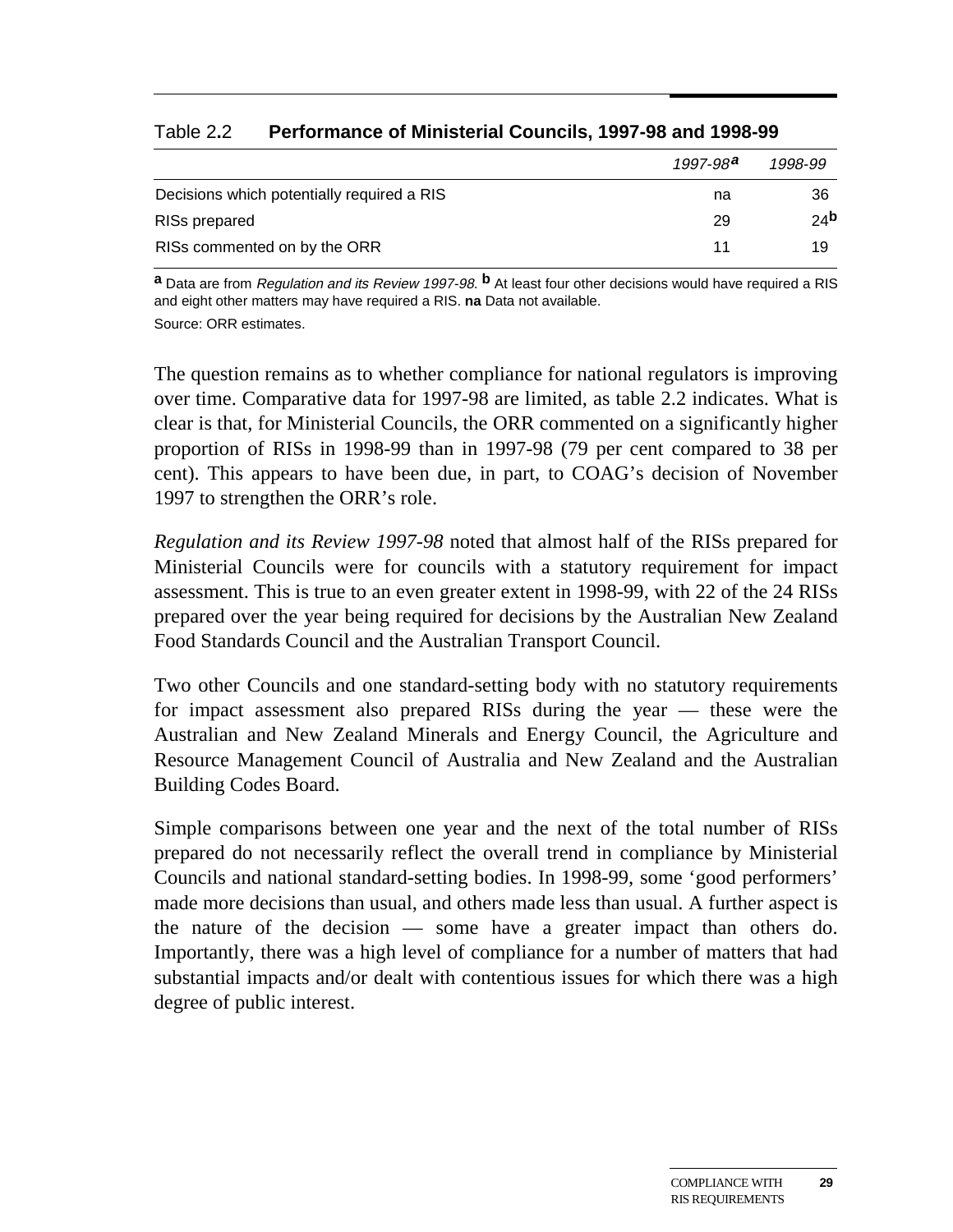**30** REGULATION AND ITS REVIEW 1998-99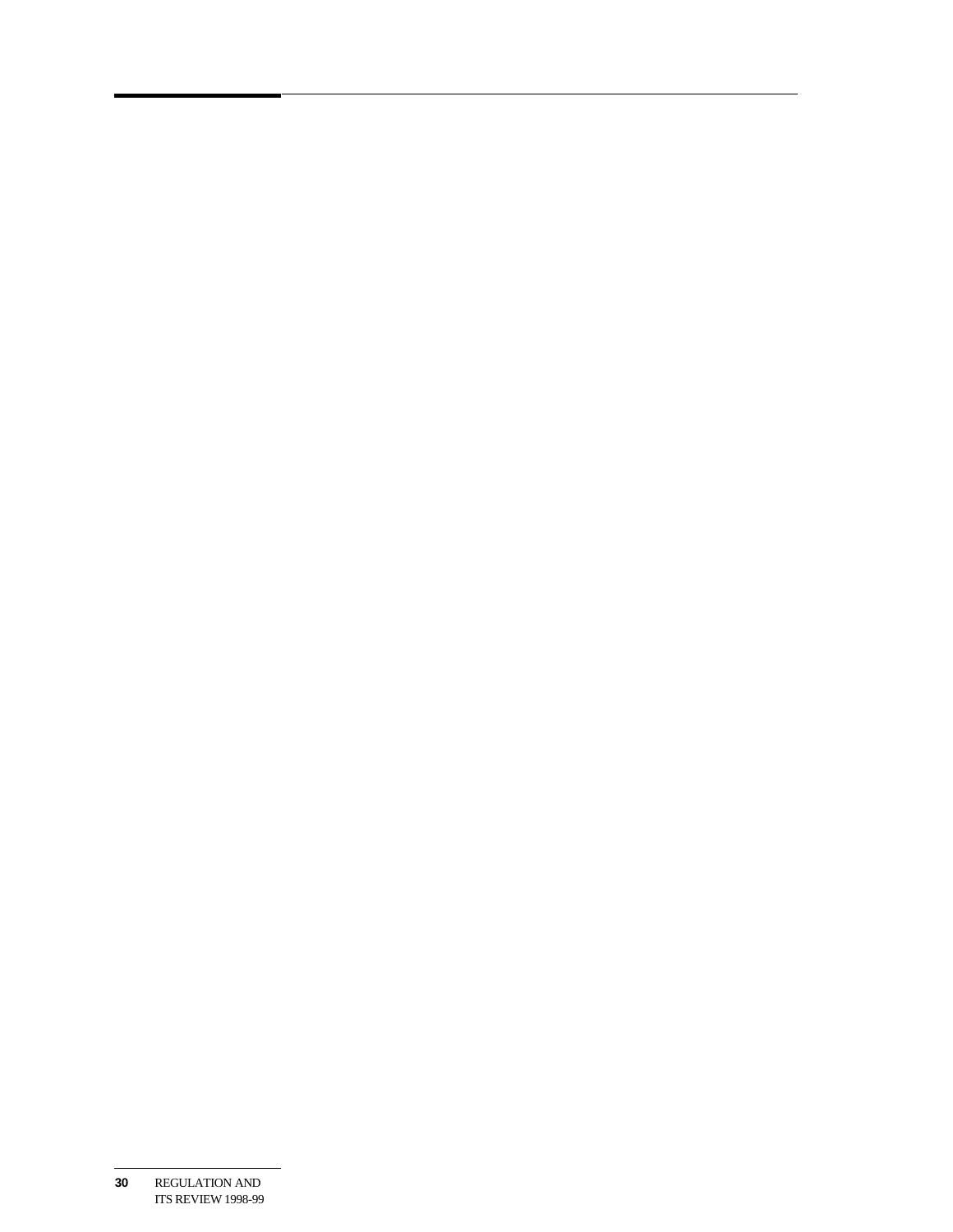# 3 Improving compliance

**Greater familiarity with the RIS process has improved the level of expertise in agencies and increased compliance overall. Compliance needs to be further improved at the critical decision-making stage, for measures introduced via Bills. Integration of the RIS framework into the initial stages of policy development will lead to more informed decision making and, ultimately, better regulatory outcomes.**

As noted in chapter 2 and appendix B, compliance with RIS requirements in 1998-99 has been mixed. Although there has generally been a significant improvement on the previous year, compliance at the critical decision-making stage (for primary legislation) is still relatively low.

This chapter discusses some of the actions taken within agencies and by the ORR that have contributed to the improvements in compliance in 1998-99. Some suggestions are also made for how to further improve compliance. The discussion focuses on the following broad issues:

- awareness of requirements;
- compliance at the decision-making stage;
- integration of the RIS;
- consequences of non-compliance;
- gatekeeper procedures;
- quality of analysis; and
- tracking regulatory activity.

# **3.1 Awareness of requirements**

Greater awareness and understanding, within departments, agencies and national regulation-making bodies, of the RIS requirements is likely to have been one of the more important factors explaining improved compliance. This improved familiarity stems from:

• the Government's ongoing commitment to (and promotion of) the process;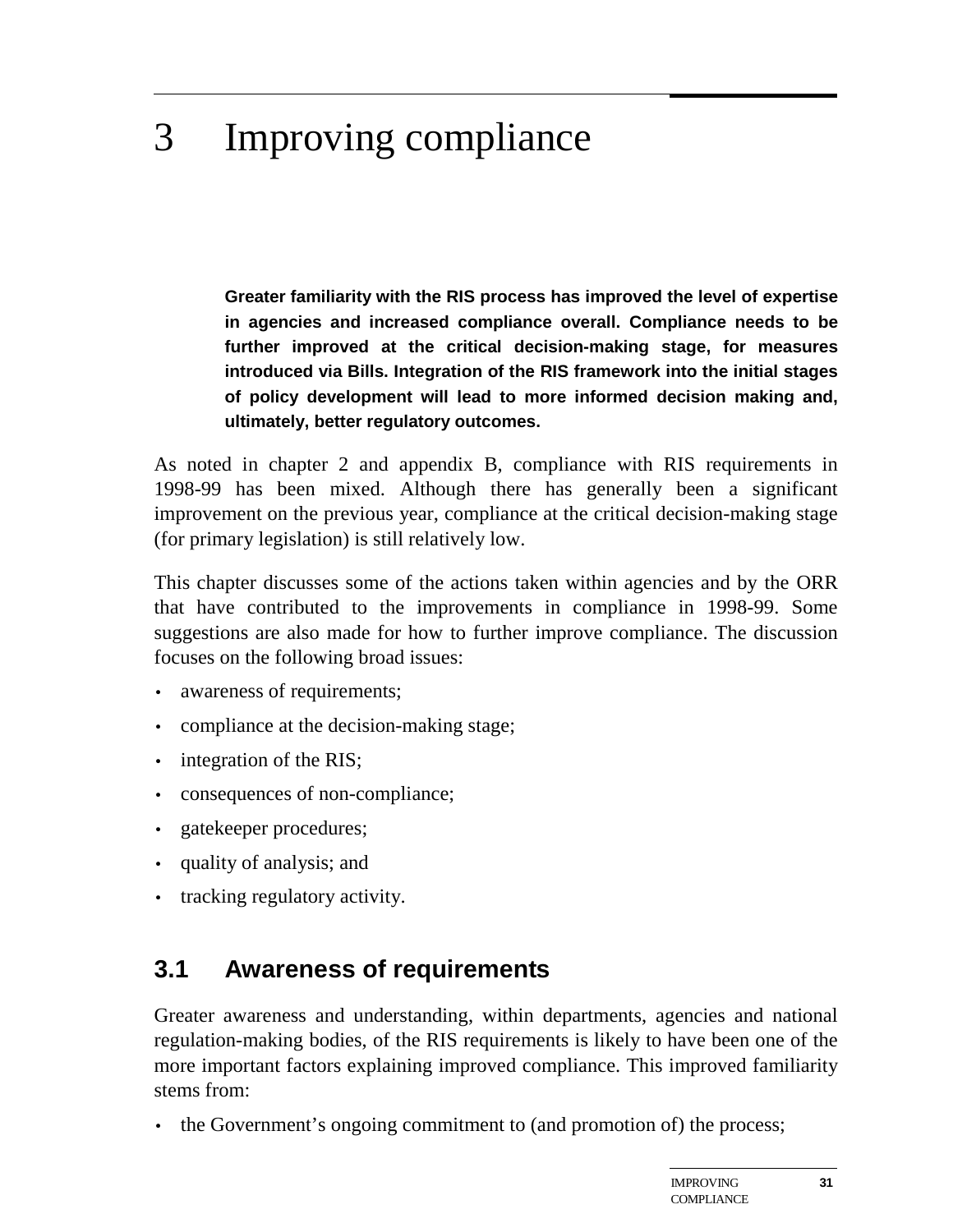- agencies' experience in preparing RISs;
- education and training provided by the ORR;
- the wide dissemination of *A Guide to Regulation* (the Guide) and the COAG Guidelines; and
- indirectly, the ORR's monitoring and reporting of compliance.

Feedback from agencies indicates increasing acceptance of the process and recognition of the value of the RIS as a tool for informing decision making and for public transparency. As agencies have become accustomed to the process, they are reportedly finding that it helps in crystallising ideas and in identifying options. This is likely to have contributed to improved compliance and better outcomes.

Practical 'hands-on' experience is often the most effective method of raising awareness and improving compliance. Once an official (or work area) has prepared a RIS, there appears to be an increased likelihood of compliance for future proposals. In work areas that regularly prepare RISs, there is the opportunity for colleagues who are more familiar with the nature of the impact analysis required to provide guidance to staff preparing a RIS for the first time. This is also contributing to better quality analysis, including of the wider flow-on effects of regulation.

The ORR too is benefiting from experience in implementing the processes. As its knowledge and expertise has increased, the ORR has sought to clarify its advice to agencies (see appendix A) to ensure its decisions are consistent and equitable, as well as transparent.

Despite significant advances overall in awareness and understanding of RIS requirements, an element of non compliance can be explained by agencies still having inadequate or incomplete knowledge of the RIS requirements and their obligations. Some officials and ministerial advisers are still not fully aware of the scope of the RIS requirements, particularly in relation to non-disallowable delegated legislation, quasi-regulation and treaties. Two other questions about which there have been some misunderstanding or confusion are:

- *What constitutes compliance at the decision-making stage?*
	- Where a Minister is responsible for a regulatory policy decision, the RIS must be available to *inform the decision*. Some agencies in their compliance reports have suggested that requirements are met as long as the Minister has seen the RIS — even if this occurred after the decision was taken.
	- Where Cabinet is the ultimate decision maker, the RIS must be available for its consideration along with the ORR's coordination comments. Clearance of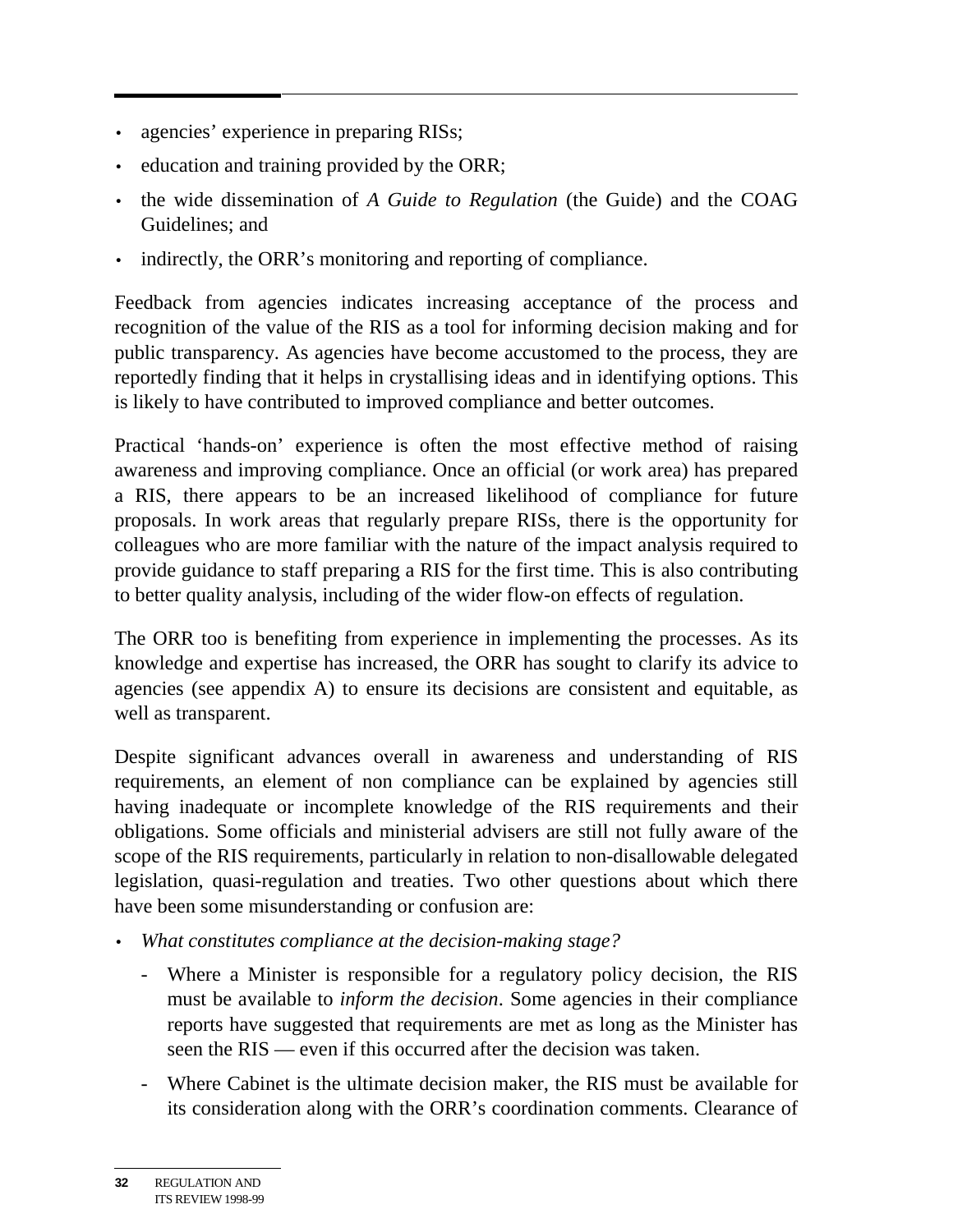the RIS by the Minister submitting the proposal is not sufficient to satisfy requirements at the decision-making stage.

- *Who has authority to waive the RIS requirements?*
	- Some agencies have incorrectly assumed that the ORR has the discretion to waive the RIS requirements. The RIS process has been endorsed by the Government and the Guide states that only the Prime Minister or Cabinet can waive the requirements. The ORR does, however, advise on whether proposals meet the criteria for the limited exceptions set out in the Guide (ORR 1998, pp. A3–4).

The ORR will continue to offer training to raise awareness of the nature and scope of the requirements. In addition, the ORR will provide greater assistance to those departments and agencies that have reported poor performance, particularly those where the level of compliance at the decision-making stage is low.

The ORR will also seek to improve agencies' compliance by maintaining regular contact with them and by developing a better understanding of their regulatory activities.

The COAG Guidelines have their fullest impact when they are included in procedures and protocols for Ministerial Councils. The Ministerial Council on Drug Strategy has already moved in this direction, as has the Health and Community Services Ministerial Council. Another way of instituting change is for impact assessment using the COAG framework to be included in legislative requirements for Councils or their advising bodies.

The COAG Guidelines can have a further effect by acting as the basis for more customised guidelines. This is beginning to occur, for example, Guidelines for the Review of Professional Regulation have been developed to complement and support the COAG Guidelines.

# **3.2 Compliance at the decision-making stage**

The primary purpose of a RIS is to better inform decision makers of the benefits and costs of proposed regulation and why it is favoured over alternative options. Despite significant progress, there is clear room for improvement in the performance of some departments and agencies in preparing RISs (for primary legislation) in time for Cabinet or ministerial decision making.

Some agencies did not realise that a RIS should be prepared early in the policy development process or, as noted above, misunderstood the requirement to provide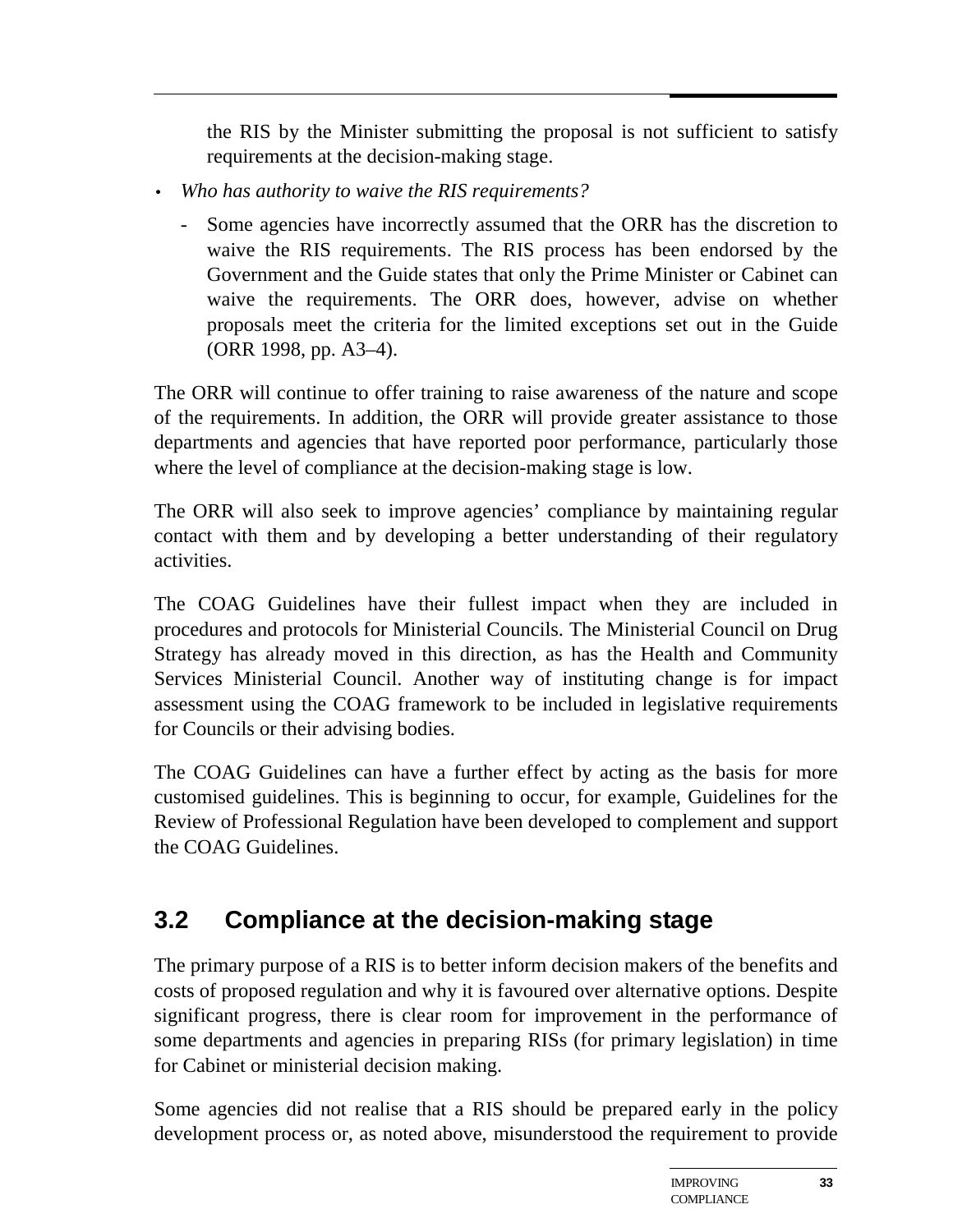it to the decision maker. Other agencies cited resource constraints and tight deadlines as a reason for non-compliance. More often the explanation lay in too low a priority being assigned to the preparation of a RIS. While agencies sometimes underestimated the scale of analysis required, in other cases, they perceived the scale of the task and the extent of analysis to be greater than actually required.

Departments and agencies should not, however, be held wholly responsible for poor compliance. In some cases they were not involved in the development of the proposal and became aware of it only after a decision had effectively been made. This made it difficult to prepare a RIS for the tabling stage, as agencies may not have known whether other options were considered, what consultation (if any) took place, and what level of cost benefit analysis was undertaken.

It is important that compliance be improved at the decision-making stage. The ORR will continue to encourage regulators to integrate impact analysis into their decision-making processes. Integrating the RIS approach from the time problems are identified and proposals are first being formulated, instead of late in the process, would promote earlier consideration of a greater variety of solutions, whether regulatory or non-regulatory.

Departmental and agency heads could also take greater responsibility for ensuring that RISs are prepared before policy approval is sought. Ultimately, however, it is up to Cabinet and Ministers to ensure that they see an adequate RIS when approached for policy approval.

# **3.3 Better integration of the RIS**

Adoption of a more centralised and coordinated approach within departments and agencies is an important mechanism for achieving greater integration of the RIS process. Many departments and agencies now have a central contact or functional area with specific responsibility for providing information on RIS compliance and liaison with the ORR on compliance matters. Some have expanded the role of the central contact to include coordination of RIS training and advising on when the ORR needs to be consulted. The roles of the individuals or functional areas could in most cases be expanded to encompass other aspects of RIS compliance and the coordination of regulatory activity more generally. Box 3.1 highlights features of the centralised internal RIS compliance processes used by the Australian Taxation Office and the Civil Aviation Safety Authority.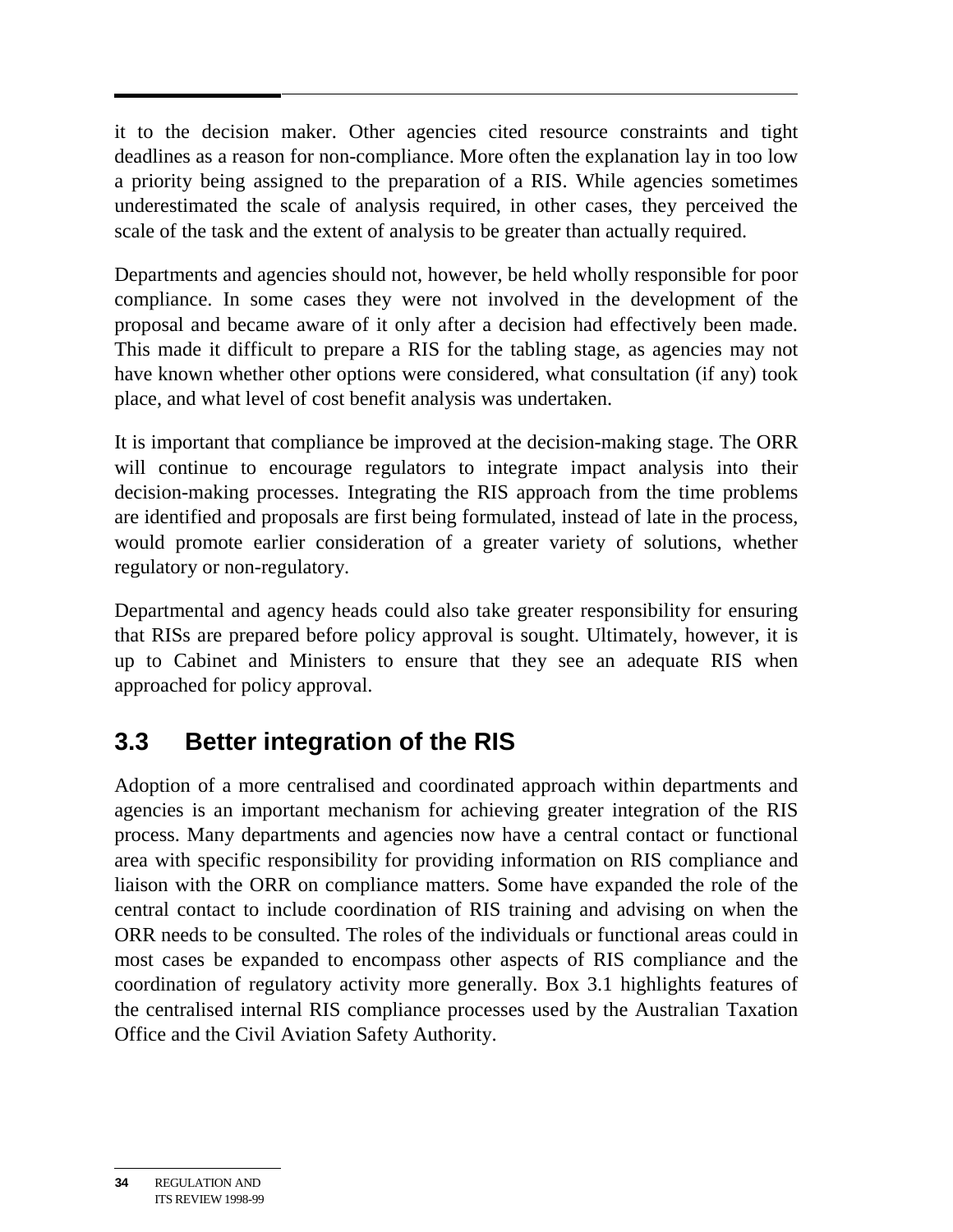#### Box 3**.**1 **RIS compliance — a coordinated approach**

#### Australian Taxation Office (ATO)

The ATO has integrated the tax RIS requirements into its existing processes and has systematically promoted awareness of the RIS requirements. Corporate responsibility for RIS compliance is coordinated through the 'central' legislation area. This is particularly important in the context of tax policy where the Treasury is involved in its development, but the ATO usually has prime responsibility for its implementation.

After the Government's announcement of the mandatory RIS requirements, the ATO, in consultation with the ORR, developed its own guidelines to assist staff in the preparation of a RIS. These guidelines have been widely distributed through the ATO. The RIS requirements, including consultation with the ORR, have been incorporated into the ATO 'checklist' of procedures which officers need to follow when involved in development of legislation. Guidance material and pro-forma are also available to staff in electronic form. The ATO incorporates training modules on the RIS requirements into its suite of training sessions.

The ATO's compliance record is good and the adequacy of their tax RISs has shown steady improvement since 1997.

#### Civil Aviation Safety Authority (CASA)

CASA is a statutory authority responsible for the safety regulation of civil aviation. CASA is currently undertaking a comprehensive internal review of its safety regulations to improve the delivery of CASA's safety functions through development and adoption of aviation 'world best practice' safety standards.

CASA's regulatory review program has incorporated the Commonwealth's RIS requirements into its formal consultation processes. The review program is centrally managed and coordinated. As soon as each regulatory review project is initiated, the central coordinator briefs the project staff on the RIS requirements and provides them with copies of the official Guide and CASA's summary guide, as well as other useful reference material. Practical assistance and training is provided as required. The coordinator also facilitates consultation between the ORR and CASA staff and is responsible for administrative matters, such as maintaining records and preparing RIS compliance reports in conjunction with the CASA Office of Legal Counsel.

The centrally managed and coordinated approach to regulation review and reform is an important contributor to CASA's improved compliance performance.

Sources: ATO 1998; information provided by CASA.

The introduction of regulatory plans across portfolios next financial year should enable departments to better integrate the preparation of RISs into the policy development process (regulatory plans were discussed in chapter 1). The pilot plan prepared by the Department of Employment, Workplace Relations and Small Business provided the ORR with a comprehensive picture of the portfolio's proposed regulatory activity and assisted the Department with its compliance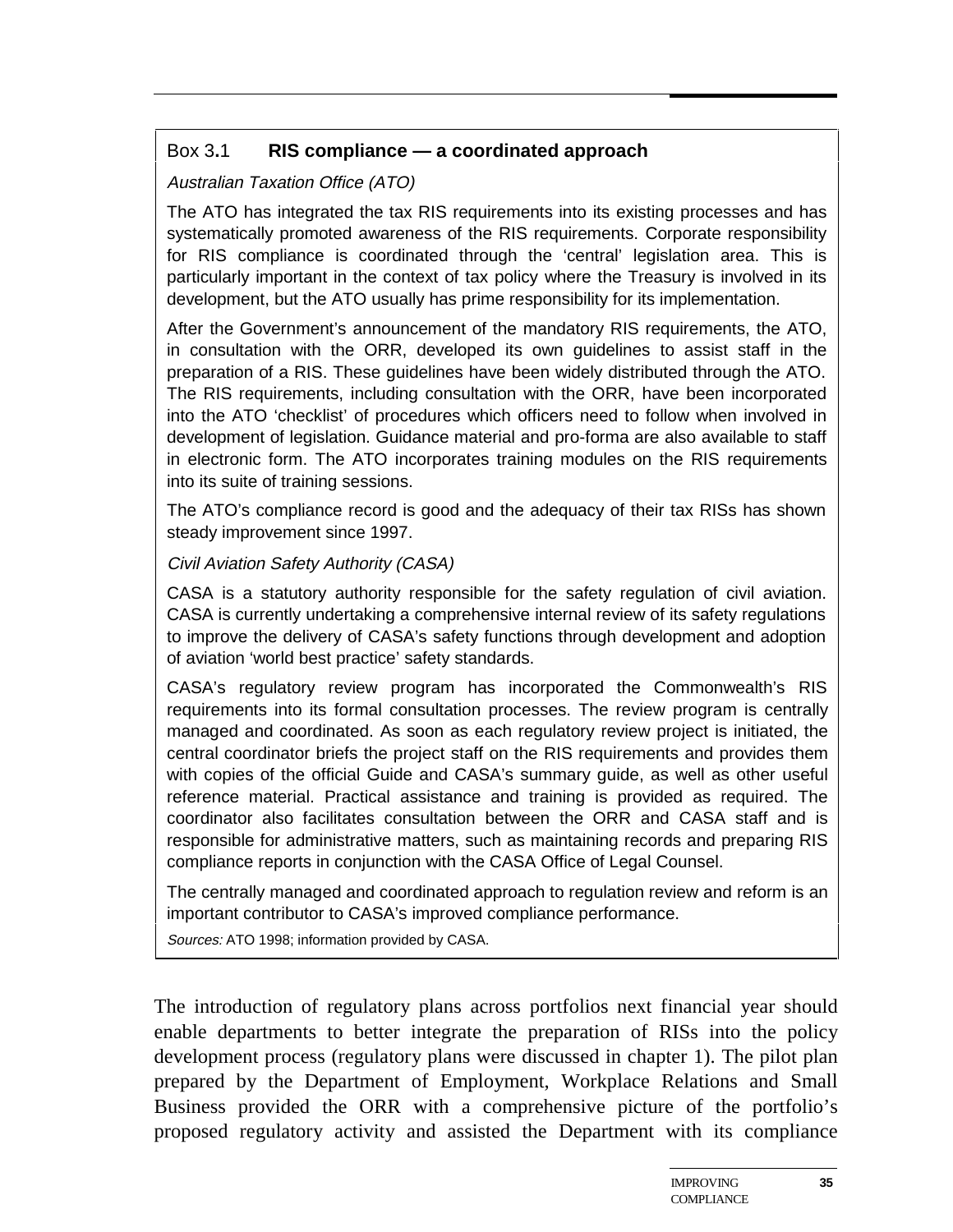reporting. The introduction of regulatory plans is especially important in improving contact between agencies and the ORR in the early stages of policy development and has the potential to significantly improve compliance in future years. The publication of plans of proposed Commonwealth departmental regulatory activity will also provide stakeholders with a greater opportunity to have an input into policy formulation.

Departments and agencies are also becoming more pro-active in relation to RIS training for their staff. In 1998-99, some departments and agencies began integrating RIS training into their forward work plans. Closer liaison with the ORR has enabled training to be better targeted to the agency's particular needs. In certain agencies, a critical mass of expertise now exists and basic training in the RIS requirements forms part of in-house training in policy-making processes.

# **3.4 Consequences of non-compliance**

This year's *Regulation and its Review* reports disaggregated compliance information for the first time. Departments and agencies were informed prior to publication of last year's report that their individual performance in complying with the RIS requirements would be reported from 1998-99 onwards. While agencies have put varying degrees of effort into demonstrating their commitment to the Government's process, they have generally been determined to improve their compliance record.

The publication annually, from 1998-99, of regulatory performance indicators by the Office of Small Business (see chapter 1) will also bring greater transparency to compliance reporting.

The Assistant Treasurer has also played an important role in promoting compliance, intervening where issues of particular significance have arisen. This intervention has ranged from encouraging the relevant Minister to direct his/her department to prepare a RIS (or to improve the analysis in a RIS) to recommending to the Prime Minister or Cabinet that a proposal be withdrawn.

With respect to proposals being considered by Cabinet, departments that do not comply fully with best practice requirements can attract a negative coordination comment from the ORR. For more important issues, negative coordination comments are specifically drawn to the attention of the Assistant Treasurer's office.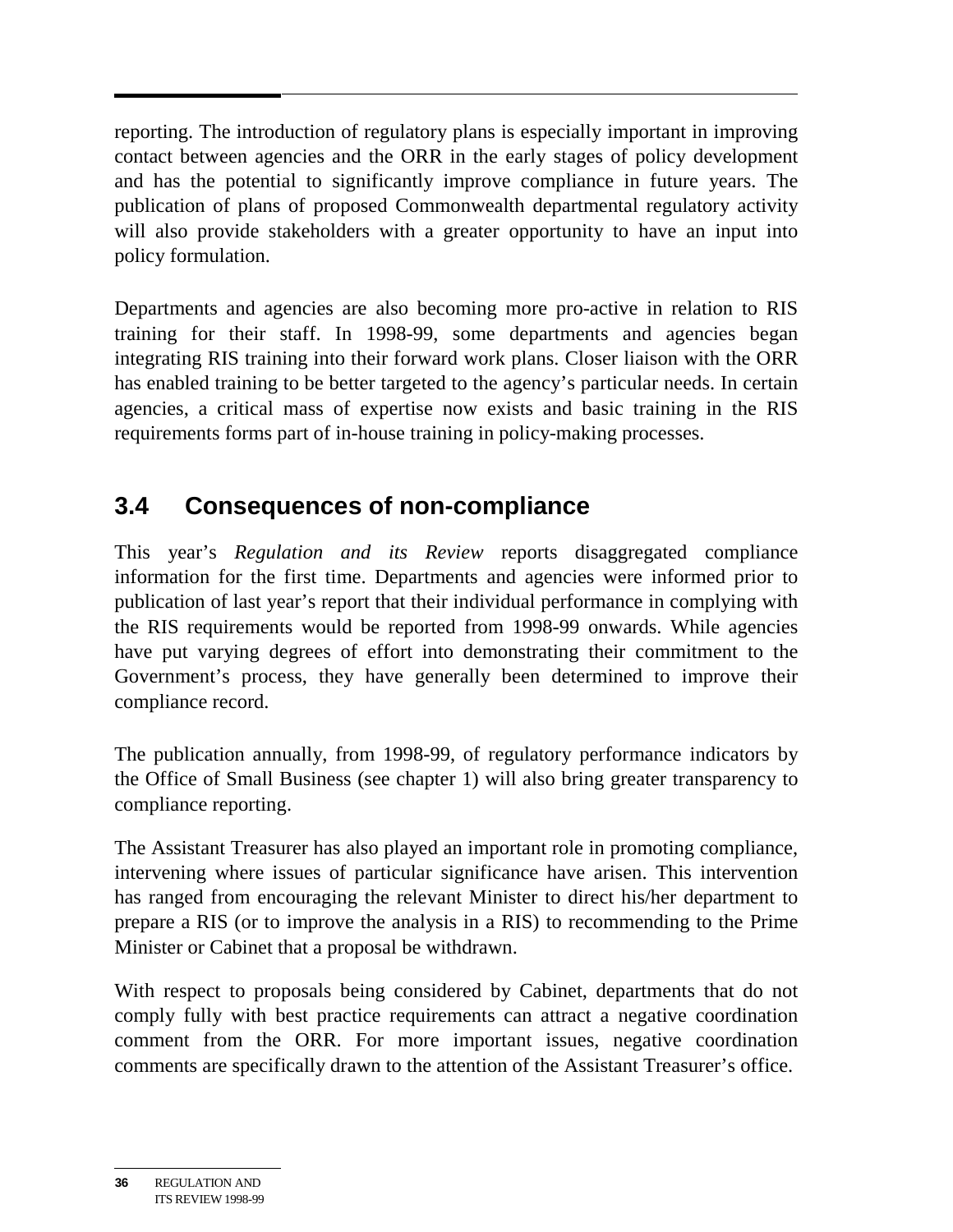# **3.5 Gatekeeper procedures**

The 'gatekeeper' role played by central policy departments can contribute to improved compliance by alerting departments and agencies to the RIS requirements either when policy approval is sought or at the tabling stage.

In relation to submissions and memoranda for Cabinet consideration, the Cabinet Secretariat of the Department of the Prime Minister and Cabinet performs a minor gatekeeper role. The Secretariat advises agencies of the requirement to contact the ORR and prepare a RIS if necessary.

The *Cabinet Handbook* also refers to the RIS requirements, but has not been updated since 1994. It is in the process of being redrafted to reflect the latest procedures and conditions applying to RISs — in particular, that the RIS requirements apply to all legislation and regulation having an *impact* on business or restricting competition, not just business regulation; and that only Cabinet or the Prime Minister, not the ORR, can waive the RIS requirements. One consequence of the Handbook not being up-to-date has been that some Cabinet Liaison Officers have failed to circulate relevant draft Cabinet submissions to the ORR. In a number of these cases this has resulted in non-compliance with the RIS requirements at the decision-making stage (although a RIS was generally prepared for tabling). The consequence is that Cabinet would not have benefited from being informed by the information and analysis contained in a RIS.

For primary legislation, the processes required for the tabling of Bills and explanatory memoranda in Parliament, specifically incorporate the RIS requirements. When departments submit legislation bids to the Department of the Prime Minister and Cabinet, they must indicate for each proposed Bill whether a RIS will be required and whether the ORR was consulted. The ORR is provided with a copy of these legislation bids and is able to contact agencies, where necessary, to remind them of the need to comply with the RIS requirements. These processes have been a major factor contributing to the good compliance result for primary legislation at the tabling stage (see chapter 2 and appendix B).

To identify upcoming treaty action, the ORR liaises with both the Treaties Secretariat in the Department of Foreign Affairs and Trade and the International Division of the Department of the Prime Minister and Cabinet. The Treaties Secretariat advises departments of the need to consult with the ORR about RIS requirements which may arise throughout the treaty-making process and particularly as they may relate to tabling of treaty action in Parliament. Such information is also included in documentation the Department of Foreign Affairs and Trade provides for the treaty-making process.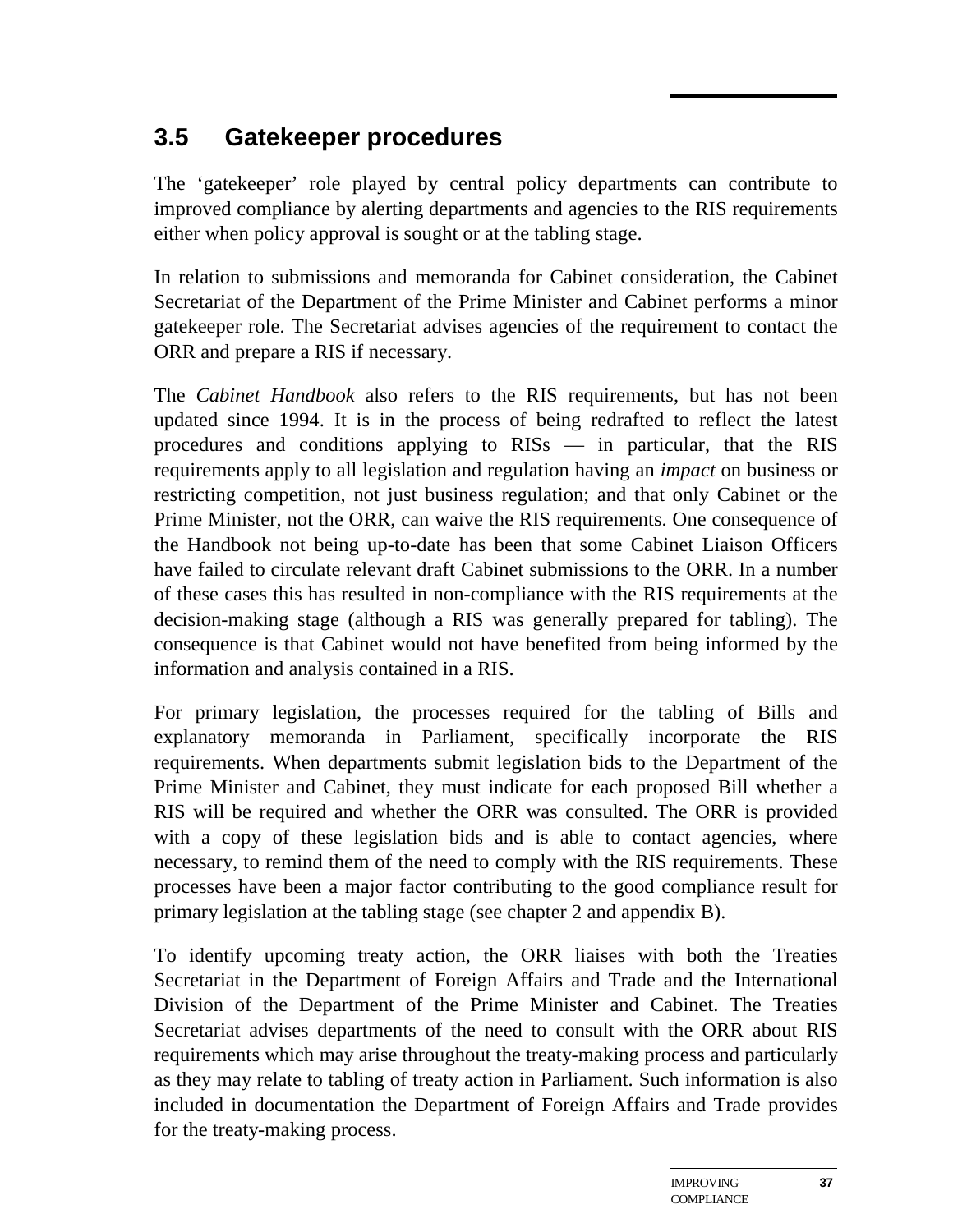The Department of the Prime Minister and Cabinet has initiated measures that are likely to further improve compliance for delegated legislation. It has agreed, with the Office of Legislative Drafting in the Attorney-General's Department and with its own Executive Secretariat, on ways to ensure that two key stages in the development and making of regulation are linked to the RIS process.

As part of the arrangements, when the Office of Legislative Drafting receives drafting instructions it reminds departments and agencies of the requirement to prepare a RIS for delegated legislation affecting business or restricting competition. While this check in procedures will not directly improve compliance at the decision-making stage, it will allow for the preparation of a RIS for the tabling stage, and perhaps for discussions on draft legislation preceding its formal making and tabling.

The Federal Executive Council Secretariat also reminds departments and agencies that RISs are required when it receives documentation, related to proposals for delegated legislation, for presentation to the Governor-General. Again, this is at the concluding stage of the decision-making and drafting process, and is designed to ensure that RISs are available for tabling and parliamentary scrutiny for statutory rules and disallowable instruments. Nevertheless, it may assist in improving awareness of RIS requirements for these categories of delegated legislation and, over the longer term, should have a positive impact on compliance at the decision-making stage.

In addition to reminding departments and agencies of the RIS requirements in relation to individual legislation and regulations, the Office of Legislative Drafting and the Federal Executive Council Secretariat are moving to update their handbooks to include the RIS requirements.

# **3.6 Quality of analysis**

In order to comply with the RIS requirements, a RIS must not only be prepared, it must contain an adequate standard of analysis. Improvements in the quality of RISs can be attributed to greater experience within agencies and a better understanding of requirements, which in turn stems partly from interaction with the ORR.

Growing familiarity with the RIS requirements has enabled the ORR to gradually raise the hurdle in terms of the minimum acceptable standard of analysis. While a relatively lenient approach was appropriate when the requirements were new, it has been necessary to raise the standard over time to ensure the Government's objectives for the RIS process are more fully met. The ORR will continue to advise agencies on how to improve the quality of their analysis, with particular focus on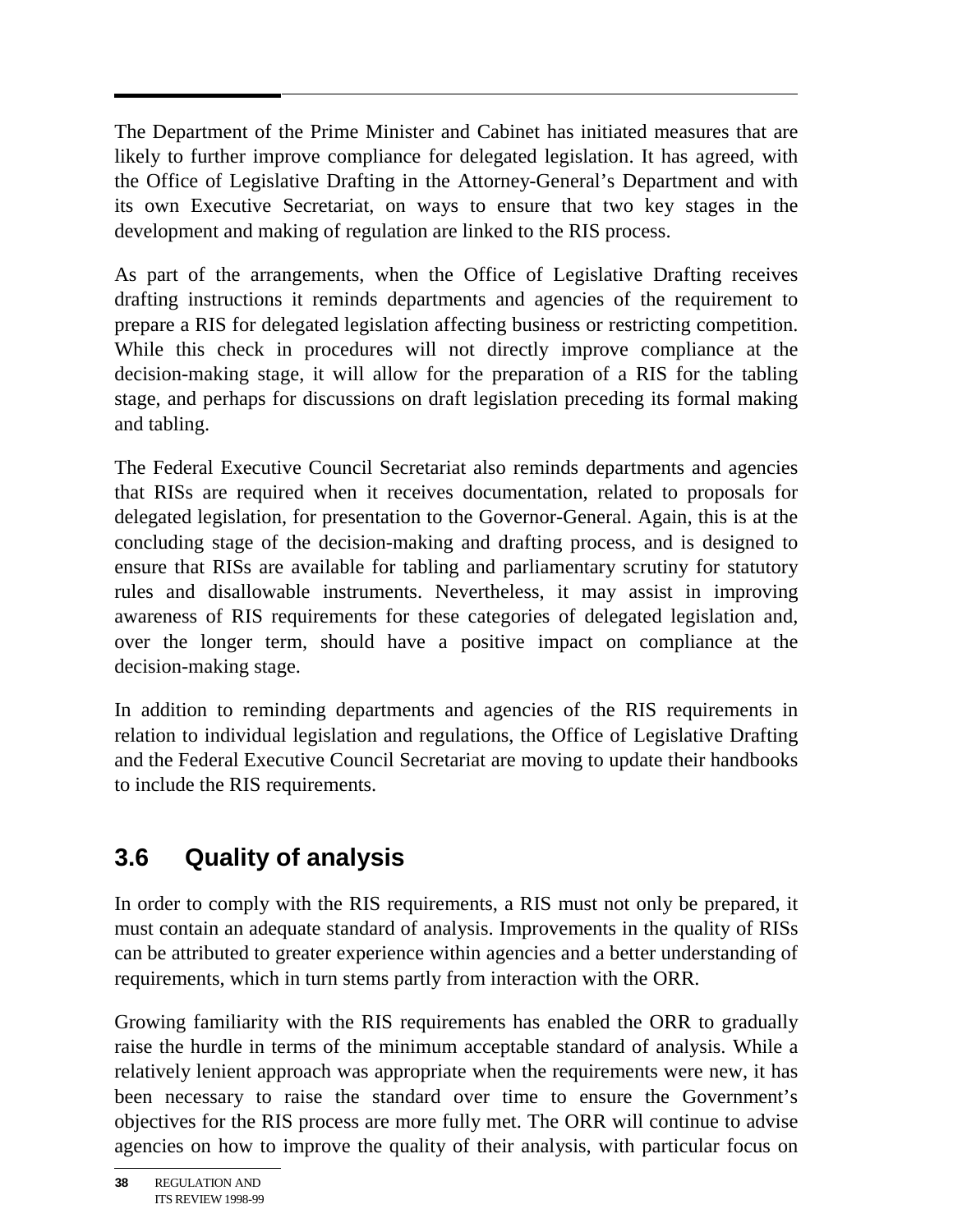progressively achieving greater quantification of costs and benefits and adoption of best practice regulatory design principles (see appendix A).

RISs that failed the adequacy test for tabling often did so because of the level of analysis or because there was a failure to consider feasible options. If the main elements of a RIS are reflected in the early drafts of documents prepared for decision making, compliance at the tabling stage becomes relatively straightforward.

# **3.7 Tracking regulatory activity**

The ORR's charter requires it to concentrate its efforts where they will have most effect. In 1998-99, the ORR continued to assign highest priority to ensuring departments and agencies adhered to regulatory best practice in relation to primary legislation. Compliance is pursued in relation to other regulation subject to resource constraints. The ORR has not been able to monitor comprehensively all regulatory activity, particularly non-disallowable delegated legislation and quasi-regulation.

The type of regulation — whether it is primary, delegated or quasi-regulation does not in itself affect the level of analysis that should be undertaken. The level of analysis in the RIS should be commensurate with the impact of the proposal. Delegated legislation, for example, often prescribes the detailed operation of the more general provisions contained in an Act, and it may have a significant impact on business and other stakeholders.

The absence of a comprehensive means of monitoring non-disallowable delegated legislation and quasi-regulation is one of the biggest challenges for the ORR in applying the RIS process. These types of regulation are not subject to parliamentary scrutiny. With no external benchmark against which to measure the level of this type of regulatory activity, the ORR has not been able to gauge the extent of any underreporting by agencies. The establishment within agencies of more formal systems for the centralised tracking of the full range of regulation for which they are responsible, would enable a much clearer picture to be drawn of total regulatory activity and the level of compliance with RIS requirements. This, in turn, should lead to greater transparency and public involvement in the regulation development process.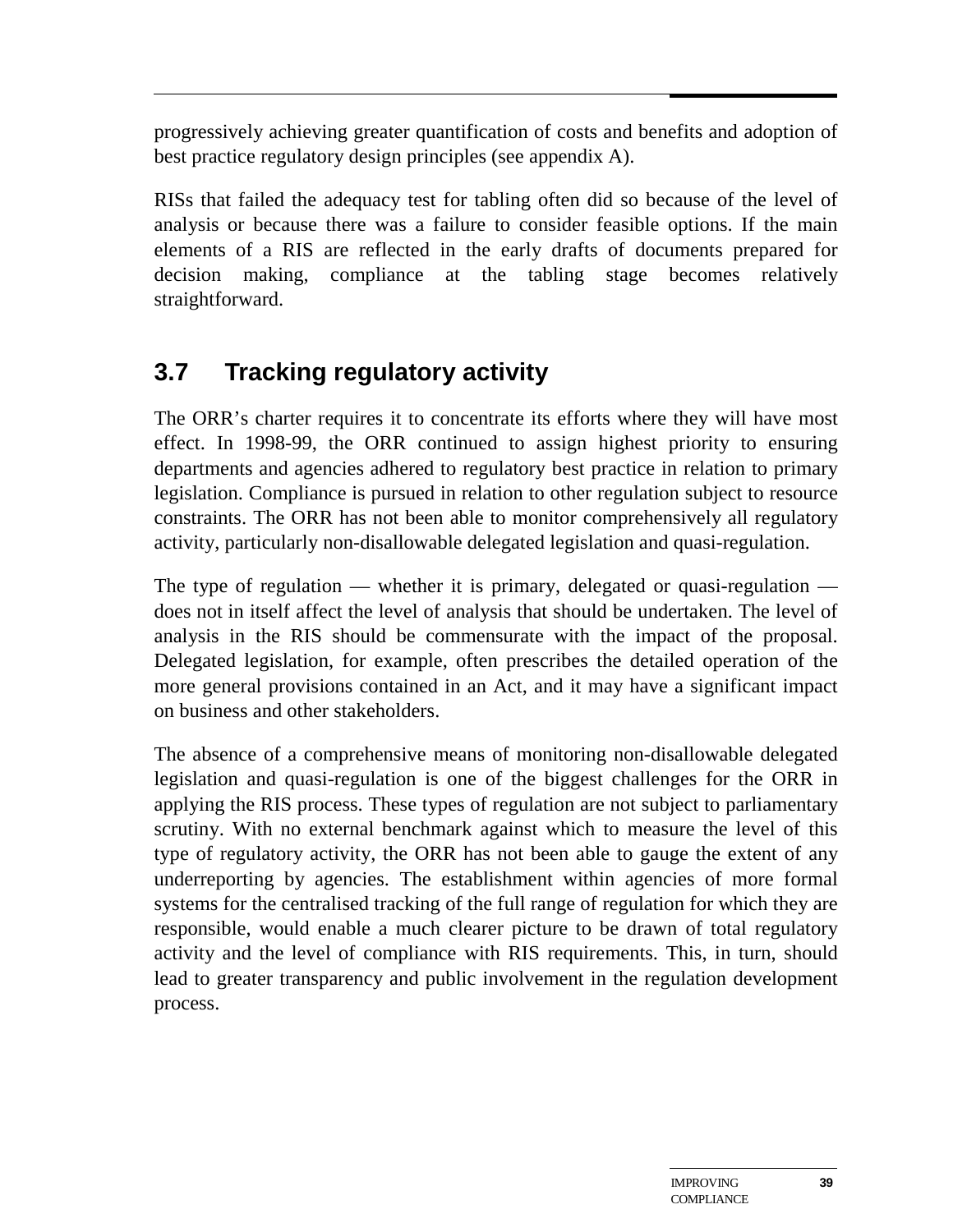**40** REGULATION AND ITS REVIEW 1998-99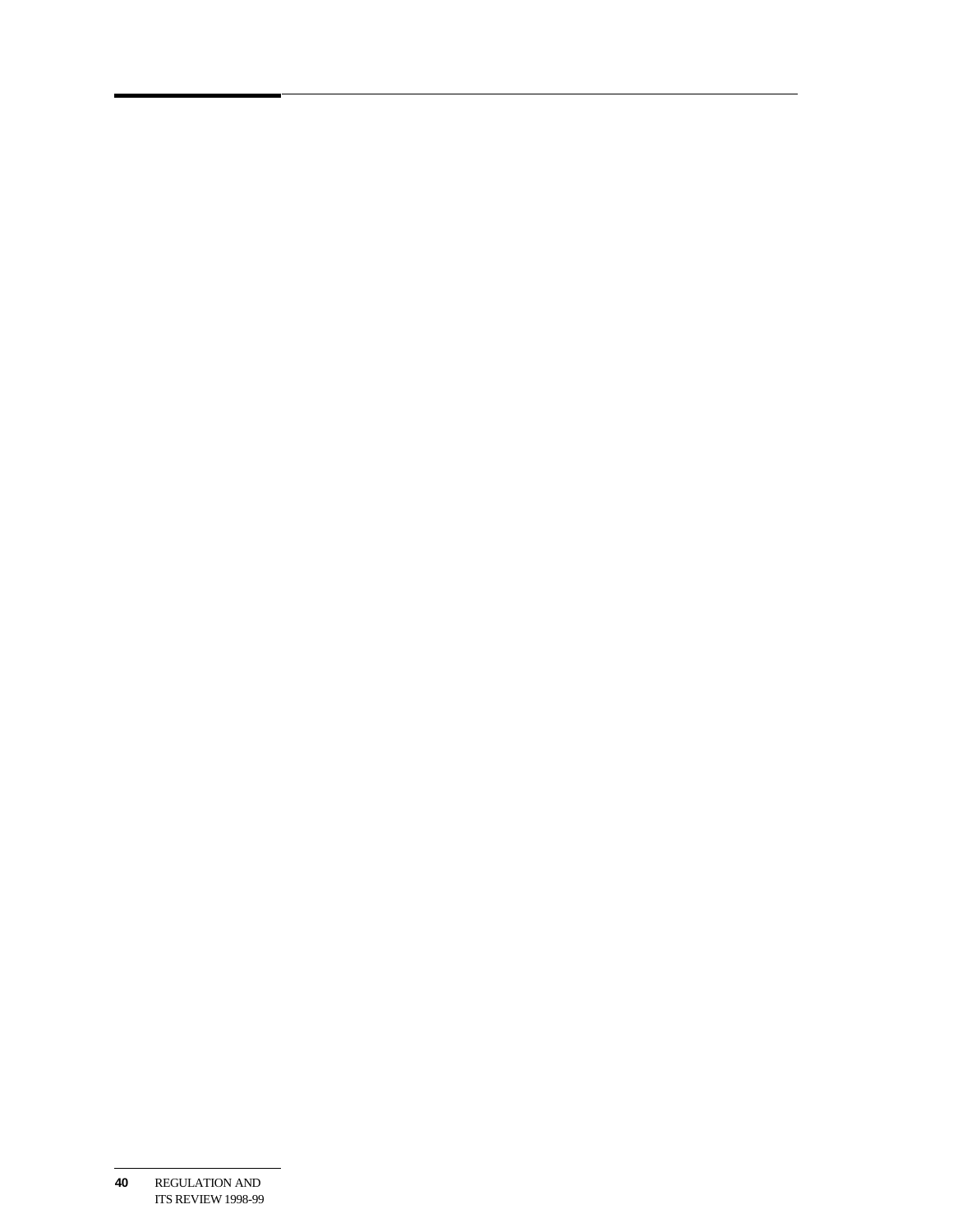# 4 Commonwealth legislation reviews

**Allowing for variations made to the Commonwealth's Legislation Review Schedule, the ORR cleared terms of reference for eight of the 16 reviews which were to commence in 1998-99, the third year of the national four-year program of legislation review.**

**Those terms of reference cleared by the ORR largely met relevant Competition Principles Agreement and Commonwealth legislation review requirements.**

Chapter 1 discussed the Commonwealth's legislation review obligations under the *Competition Principles Agreement* (CPA). This chapter discusses the status of reviews scheduled to commence in 1998-99 and the ORR's role in clearing terms of reference and providing advice on the composition of review bodies. A detailed list of all reviews on the Commonwealth Schedule and their status is contained in appendix C.

### **4.1 Status of reviews**

 $\overline{a}$ 

1998-99 was the third year of the national four-year program of review of existing legislation under the CPA.1 While some 21 reviews were originally scheduled to commence during the year, a number of approved variations were made to the schedule. Figure 4.1 below provides an overview of the status of reviews.

After accounting for the variations to the Schedule, there were 16 reviews which should have commenced by 30 June 1999. The ORR cleared eight terms of reference.2

<sup>1</sup> *Regulation and its Review 1996-97* (IC 1997) detailed the origins of the review program and preparation of the Commonwealth's Legislation Review Schedule.

 $<sup>2</sup>$  The ORR also cleared terms of reference for an additional review of a significant part of the</sup> *Migration Act 1958*. That review has not been included in this chapter as it is a continuation of a CPA review of the *Migration Act 1958* completed in 1997.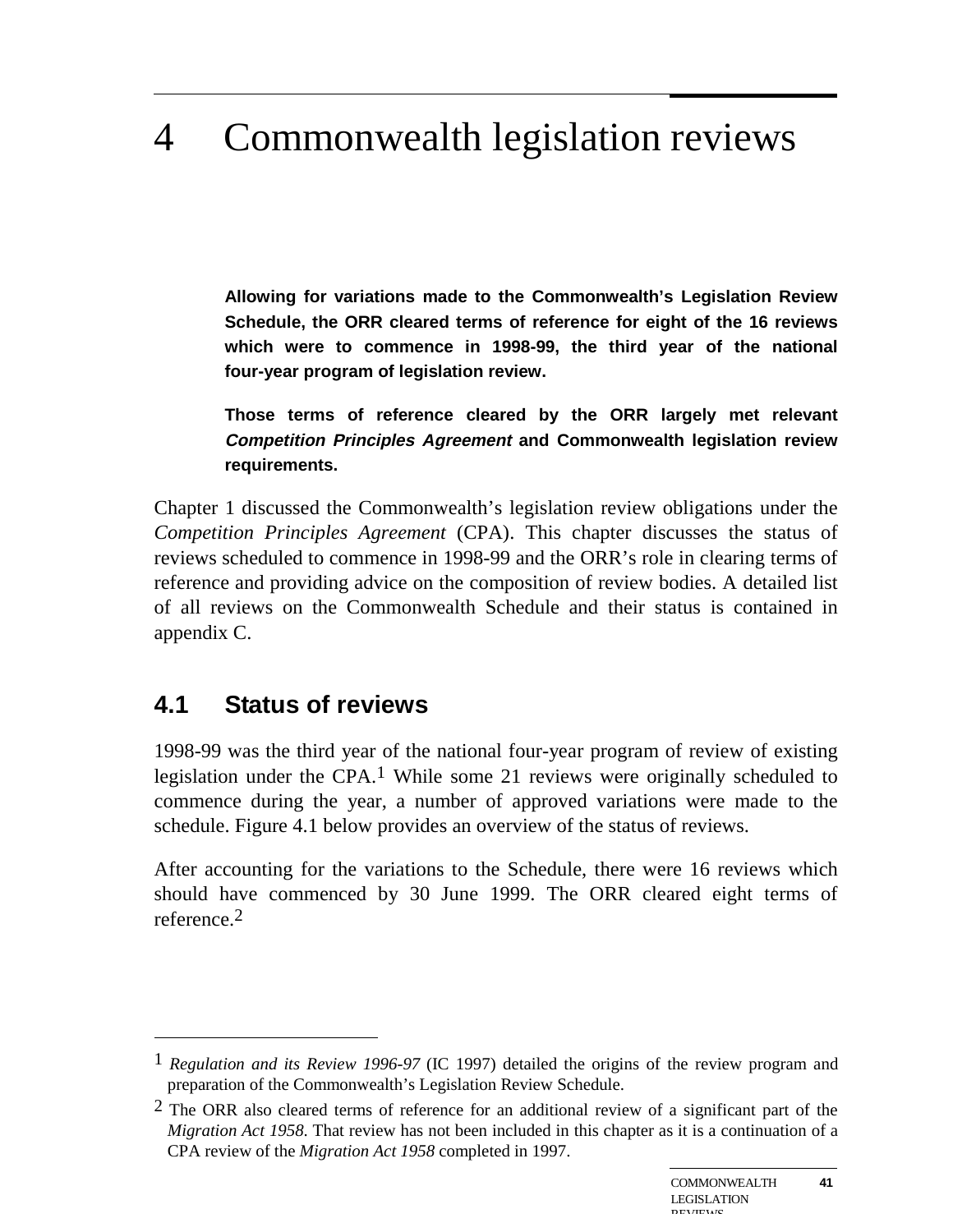Figure 4**.**1 **Status of 1998-99 reviews**



As illustrated in figure 4.1, the other eight reviews did not commence as scheduled and the appropriate approval, for varying the Schedule, had not been sought before 30 June 1999. A number of circumstances contributed to this, including:

- following the election in 1998, there were a number of changes to portfolios and their responsibilities and it was not always clear to departments that they had inherited CPA review obligations;
- in a couple of cases, departments have conducted internal reviews of the relevant legislation and are in the process of determining whether these reviews will satisfy CPA requirements;
- other reforms implemented by the Government have had a bearing on some legislation on the Commonwealth's Schedule and departments are assessing the feasibility of delisting or deferring those reviews;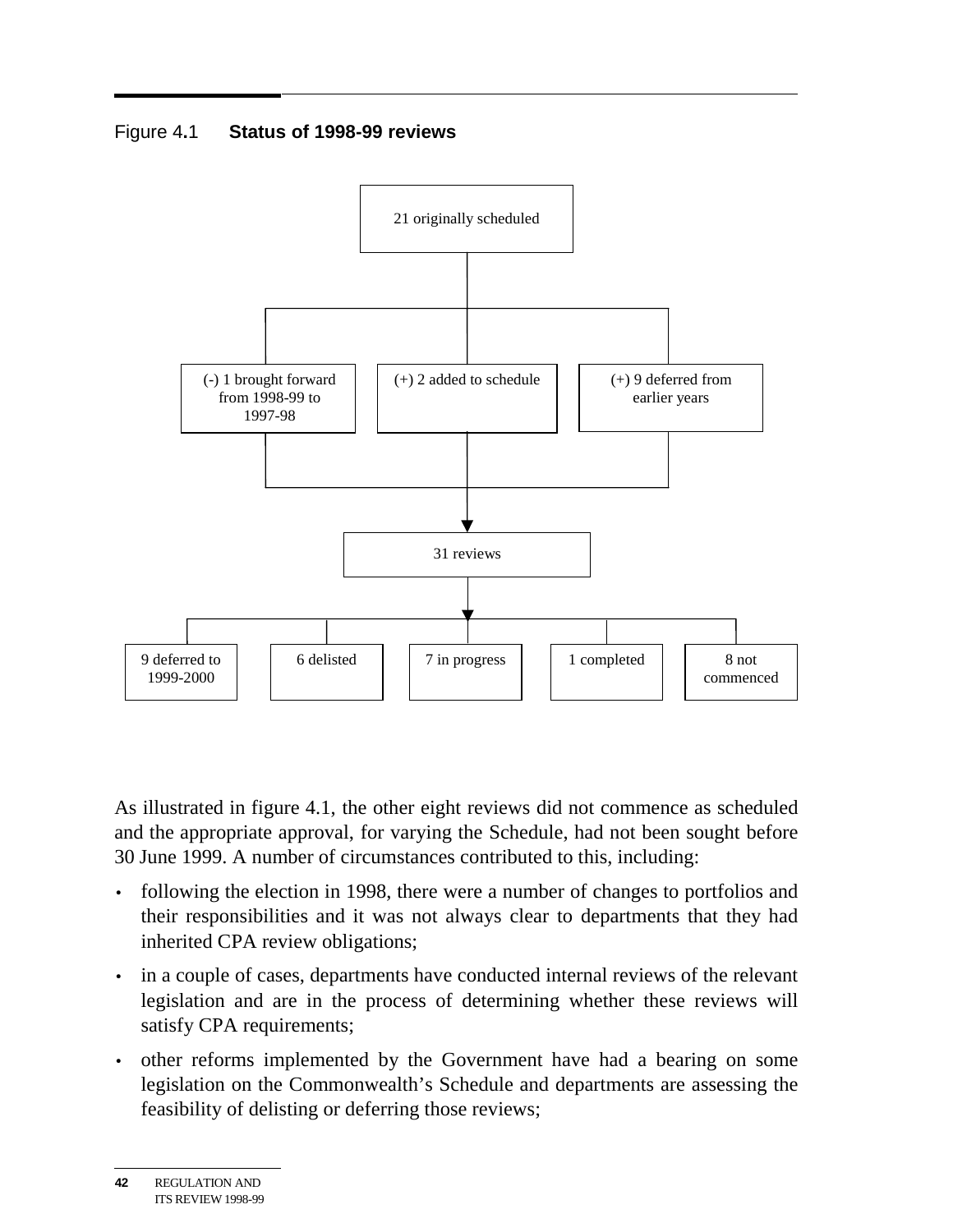- there is still some lack of understanding of the Government's requirements and the processes which have been put in place for CPA reviews; and
- some agencies do not see the reviews as a priority, either in terms of their functions or allocation of resources.

Notwithstanding these explanations, in a number of cases departments could have consulted earlier to determine whether a review was still required and, in other cases, departments have simply underestimated the time needed to obtain approval to amend the schedule.

# **4.2 Clearance of terms of reference**

The Government requires the ORR to advise the Minister for Financial Services and Regulation and the responsible portfolio Minister on the draft terms of reference for legislation reviews.

The suggested minimum three month consultation period was observed for six of the eight reviews and proved in those cases to be sufficient time to resolve any concerns with terms of reference. While consultation occurred less than three months prior to planned commencement in two cases, satisfactory terms of reference were developed. The three month consultation period has contributed to good outcomes and will continue to be encouraged. (see appendix C, table C.2.)

### **Adequacy of terms of reference**

The ORR advised that the draft terms of reference largely met the requirements for all eight reviews. The terms of reference must:

- recognise the guiding principle under the CPA; and
- have an analytical framework centred around cost-benefit analysis, such as those provided by the RIS guidelines or clause 5(9) of the CPA.

In most cases the ORR's template terms of reference was used. Where the template was not used or where the guiding principle was not specifically recognised, the terms of reference noted that the CPA requirements would need to be met.

Other desirable features in terms of reference include, the intention to publish a report, reporting dates for review bodies and processes for a response by government.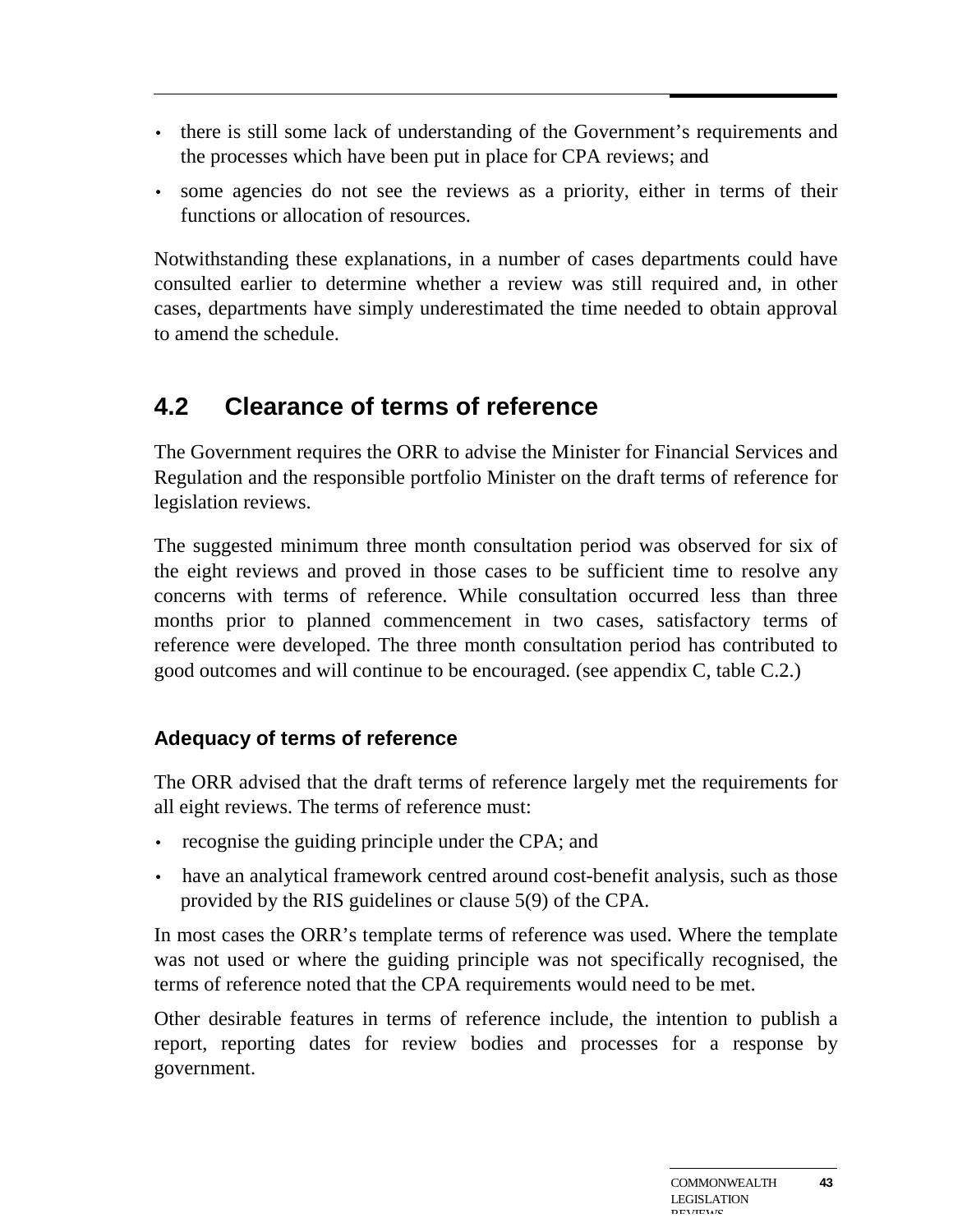A reporting date was included in the terms of reference for all eight reviews in 1998-99, while five of the eight reviews' terms of reference included a government response process.

As part of the legislation review process, it was the Government's intention that reports be made publicly available. To facilitate this, the ORR encouraged departments to note in the terms of reference the intention to publish a report. All eight terms of reference for reviews in 1998-99 complied.

# **4.3 Composition of review bodies**

While the ORR does not have a formal clearance role on the composition of review bodies it is often consulted by departments.

In setting up the Legislation Review Schedule, the Government identified eight types of review body (modalities), ranging from an independent committee for major reviews to an intradepartmental committee for very minor reviews. The Government acknowledged that it would not be cost effective to expect the same standard of review for all legislation.

The Commonwealth has agreed that the legislation reviews should be conducted in public and allow for consultation. The appropriate level of consultation will vary according to the significance of the review. For major reviews of legislation, extensive external consultation will be warranted. Trade-offs must also be made in relation to quantitative versus qualitative assessments and the time allocated for the review.

For 1998-99 reviews, the review body was in most cases as specified by the Government. However, one issue which has been gaining prominence, is the appropriateness of having industry and other stakeholder groups represented on review committees.

While it is appropriate that regulatory agencies participate in reviews (for example, by providing information), with the exception of very minor matters, they should not review their own legislation unless provision is made for some independent external scrutiny or oversight — for example, by regulatory review units.

Reviews conducted in-house by departments are likely to have certain advantages for less significant reviews. Departments have the most detailed knowledge of the regulations they administer and internal reviews may be able to be conducted in a short time frame and at low cost. In addition, recommendations are more likely to have support. Conversely, there are serious risks that internal reviews will not be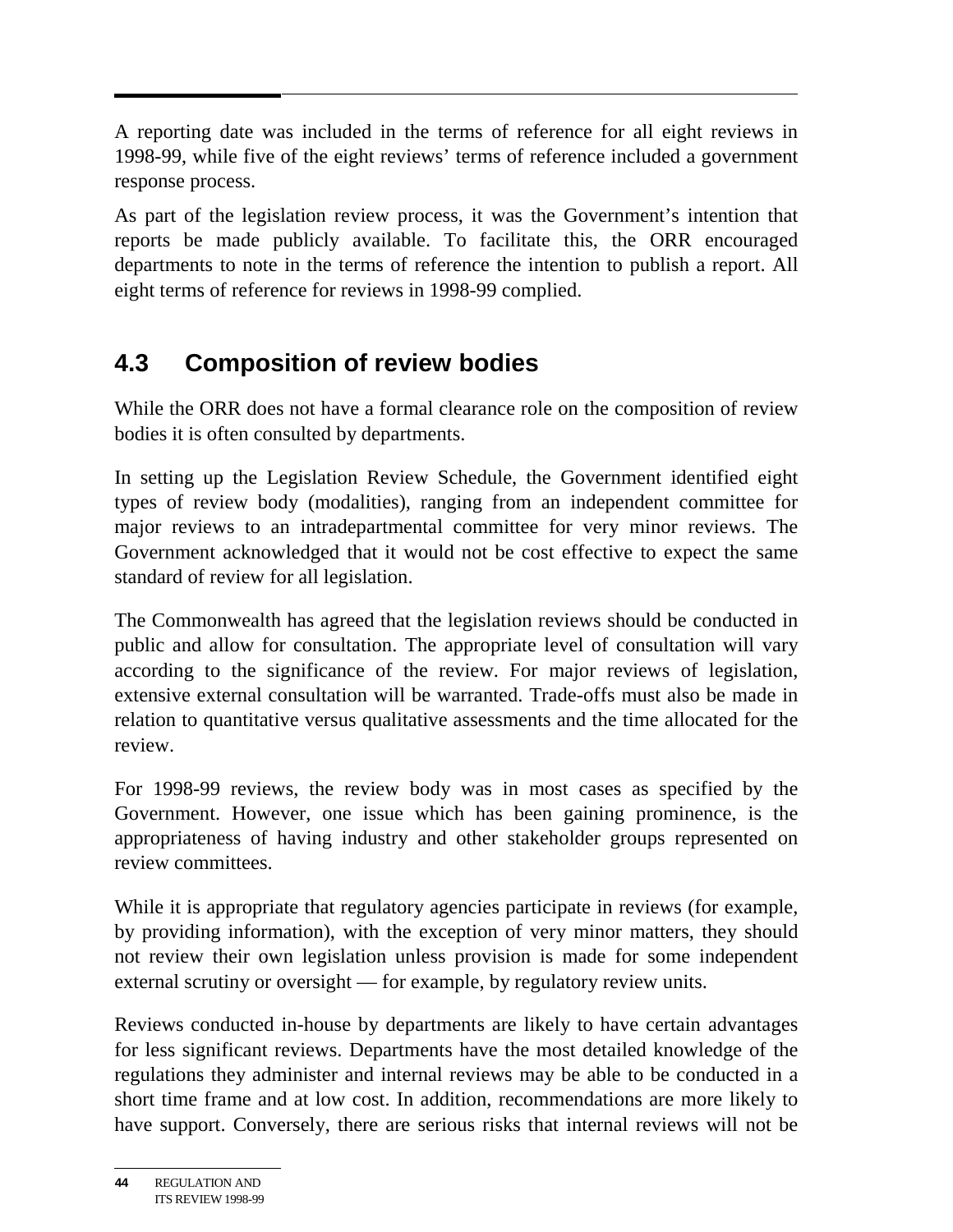conducted with the same impartiality, openness and transparency as independent reviews.

Industry groups potentially affected by a review must have an opportunity to present their views, but caution should be exercised when considering direct industry representation on review bodies. The National Competition Council (NCC) expressed the following concerns in its 1997-98 annual report:

Because there is almost inevitably conflict between some views, independence is particularly important in engendering confidence that all information and views presented to a panel are objectively considered. … The Council considers that the best means of incorporating input from industry representatives is through submissions and providing information to review panels. Ideally, however, so that reviews are objective and aimed at genuine reform opportunities, the Council considers that there should not be industry representation on review panels themselves. (NCC 1998, pp. 98–9)

If, nevertheless, industry is represented on a committee of review, there is an argument for appointing other 'interest' groups to maintain balance. However, experience suggests that committees with a wide range of interests represented can have difficulty in presenting a unanimous report with rigorous analysis of the relevant issues and recommendations for significant reform.

For such reasons, when representation by industry or other groups is considered desirable, it would be preferable to have their interests represented on a 'reference group' rather than on the review committee. This group could assist the review committee, but it would not be directly responsible for recommendations to the Government.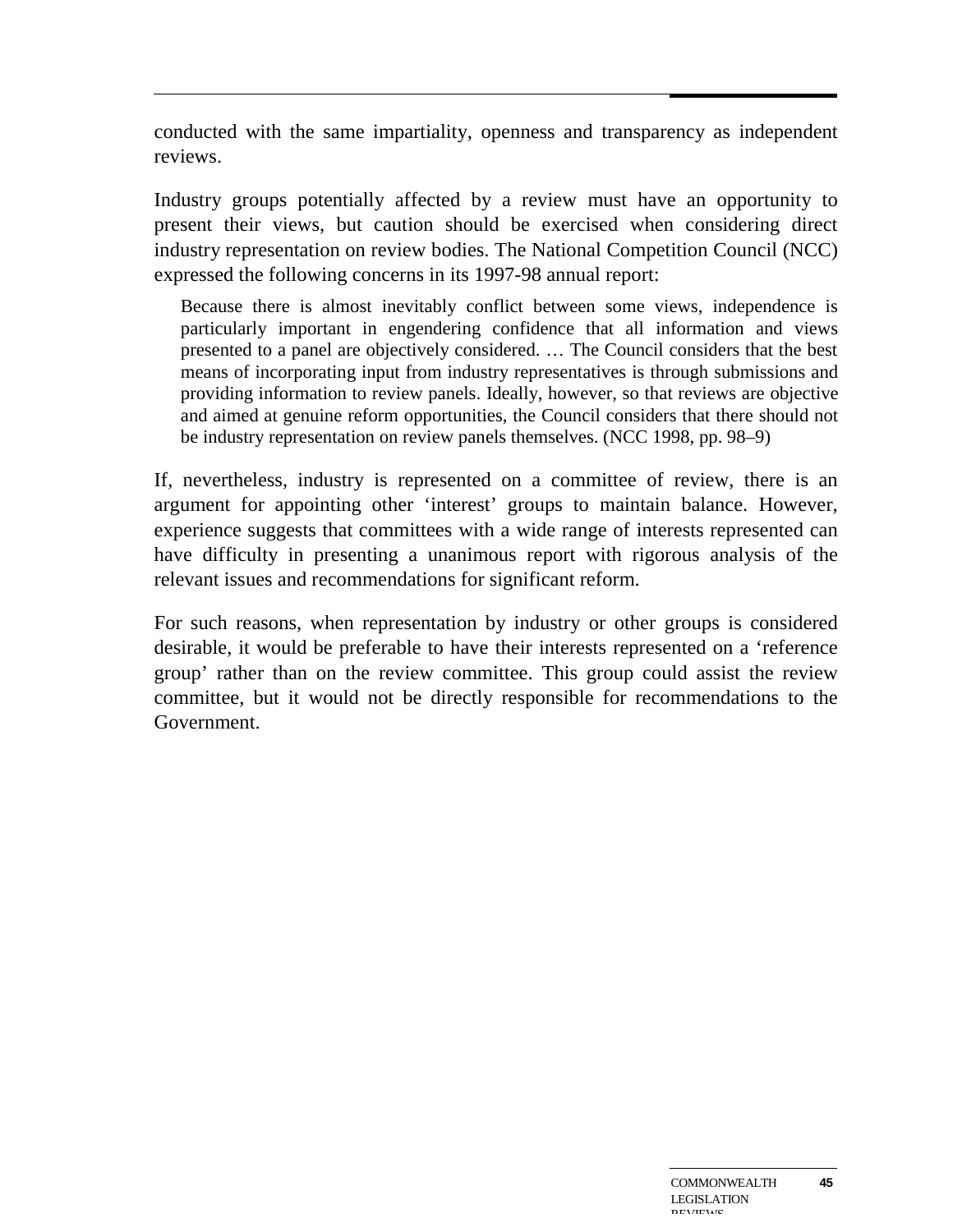**46** REGULATION AND ITS REVIEW 1998-99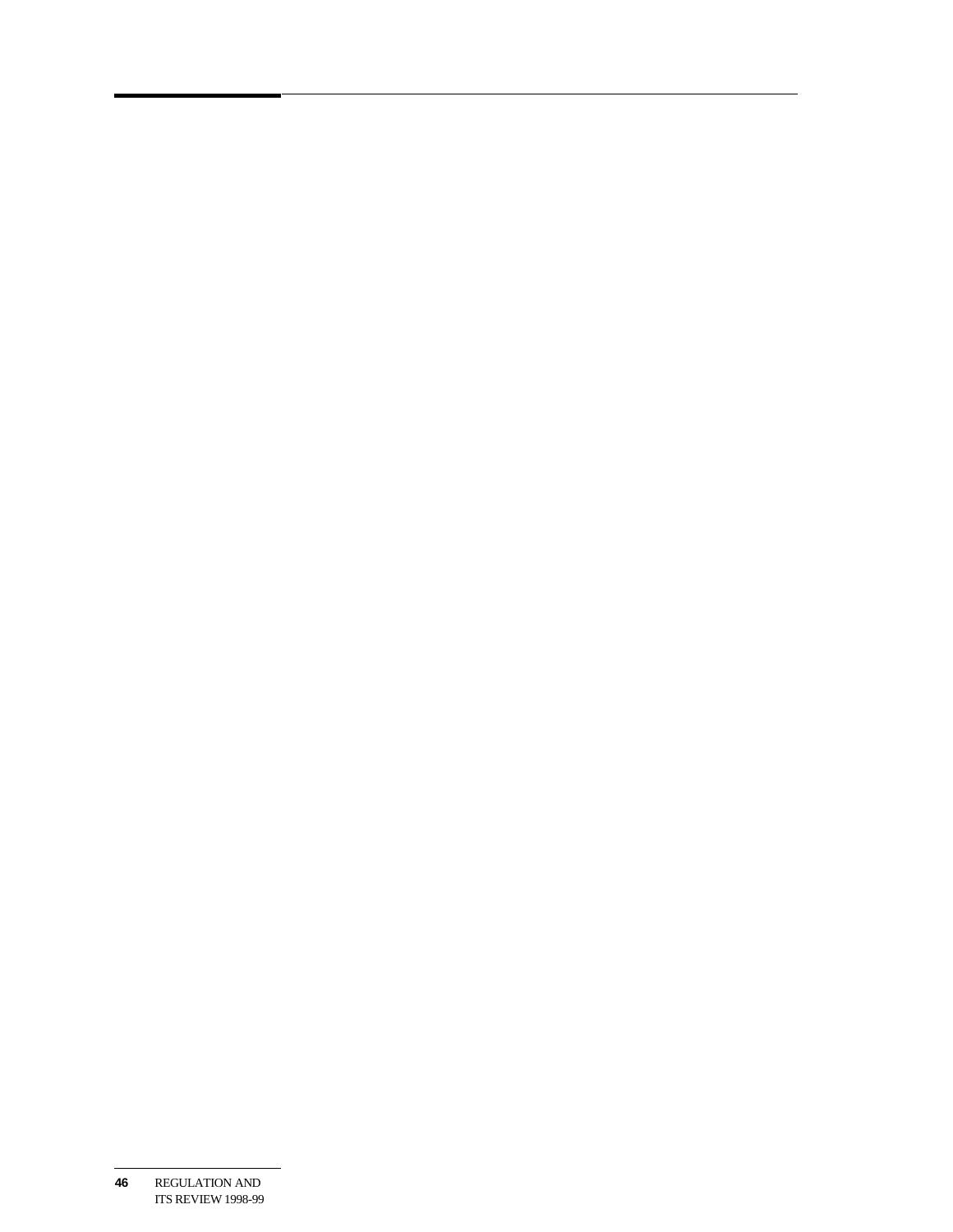# A Role and activities of the ORR

The Office of Regulation Review is located within the Productivity Commission. The ORR reports to the Chairman of the Commission, who guides its work program and acts as spokesperson. The Office has significant autonomy, with its activities being quite separate from the other activities of the Commission.

The ORR's charter, which outlines the role and functions of the Office, is provided in box A.1.

#### Box A**.**1 **Charter of the Office of Regulation Review**

The role of the ORR is to promote the Commonwealth Government's objective of effective and efficient legislation and regulations, and to do so from an economy-wide perspective. Its functions are to:

- advise the Government, Commonwealth departments and regulatory agencies on appropriate quality control mechanisms for the development of regulatory proposals and for the review of existing regulations;
- examine RISs prepared by departments and agencies and advise on whether they meet the Government's requirements and whether they provide an adequate level of analysis;
- provide training and guidance to officials to assist them in meeting the requirements to justify regulatory proposals;
- report annually on compliance with the Government's guidelines, and on regulatory reform developments more generally;
- provide advice to Ministerial Councils and national standard-setting bodies on COAG guidelines which apply when such bodies make regulations;
- lodge submissions and publish reports on regulatory issues having significant economic implications; and
- monitor regulatory reform developments in the States and Territories, and in other countries, in order to assess their relevance to the Commonwealth.

These functions are ranked in order of the Government's priorities, and the ORR must concentrate its limited resources where they will have most effect.

While maintaining an economy-wide perspective, the ORR is to focus its efforts on regulations, which restrict competition or which affect (directly or indirectly) businesses. The ORR is to ensure that particular effects on small businesses of proposed new and amended legislation and regulations are made explicit, and that full consideration is given to the Government's objective of minimising the paperwork and regulatory burden on small business.

The ORR (together with the Treasury) is to advise the Assistant Treasurer, in his role as the Minister responsible for regulatory best practice, and the Minister for Financial Services and Regulation with respect to legislation review matters.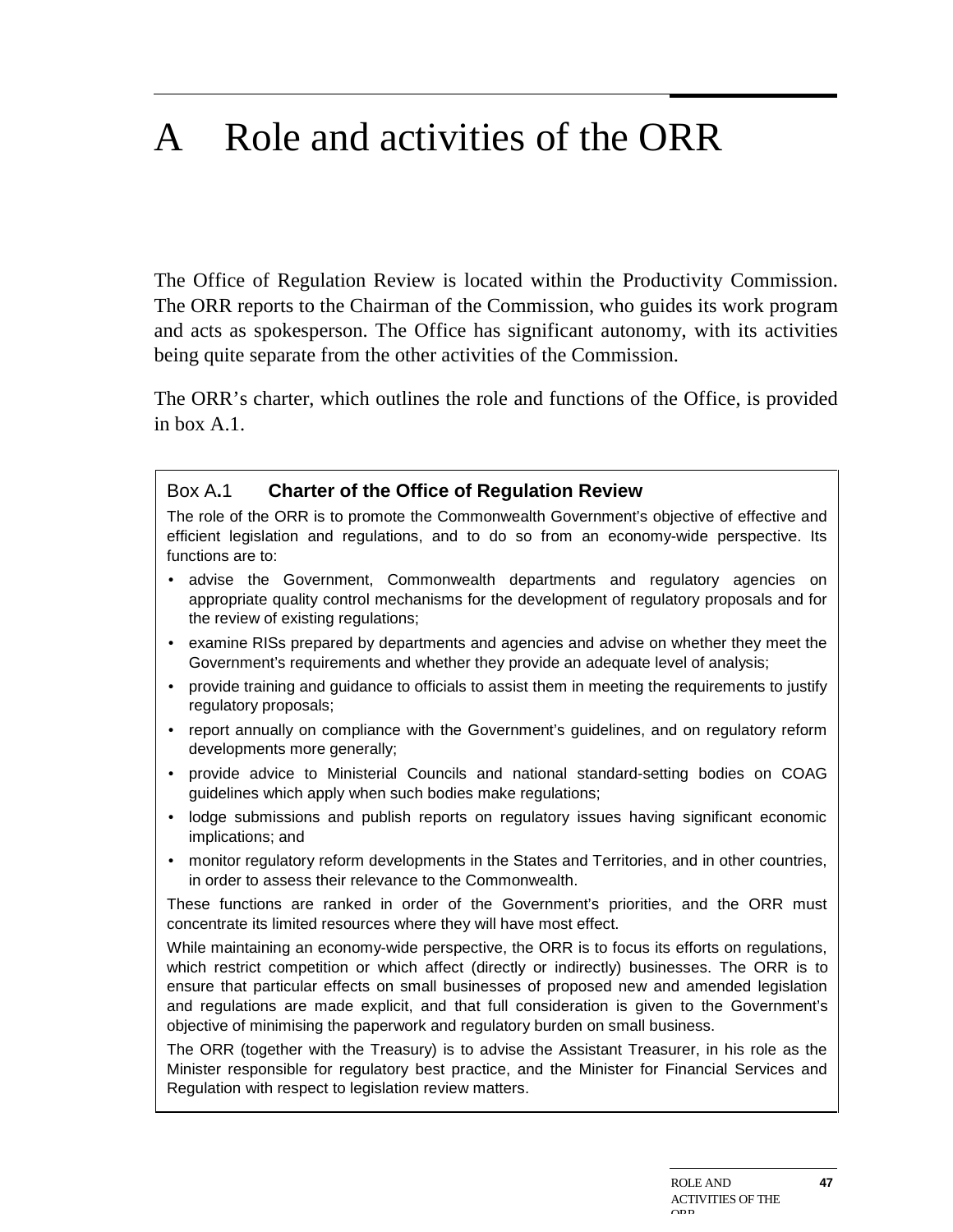The ORR's main role is to promote processes that, from an economy-wide perspective, lead to effective and efficient legislation and regulations. The ORR's main activities in 1998-99, with reference to each function specified in the charter, are outlined in this appendix.

## **A.1 Advise on quality control for regulation making and review**

These activities can be characterised as the development and implementation of general guidelines or frameworks designed to achieve more effective and efficient legislation and regulations. Activities of this nature undertaken in 1998-99 included:

- ORR's continuing role in providing advice to agencies in relation to the Commonwealth's legislation review program;
- meeting with the Senate Standing Committee on Regulations and Ordinances;
- advising the Assistant Treasurer;
- liaison with key departments with regulatory management roles;
- providing assistance to Treasury in relation to the Self-regulation Taskforce; and
- the publication of the second edition of *A Guide to Regulation* (the Guide).

#### **Legislation reviews**

In relation to reviews under the Commonwealth Legislation Review Schedule, the ORR's role is to provide guidance to departments and regulatory agencies on appropriate terms of reference, and the composition of review bodies (see chapters 1 and 4).

To assist departments to meet the Government's requirements, the ORR has developed template terms of reference, which it provides to departments in the early development phases for their reviews (see box A.2). The template draws together the various elements of the *Competition Principles Agreement* (CPA) and reflects the Government's broader review requirements. These template terms of reference have been structured to provide an analytical framework for the reviews. They are based on the cost-benefit analysis underlying RISs, which is fundamental to the best practice approach to regulatory review and reform. Departments have been encouraged to adapt the template to fit the specific requirements of matters subject to review.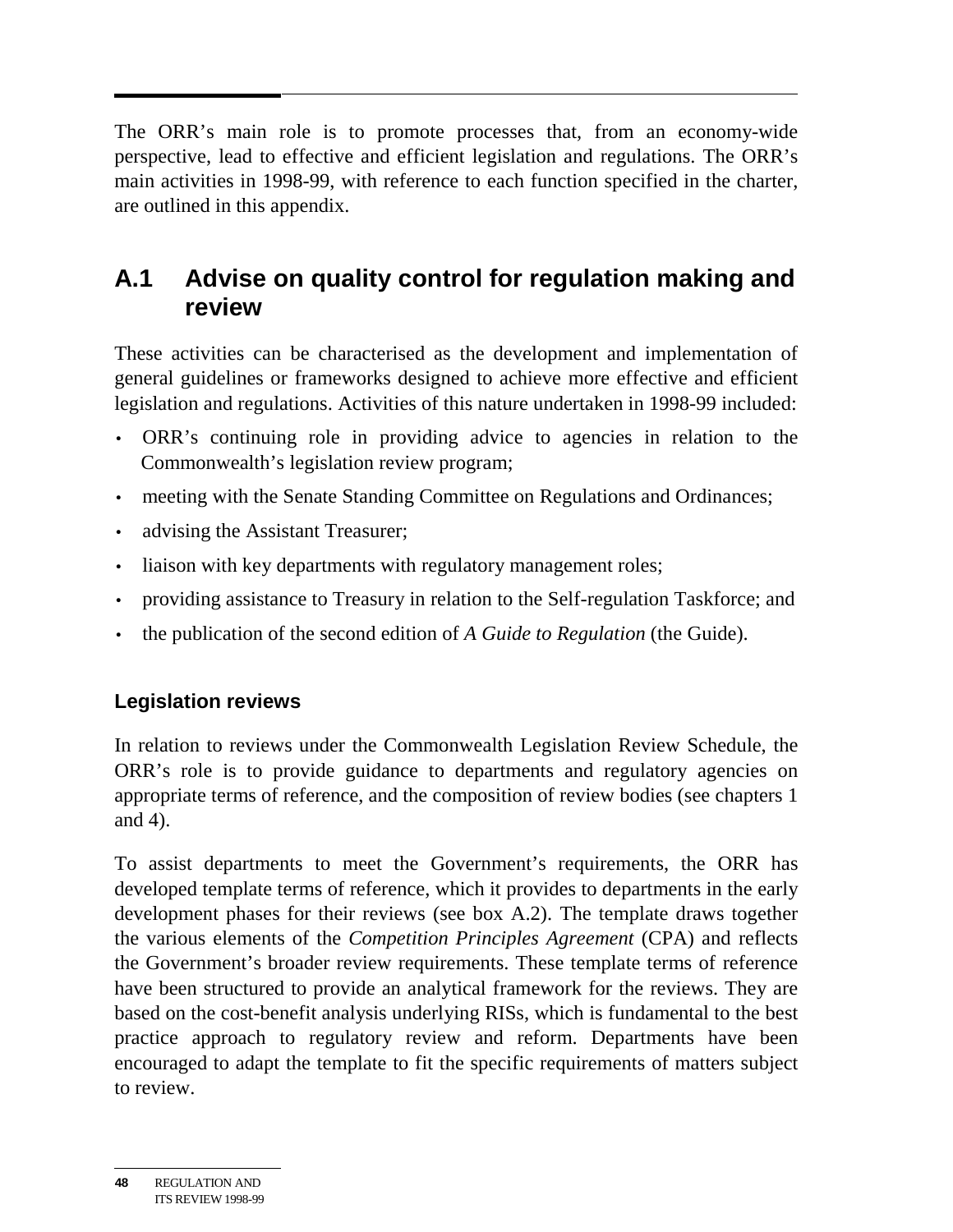#### Box A**.**2 **The template terms of reference**

- 1. The [legislation], and associated regulations, are referred to the [Review Body] for evaluation and report by [date]. The [Review Body] is to focus on those parts of the legislation which restrict competition, or which impose costs or confer benefits on business.
- 2. The [Review Body] is to report on the appropriate arrangements for regulation, if any, taking into account the following:
	- (a) legislation/regulation which restricts competition should be retained only if the benefits to the community as a whole outweigh the costs; and if the objectives of the legislation/regulation can be achieved only by restricting competition. Alternative approaches which may not restrict competition include quasi-regulation and self-regulation;
	- (b) in assessing the matters in (a), regard should be had, where relevant, to effects on the environment, welfare and equity, occupational health and safety, economic and regional development, consumer interests, the competitiveness of business including small business, and efficient resource allocation;
	- (c) the need to promote consistency between regulatory regimes and efficient regulatory administration, through improved coordination to eliminate unnecessary duplication;
	- (d) there should be explicit assessment of the suitability and impact of any standards referenced in the legislation, and justification of their retention if they remain as referenced standards; and
	- (e) compliance costs and the paper work burden on small business should be reduced where feasible.
- 3. In making assessments in relation to the matters in (2), the [Review Body] is to have regard to the analytical requirements for regulation assessment by the Commonwealth, including those set out in the Competition Principles Agreement. The report of the [Review Body] should:
	- (a) identify the nature and magnitude of the social, environmental or other economic problem(s) that the [legislation] seeks to address;
	- (b) clarify the objectives of the [legislation];
	- (c) identify whether, and to what extent, the [legislation] restricts competition;
	- (d) identify relevant alternatives to the [legislation], including non-legislative approaches;
	- (e) analyse and, as far as reasonably practical, quantify the benefits, costs and overall effects of [legislation] and alternatives identified in (d);
	- (f) identify the different groups likely to be affected by the [legislation] and alternatives;
	- (g) list the individuals and groups consulted during the review and outline their views, or reasons why consultation was inappropriate;

(Continued next page)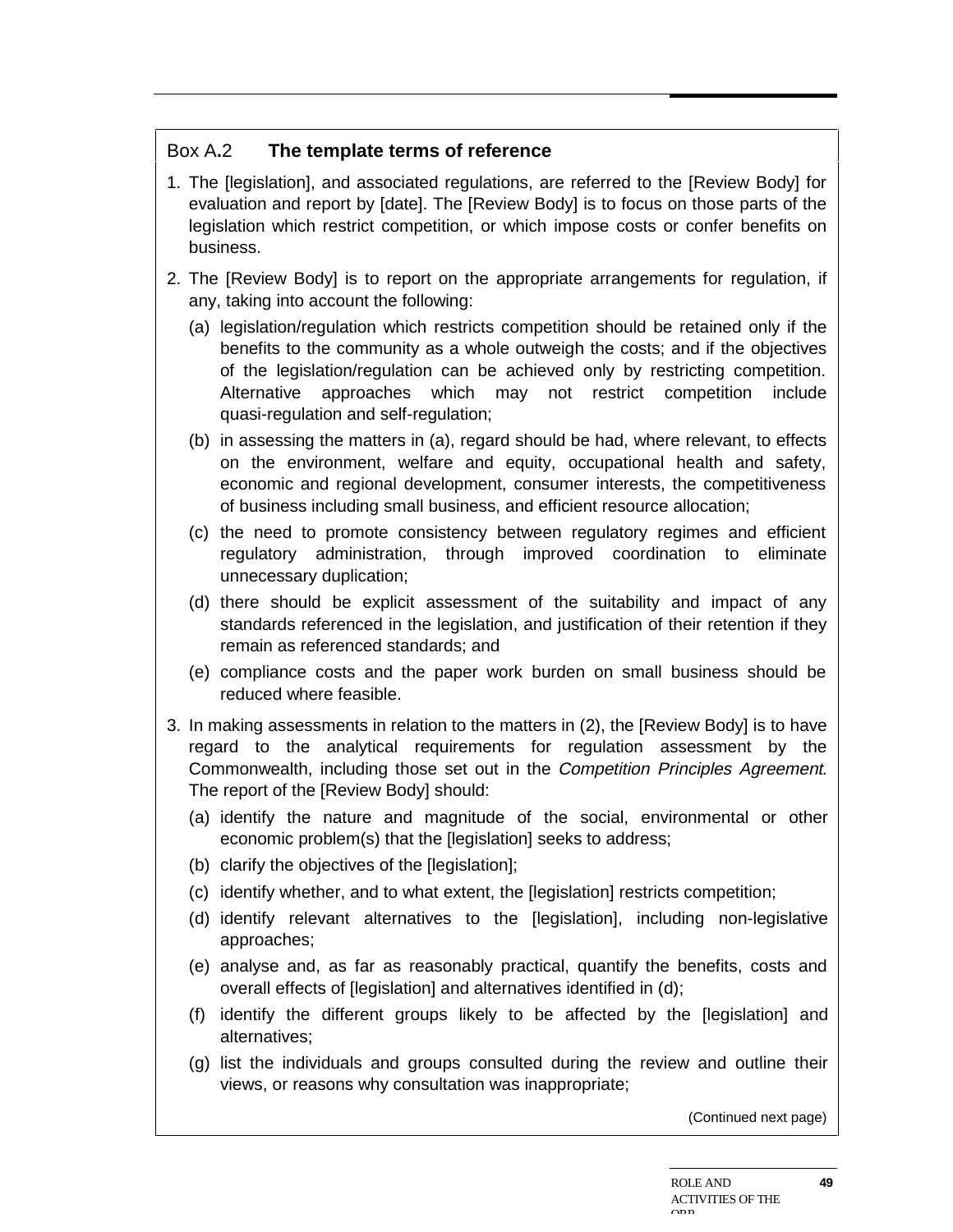#### Box A.2 **(continued)**

- (h) determine a preferred option for regulation, if any, in light of objectives set out in (2); and
- (i) examine mechanisms for increasing the overall efficiency, including minimising the compliance costs and paper burden on small business, of the [legislation] and, where it differs, the preferred option.
- 4. In undertaking the review, the [Review Body] is to advertise nationally, consult with key interest groups and affected parties, and publish a report.
- 5. In undertaking the review and preparing its report and associated recommendations, the [Review Body] is to note the Government's intention to announce its responses to the recommendations, after obtaining advice from [the Secretary/Minister] and, where appropriate, after consideration by Cabinet.

#### **Meeting with Senate Committee**

In March 1999, the Chairman of the Productivity Commission and senior officials from the ORR met with the Senate Standing Committee on Regulations and Ordinances (SSCRO). The meeting was convened to exchange information and to improve mutual understanding of the role and functions of each body. SSCRO scrutinises delegated legislation to ensure compliance with high standards of personal rights and parliamentary propriety. In reporting to the Senate on the meeting, the then Chairman of SSCRO, Senator Bill O'Chee, commented on the value of the best practice regulatory processes and in particular the benefits of RISs. He stated:

The Committee has found the RIS to be of considerable assistance in its scrutiny of legislative instruments … [and to] have enhanced the ability of the Committee to carry out its functions.

The Committee has found RIS[s] to be particularly useful because they are more detailed and thorough than Explanatory Statements in their background information … problems are often set out with admirable frankness not usually seen in Explanatory Statements (Senate, Australia 1999, p. 6276).

### **Advising the Assistant Treasurer**

The Assistant Treasurer has responsibility for regulatory performance including the promotion of compliance with the Governments' best practice processes.

The ORR keeps the Assistant Treasurer informed of any significant regulatory developments or issues associated with compliance with RIS requirements. In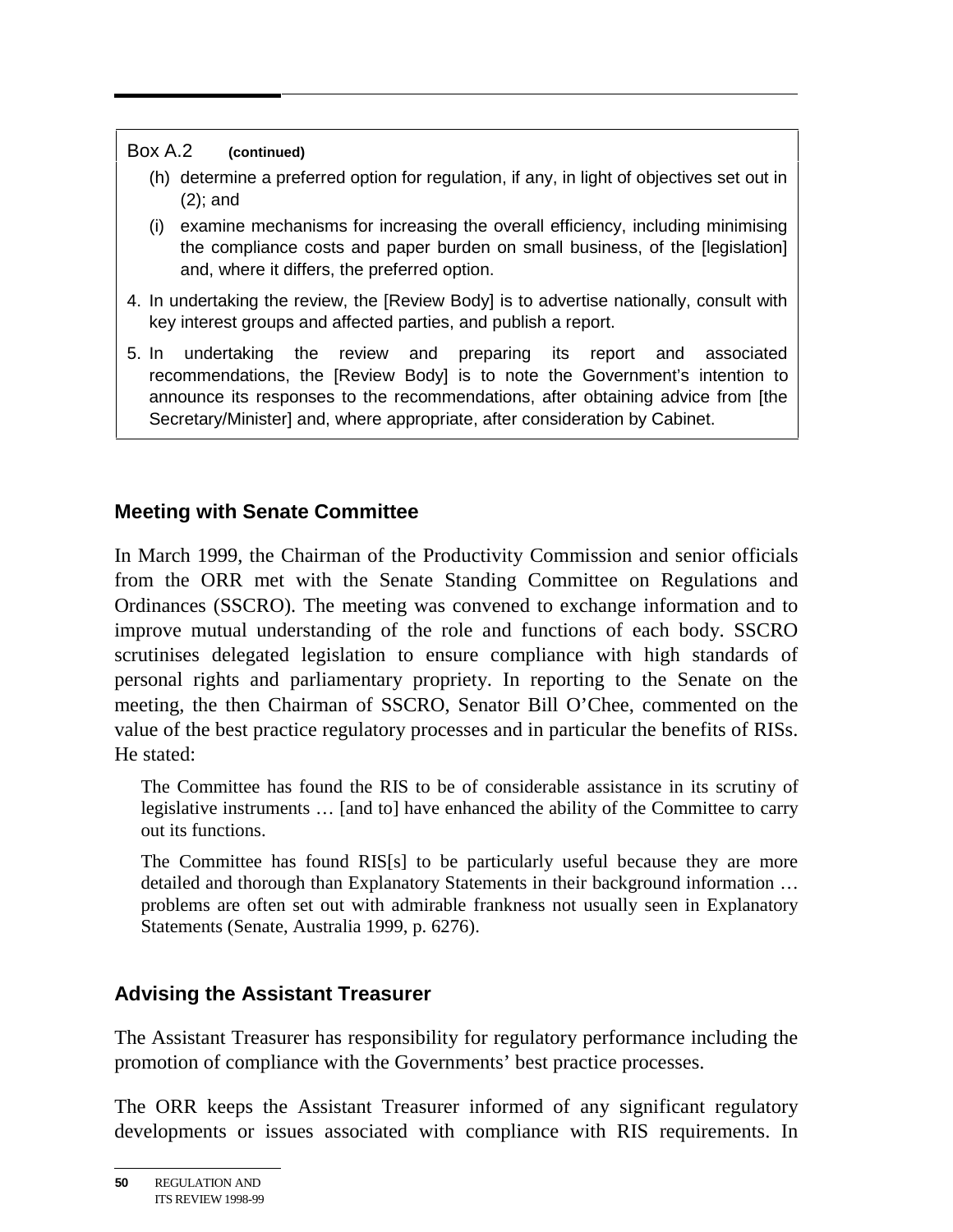certain cases where departments and agencies are not adequately meeting the Government's RIS requirements, or where the ORR anticipates lodging a 'negative' coordination comment on a Cabinet submission proposing regulation, the ORR may advise the Assistant Treasurer, who may choose to intervene if necessary.

#### **Liaison with key departments with regulatory management roles**

The Treasury, Department of Prime Minister and Cabinet and the Office of Small Business within the Department of Employment, Workplace Relations and Small Business, all have important roles in overseeing the implementation of the regulation reform agenda.

The ORR liaises on a regular basis with the Structural Reform Division of Treasury. The Division is responsible for policy advice on reform issues in key infrastructure industries, as well as on competition policy and laws. The latter includes the coordination of the implementation of National Competition Policy (including the Commonwealth's Legislation Review Schedule).

On a more *ad hoc* basis, the ORR also maintains contact with the Department of Prime Minister and Cabinet, in particular the Industry and Environment Division. The responsibilities of this Division include competition policy and intergovernmental relations (encompassing matters relating to the Council of Australian Governments (COAG)).

During 1998-99, the ORR provided advice and assistance to the Office of Small Business in relation to the development of the regulatory plans and regulatory performance indicator (RPI) initiatives (see A.4 below and chapter 1) which the Office has primary responsibility for implementing.

### **Self-Regulation Task Force**

As part of the Commonwealth Government's commitment to encourage industry to develop effective self-regulation approaches, in August 1999 the Minister for Financial Services and Regulation announced the establishment of a taskforce to inquire into the operation of industry self-regulation in Australia and to identify best practice. The ORR provided advice to Treasury on draft terms of reference for the inquiry and on the membership of the taskforce.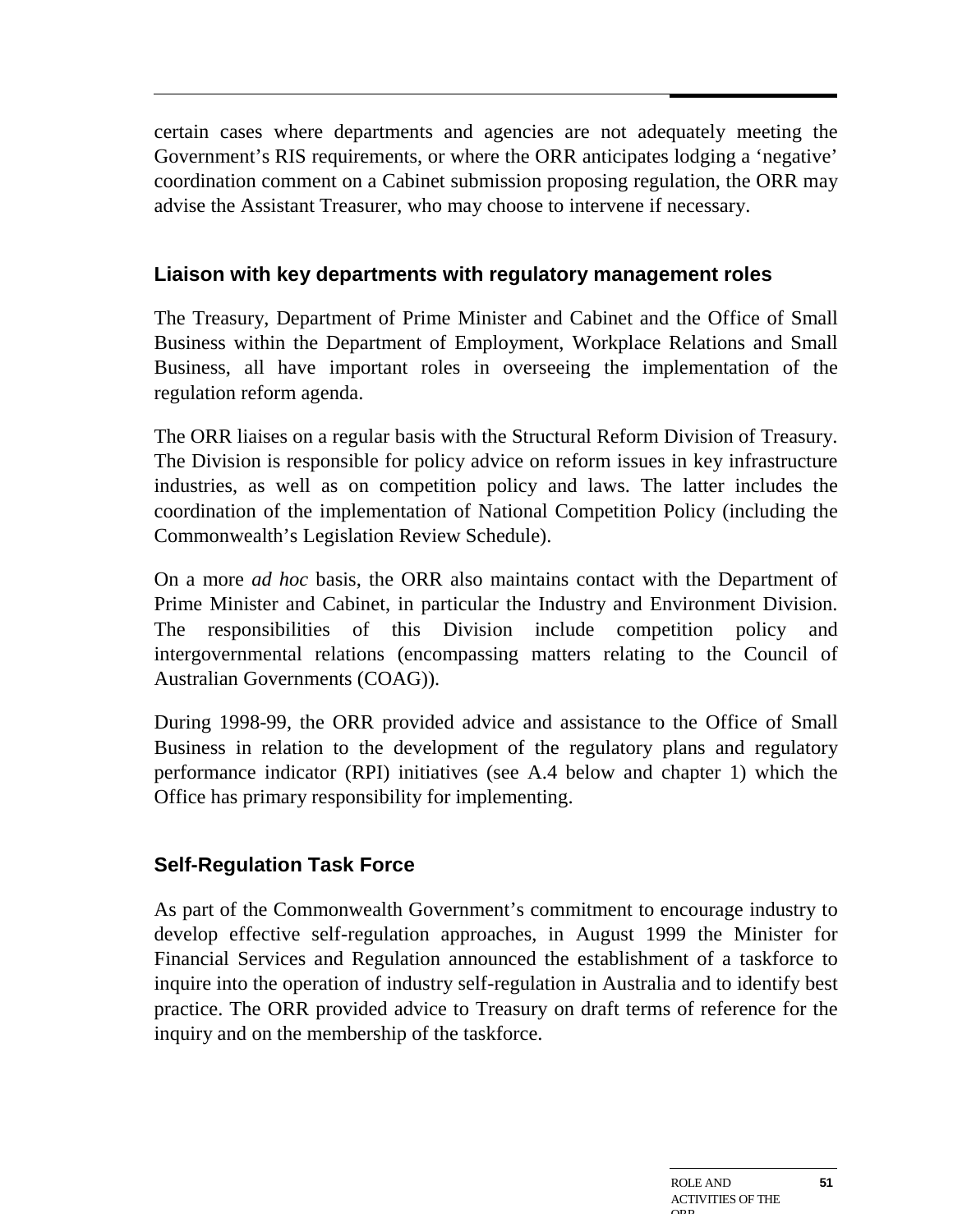### **A Guide to Regulation**

Another significant ORR activity during 1998-99 was the publication in December 1998, and subsequent wide dissemination, of the second edition of *A Guide to Regulation*. The Guide is a reference document on good regulatory practice for those developing and assessing policy options (see discussion below).

# **A.2 Advise on regulatory impact analysis**

A key function of the ORR is liaising with departments and agencies on the Government's requirements for regulation impact analysis (see chapter 1), and on how to comply with these requirements.

In undertaking this role, the ORR seeks to ensure that it provides timely and constructive feedback. Those occasions when it was not able to offer a standard of service which met agencies' expectations were typically cases where the preparation of a RIS had been commenced too late in the policy process.

Chapter 2 of this volume provides information on the level of regulatory activity and the extent of compliance with the Government's requirements in 1998-99 and chapter 3 suggests measures that might be taken to improve compliance.

During 1998-99, ORR officers worked intensively with some agencies to try and strike a balance between ensuring that the Government's regulatory best practice requirements were met without unduly impeding the agencies in their day-to-day activities. In this regard, particular attention has been given to the Department of Agriculture, Fisheries and Forestry — Australia, the Australian Quarantine and Inspection Service; the Civil Aviation Safety Authority; the Federal Office of Road Safety (now part of the Australian Transport Safety Bureau) and the Australian Communications Authority.

Also, over the past year, in response to issues raised by agencies and questions raised within the office, the ORR has sought to clarify whether certain types of proposals should require a RIS. While the ORR has always sought to provide appropriate advice, it is only over time, and with experience, that it has become possible to clearly delineate when RISs are required for certain 'grey areas'. The result has been clarification of some issues which have been contentious (see box A.3). It has also meant that RISs are no longer being required in circumstances that in the past were interpreted as requiring a RIS. In retrospect, some agencies have had to bear an extra burden as a consequence of this learning process. However, agencies will benefit from the greater clarity provided to the criteria and this should,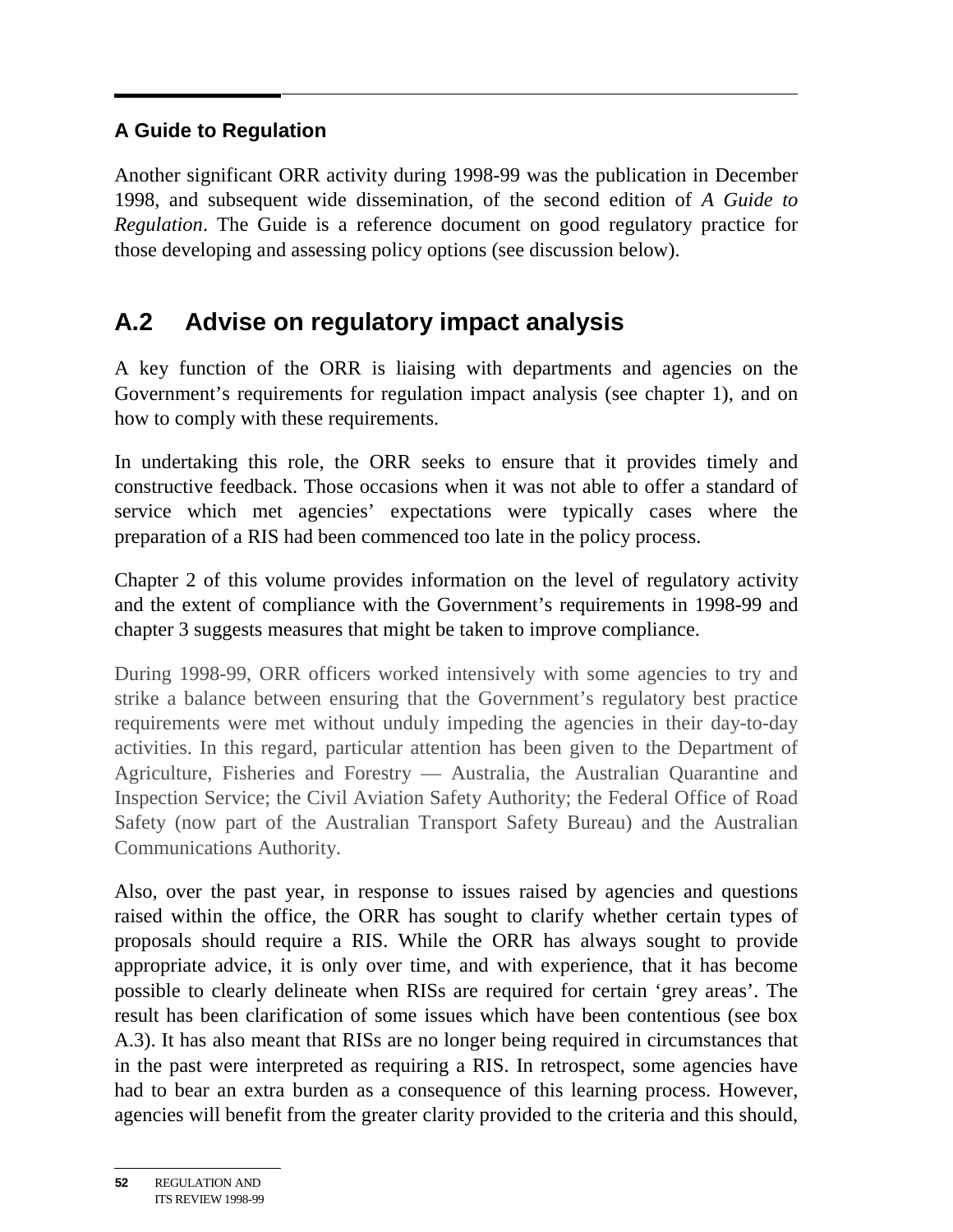ultimately, result in the more effective allocation of agency resources and increased compliance.

#### Box A**.**3 **Clarifications**

- Where regulatory frameworks exist with *clear criteria*, RISs are not required for any product of that regulation, for example, licences, orders and decisions. However, where instruments arising out of primary regulation are themselves regulatory in nature — for example, management plans — these will continue to require a RIS.
- A RIS is not required where a proposal substantially adopts recommendations from a recent review which in effect (if not explicitly) adequately addresses the elements of the RIS, and
	- the report of the review is publicly available, and
	- there are no proposed changes additional to those covered in the review.

During 1998-99, the ORR also provided advice on the adequacy of a RIS, covering standards for gas appliances and installations, prepared by the Victorian Office of Gas Safety and a private consultant. The Victorian *Subordinate Legislation Act 1994* requires that independent advice be sought to confirm that RISs adequately meet the requirements contained in the Act. The task served as a useful check on the comparative standard of RISs between Victoria and the Commonwealth.

### **A.3 Provide training and guidance to officials**

Over 1998-99, the ORR continued its program of training and briefings to departments and agencies, with the aim of assisting them to enhance processes for the development and review of regulatory proposals. As in previous years, this training covered the reasons for the Government's requirements and the features of a RIS, but in many cases extended to more tailored and detailed presentations on particular elements of the RIS or regulatory issues of specific interest to a department or agency. Over the course of the year, such presentations were made to over 350 Commonwealth officials. Participants ranged across all levels, including senior executives, and reflected diverse experience and qualifications. The ORR also participated in a number of RPI workshops hosted by the Office of Small Business. The ORR's presentations focused on the RIS process and its relationship to the Government's RPI initiative.

In addition to these more formal general training presentations, the ORR is also able to provide advice and guidance to agencies as particular issues arise, through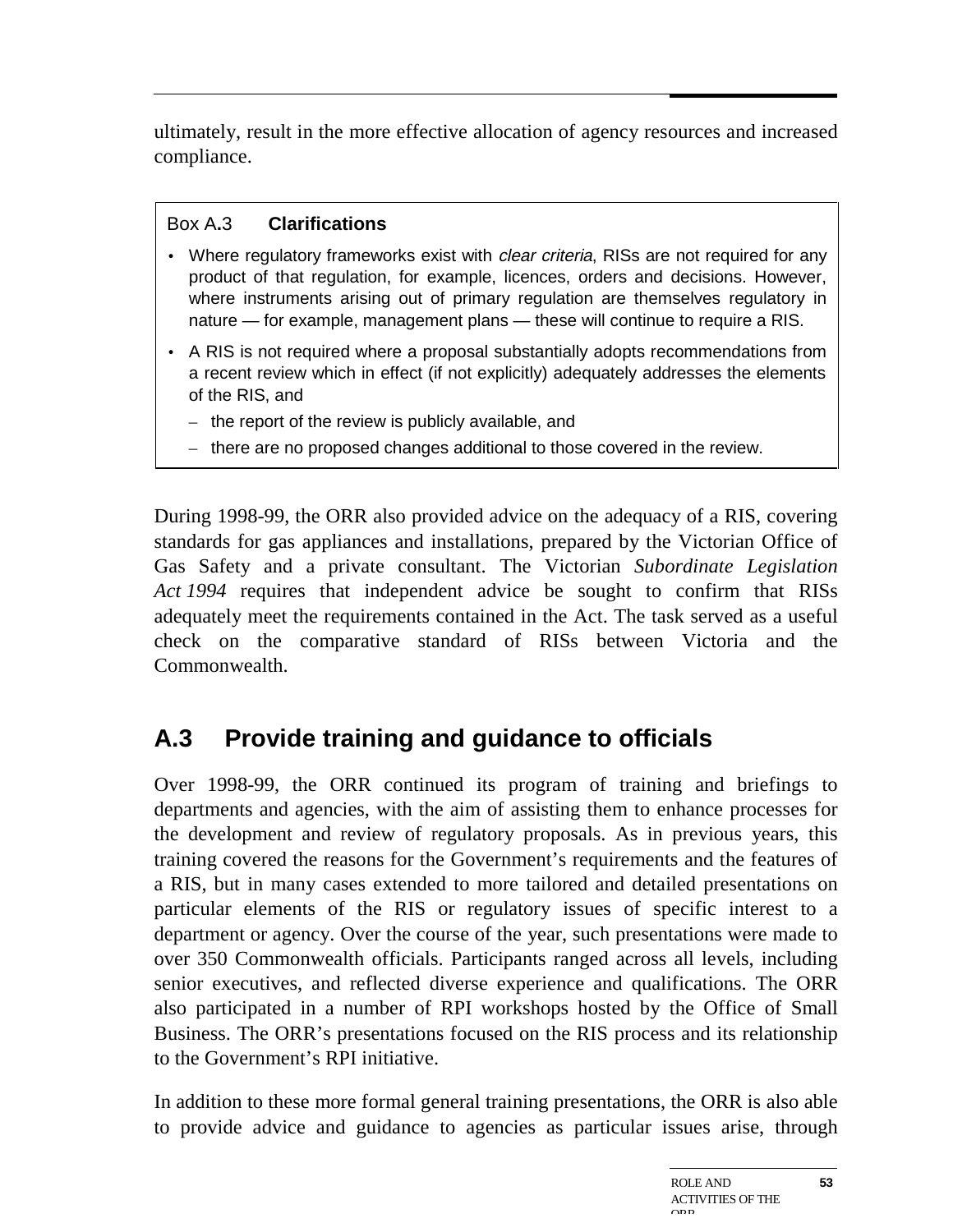meetings or more tailored assistance in the preparation of specific RISs. The ORR has also found Interdepartmental committees to be effective fora for providing guidance on issues that are of interest to a number of agencies — such as the application of RIS requirements to reviews of regulation under the *Trans-Tasman Mutual Recognition Arrangement*.

Over 2000 copies of the Guide have been distributed. The Guide has been accessed on the Productivity Commission's web site (http://www.pc.gov.au/orr/ reguide2/index.html) some 850 times.

The ORR also liaises with a range of non-government bodies with an interest in regulatory issues and ORR staff make presentations to conferences and interested groups. The Chairman of the Productivity Commission also gave an address on best practice regulation to a conference organised by the Electricity Supply Association of Australia Limited.

## **A.4 Report on compliance and on regulatory reform developments**

*Regulation and its Review 1998-99* is part of the series of publications associated with the Productivity Commission's Annual Report and meets the Commission's requirement to report on compliance with the Commonwealth Government's RIS requirements. This year, for the first time, disaggregated compliance information has been reported at the departmental and agency level (see chapter 2 and appendix B). In addition, the ORR monitors and reports on the progress and outcomes of the Commonwealth's legislation review program (see chapter 4).

The Chairman wrote to departmental secretaries and agency heads in October 1998 to inform them that the Commission would be assessing compliance with RIS requirements and reporting aggregate information in *Regulation and its Review 1997-98*. The letters also provided secretaries, on a confidential basis, with the ORR's qualitative assessment of their department's/agency's compliance performance and suggestions for how that performance could be improved. In addition, the letters foreshadowed that this year's report would publish compliance details for individual departments and agencies.

As noted in chapter 1, the Office of Small Business is required to report annually on the performance of departments and regulatory agencies against a set of nine RPIs. The first report will be for the 1998-99 financial year. The ORR has particular responsibility for monitoring performance indicators one, two and eight (see table A.1).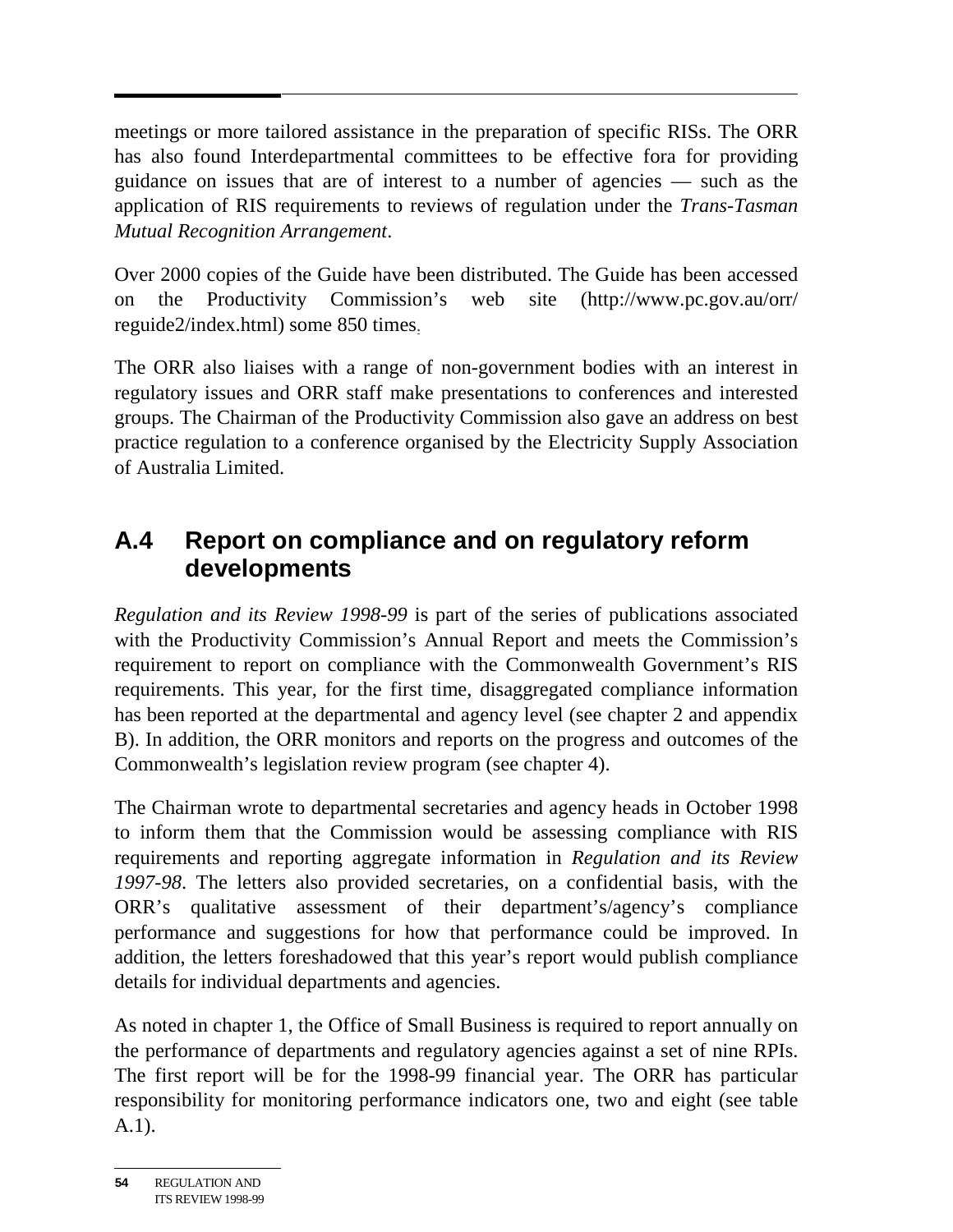| <b>Key Objective</b>                                                                                              | Performance indicators                                                                                                                                                                                                                                                 |
|-------------------------------------------------------------------------------------------------------------------|------------------------------------------------------------------------------------------------------------------------------------------------------------------------------------------------------------------------------------------------------------------------|
| To ensure that all new or<br>revised regulation confers a<br>net benefit on the community.                        | 1. Proportion of regulations for which the Regulation Impact<br>Statement (RIS) adequately addressed net benefit to the<br>community.<br>This indicator would be monitored by the ORR.                                                                                 |
|                                                                                                                   |                                                                                                                                                                                                                                                                        |
| To achieve essential<br>regulatory objectives without<br>unduly restricting business in<br>the way in which these | 2. Proportion of regulations for which the RIS adequately<br>justified the compliance burden on business.<br>This indicator would be monitored by the ORR.                                                                                                             |
| objectives are achieved.                                                                                          | 3. Proportion of regulations which provide businesses and<br>stakeholders with some appropriate flexibility (as defined) to<br>determine the most cost-effective means of achieving<br>regulatory objectives.                                                          |
|                                                                                                                   | A regulation would be regarded as providing flexibility if it had<br>one or more of the following attributes:                                                                                                                                                          |
|                                                                                                                   | • it set a performance or outcome-based standard without<br>prescribing in detail steps which businesses must take in<br>order to comply; or                                                                                                                           |
|                                                                                                                   | • it included provision for businesses to seek acceptance of<br>an alternative compliance mechanism to that prescribed in<br>regulation; or                                                                                                                            |
|                                                                                                                   | • it used a market-based mechanism such as tradeable<br>permits to allow businesses flexibility in determining a<br>compliance strategy; or                                                                                                                            |
|                                                                                                                   | • it incorporated any other means to ensure that businesses<br>have flexibility in deciding what steps to take to comply with<br>regulation.                                                                                                                           |
| To ensure that regulatory<br>decision-making processes                                                            | 4. Proportion of cases in which external review of decisions (as<br>defined) led to a decision being reversed or overturned.                                                                                                                                           |
| are transparent and lead to<br>fair outcomes.                                                                     | External review for these purposes is limited to processes<br>with the following characteristics:                                                                                                                                                                      |
|                                                                                                                   | • review is carried out by a judicial body or any other review<br>body which is either separate from the department or<br>agency which made the decision or is set up by legislation<br>and has a function of reviewing decisions made by the<br>department or agency; |
|                                                                                                                   | • the review body is empowered to reverse or overturn the<br>decision; and                                                                                                                                                                                             |
|                                                                                                                   | • the department or agency is a party to the review.                                                                                                                                                                                                                   |
|                                                                                                                   | 5. Proportion of regulatory agencies whose mechanisms for<br>internal review of decisions meet standards for complaints<br>handling outlined in Principles for Developing a Service<br>Charter, published by the Department of Finance and<br>Administration.          |
|                                                                                                                   | (Continued next page)                                                                                                                                                                                                                                                  |
|                                                                                                                   |                                                                                                                                                                                                                                                                        |
|                                                                                                                   |                                                                                                                                                                                                                                                                        |

## Table A.1 **Regulatory performance indicators**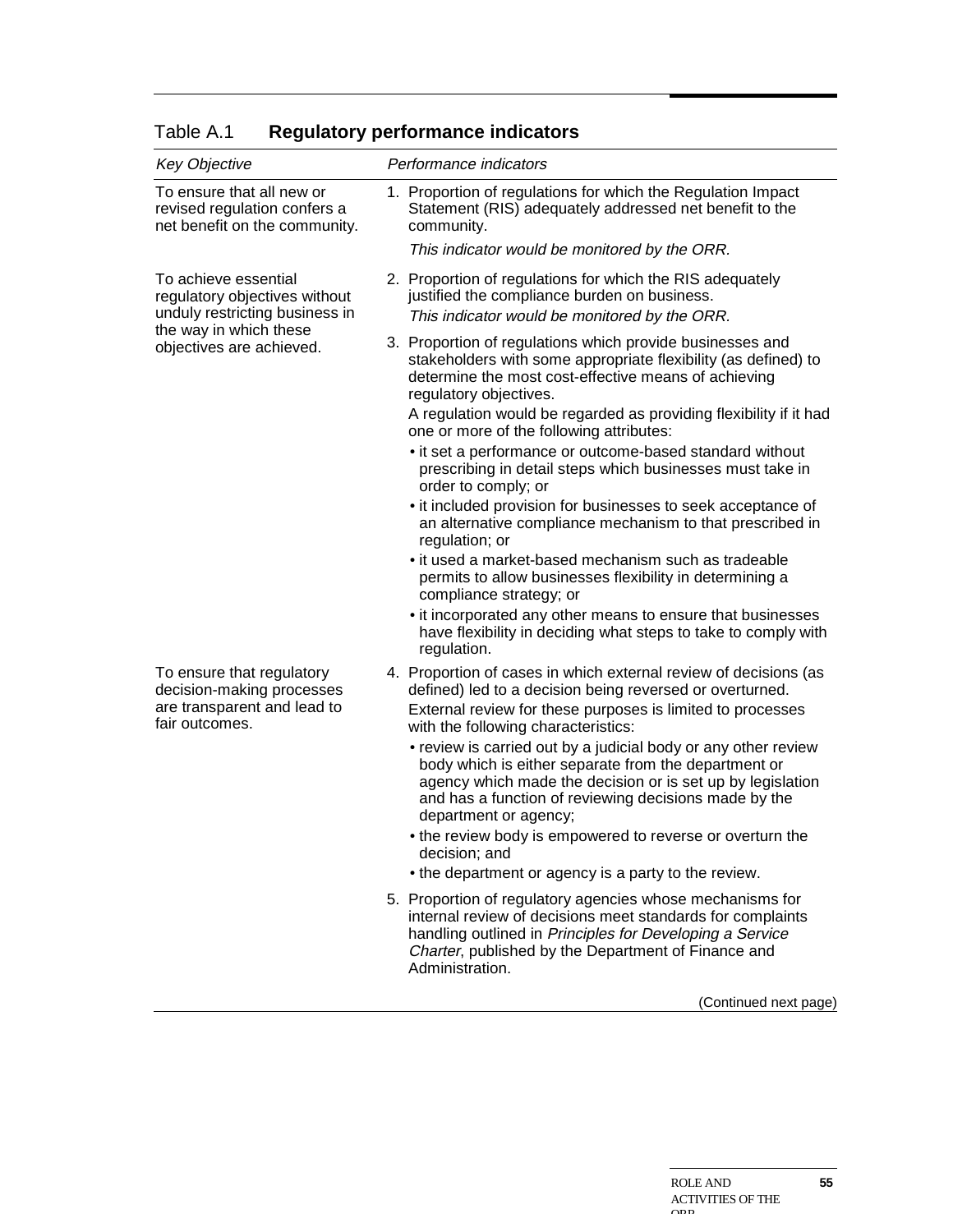| Performance indicators                                                                                                                                                                                                                                                                                                                                                                                                                           |
|--------------------------------------------------------------------------------------------------------------------------------------------------------------------------------------------------------------------------------------------------------------------------------------------------------------------------------------------------------------------------------------------------------------------------------------------------|
|                                                                                                                                                                                                                                                                                                                                                                                                                                                  |
| 6. Proportion of regulatory agencies having communications<br>strategies for regulation, or formal consultative channels for<br>communicating information about regulation.<br>• Guidelines for this purpose should be documented.                                                                                                                                                                                                               |
| 7. Proportion of regulatory agencies publishing an adequate<br>forward plan for introduction and review of regulation.<br>An adequate forward plan for regulation should include the<br>following elements:<br>• it should be published in a way which makes it readily<br>accessible to the business community; for example in an<br>annual report, on the Internet, or by distribution to relevant<br>business organisations;                  |
| • it should outline planned or likely regulatory activity<br>expected to occur within a specified period, and should be<br>published before that period starts;<br>• it should include information about reviews of legislation to<br>be undertaken in the relevant period, including reviews<br>underway at the beginning of the period;                                                                                                        |
| • it should include information about policy development<br>processes which will be taking place during the relevant<br>period which could affect business regulation, where<br>information about those processes is publicly available;<br>• it should include information about Government decisions to<br>develop or implement legislation during the relevant period<br>to the extent where those decisions have been publicly<br>announced. |
| 8. Proportion of regulations for which the RIS included an<br>adequate statement of consultation.<br>This indicator would be monitored by the ORR.                                                                                                                                                                                                                                                                                               |
| 9. Proportion of regulatory agencies with organisational<br>guidelines outlining consultation processes, procedures and<br>standards.<br>• Guidelines for this purpose should be documented.                                                                                                                                                                                                                                                     |
|                                                                                                                                                                                                                                                                                                                                                                                                                                                  |

Source: DEWRSB 1999.

The RPI objectives outlined in table A.1 are consistent with a checklist for best practice regulatory design compiled by the ORR (see box A.4). The checklist draws mainly on the principles enunciated in the Guide and the COAG Guidelines, but also takes into account principles of good regulatory design identified by a number of other bodies, including the Victorian Office of Regulation Reform, the Organisation for Economic Co-operation and Development and the United Kingdom Regulatory Impact Unit.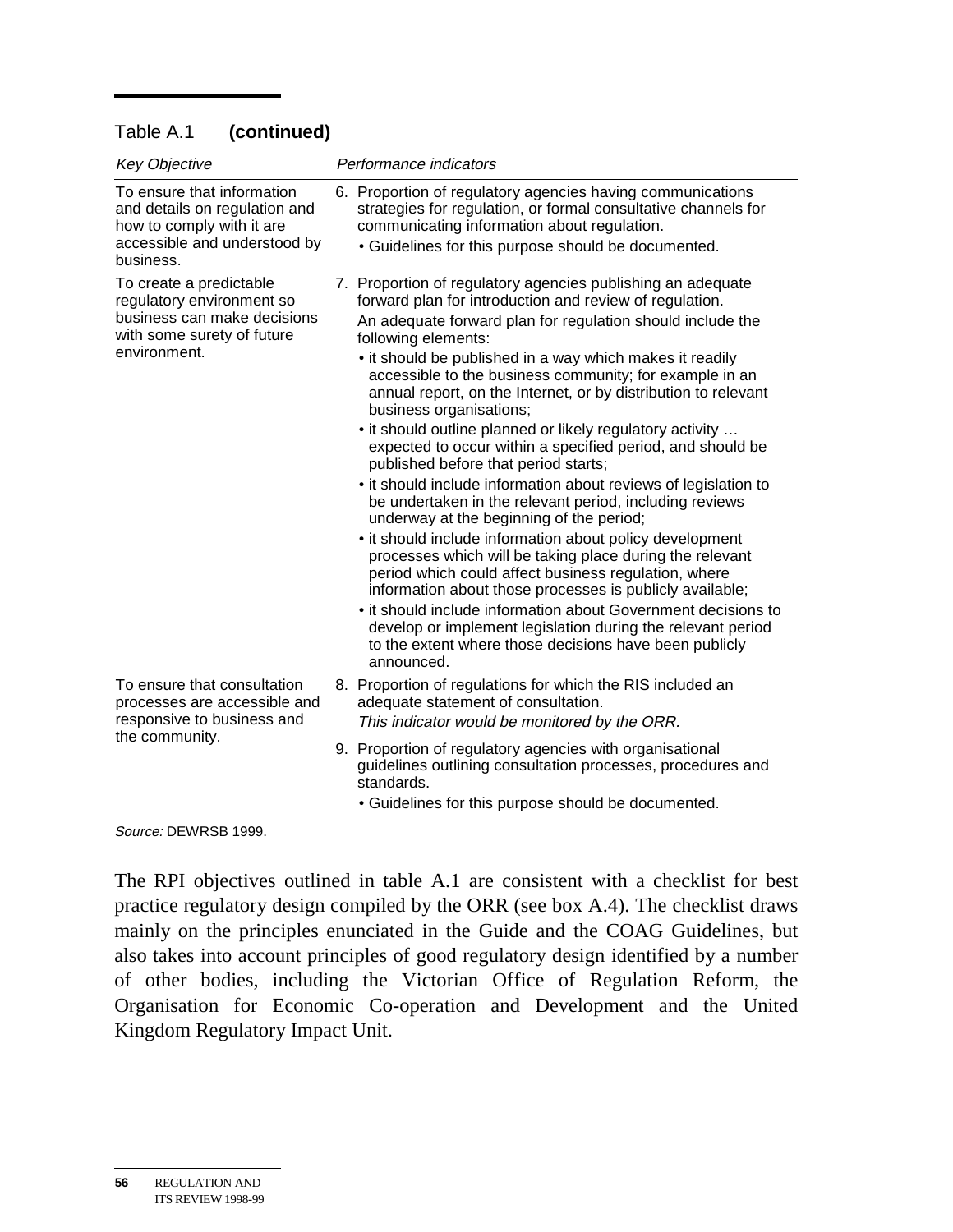#### Box A**.**4 **A checklist for best practice regulatory design**

Regulations that conform to best practice design standards are characterised by the following seven principles and features.

- 1. Set to the minimum necessary
	- (a) Kept simple to avoid unnecessary restrictions
	- (b) Targeted at the problem to achieve the objectives
	- (c) Not imposing an unnecessary burden on those affected
- 2. Not unduly prescriptive
	- (a) Performance and outcomes focused
	- (b) General rather than overly specific
	- (c) Flexible enough to allow business some freedom to find the best way to comply
- 3. Accessible, transparent and accountable
	- (a) Readily available to the public
	- (b) Easy to understand
	- (c) Fairly and consistently enforced
	- (d) Some flexibility for dealing with special circumstances
	- (e) Open to appeal and review
- 4. Integrated and consistent with other laws
	- (a) Addressing a problem not addressed by other regulations
	- (b) Recognises existing regulations and international obligations
- 5. Communicated effectively
	- (a) Written in 'plain language'
	- (b) Clear and concise
- 6. Mindful of the compliance burden imposed
	- (a) Proportionate to the problem
	- (b) Set at a level that minimises costs
- 7. Enforceable
	- (a) Providing the minimum incentives needed for reasonable compliance
	- (b) Able to be monitored and policed effectively, given the available resources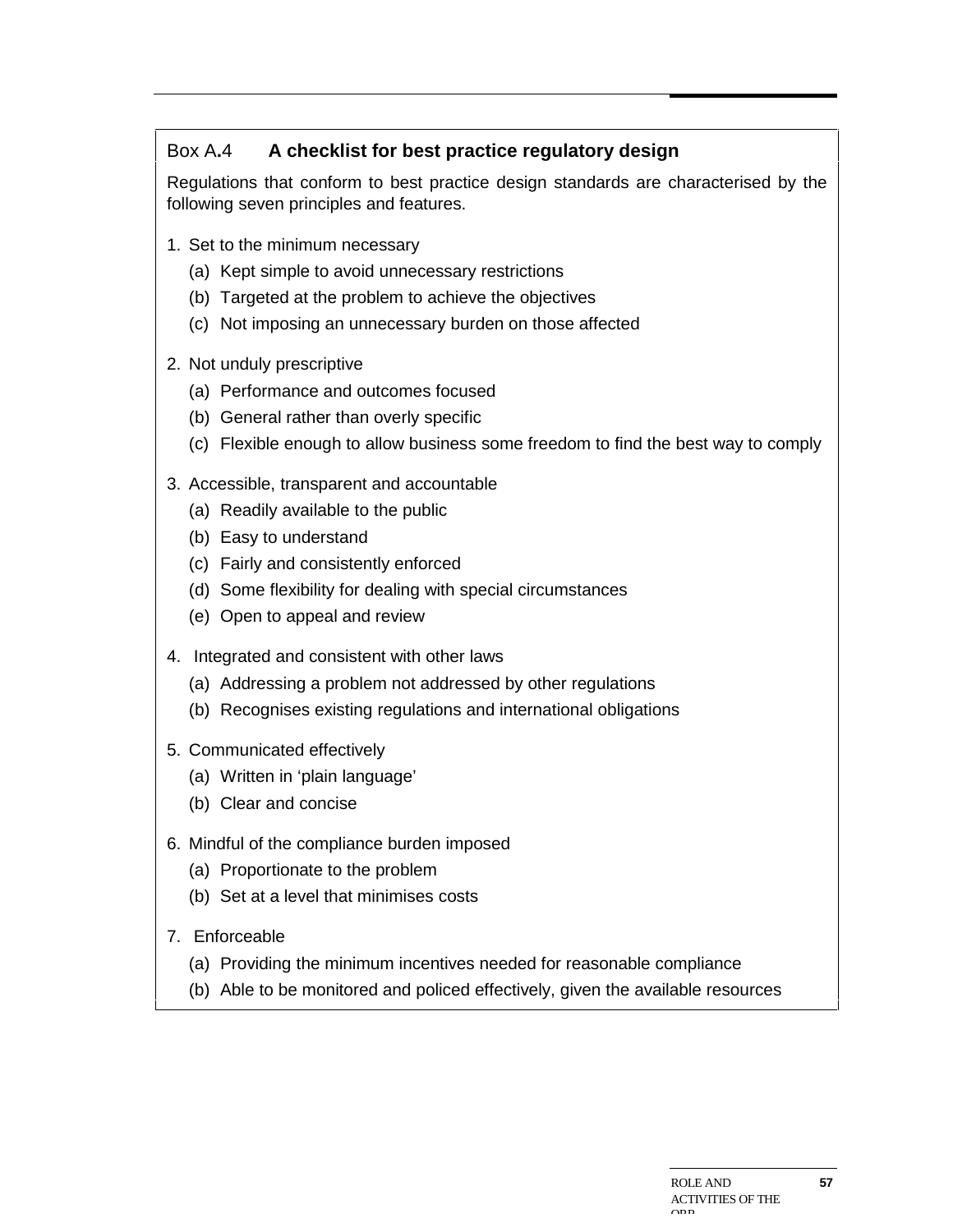# **A.5 Advise Ministerial Councils and national standard-setting bodies**

Under the COAG *Principles and Guidelines for National Standard Setting and Regulatory Action by Ministerial Councils and Standard-Setting Bodies* (COAG Guidelines), the ORR has a role in providing advice and assistance to Ministerial Councils and national standard-setting bodies on the preparation of RISs for regulatory proposals. The ORR also monitors compliance with the requirements of the COAG Guidelines. Chapter 2 included a report on compliance in 1998-99.

On two occasions during the year, the ORR contacted the secretariats of Ministerial Councils to remind them of the COAG requirements and to provide information on compliance for last year.

# **A.6 Prepare reports and submissions on regulatory issues**

The ORR's charter requires it to concentrate its limited resources where they will have most effect. The expanding workload associated with advising agencies on the adequacy of RISs has required the Office to curtail its research and publication program in the last couple of years. Apart from last year's annual report (*Regulation and its Review 1997–98*), the only other ORR publication in 1998-99 was the second edition of *A Guide to Regulation*.

The Guide, revised to incorporate the Government's response to the recommendations of the Interdepartmental Committee report *Grey-Letter Law*, was published in December 1998. It is designed to assist officials working on the review of existing regulation or proposals for new or amended regulation. The Guide explains the Commonwealth's best practice requirements and how the processes in particular the use of RISs — can lead to better regulatory outcomes.

During the year the ORR also provided comments to the Australian Taxation Office (ATO) to assist with the preparation of *ATO Guidelines for the Preparation of Regulation Impact Statements*. The publication, which focuses on making compliance cost estimates, was released in September 1998.

The ORR continues to contribute to various Productivity Commission inquiries dealing with regulatory issues. For example, assistance was provided during 1998-99 to the inquiries on: *Broadcasting; Impact on Competition Policy Reforms on Rural and Regional Australia;* and *Progress in Rail Reform*.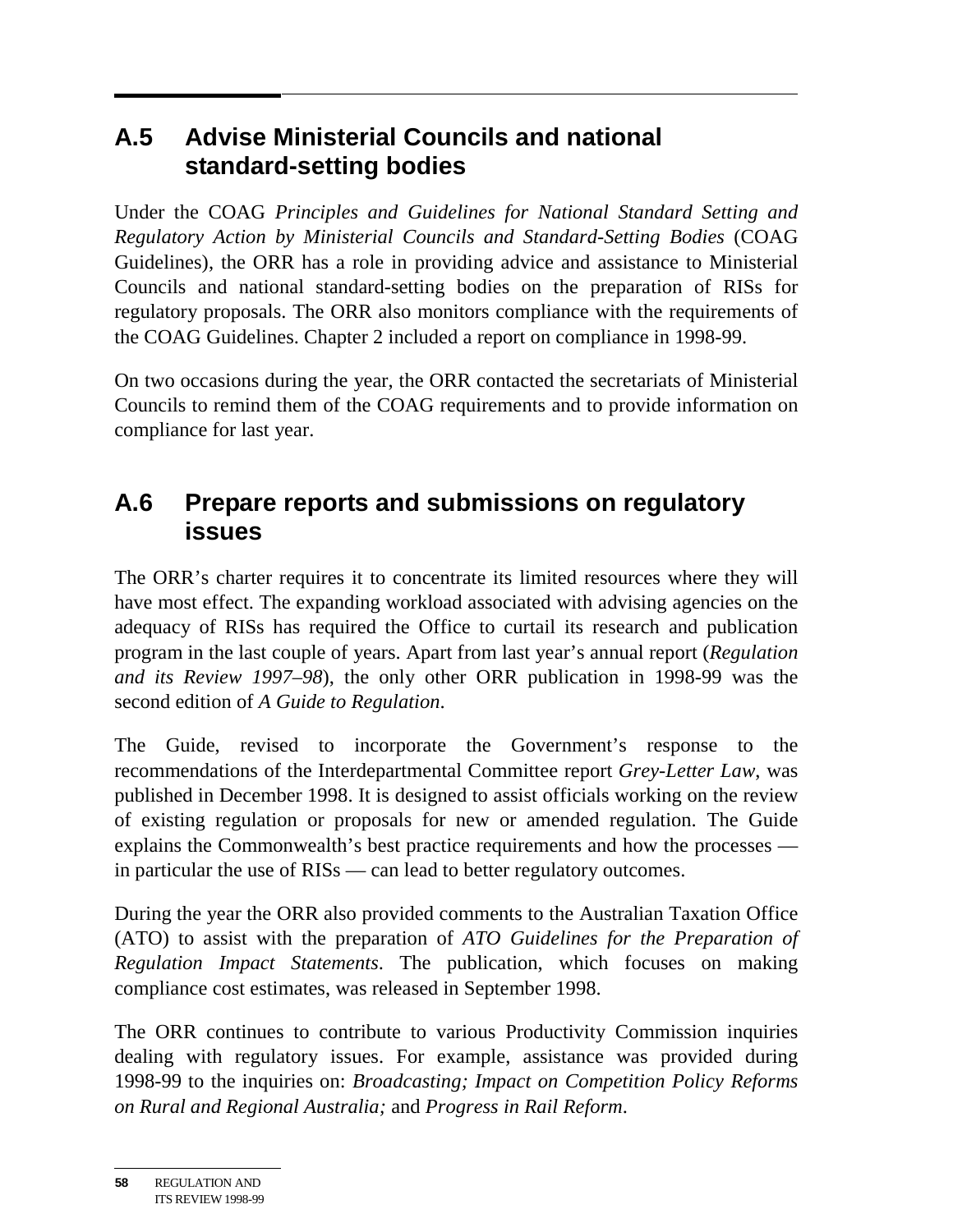# **A.7 Monitor regulation reform developments around Australia and internationally**

The ORR collaborates in several ways with officials in regulatory reform agencies in all States and Territories. Activities in 1998-99 included:

- In April 1999, the ORR co-organised the annual meeting of Commonwealth and State/Territory regulatory reform officials hosted by the Victorian Department of State Development, Office of Regulation Reform. Issues of significance and mutual interest were discussed, including: the Victorian Law Reform Committee's inquiry into *Regulatory Efficiency Legislation*; and regulatory budgeting.
- Participation (when appropriate) in meetings of the Commonwealth-State Committee on Regulatory Reform (a COAG committee of officials).

A brief summary of developments in the States and Territories forms appendix D of this report.

The ORR also keeps abreast of relevant developments in other countries. The Office has actively participated in the OECD's work of monitoring and promoting regulatory reform in member countries. Information is exchanged mainly through the Public Management Service within the OECD Secretariat. Copies of ORR publications are sent to the OECD and the ORR receives relevant papers prepared by member countries or the secretariat. Appendix E provides information on selected OECD developments in 1998-99.

Australia has been amongst the leaders in regulatory reform efforts and the implementation of review processes. For this reason, the ORR regularly receives requests for information and advice from overseas officials and visiting delegations — progress in Australia has been of particular interest to other countries operating under a federal system of government. At the same time, Australia can learn from overseas best practice, so the ORR continues to monitor international developments, particularly in those countries with the greatest commitment to reform. Major activities in relation to international liaison and monitoring during 1998-99 are included in table A.2.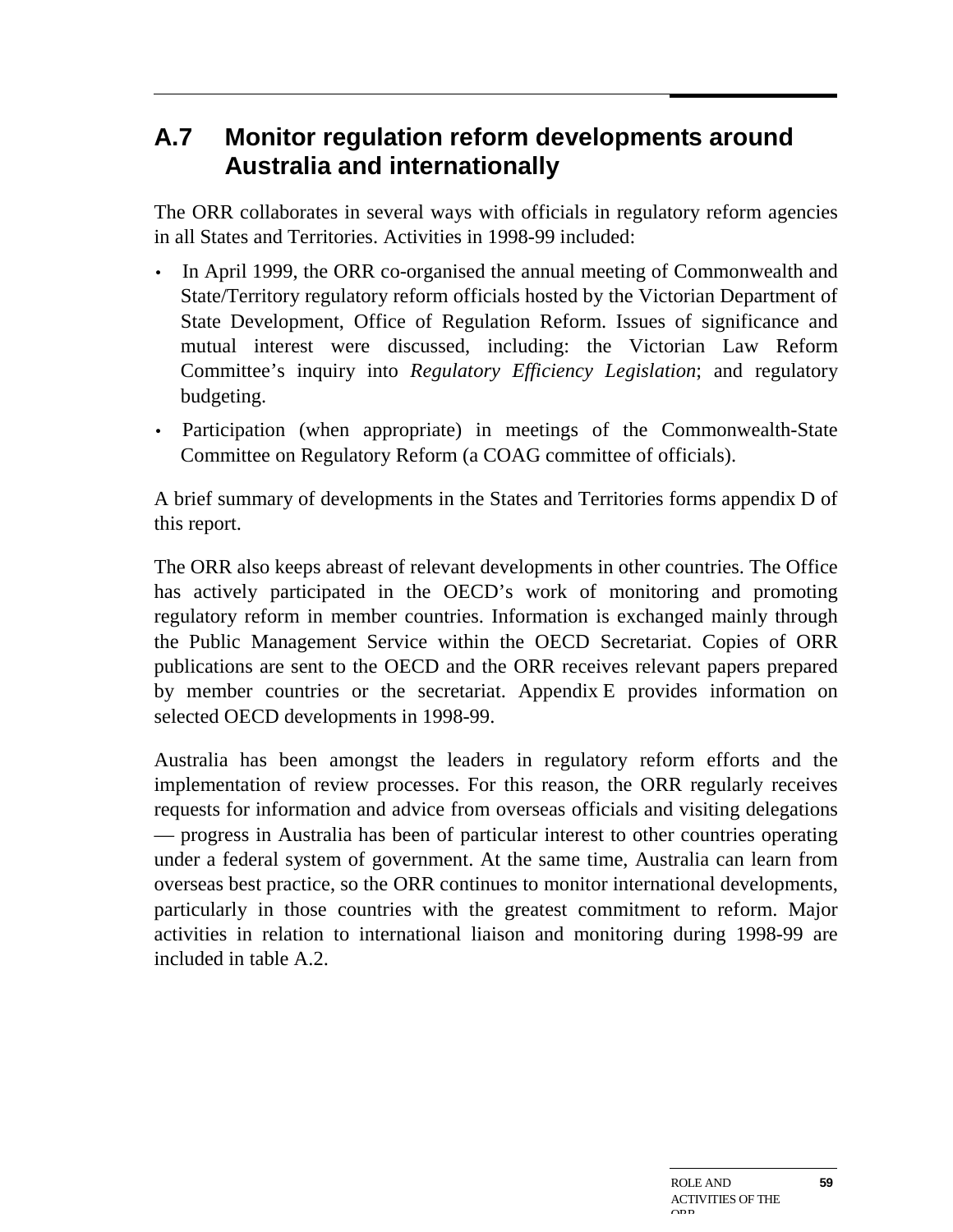Table A**.**2 **Major international liaison and monitoring activities of the ORR**

| Month / Year          | Activity                                                                                                                                                                                                                                                                                                                                                                                                                                                       |
|-----------------------|----------------------------------------------------------------------------------------------------------------------------------------------------------------------------------------------------------------------------------------------------------------------------------------------------------------------------------------------------------------------------------------------------------------------------------------------------------------|
| <b>July 1998</b>      | The ORR provided a briefing to four visiting officials from the Republic of<br>South Africa. The ORR subsequently (January 1999) provided a week of<br>training to an officer from South Africa's National Small Business<br>Regulatory Review. South Africa is seeking to implement best practice<br>regulatory processes to reduce the compliance burden on small business<br>and has been keen to gain a better understanding of processes in<br>Australia. |
| July - September 1998 | The ORR provided assistance with Australia's contribution to an OECD<br>multi-country survey of small businesses. The survey focused on<br>measuring and comparing business compliance costs in meeting<br>taxation, environmental and employment regulatory requirements.<br>Australia's contribution was a collaborative project undertaken with the<br>Office of Small Business and the Australian Chamber of Commerce and<br>Industry.                     |
| July - October 1998   | The ORR contributed to an OECD project on developing indicators of<br>regulatory capacities in member countries - intended to enhance the<br>capacity of OECD members to self-assess progress in regulatory reform<br>by improving cross-country comparisons.                                                                                                                                                                                                  |
| September 1988        | A representative from the New Zealand Ministry of Commerce visited the<br>ORR to discuss both countries' experience with RISs and to explore<br>ways in which they might work more closely together in contributing to<br>OECD regulation review and reform work.                                                                                                                                                                                              |
| March 1999            | The head of the ORR represented Australia at the meeting of the OECD<br>Ad Hoc Multidisciplinary Group on Regulatory Reform in Paris and then<br>travelled to Brussels to meet with European Union officials from several<br>directorates.                                                                                                                                                                                                                     |
| May 1999              | The Counsellor (Economic) from the Embassy of Korea was given a<br>briefing on the ORR's role and activities and the Government's policy on<br>regulatory best practice and the head of the ORR later met with a visiting<br>adviser to the Prime Minister of Korea.                                                                                                                                                                                           |
| <b>June 1999</b>      | The head of the ORR met with an economic councillor from the<br>Japanese Embassy.                                                                                                                                                                                                                                                                                                                                                                              |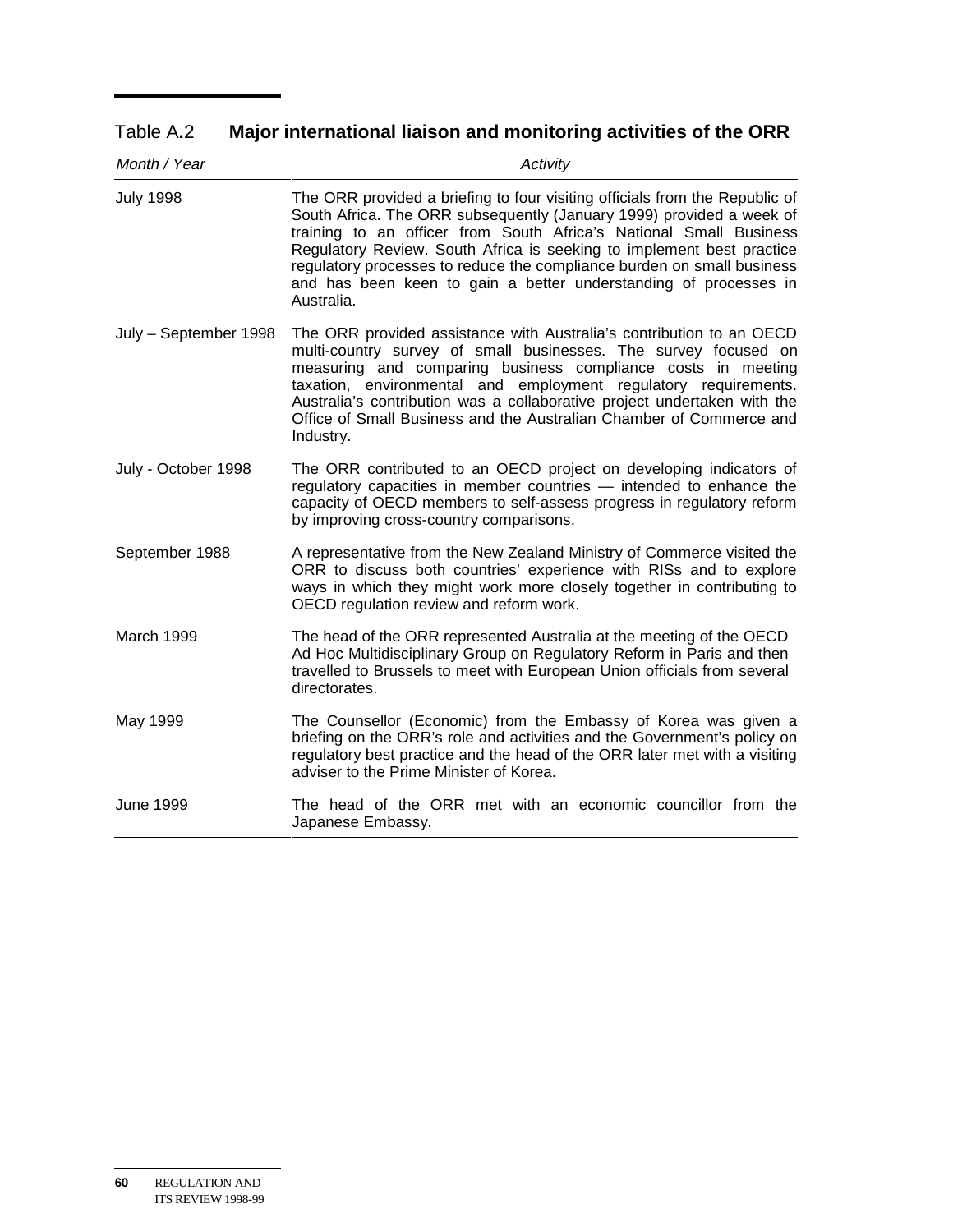# B Compliance by portfolio

This appendix reports on compliance in 1998-99 by Commonwealth portfolios with the Government's RIS requirements for proposals introduced via primary legislation (see table B.1) and for disallowable delegated instruments (see table B.2). Where possible, compliance data have been further disaggregated to separately identify department and agency compliance within each portfolio. Only those portfolios, departments and agencies which prepare Bills or disallowable instruments that triggered Commonwealth RIS requirements are reported.

In making its compliance assessments, the ORR has relied mainly on information reported by departments and agencies. Limited checking against independent data sources and the ORR's compliance databases was also undertaken and any discrepancies investigated.

The ORR's compliance assessment has also taken into account cases where the department or agency with responsibility for compliance with the RIS requirements at the policy approval stage no longer had primary carriage for the matter at the time of tabling. This was the result either of the normal division of responsibilities between policy and administrative areas within portfolios or because of the revised Administrative Arrangements Orders that took effect in October 1998. Compliance is reported on the basis of which portfolio/department/agency was responsible for preparation of a RIS at the decision-making stage.

While compliance with the RIS requirements was generally satisfactory, some organisations performed better than others. For example, the Department of Communications, Information Technology and the Arts (DoCITA) performed well for measures introduced via primary legislation. The Department prepared 17 RISs for the decision-making stage, and all but two contained an adequate level of analysis. The Department improved these two RISs and both were then considered adequate for tabling. The departments of the Environment and Heritage (DE&H), Health and Aged Care (DHAC), the Treasury and the Attorney-General's (AG's) Department, while preparing fewer RISs, also performed well, meeting the RIS requirements for both the decision-making and tabling stages in either all or most cases.

Three agencies and two departments were fully compliant with the Commonwealth RIS requirements for disallowable instruments — the Civil Aviation Safety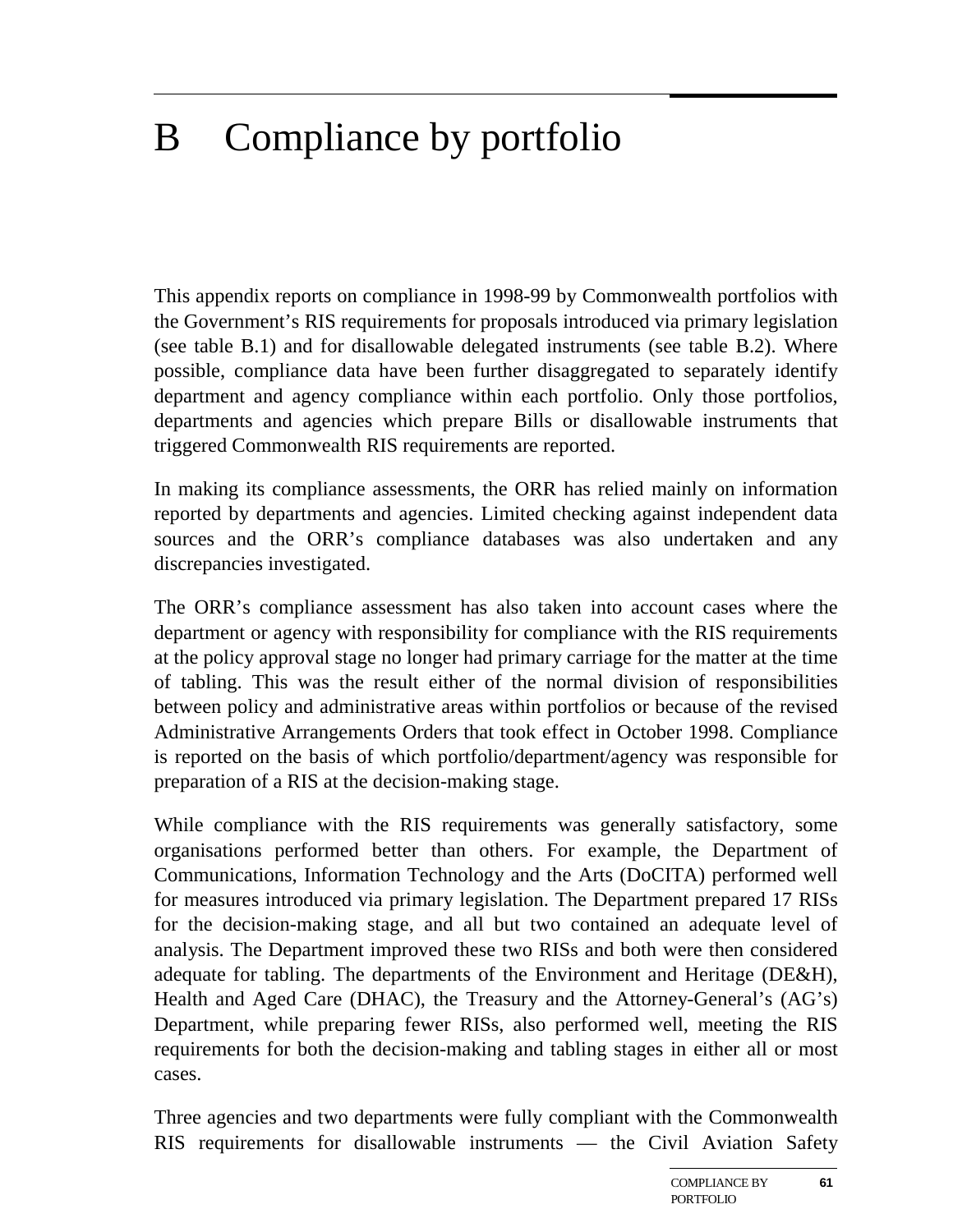Authority (CASA), the Australian Broadcasting Authority (ABA), the Australian Communications Authority (ACA), the Department of Health and Aged Care (DHAC) and the Department of Immigration and Multicultural Affairs (DIMA).

In considering compliance figures, it is important to note that there is no necessary relationship between the number of proposals or instruments requiring RISs, and the social or economic impact of those proposals. For example, a single proposal introduced by one department may have a greater impact than 20 proposals introduced by another. A failure by a department to prepare a RIS for a significant proposal should, in this respect, be regarded as a more serious instance of non-compliance than a failure to prepare a RIS for a less significant proposal. The ORR has not been in a position to make this type of assessment on the basis of the reported compliance information.

| Portfolio<br>Dept/Agency <sup>a</sup> | Prepared for<br>decision maker <sup>b</sup> | Adequate | Tabled             | Adequate          |
|---------------------------------------|---------------------------------------------|----------|--------------------|-------------------|
| <b>AFFA</b>                           | 1/3                                         | 0/3      | 3/4                | 1/4               |
| AG's                                  | 3/4                                         | 3/4      | 4/4                | 4/4               |
| <b>ACS</b>                            | 2/3                                         | 1/3      | 2/3                | 1/3               |
| <b>DoCITA</b>                         | 17/17                                       | 15/17    | 17/17              | 17/17             |
| <b>DETYA</b>                          | 0/1                                         | 0/1      | 1/1                | 1/1               |
| <b>DEWRSB</b>                         | 1/10                                        | 0/10     | 10/10 <sup>c</sup> | 9/10 <sup>c</sup> |
| DE&H                                  | 3/3                                         | 3/3      | 4/4                | 4/4               |
| <b>DoFA</b>                           | 1/1                                         | 1/1      | 1/1                | 1/1               |
| <b>DHAC</b>                           | 6/7                                         | 6/7      | 7/7                | 6/7               |
| <b>DISRd</b>                          | 6/12                                        | 4/12     | 14/14              | 11/14             |
| <b>DTRS</b>                           | 3/5                                         | 1/5      | 6/6                | 4/6               |
| PM&C                                  | 1/1                                         | 1/1      | 2/2                | 1/2               |
| Treasury                              |                                             |          |                    |                   |
| Policy                                | 3/3                                         | 3/3      | 3/3                | 3/3               |
| Tax Policy <sup>e</sup>               | 14/16                                       | 14/16    | 40/40              | 40/40             |
| DoCITA/Treasurer                      | 1/1                                         | 1/1      | 1/1                | 1/1               |
| Total <sup>f</sup>                    | 62/87                                       | 53/87    | 115/117            | 104/117           |

#### Table B.1 **RIS compliance for proposals introduced via Bills, 1998-99**

**a** For the full names of departments and agencies, see the list of abbreviations on pages viii to ix. **b** Compliance is reported on the basis of which portfolio/department/agency was responsible for preparation of a RIS at the decision-making stage. **c** The Department tabled one RIS covering nine proposals when legislation was introduced into the House of Representatives. This RIS was assessed as inadequate. Further work was undertaken by the Department and nine RISs were subsequently tabled prior to the commencement of debate on the Bill. These were assessed as adequate. **d** Includes data from the Department of Industry, Science and Resources and the National Standards Commission. **e** A modified RIS process applies to taxation measures (see chapter 1). Includes data from the Australian Taxation Office and the Department of the Treasury, although another portfolio or department may seek policy approval for the proposed measure. **f** The RIS requirements were waived for thirty measures at the decision-making stage, but a RIS was required for tabling.

Source: ORR estimates.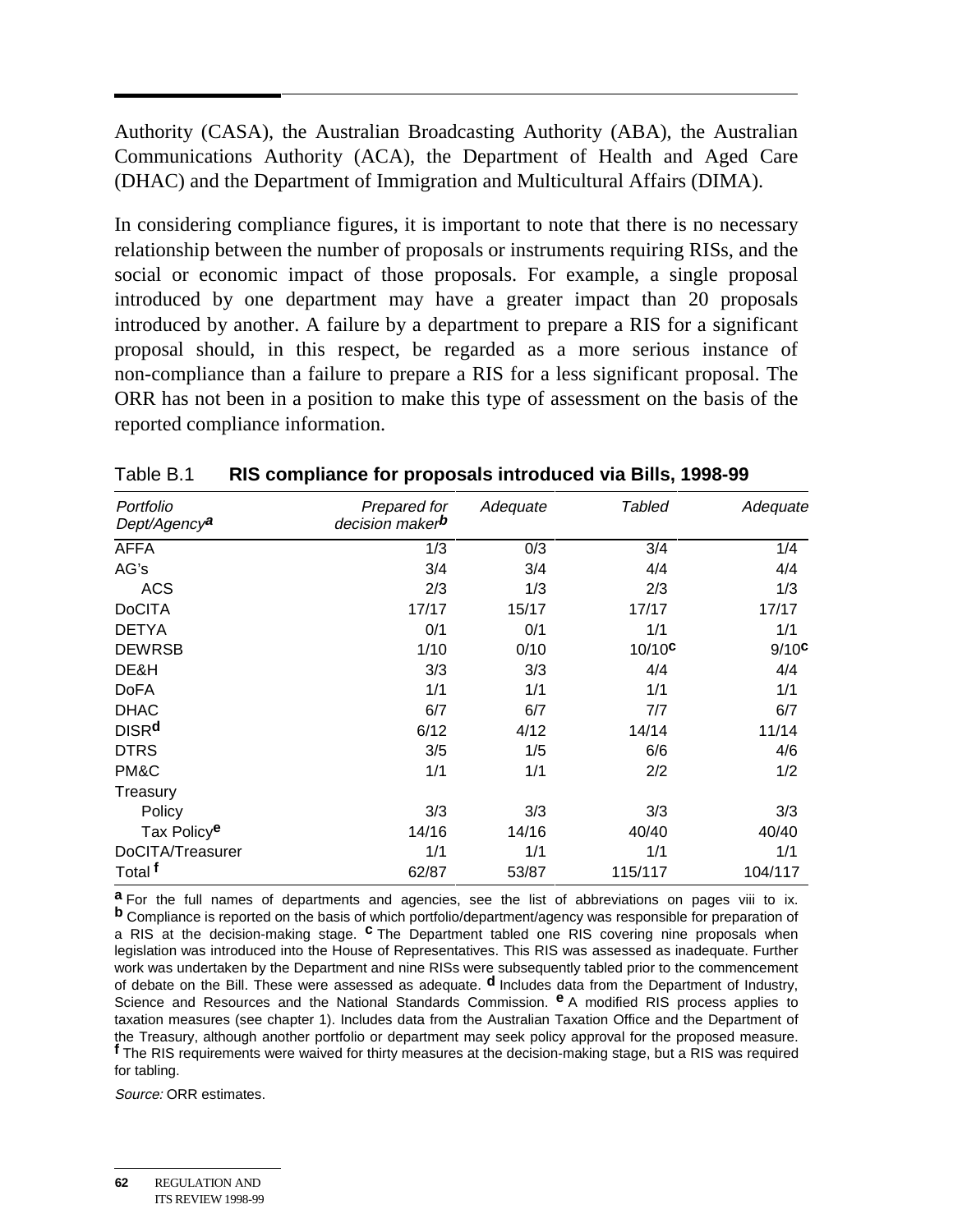The ORR also noted an improvement in the compliance of several departments and agencies between the first and second halves of 1998-99. For example, the compliance of the Department of Agriculture, Fisheries and Forestry (AFFA) improved significantly in the second half of the year. The Department failed to consult the ORR on the need to prepare a RIS for only two disallowable instruments.

| Portfolio<br>Dept/Agency <sup>b</sup> | Prepared for<br>decision maker | Adequate | Tabled  | Adequate |
|---------------------------------------|--------------------------------|----------|---------|----------|
| AFFAC                                 | 11/19                          | 10/19    | 14/19   | 12/19    |
| <b>DoCITA</b>                         | 12/12                          | 11/12    | 12/12   | 11/12    |
| ABA                                   | 3/3                            | 3/3      | 3/3     | 3/3      |
| ACA                                   | 33/33                          | 33/33    | 33/33   | 33/33    |
| DE&H                                  | 2/4                            | 2/4      | 2/4     | 2/4      |
| <b>DHAC</b>                           | 19/19                          | 19/19    | 19/19   | 19/19    |
| <b>DIMA</b>                           | 1/1                            | 1/1      | 1/1     | 1/1      |
| <b>DTRS</b>                           | 7/8                            | 5/8      | 8/8     | 6/8      |
| <b>CASA</b>                           | 10/10                          | 10/10    | 10/10   | 10/10    |
| Treasury                              | 0/1                            | 0/1      | 0/1     | 0/1      |
| Total                                 | 98/110                         | 94/110   | 102/110 | 97/110   |

| Table B.2 | RIS compliance for disallowable instruments made, 1998-99 <sup>a</sup> |
|-----------|------------------------------------------------------------------------|
|-----------|------------------------------------------------------------------------|

**a** The ORR has not assessed RIS compliance for 30 (out of 1620) disallowable instruments made within the reporting period because departments and agencies provided insufficient information about these instruments in their compliance reports. **b** For the full names of departments and agencies, see the list of abbreviations on pages viii to ix. **c** Includes data from the Department of Agriculture, Fisheries and Forestry and the Australian Fisheries Management Authority. In two cases, RISs were not prepared because of a misunderstanding between the Department and the ORR as to when the RIS requirements applied to amendments to agricultural levies.

Source: ORR estimates.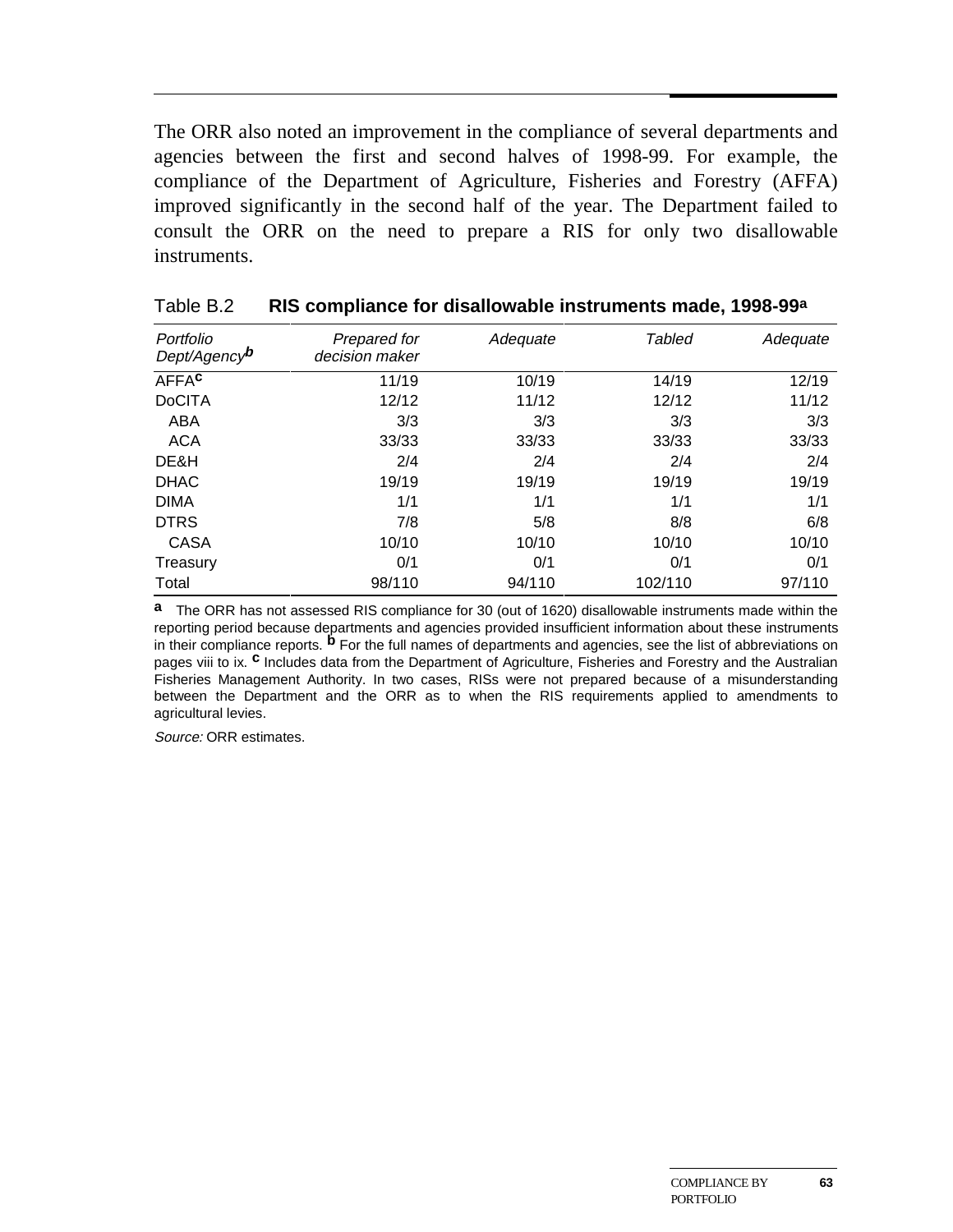# C Commonwealth Legislation Review Schedule — status of reviews as at 30 June 1999

#### Table C**.**1 **Commonwealth Legislation Review Schedule**

| No.            | Portfolio                                                                 | Legislation                                                                                                                             | Impact on business or restriction<br>on competition                                                                      | <b>Status of Reviews</b><br>as at 30 June 1999                             |
|----------------|---------------------------------------------------------------------------|-----------------------------------------------------------------------------------------------------------------------------------------|--------------------------------------------------------------------------------------------------------------------------|----------------------------------------------------------------------------|
|                | <b>June 1996</b>                                                          |                                                                                                                                         | Reviews under way when the Commonwealth's program was announced in                                                       |                                                                            |
| $\mathbf 1$    | Communications,<br>Information<br>Technology and<br>the Arts              | <b>Protection of Movable</b><br><b>Cultural Heritage Act</b><br>1986                                                                    | Can restrict competition and<br>affect some businesses by<br>preventing export of items having<br>cultural significance. | Review completed.                                                          |
| $\overline{2}$ | Education,<br>Training and<br><b>Youth Affairs</b>                        | <b>Education Services for</b><br><b>Overseas Students</b><br>(Registration of<br><b>Providers and Financial</b><br>Regulation) Act 1991 | Regulates provision of<br>educational services, restricting<br>competition and possibly adding<br>to costs.              | Review completed.                                                          |
| 3              | Employment,<br>Workplace<br><b>Relations and</b><br><b>Small Business</b> | <b>Industrial Relations Act</b><br>1988                                                                                                 | Impact on business of inflexible<br>framework for negotiating wages<br>and conditions.                                   | Legislation<br>replaced by the<br>Workplace<br>Relations Act 1996.         |
| 4              | Industry, Science<br>and Resources                                        | Patents Act 1990.<br>ss. 198-202 (Patent<br>Attorney registration)                                                                      | Gives patent attorneys exclusive<br>rights.                                                                              | Review completed<br>in June 1996.<br>Report released.                      |
| 5              | Attorney-<br>General's; and<br>Industry, Science<br>and Resources         | Commerce (Imports)<br>Regulations and<br><b>Customs Prohibited</b><br><b>Imports Regulations</b>                                        | Ongoing rationalisation of<br>customs regulations.                                                                       | Not commenced.                                                             |
| 6              | Industry, Science<br>and Resources                                        |                                                                                                                                         | Bounty (Books) Act 1986 Assists Australian production via<br>payment of bounty.                                          | Review completed<br>in October 1996.<br>Report released in<br>August 1997. |
| $\overline{7}$ | Industry, Science<br>and Resources                                        | <b>Bounty (Machine Tools</b><br>& Robots) Act 1985                                                                                      | Assists Australian production via<br>payment of bounty.                                                                  | Review completed<br>in July 1996.<br>Report released in<br>August 1997.    |
| 8              | Industry, Science<br>and Resources                                        | <b>Bounty (Fuel Ethanol)</b><br>Act 1994                                                                                                | Assists Australian production via<br>payment of bounty.                                                                  | Review completed<br>in July 1996. Report<br>released in August<br>1997.    |

(Continued next page)

 $\overline{a}$ 

<sup>1</sup> Reviews are numbered as they appeared in the original schedule with added reviews consecutively numbered from the last originally scheduled review.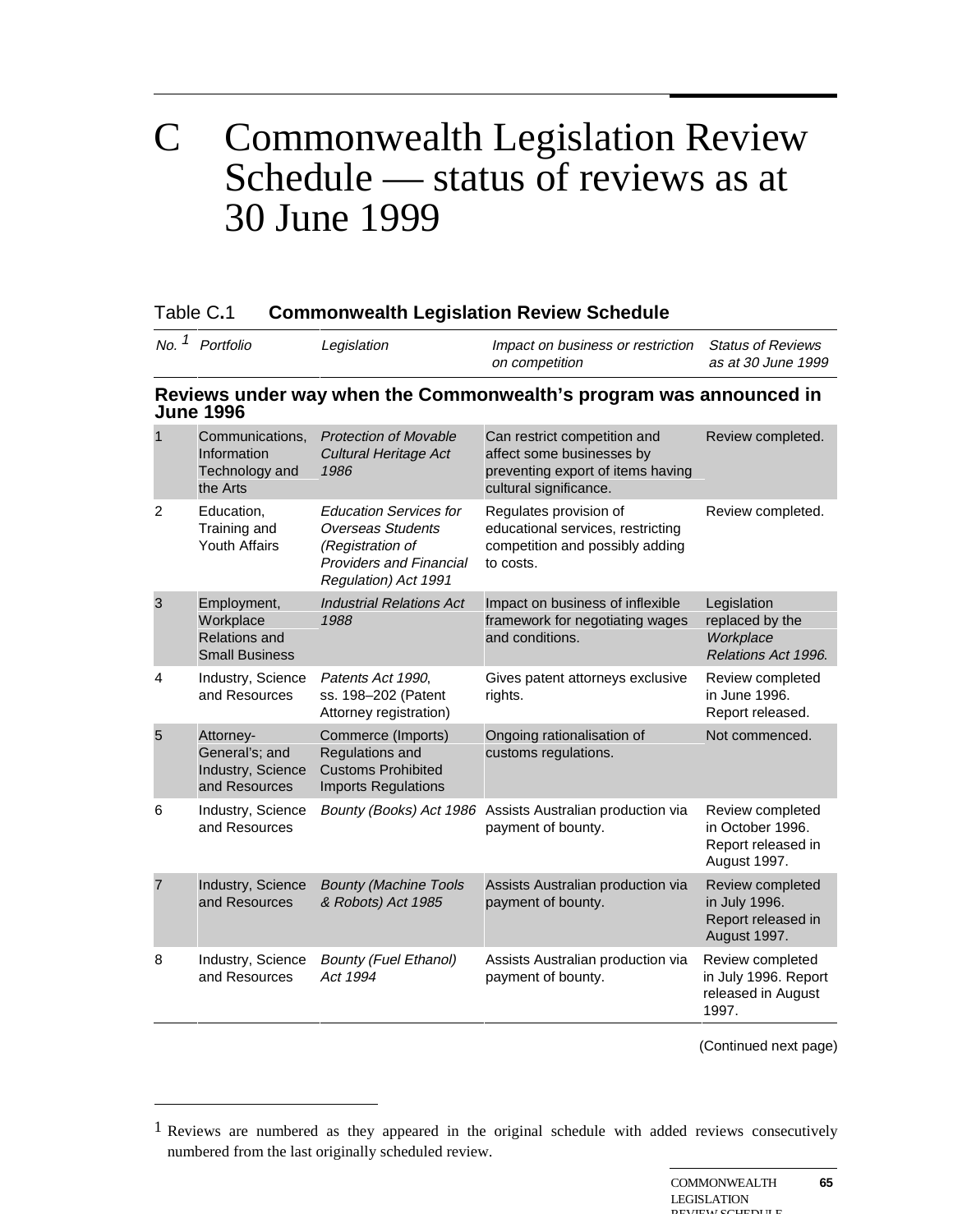|     | 1991111119041                             |                                                                                 |                                                                                                                           |                                                                                                               |  |  |
|-----|-------------------------------------------|---------------------------------------------------------------------------------|---------------------------------------------------------------------------------------------------------------------------|---------------------------------------------------------------------------------------------------------------|--|--|
| No. | Portfolio                                 | Legislation                                                                     | Impact on business or restriction<br>on competition                                                                       | <b>Status of Reviews</b><br>as at 30 June 1999                                                                |  |  |
| 9   | Agriculture,<br>Fisheries and<br>Forestry | Quarantine Act 1908                                                             | Quarantine restrictions have<br>potential to reduce competition<br>from imports.                                          | Review completed<br>in October 1996.<br>Report released in<br>December 1996.                                  |  |  |
| 10  | Environment and<br>Heritage               | <b>Aboriginal and Torres</b><br>Strait Islander Heritage<br>Protection Act 1984 | May prevent a sacred object or<br>significant area from being sold,<br>exploited or developed.                            | Review completed<br>in August 1996.<br>Report released.                                                       |  |  |
| 11  | Treasury                                  | Comprehensive review of<br>the regulatory framework<br>of the financial system  | Competition and costs affected<br>by a regulatory framework which<br>does not reflect rapid changes in<br>the industry.   | Review completed.<br>Report released in<br>April 1997.                                                        |  |  |
| 12  | Treasury                                  | <b>Census &amp; Statistics</b><br>Act 1905                                      | Imposes administrative costs on<br>businesses, particularly small<br>businesses.                                          | <b>Review was</b><br>subsumed into the<br>work of the Small<br><b>Business</b><br>Deregulation Task<br>Force. |  |  |
| 13  | Treasury                                  | Corporations Act 1989                                                           | Complexity of the law and high<br>compliance costs are the focus<br>of the Corporations Law<br>Simplification Task Force. | Review subsumed<br>into the Corporate<br>Law Economic<br>Reform Program.                                      |  |  |

#### **Reviews scheduled to commence in 1996-97**

| 14 | Attorney-<br>General's                                             | International Arbitration<br>Act 1974                                                                      | Assists businesses in settling<br>international contractual disputes.                                            | Review completed<br>in June 1997.<br>Report released in<br>March 1998.                 |
|----|--------------------------------------------------------------------|------------------------------------------------------------------------------------------------------------|------------------------------------------------------------------------------------------------------------------|----------------------------------------------------------------------------------------|
| 15 | Communications<br>Information<br>Technology and<br>the Arts        | Australian Postal<br>Corporation Act 1989                                                                  | Competition is restricted in<br>delivery of standard letters.                                                    | Review completed<br>and report released<br>in February 1998.                           |
| 16 | Communications<br>Information<br>Technology and<br>the Arts        | <b>Radiocommunications Act</b><br>1992 and related Acts                                                    | Has the potential to slow<br>introduction of new technologies<br>and restrict competitive supply of<br>services. | Review in<br>progress.                                                                 |
| 17 | Employment,<br>Workplace<br>Relations and<br><b>Small Business</b> | <b>Employment Services Act</b><br>1994 (case management<br>issues)                                         | Imposes requirements on<br>businesses undertaking case<br>management.                                            | Review delisted<br>because of reforms<br>to the delivery of<br>employment<br>services. |
| 18 | <b>Foreign Affairs</b><br>and Trade                                | <b>Nuclear Safeguards</b><br>(Producers of Uranium<br>Ore Concentrates) Charge<br>Act 1993 and regulations | Imposes charges on uranium<br>producers.                                                                         | Review completed.<br>Report released in<br>June 1997.                                  |
| 19 | Health and Aged<br>Care                                            | Quarantine Act 1908, in<br>relation to human<br>quarantine                                                 | Restricts import of biological<br>materials that pose risk of<br>disease.                                        | Review completed.                                                                      |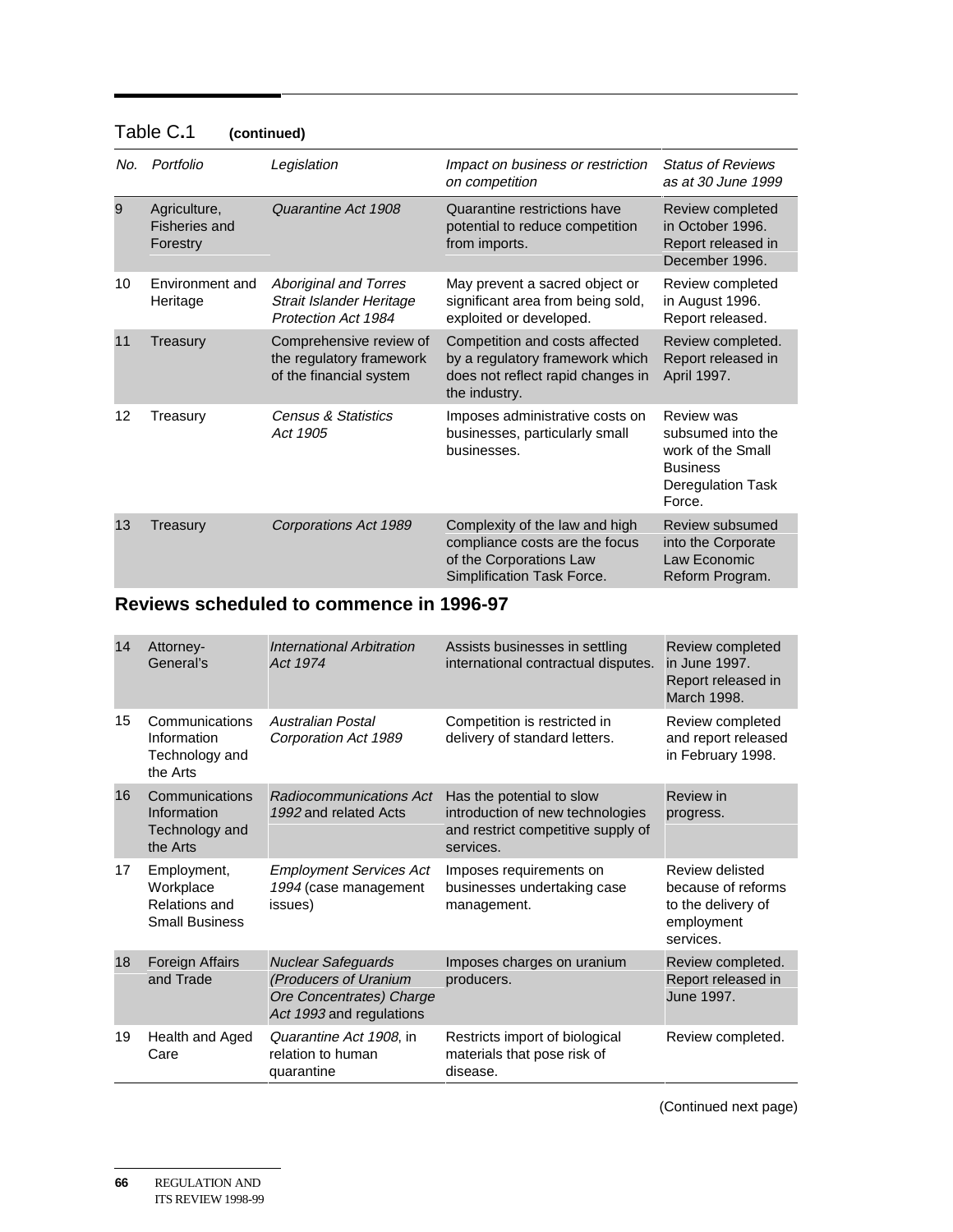| No. | Portfolio                                                          | Legislation                                                                                                                                                                                  | Impact on business or restriction<br>on competition                                                                                             | <b>Status of Reviews</b><br>as at 30 June 1999                           |
|-----|--------------------------------------------------------------------|----------------------------------------------------------------------------------------------------------------------------------------------------------------------------------------------|-------------------------------------------------------------------------------------------------------------------------------------------------|--------------------------------------------------------------------------|
| 20  | Immigration and<br>Multicultural<br><b>Affairs</b>                 | Migration Act 1958-<br>sub-classes 560, 562, 563<br>student visas                                                                                                                            | Can affect the institutions and<br>businesses which service foreign<br>students studying in Australia.                                          | Review completed.                                                        |
| 21  | Immigration and<br>Multicultural<br><b>Affairs</b>                 | Migration Act 1958-<br>sub-classes 120 and 121<br>(business visas)                                                                                                                           | Affects the ability of Australian<br>businesses to obtain suitably<br>qualified staff from abroad.                                              | Review completed.<br>Report released in<br>March 1997.                   |
| 22  | Immigration and<br>Multicultural<br>Affairs                        | Migration Act 1958-<br>sub-classes 676 and 686<br>tourist visas                                                                                                                              | Can deter potential tourists,<br>thereby putting the Australian<br>tourism industry at a<br>disadvantage.                                       | <b>Review delisted</b><br>following revised<br>visitor<br>arrangements.  |
| 23  | Immigration and<br>Multicultural<br>Affairs                        | Migration Act 1958, Pt 3<br>(Migration Agents and<br>Immigration Assistance)<br>and related regulations                                                                                      | Requires the registration of those<br>persons who intend to provide<br>immigration assistance and<br>advice.                                    | Review combined<br>with #24.                                             |
| 24  | Immigration and<br>Multicultural<br>Affairs                        | <b>Migration Agents</b><br><b>Registration (Application)</b><br>Levy Act 1992 and<br><b>Migration Agents</b><br><b>Registration (Renewal)</b><br>Levy Act 1992                               | Requires the registration of those<br>persons who intend to provide<br>immigration assistance and<br>advice.                                    | Review completed in<br>March 1997. Report<br>released in August<br>1997. |
| 25  | Employment,<br>Workplace<br>Relations and<br><b>Small Business</b> | Tradesmen's Rights<br>Regulation Act 1946                                                                                                                                                    | Assesses individuals' foreign<br>trade qualifications, and<br>determines whether they may<br>practise that trade in Australia.                  | Review completed.<br>Report released in<br>March 1999.                   |
| 26  | Attorney-<br>General's                                             | <b>Customs Tariff Act 1995</b><br>- Automotive Industry<br>Arrangements (with a view<br>to determining the<br>arrangements to apply<br>post-2000)                                            | Restricts competition via tariff on<br>imports.                                                                                                 | Review completed.<br>Report released in<br>May 1997.                     |
| 27  | Attorney-<br>General's                                             | Customs Tariff Act 1995<br>- Textiles Clothing and<br><b>Footwear Arrangements</b><br>(with a view to<br>determining the<br>arrangements to apply<br>post-2000)                              | Restricts competition via tariff on<br>imports.                                                                                                 | Review completed.<br>Report released in<br>September 1997.               |
| 28  | Attorney-<br>General's                                             | <b>Duty Drawback (Customs</b><br>Regulations 129 to 136B)<br>and TEXCO (Tariff Export<br>Concession Scheme)-<br>Customs Tariff Act 1995,<br>Schedule 4, Item 21<br><b>Treatment Code 421</b> | Provides reimbursement or<br>exemption from duty for goods<br>imported but subsequently<br>re-exported.                                         | Review completed.                                                        |
| 29  | Industry, Science<br>and Resources                                 | Pooled Development<br>Funds Act 1992                                                                                                                                                         | Gives concessional tax treatment Review completed.<br>to those who make patient equity<br>capital available to small and<br>medium enterprises. |                                                                          |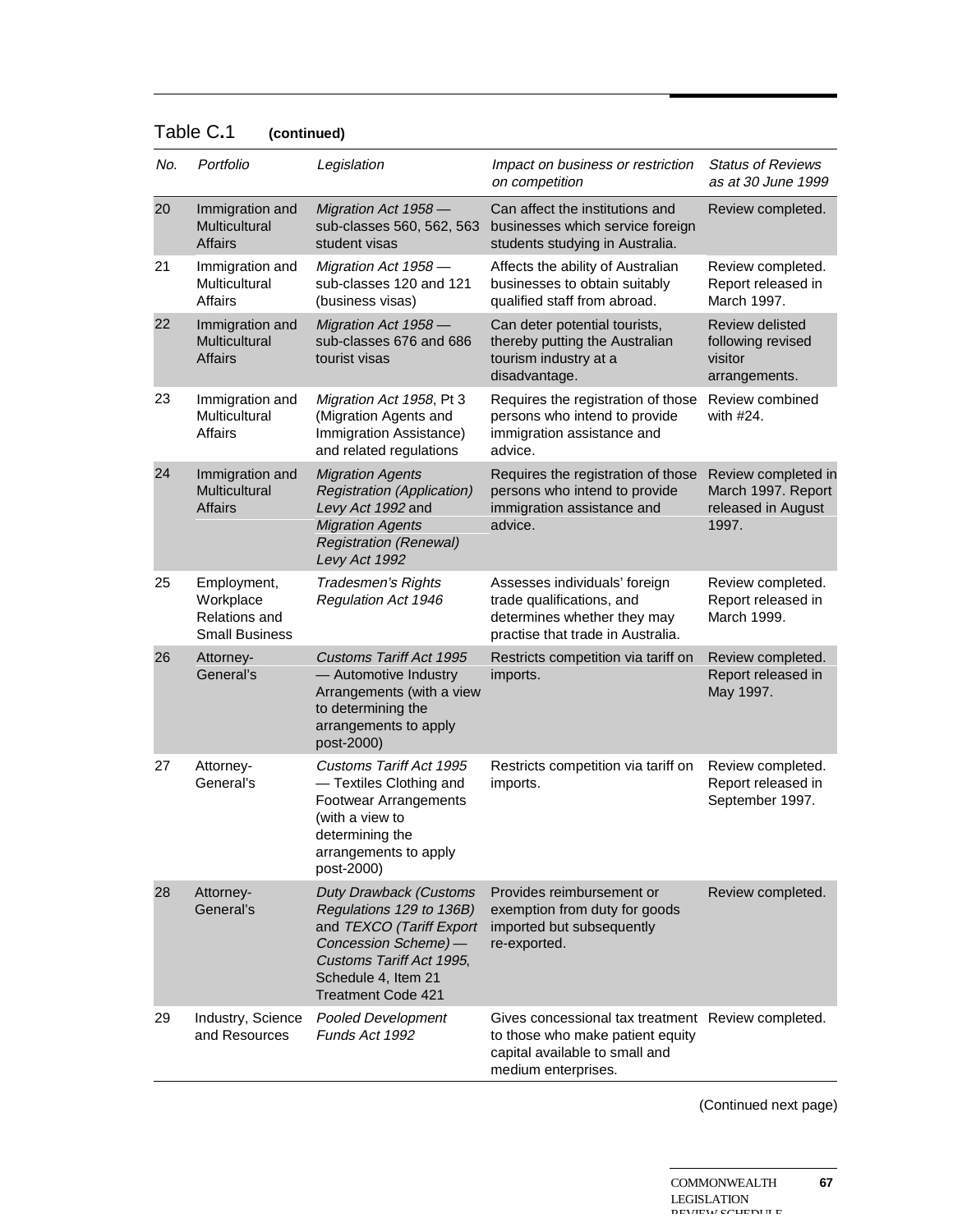| No. | Portfolio                                                          | Legislation                                                                                                                                         | Impact on business or restriction<br>on competition                                                                                          | <b>Status of Reviews</b><br>as at 30 June 1999              |
|-----|--------------------------------------------------------------------|-----------------------------------------------------------------------------------------------------------------------------------------------------|----------------------------------------------------------------------------------------------------------------------------------------------|-------------------------------------------------------------|
| 30  | Treasury                                                           | <b>Trade Practices</b><br>(Consumer Product<br>Information Standards)<br>(Care for clothing and<br>other textile products<br>labelling) Regulations | Imposes minor costs on<br>businesses which must provide<br>consumer information.                                                             | Review completed.<br>Report released in<br>October 1997.    |
| 31  | Agriculture,<br><b>Fisheries and</b><br>Forestry                   | <b>Rural Adjustment</b><br>Act 1992 and States and<br><b>Northern Territory Grants</b><br>(Rural Adjustment) Acts                                   | Makes available benefits to<br>eligible farmers for a range of<br>purposes.                                                                  | Review completed.<br>Report released in<br>May 1997.        |
| 32  | Agriculture,<br><b>Fisheries and</b><br>Forestry                   | Income Equalisation<br>Deposits (Interest<br>Adjustment) Act 1984 and<br>Loan (Income<br><b>Equalisation Deposits)</b><br>Act 1976                  | Provides risk management<br>options for farm businesses.                                                                                     | Review completed.                                           |
| 33  | <b>Prime Minister</b><br>and Cabinet                               | <b>Aboriginal Land Rights</b><br>(Northern Territory)<br>Act 1976                                                                                   | Regulates and restricts mining<br>and other commercial use.                                                                                  | Review completed.                                           |
| 34  | Transport and<br>Regional<br><b>Services</b>                       | <b>International Air Service</b><br>Agreements                                                                                                      | Guarantees access for<br>Australian designated carriers,<br>but contains restrictions on<br>international airline routes and/or<br>capacity. | Review completed.<br>Report released in<br>June 1999.       |
| 35  | <b>Transport and</b><br>Regional<br><b>Services</b>                | <b>Shipping Registration</b><br>Act 1981                                                                                                            | Imposes a 'one-off' registration<br>fee. Provides benefits such as<br>proof of ownership.                                                    | Review completed.<br><b>Executive Summary</b><br>available. |
| 36  | Transport and<br>Regional<br><b>Services</b>                       | <b>National Road Transport</b><br>Commission Act 1991 and<br>related Acts                                                                           | Establishes a national regulatory<br>scheme for heavy (freight) road<br>vehicles, with an associated<br>charging regime.                     | Review completed.                                           |
| 37  | Employment,<br>Workplace<br>Relations and<br><b>Small Business</b> | <b>Australian Maritime Safety</b><br><b>Authority (AMSA)</b><br>Act 1990                                                                            | Licensing and safety functions<br>both cost and benefit shipping.                                                                            | Review completed.                                           |
| 38  | Treasury                                                           | <b>Bills of Exchange</b><br>Act 1909                                                                                                                | May prevent adoption of<br>electronic transactions and<br>record keeping.                                                                    | Review completed.                                           |
| 39  | Treasury                                                           | Review of Foreign<br>Investment Policy,<br>including associated<br>regulation                                                                       | May restrict foreign investment.                                                                                                             | Review in progress.                                         |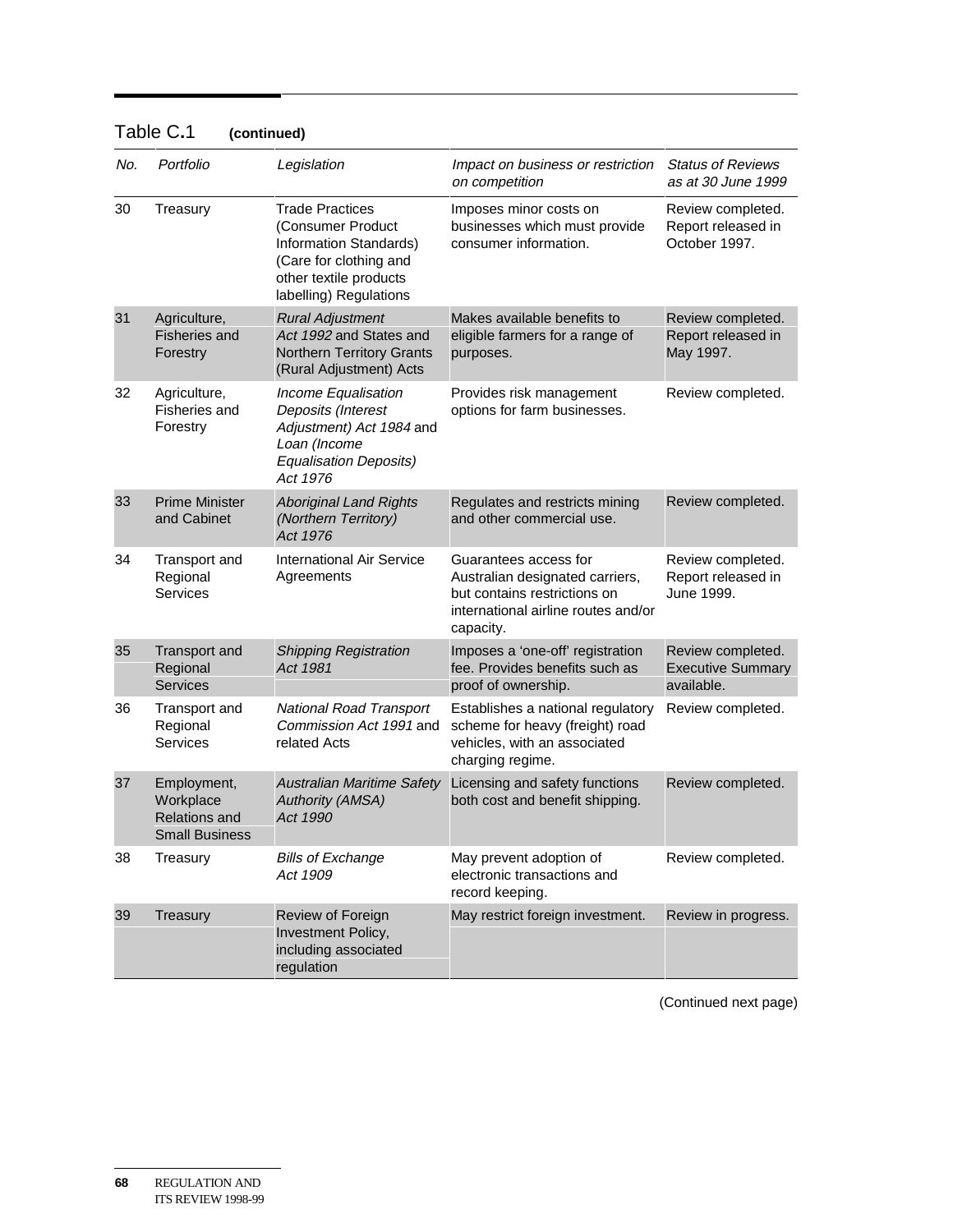$\overline{a}$ 

| No. | Portfolio | Legislation | Impact on business or restriction | Status of Reviews  |
|-----|-----------|-------------|-----------------------------------|--------------------|
|     |           |             | on competition                    | as at 30 June 1999 |

#### **Reviews scheduled to commence in 1997-98**

| 40 | Attorney-<br>General's                                                                    | The trustee registration<br>provisions of the<br>Bankruptcy Act 1966 and<br><b>Bankruptcy Rules</b>                                                                                                                                    | Imposes compliance costs on<br>businesses.                                                                                  | Review completed.                                                                                                                         |
|----|-------------------------------------------------------------------------------------------|----------------------------------------------------------------------------------------------------------------------------------------------------------------------------------------------------------------------------------------|-----------------------------------------------------------------------------------------------------------------------------|-------------------------------------------------------------------------------------------------------------------------------------------|
| 41 | Communications,<br>Information<br>Technology and<br>the Arts                              | <b>Broadcasting Services</b><br>Act 1992, Broadcasting<br>Services (Transitional<br>Provisions and<br>Consequential<br>Amendments) Act 1992,<br>Radio Licence Fees<br>Act 1964 and Television<br>Licence Fees Act 1964                 | Substantially affects the structure<br>of, and conduct within, the<br>broadcasting industry.                                | Review in progress.                                                                                                                       |
| 42 | Communications,<br>Information<br>Technology and<br>the Arts                              | Review of market based<br>reforms and activities<br>currently undertaken by<br>the Spectrum<br>Management Agency.                                                                                                                      | Review to examine and evaluate<br>the method and effectiveness of<br>market based reforms in the<br>allocation of spectrum. | Delayed until<br>second half of 1999.                                                                                                     |
| 43 | Defence                                                                                   | Defence Housing<br>Authority Act 1987                                                                                                                                                                                                  | Provides a monopoly in provision<br>of housing to Defence personnel.                                                        | Deferred.                                                                                                                                 |
| 44 | Education,<br>Training and<br><b>Youth Affairs</b>                                        | <b>Higher Education</b><br>Funding Act 1988 plus<br>include: Vocational<br><b>Education and Training</b><br>Funding Act 1992 and<br>any other regulation with<br>similar effects to the<br><b>Higher Education</b><br>Funding Act 1988 | Restricts private sector entry and<br>competition in higher education.                                                      | Review subsumed<br>into comprehensive<br>review of Higher<br><b>Education Funding</b><br>and Policy.<br>Report released in<br>April 1997. |
| 45 | Education,<br>Training and<br>Youth Affairs:<br>and Industry,<br>Science and<br>Resources | <b>Mutual Recognition</b><br>Act 1992                                                                                                                                                                                                  | Review to focus on any<br>impediments to mobility of<br>occupations and sale of goods<br>throughout Australia.              | Review completed.                                                                                                                         |
| 46 | Health and Aged<br>Care <sup>2</sup>                                                      | National Health Act 1953<br>(Part 6 and Schedule 1)<br>and Health Insurance Act<br>1973 (Part 3)                                                                                                                                       | Restricts the market in private<br>health insurance.                                                                        | Review completed.<br>Report released in<br>April 1997.                                                                                    |
| 47 | Health and Aged<br>Care                                                                   | <b>Environmental Protection</b><br>(Nuclear Codes)<br>Act 1978                                                                                                                                                                         | Controls nuclear activities for<br>environmental and health/safety<br>reasons.                                              | Not commenced.                                                                                                                            |

<sup>2</sup> This review was scheduled to commence in 1997-98, but was brought forward and included in the Industry Commission's inquiry into private health insurance.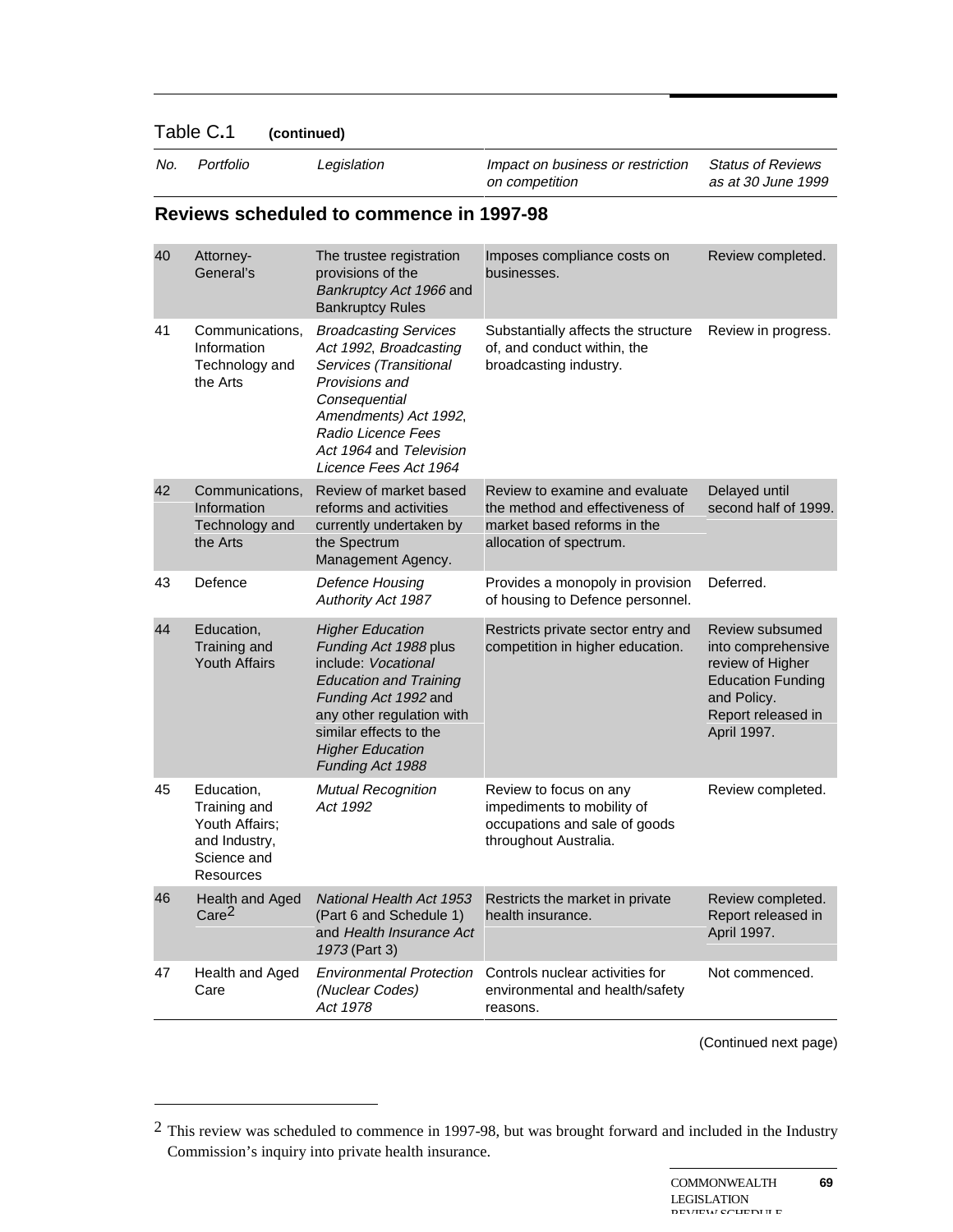| No. | Portfolio                                                                 | Legislation                                                                                                                      | Impact on business or restriction<br>on competition                                                                                 | <b>Status of Reviews</b><br>as at 30 June 1999                                              |
|-----|---------------------------------------------------------------------------|----------------------------------------------------------------------------------------------------------------------------------|-------------------------------------------------------------------------------------------------------------------------------------|---------------------------------------------------------------------------------------------|
| 48  | Employment,<br>Workplace<br><b>Relations and</b><br><b>Small Business</b> | <b>Affirmative Action (Equal</b><br><b>Employment Opportunity</b><br>for Women) Act 1986                                         | Non-compliant businesses may<br>be ineligible for government<br>contracts or for some forms of<br>industry assistance.              | Review completed.<br>Report released in<br>June 1998.                                       |
| 49  | Attorney-<br>General's                                                    | <b>Anti-Dumping Authority</b><br>Act 1988 and Customs<br>Act 1901 Pt XVB and<br><b>Customs Tariff</b><br>(Anti-Dumping) Act 1975 | Restricts certain imports.                                                                                                          | Deferred until 1999<br>in light of new<br>arrangements<br>announced on<br>24 February 1998. |
| 50  | Attorney-<br>General's                                                    | Customs Act 1901<br>Sections 154-161L                                                                                            | Covers valuation of imported<br>goods which affects amount of<br>duty to be paid.                                                   | Review completed.<br>Report released in<br>June 1999.                                       |
| 51  | Treasury                                                                  | <b>Trade Practices</b><br>(Consumer Product<br>Information<br>Standards)(Cosmetics)<br>Regulations                               | Imposes minor costs on<br>businesses which must provide<br>consumer information.                                                    | Review completed.<br>Report released in<br>July 1998.                                       |
| 52  | Industry, Science<br>and Resources                                        | <b>Petroleum Retail</b><br>Marketing Sites Act 1980                                                                              | Restricts the number of retail<br>sites a major oil company may<br>directly control.                                                | Not commenced.                                                                              |
| 53  | Industry, Science<br>and Resources                                        | Petroleum Retail<br><b>Marketing Franchise</b><br>Act 1980                                                                       | Sets minimum contractual terms<br>and conditions between<br>franchised service station<br>operators and the major oil<br>companies. | Not commenced.                                                                              |
| 54  | Agriculture,<br><b>Fisheries and</b><br>Forestry                          | <b>Primary Industries Levies</b><br>Acts and related<br><b>Collection Acts</b>                                                   | Impose costs via levies and their<br>collection. Yield benefits from, for<br>example, research and<br>development.                  | Review in progress.                                                                         |
| 55  | Agriculture,<br>Fisheries and<br>Forestry                                 | <b>Wool International</b><br>Act 1993                                                                                            | Imposes a levy on production to<br>fund disposal and marketing of<br>wool.                                                          | Delisted.                                                                                   |
| 56  | Agriculture,<br><b>Fisheries and</b><br>Forestry                          | <b>Imported Food Control</b><br>Act 1992 and regulations                                                                         | Imposes conditions and<br>restrictions on importers of food.                                                                        | Review completed.<br>Report released in<br>November 1998.                                   |
| 57  | Agriculture,<br>Fisheries and<br>Forestry                                 | <b>National Residue Survey</b><br>Administration Act 1992<br>and related Acts                                                    | Imposes a charge to fund<br>collection of data which are used<br>to address residue problems in<br>food.                            | Review in progress.                                                                         |
| 58  | Agriculture,<br><b>Fisheries and</b><br>Forestry                          | Pig Industry Act 1986 and<br>related Acts                                                                                        | Levy funding used to promote<br>pork consumption.                                                                                   | Review in progress.                                                                         |
| 59  | Agriculture,<br>Fisheries and<br>Forestry                                 | <b>Torres Strait Fisheries</b><br>Act 1984 and related Acts                                                                      | Fisheries management has the<br>potential to restrict competition.                                                                  | Review in progress.                                                                         |
| 60  | Agriculture,<br><b>Fisheries and</b><br>Forestry                          | <b>Export Control</b><br>(Unprocessed Wood)<br>Regulations under the<br><b>Export Control Act 1982</b>                           | Restricts woodchip exports whilst<br>achieving environmental<br>objectives.                                                         | Review deferred<br>until 1999-2000.                                                         |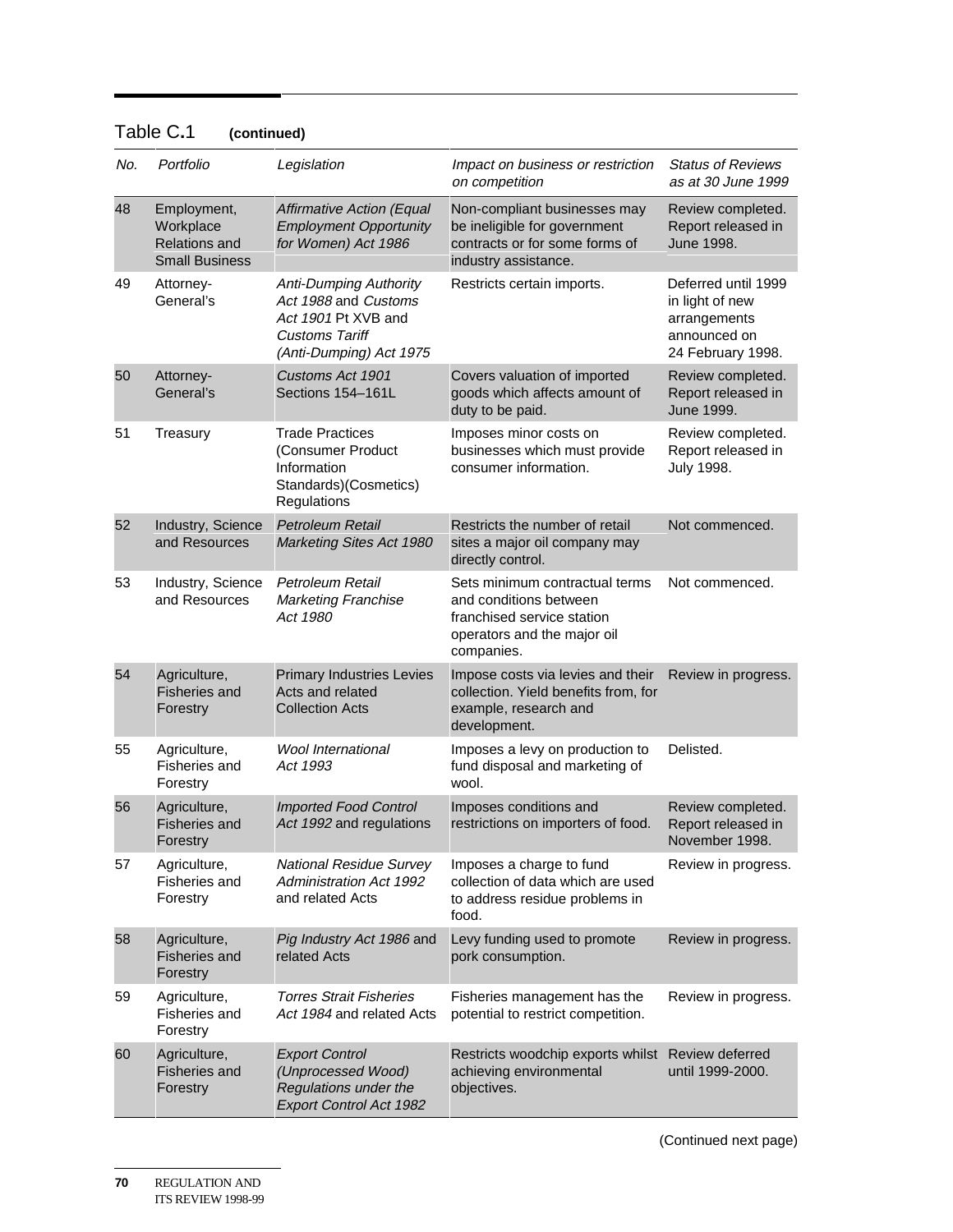| Table C.1 | (continued) |
|-----------|-------------|
|-----------|-------------|

| No. | Portfolio                                    | Legislation                                                                                                                                                                                                                                                                                                                                                                                                                                    | Impact on business or<br>restriction on competition                                                                                                                                  | <b>Status of Reviews</b><br>as at 30 June 1999                   |
|-----|----------------------------------------------|------------------------------------------------------------------------------------------------------------------------------------------------------------------------------------------------------------------------------------------------------------------------------------------------------------------------------------------------------------------------------------------------------------------------------------------------|--------------------------------------------------------------------------------------------------------------------------------------------------------------------------------------|------------------------------------------------------------------|
| 61  | Transport and<br>Regional<br><b>Services</b> | <b>International Air Services</b><br><b>Commission Act 1992</b>                                                                                                                                                                                                                                                                                                                                                                                | Aims to promote competitive<br>outcomes in the allocation of<br>Australia's capacity<br>entitlements, but imposes<br>compliance costs and possible<br>delays on Australian carriers. | Review combined<br>with #34. Report<br>released in June<br>1999. |
| 62  | Transport and<br>Regional<br>Services        | <b>Motor Vehicle Standards</b><br>Act 1989                                                                                                                                                                                                                                                                                                                                                                                                     | Adds to motor vehicle costs<br>whilst maintaining safety<br>standards.                                                                                                               | Review in progress.                                              |
| 63  | Treasury                                     | Superannuation acts<br>including: Occupational<br><b>Superannuation Standards</b><br><b>Regulations Applications Act</b><br>1992, Superannuation<br>(Financial Assistance<br>Funding) Levy Act 1993,<br><b>Superannuation Entities</b><br>(Taxation) Act 1987,<br><b>Superannuation Industry</b><br>(Supervision) Act 1993,<br>Superannuation (Resolution of<br>Complaints) Act 1993 and<br><b>Superannuation Supervisory</b><br>Levy Act 1991 | Imposes substantial<br>compliance costs on the<br>superannuation industry and<br>restricts competition.                                                                              | Review deferred<br>until 1999-2000.                              |
| 64  | Treasury                                     | $s 51(2)$ and $s 51(3)$ exemption<br>provisions of the Trade<br>Practices Act 1974                                                                                                                                                                                                                                                                                                                                                             | Exempts specific activities from<br>generally applied competition<br>laws.                                                                                                           | Review completed.<br>Report released in<br>March 1999.           |
| 65  | Treasury                                     | General Insurance<br>Supervisory Levy Act 1989                                                                                                                                                                                                                                                                                                                                                                                                 | Imposes a levy to recover<br>administrative costs of<br>regulating the industry.                                                                                                     | Delisted.                                                        |
| 66  | Treasury                                     | Insurance (Agents and<br>Brokers) Act 1984                                                                                                                                                                                                                                                                                                                                                                                                     | Adds to industry costs, but<br>protects consumers.                                                                                                                                   | Review deferred<br>until 1999-2000. See<br>#63.                  |
| 67  | Treasury                                     | Life Insurance Supervisory<br>Levy Act 1989                                                                                                                                                                                                                                                                                                                                                                                                    | Imposes a levy to recover<br>administrative costs of<br>regulating the industry.                                                                                                     | Delisted.                                                        |

#### **Reviews scheduled to commence in 1998-99**

| 68 | Finance and<br>Administration | Land Acquisition Acts:<br>Land Acquisition Act 1989 &<br>regulations; Land Acquisitions<br>(Defence) Act 1968; and Land<br><b>Acquisition (Northern Territory)</b><br>Pastoral Leases) Act 1981 | Have the potential to affect<br>business via uncertainty<br>associated with the<br>Government having power to<br>resume land for certain public<br>requirements. | Review in progress.                                    |
|----|-------------------------------|-------------------------------------------------------------------------------------------------------------------------------------------------------------------------------------------------|------------------------------------------------------------------------------------------------------------------------------------------------------------------|--------------------------------------------------------|
| 69 | Attorney-<br>General's        | <b>Financial Transactions</b><br>Reports Act 1988 and<br>regulations                                                                                                                            | Imposes substantial costs on<br>financial institutions.                                                                                                          | Not commenced.<br>Discussion on terms<br>of reference. |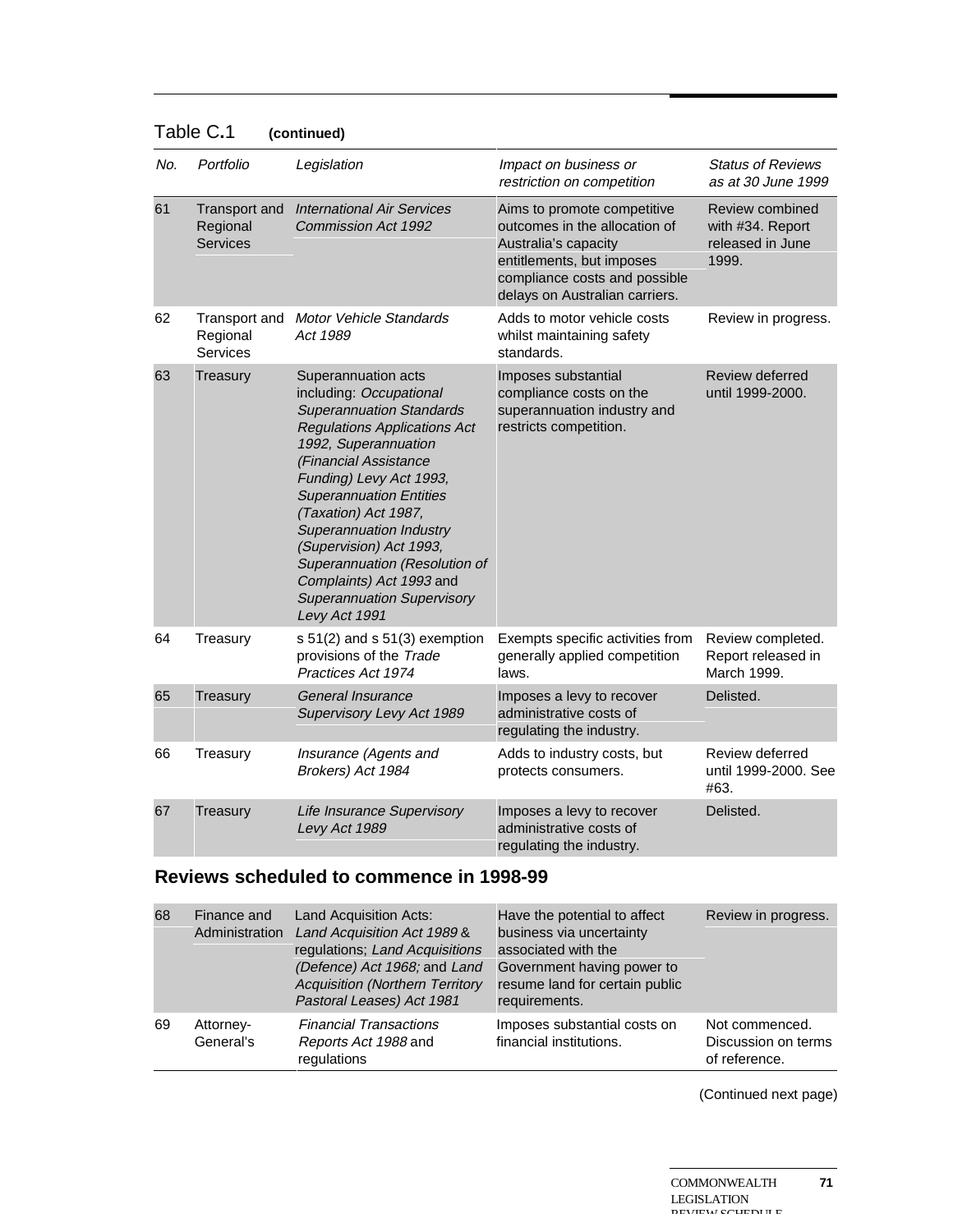| No. | Portfolio                                                                   | Legislation                                                                                                                                                                                        | Impact on business or<br>restriction on competition                                                                                                                                          | <b>Status of Reviews</b><br>as at 30 June 1999                        |
|-----|-----------------------------------------------------------------------------|----------------------------------------------------------------------------------------------------------------------------------------------------------------------------------------------------|----------------------------------------------------------------------------------------------------------------------------------------------------------------------------------------------|-----------------------------------------------------------------------|
| 70  | Attorney-<br>General's                                                      | Proceeds of Crime Act 1987<br>and regulations                                                                                                                                                      | May have indirect<br>consequences for businesses.                                                                                                                                            | Review completed.<br>Working group to<br>address CPA<br>requirements. |
| 71  | Attorney-<br>General's; and<br>Industry,<br>Science and<br><b>Resources</b> | Intellectual property protection<br>legislation (Designs Act 1906,<br>Patents Act 1990, Trade<br>Marks Act 1995, Copyright<br>Act 1968, and Circuit Layouts<br>Act 1989)                           | Uncertainties and other costs<br>result from anomalies and<br>overlap in this legislation. Rapid<br>development of information<br>industries requires review of the<br>regulatory framework. | Review in progress.                                                   |
| 72  | Defence                                                                     | Defence Force (Home Loans<br>Assistance) Act 1990                                                                                                                                                  | Provides a bank with a 15-year<br>exclusive franchise to offer<br>home loans to military<br>personnel.                                                                                       | Not commenced.                                                        |
| 73  | Environment,<br>and Heritage                                                | <b>World Heritage Properties</b><br><b>Conservation Act 1983</b>                                                                                                                                   | Limits activities permitted in or<br>of properties subject to World<br>Heritage listing or nomination.<br>Has potential to restrict trade.                                                   | Delisted.                                                             |
| 74  | Environment<br>and Heritage                                                 | Hazardous Waste (Regulation<br>of Imports & Exports) Act<br>1989, Hazardous Waste<br>(Regulation of Imports &<br>Exports) Amendment Bill<br>1995 and related regulations                           | Has potential to restrict trade.                                                                                                                                                             | Deferred until<br>1999-2000.                                          |
| 75a | Health and<br>Aged Care <sup>3</sup>                                        | Australia New Zealand Food<br>Authority Act 1991                                                                                                                                                   | Extensive regulation, not limited<br>to health and safety objectives,<br>adds to industry costs.                                                                                             | Review completed in<br>June 1998.                                     |
| 75b | Health and<br>Aged Care                                                     | <b>Food Standards Code</b>                                                                                                                                                                         | Extensive regulation, not limited<br>to health and safety objectives,<br>adds to industry costs.                                                                                             | Not commenced.                                                        |
| 76  | Foreign Affairs<br>and Trade                                                | <b>Export Finance and Insurance</b><br>Corporation Act 1991 and<br><b>Export Finance and Insurance</b><br><b>Corporation (Transitional</b><br>Provisions and Consequential<br>Amendments) Act 1991 | Provides financial and<br>insurance support to exporters,<br>particularly where market<br>provision of such support is<br>inadequate.                                                        | Not commenced.                                                        |
| 77  | Agriculture,<br>Fisheries and<br>Forestry $4.5$                             | <b>Agricultural and Veterinary</b><br>Chemicals Act 1994                                                                                                                                           | Recovers costs from chemical<br>industry of regulating sale of<br>agricultural and veterinary<br>chemicals.                                                                                  | Review completed<br>January 1998.<br>Report public.                   |

(Continued next page)

 $\overline{a}$ 

<sup>3</sup> A national review of food regulation was conducted in 1997-98, incorporating the Commonwealth review of the *Australia New Zealand Food Authority Act 1991*, which was initially scheduled for 1998-99. The Food Standards Code remained scheduled for review in 1998-99.

<sup>4</sup> A national review of agricultural and veterinary chemicals was conducted in 1997-98 incorporating the Commonwealth review of the *Agricultural and Veterinary Chemicals Act 1994*, which was initially scheduled for 1998-99.

<sup>5</sup> A separate follow-up review of the Pricing of Farm Chemicals remains to be undertaken.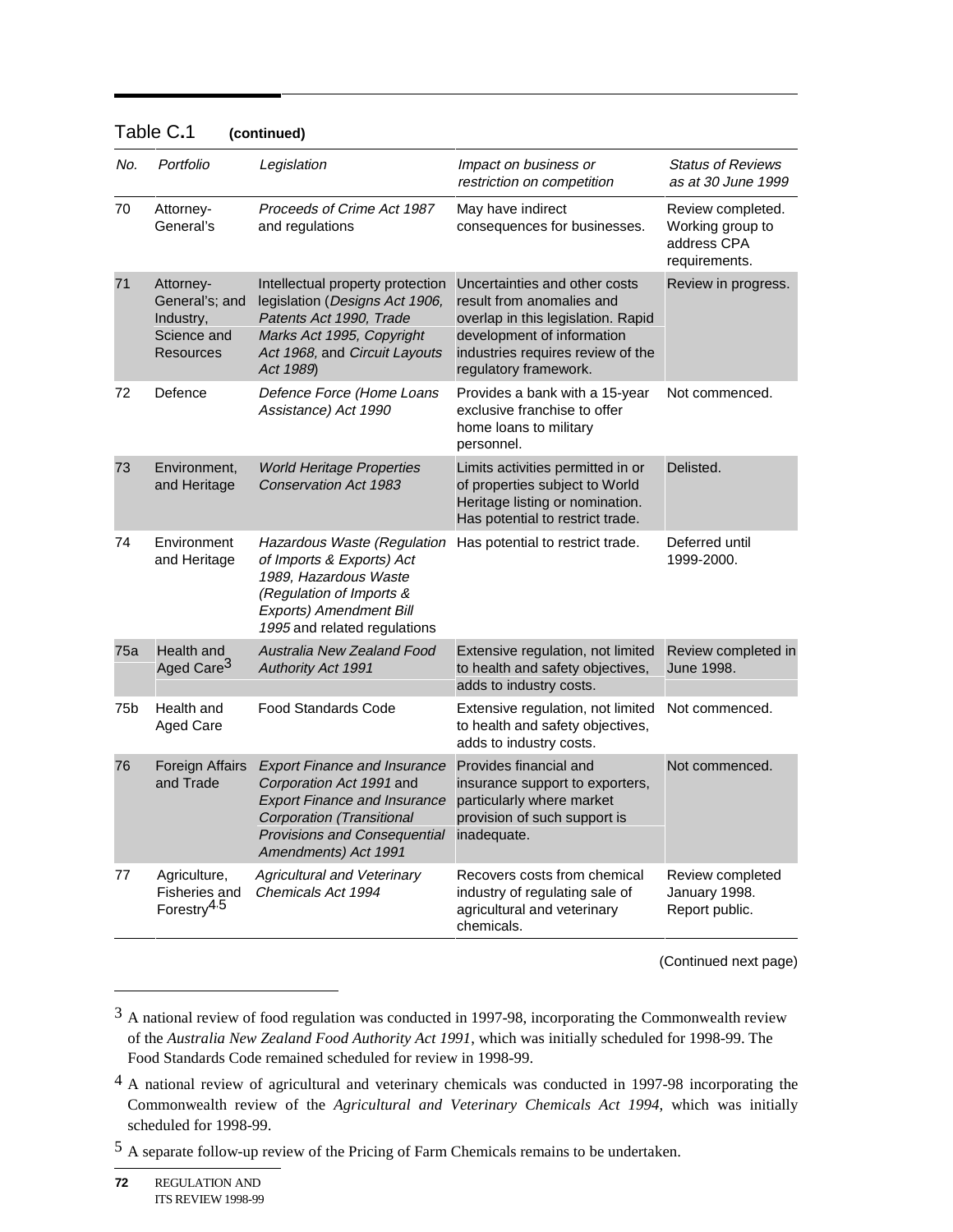| No. | Portfolio                                                                 | Legislation                                                                                                                                                                          | Impact on business or restriction on Status of Reviews<br>competition                                                                                                                       | as at 30 June 1999              |
|-----|---------------------------------------------------------------------------|--------------------------------------------------------------------------------------------------------------------------------------------------------------------------------------|---------------------------------------------------------------------------------------------------------------------------------------------------------------------------------------------|---------------------------------|
| 78  | Agriculture,<br>Fisheries and<br>Forestry                                 | Dairy Industry Legislation                                                                                                                                                           | Intervenes in the fresh and<br>manufactured milk markets.                                                                                                                                   | Not commenced.                  |
| 79  | Agriculture,<br><b>Fisheries and</b><br>Forestry                          | <b>Fisheries Legislation</b>                                                                                                                                                         | May restrict fishing activities.                                                                                                                                                            | <b>Review</b> in<br>progress.   |
| 80  | Agriculture,<br>Fisheries and<br>Forestry                                 |                                                                                                                                                                                      | Dried Vine Fruits Legislation Provides statutory export marketing<br>arrangements for dried vine fruits.                                                                                    | Deferred to<br>$2nd$ half 2000. |
| 81  | Agriculture,<br><b>Fisheries and</b><br>Forestry <sup>6</sup>             | Prawn Boat Levy Act 1995                                                                                                                                                             | Imposes a levy and requires record<br>keeping and data provision.                                                                                                                           | Delisted.                       |
| 82  | Agriculture,<br>Fisheries and<br>Forestry                                 | Export Control Act 1982<br>(fish, grains, dairy,<br>processed foods etc)                                                                                                             | Imposes conditions and restrictions<br>on exporters.                                                                                                                                        | Review in<br>progress.          |
| 83  | Attorney-<br>Generals and<br>Industry,<br>Science and<br><b>Resources</b> | Export controls under<br>regulation 11 of the<br>Customs Act 1901<br>(Prohibited exports -<br>nuclear materials)                                                                     | Increases exporter costs.                                                                                                                                                                   | Delisted.                       |
| 84  | Transport and<br>Regional<br>Services                                     | Part X of Trade Practices<br>Act 1974 (shipping lines)                                                                                                                               | Sanctions cooperative pricing<br>arrangements in international<br>shipping which could increase<br>costs to users.                                                                          | Review in<br>progress.          |
| 85  | Transport and<br>Regional<br><b>Services</b>                              | Navigation Act 1912 <sup>7</sup><br>(excluding Part VI)                                                                                                                              | Restricts ability of foreign ships to<br>operate between Australian ports.                                                                                                                  | Review in<br>progress.          |
| 86  | Treasury                                                                  | <b>Financial Corporations</b><br>Act 1974                                                                                                                                            | Imposes costs by requiring<br>provision of information.                                                                                                                                     | Delisted.                       |
| 87  | Treasury                                                                  | <b>Prices Surveillance</b><br>Act 1983                                                                                                                                               | Affects ability to increase prices for<br>specified goods and services.                                                                                                                     | Deferred to<br>1999-2000.       |
| 88  | Veterans'<br>Affairs                                                      | <b>Treatment Principles (under</b><br>section 90 of the Veterans'<br>Entitlement Act 1986 (VEA))<br>and Repatriation Private<br>Patient Principles (under<br>section 90A of the VEA) | Imposes additional administrative<br>costs on providers of services.<br>Preference is given to use of public<br>facilities, thereby restricting ability<br>of private providers to compete. | Not commenced.                  |

 $\overline{a}$ 

<sup>6</sup> This review is to be delisted. Imposition of levies under the Act have ceased and the Act will be repealed.

<sup>7</sup> The original schedule included the *Coasting Trade Provisions of the Navigation Act 1912* (Part VI). The Prime Minister agreed to a request by the Minister for Employment, Workplace Relations and Small Business to widen the review to encompass the entire Act (excluding part VI).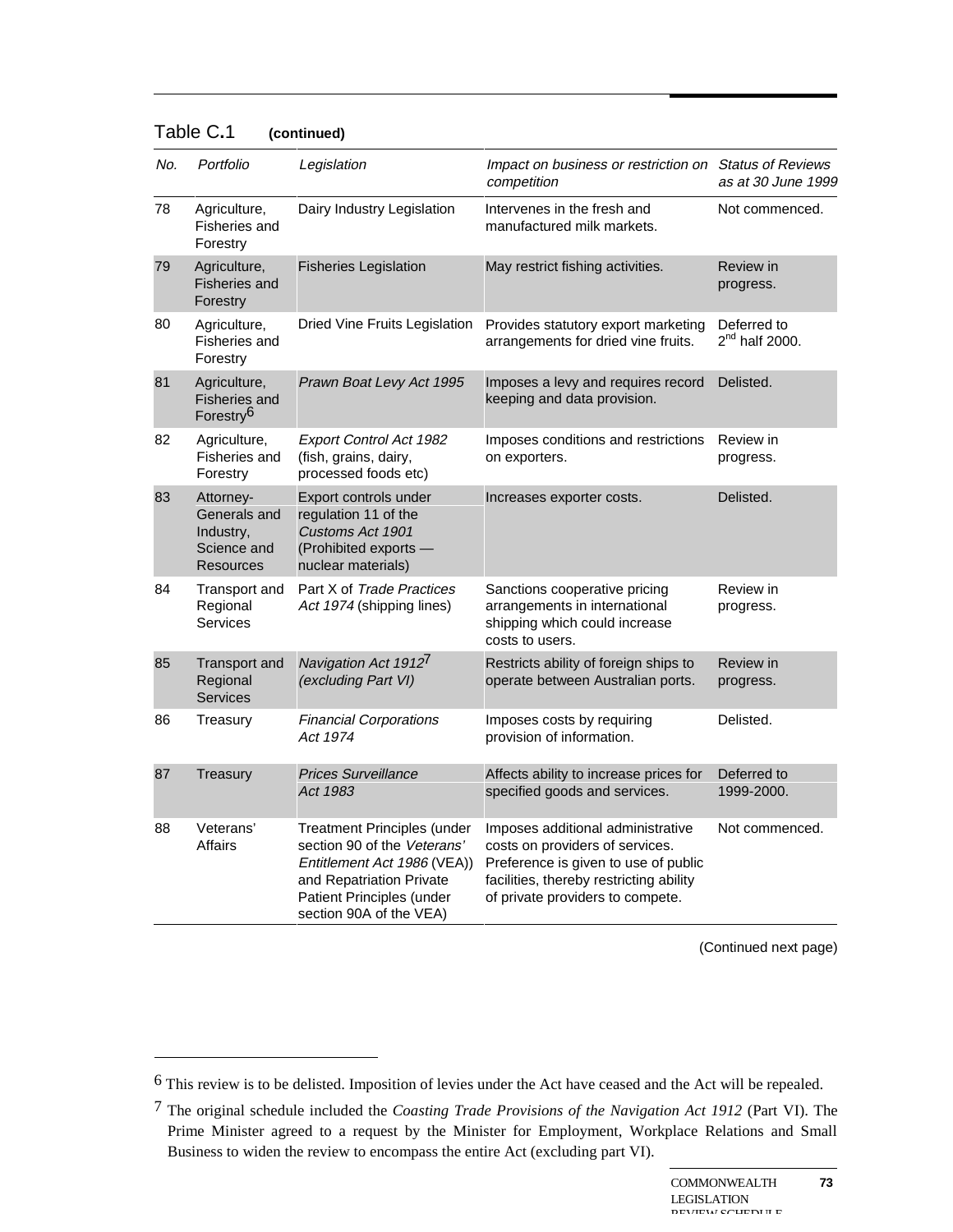| No.             | Portfolio                                   | Legislation                               | Impact on business or<br>restriction on competition                                                 | <b>Status of Reviews</b><br>as at 30 June 1999 |
|-----------------|---------------------------------------------|-------------------------------------------|-----------------------------------------------------------------------------------------------------|------------------------------------------------|
| 23<br>and<br>24 | Immigration and<br>Multicultural<br>Affairs | Migration Act 1958                        | Review to focus on statutory<br>self-regulation of the Migration Continuation of<br>Advice Industry | Review in progress.<br>reviews #23 and 24.     |
| 99              | Health and Aged<br>Care                     | Health Insurance Act 1973<br>$-$ Part IIA | May restrict competition by<br>licensing pathology collection<br>centres.                           | Not commenced.                                 |
| 100             | Attorney-<br>General's                      | Marine Insurance<br>Act 1909              | Regulates all aspects of<br>marine insurance.                                                       | Not commenced.                                 |

#### **Reviews scheduled to commence in 1999-2000**

| No. | Portfolio                                        | Legislation                                                                                     | Impact on business or restriction on<br>competition                                                                               |
|-----|--------------------------------------------------|-------------------------------------------------------------------------------------------------|-----------------------------------------------------------------------------------------------------------------------------------|
| 89  | Defence                                          | Defence Act 1903 (Army and Air Force<br><b>Canteen Services Regulations)</b>                    | Restricts commercial businesses from<br>offering bar facilities, for example at<br>Army and Air Force bases.                      |
| 90  | Environment and<br>Heritage                      | Ozone Protection Act 1989 and Ozone<br>Protection (Amendment) Act 1995                          | There may be scope for reducing costs<br>to Australian industry and consumers of<br>meeting these environmental objectives.       |
| 91  | Health and Aged<br>Care                          | Home and Community Care Act 1985                                                                | Excludes businesses from providing<br>certain care services.                                                                      |
| 92  | Industry, Science<br>and Resources               | Petroleum (Submerged Lands)<br>Act 1967                                                         | Controls access to petroleum resources<br>and imposes fees.                                                                       |
| 93  | Agriculture,<br><b>Fisheries and</b><br>Forestry | <b>Wheat Marketing Act 1989</b>                                                                 | Gives a monopoly to the Australian<br>Wheat Board over sale of wheat on the<br>export market.                                     |
| 94  | <b>Prime Minister</b><br>and Cabinet             | Native Title Act 1993 and regulations                                                           | Creates uncertainty as to security of title.<br>Adds to costs of access to land.                                                  |
| 95  | Treasury                                         | Part IIIA (access regime) of the Trade<br>Practices Act 1974 (including<br>exemptions)          | Enables access to services, thereby<br>enhancing competition.                                                                     |
| 96  | Treasury                                         | Part 6 (access provisions) of the<br>Moomba-Sydney Pipeline System<br>Sale Act 1994 $8^{\circ}$ | Enables access to services, thereby<br>enhancing competition.                                                                     |
| 97  | Treasury                                         | 2D exemptions (local government<br>activities) of the Trade Practices<br>Act 1974               | Exempts specific activities from<br>generally applied competition law.                                                            |
| 98  | Treasury                                         | Fees charged under the Trade<br>Practices Act 1974                                              | Imposes costs on business.                                                                                                        |
| 101 | Attorney-<br>General's                           | <b>Disability Discrimination Act 1992</b>                                                       | Considerable uncertainty about how<br>business should comply with the Act and<br>concerns about potential costs of<br>compliance. |

 $\overline{a}$ 

<sup>8</sup> This review has been delisted.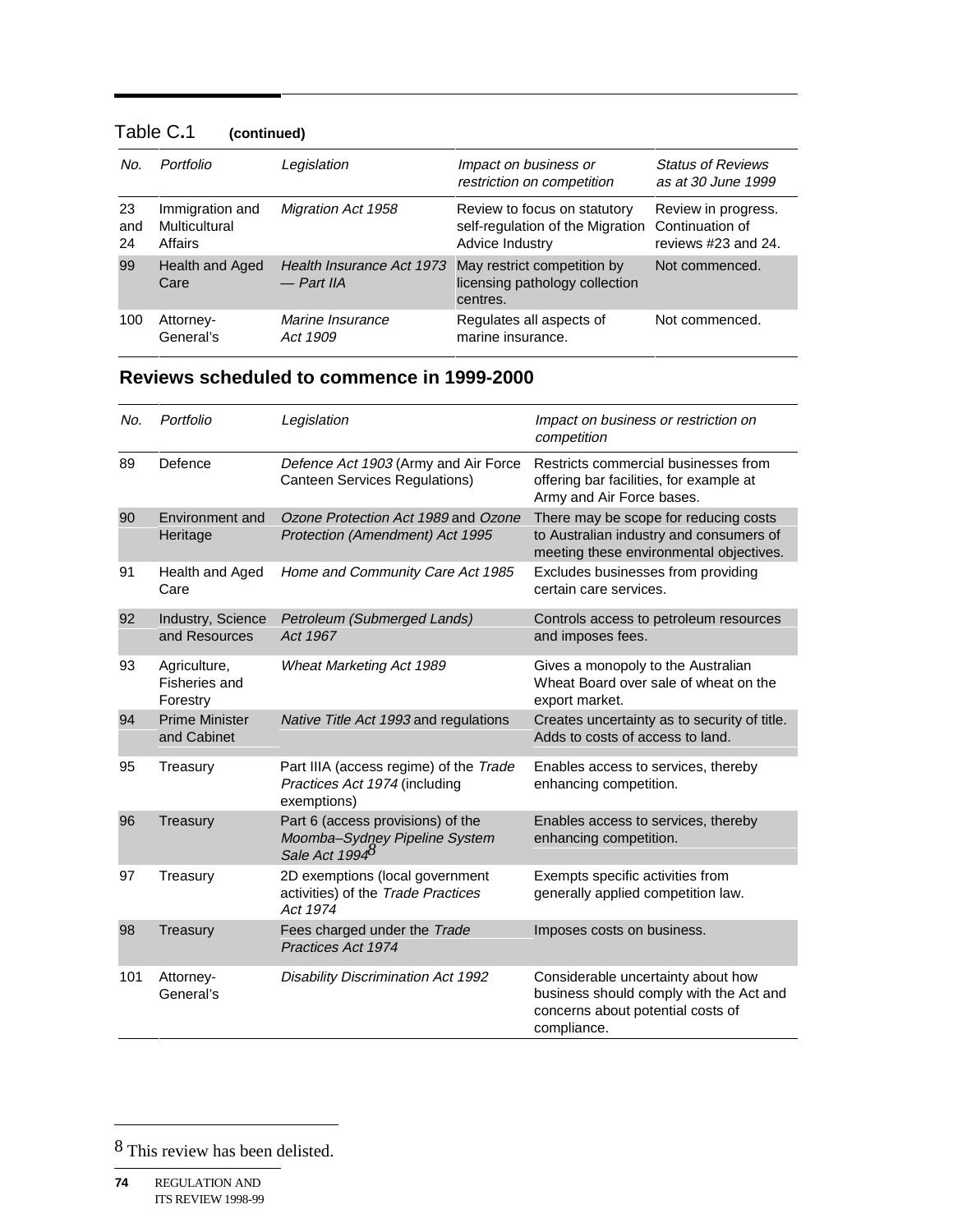|                                                               | <b>Review preparation</b>                                                              |                                                                                  |                                                                     |                                                        |                                                                    |
|---------------------------------------------------------------|----------------------------------------------------------------------------------------|----------------------------------------------------------------------------------|---------------------------------------------------------------------|--------------------------------------------------------|--------------------------------------------------------------------|
| <b>Review</b>                                                 | Did the<br>review<br>commence<br>as<br>scheduled or<br>was a<br>variation<br>approved? | Was the<br><b>ORR</b><br>consulted<br>at least 3<br>months<br>prior to<br>start? | Did the<br>ORR agree<br>on the ToR<br>as meeting<br>CPA and<br>LRS? | Was the<br>review body<br>as specified<br>(or better)? | Was a<br>reporting<br>date or<br>period<br>included in<br>the ToR? |
| 41. Broadcasting                                              | $\checkmark$                                                                           | $\checkmark$                                                                     | ✓                                                                   | ✓                                                      | ✓                                                                  |
| 42. Spectrum allocation                                       | Delayed until 2 <sup>nd</sup> half of 1999                                             |                                                                                  |                                                                     |                                                        |                                                                    |
| 43. Defence Housing Authority<br>Act 1987                     | Deferred <sup>9</sup>                                                                  |                                                                                  |                                                                     |                                                        |                                                                    |
| 49. Anti-Dumping                                              | Deferred to 1999                                                                       |                                                                                  |                                                                     |                                                        |                                                                    |
| 60. Export Wood                                               | Deferred to 1999-2000                                                                  |                                                                                  |                                                                     |                                                        |                                                                    |
| 63. Superannuation Acts                                       | Deferred to 1999-2000                                                                  |                                                                                  |                                                                     |                                                        |                                                                    |
| 65. General Insurance Levy                                    | Delisted                                                                               |                                                                                  |                                                                     |                                                        |                                                                    |
| 66. Insurance Agents                                          | Deferred to 1999-2000                                                                  |                                                                                  |                                                                     |                                                        |                                                                    |
| 67. Life Insurance Levy                                       | Delisted                                                                               |                                                                                  |                                                                     |                                                        |                                                                    |
| 68. Land Acquisition Acts                                     | $\checkmark$                                                                           | ✓                                                                                |                                                                     |                                                        |                                                                    |
| 69. Financial Transactions<br>Reports Act 1988                | (x)                                                                                    |                                                                                  |                                                                     |                                                        |                                                                    |
| 70. Proceeds of Crime Act 1987                                | ✓                                                                                      | $\pmb{\times}$                                                                   | ✓                                                                   |                                                        |                                                                    |
| 71. Intellectual property<br>legislation                      | ✓                                                                                      | ✓                                                                                | ✓                                                                   | ✓                                                      | ✓                                                                  |
| 72. Defence Force (Home<br>Loans Assistance) Act 1990         | ×                                                                                      |                                                                                  |                                                                     |                                                        |                                                                    |
| 73. World Heritage Properties<br><b>Conservation Act 1983</b> | Delisted                                                                               |                                                                                  |                                                                     |                                                        |                                                                    |
| 74. Hazardous Waste                                           | Deferred 1999-2000                                                                     |                                                                                  |                                                                     |                                                        |                                                                    |
| 75b. Food Standards Code                                      | ×                                                                                      |                                                                                  |                                                                     |                                                        |                                                                    |
| 76. Export Finance &<br><b>Insurance Corporation Act</b>      | $\pmb{\times}$                                                                         |                                                                                  |                                                                     |                                                        |                                                                    |

#### Table C**.**2 **Status of reviews for 1998-99 and terms of reference cleared**

(Continued next page)

 $\overline{a}$ 

<sup>9</sup> Review has not commenced. Awaiting the outcome of a joint review by Defence and DoFA.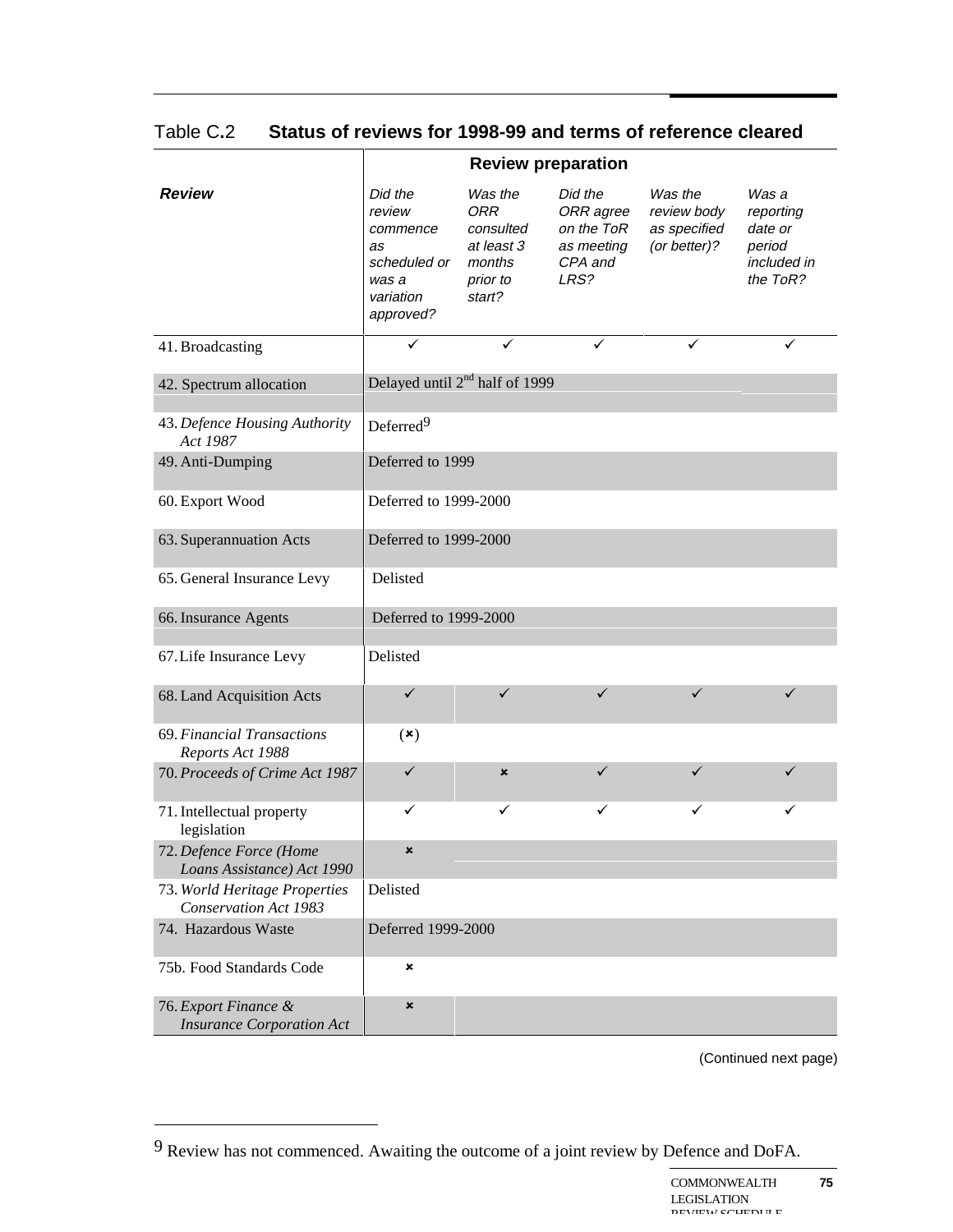|                                                             | <b>Review preparation</b>                                                              |                                                                               |                                                                     |                                                           |                                                                    |
|-------------------------------------------------------------|----------------------------------------------------------------------------------------|-------------------------------------------------------------------------------|---------------------------------------------------------------------|-----------------------------------------------------------|--------------------------------------------------------------------|
| <b>Review</b>                                               | Did the<br>review<br>commence<br>as<br>scheduled<br>or was a<br>variation<br>approved? | Was the<br><b>ORR</b><br>consulted at<br>least 3<br>months prior<br>to start? | Did the ORR<br>agree on the<br>ToR as<br>meeting<br>CPA and<br>LRS? | Was the<br>review<br>body as<br>specified<br>(or better)? | Was a<br>reporting<br>date or<br>period<br>included in<br>the ToR? |
| 78. Dairy Industry Legislation                              | ×                                                                                      |                                                                               |                                                                     |                                                           |                                                                    |
| 79. Fisheries legislation                                   | ✓                                                                                      | ✓                                                                             | ✓                                                                   | ✓                                                         | ✓                                                                  |
| 80. Dried Vine Fruits<br>Legislation                        | Deferred to 2 <sup>nd</sup> half 2000                                                  |                                                                               |                                                                     |                                                           |                                                                    |
| 81. Prawn Boat Levy Act 1995                                | Delisted                                                                               |                                                                               |                                                                     |                                                           |                                                                    |
| 82. Export Control Act 1982<br>(fish, grains etc)           | ✓                                                                                      | ×                                                                             | ✓                                                                   |                                                           |                                                                    |
| 83. Export controls under reg<br>11 of the Customs Act 1901 | Delisted                                                                               |                                                                               |                                                                     |                                                           |                                                                    |
| 84. Part X of Trade Practices<br>Act 1974 (shipping lines)  | ✓                                                                                      | ✓                                                                             | ✓                                                                   | ✓                                                         |                                                                    |
| 85. Navigation Act 1912<br>(excluding Part VI)              | $(\checkmark)$                                                                         | ✓                                                                             |                                                                     |                                                           |                                                                    |
| 86. Financial Corporations<br>Act 1974                      | Delisted                                                                               |                                                                               |                                                                     |                                                           |                                                                    |
| 87. Prices Surveillance<br>Act 1953                         | Deferred 1999-2000                                                                     |                                                                               |                                                                     |                                                           |                                                                    |
| 88. Treatment Principles -<br>Veterans Entitlement Act      | ×                                                                                      |                                                                               |                                                                     |                                                           |                                                                    |
| 99. Health Insurance Act 1973<br>Part IIA                   | $\pmb{\times}$                                                                         |                                                                               |                                                                     |                                                           |                                                                    |
| 100. Marine Insurance<br>Act 1909                           | ×                                                                                      |                                                                               |                                                                     |                                                           |                                                                    |

Note: Each cell records the answer to the column heading. The symbols used generally have the following interpretation.  $\checkmark$  Question answered in the affirmative. ( $\checkmark$ ) Question not able to be fully answered in the affirmative, but the outcome generally satisfied the requirements. (x) Question answered in the negative to a very limited extent and/or the outcome largely failed to satisfy the requirements.  $\star$  Question answered in the negative.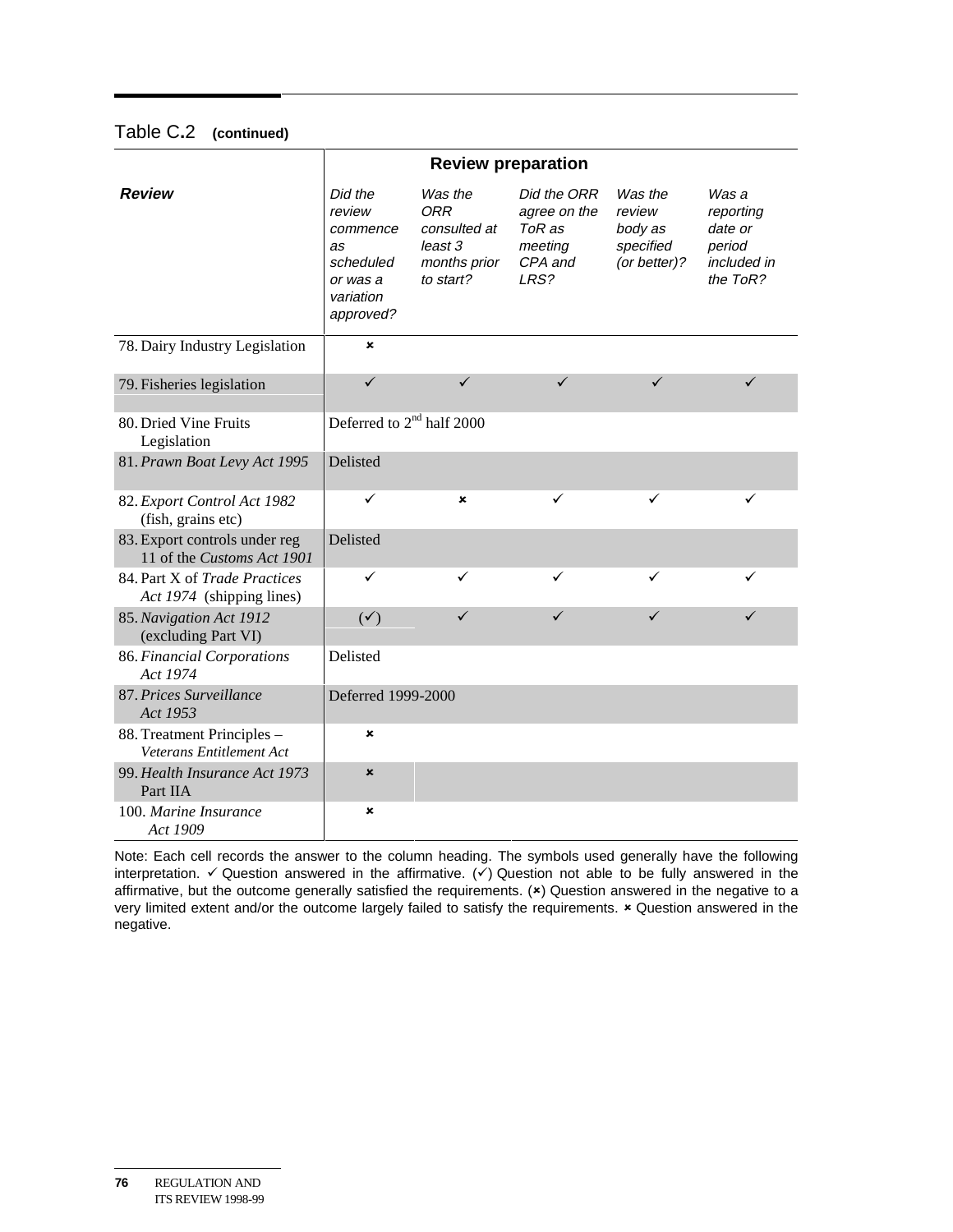# D Regulatory reform in the States and **Territories**

This appendix outlines existing mechanisms and developments in regulation review in the States and Territories during 1998-99.

## **D.1 New South Wales**

Responsibility for streamlining and simplifying New South Wales' regulatory environment rests with the Inter-governmental and Regulatory Reform Branch of the New South Wales Cabinet Office.

#### **Existing mechanisms for regulation review**

Review mechanisms which operate in New South Wales include the following.

*Regulatory Impact Statement requirements* — The *Subordinate Legislation Act 1989* requires the preparation of a Regulatory Impact Statement (RIS) for all new principal statutory rules. The RIS must include a statement of objectives, an identification of options by which those objectives can be achieved, an assessment of the costs and benefits of options and a consultation statement. The RIS, along with written comments and submissions received, is forwarded to the Regulation Review Committee of the New South Wales Parliament within 14 days of a statutory rule being published in the Gazette. The RIS is tabled in Parliament at the time when notice is given of the making of a new regulation, or as soon as possible thereafter.

*Staged repeal of statutory rules* — Section 10 of the *Subordinate Legislation Act 1989* provides for the automatic repeal of statutory rules after five years.

*Best practice guidelines* — The New South Wales Government issues 'best practice' guidelines with which all agencies must comply when proposing regulatory measures. The guidelines are contained in the publication *From Red Tape to Results*. The guidelines prompt regulators to regulate ends not means and use commercial incentives rather than command and control rules.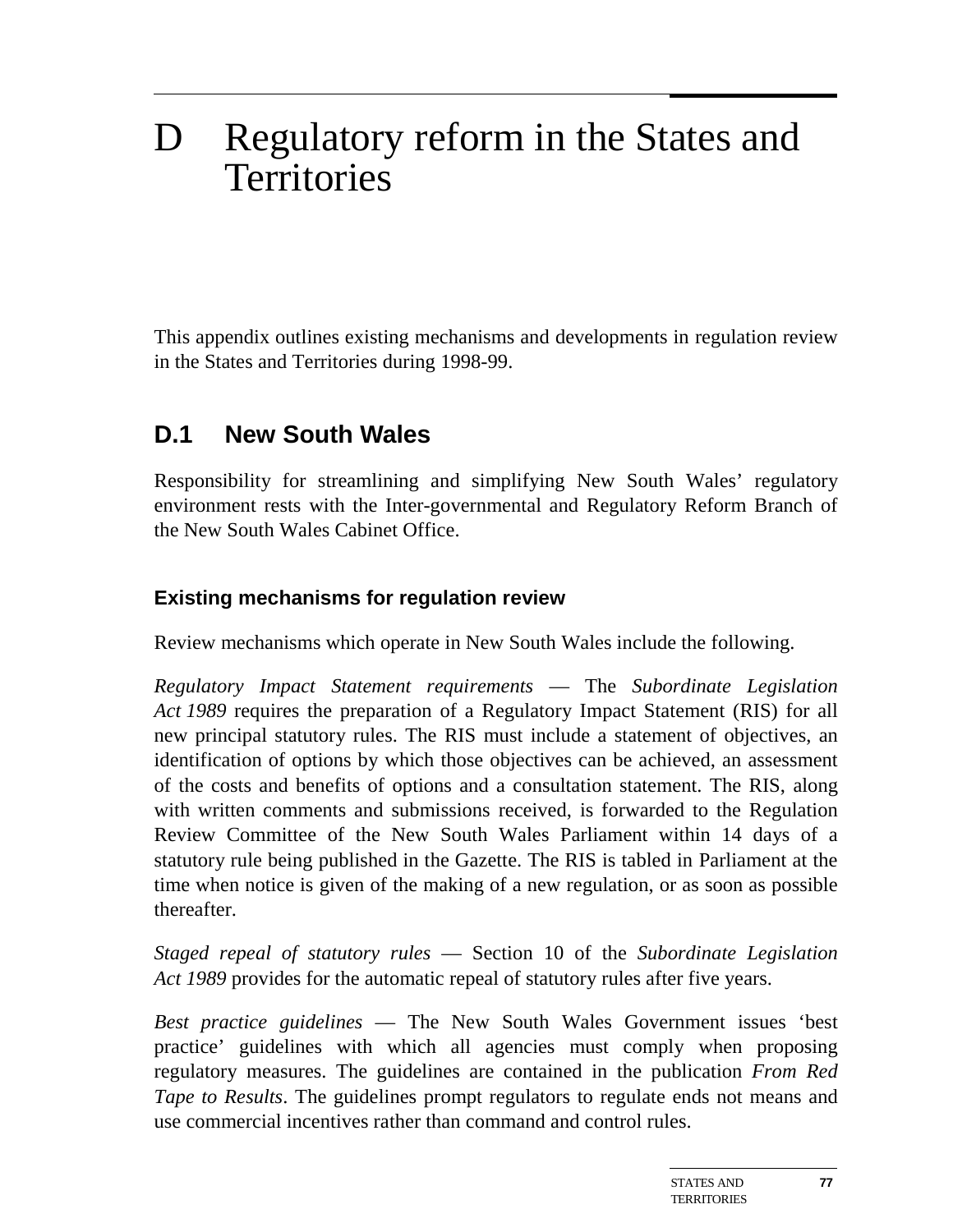*Cabinet submissions —* All Cabinet minutes which propose new regulatory controls must demonstrate that the 'best practice' approach has been applied in assessing the regulatory impact of the proposal.

*Regulatory plans and reports* — In order to assist with the coordination and integration of regulatory proposals across government, Ministers are required to provide to the Premier an annual 'regulatory plan' for each department and agency within their portfolio. The plan briefly describes the regulatory proposals to be considered in the forthcoming financial year, including any anticipated reform of the existing stock of regulation administered by the department or agency. Reports on achievements in regulatory reform over the previous 12 months are also required.

#### **Developments in regulation review**

In January 1999, the Regulation Review Committee of the Parliament of New South Wales released a report prepared by the Public Management Service of the OECD on Regulatory Impact Assessment in New South Wales. The report (RRC 1999) found that the basic approach taken to regulatory impact assessment contained in the *Subordinate Legislation Act 1989* is sound and has delivered important gains in terms of regulatory quality and public participation in the regulation-making process. The report also identified several areas where improvements could be made to the New South Wales system. The suggested improvements will be considered along with other options for improving regulatory quality.

# **D.2 Victoria**

The Victorian Office of Regulation Reform, which is located within the Department of State Development, provides assistance to both government and industry in the development of efficient regulation. In addition to its role of providing advice and assistance to agencies on Regulation Impact Statements (RISs) and National Competition Policy legislation reviews, the Victorian Office of Regulation Reform provides research and secretariat support to the Government's Industry Sector Review Program. This Program is designed to develop a more streamlined regulatory environment and improve government services to key industry sectors. The Victorian Office of Regulation Reform also maintains an ongoing role in benchmarking best practice regulation across a wide range of industry sectors and jurisdictions and in examining industry concerns in relation to specific regulatory instruments.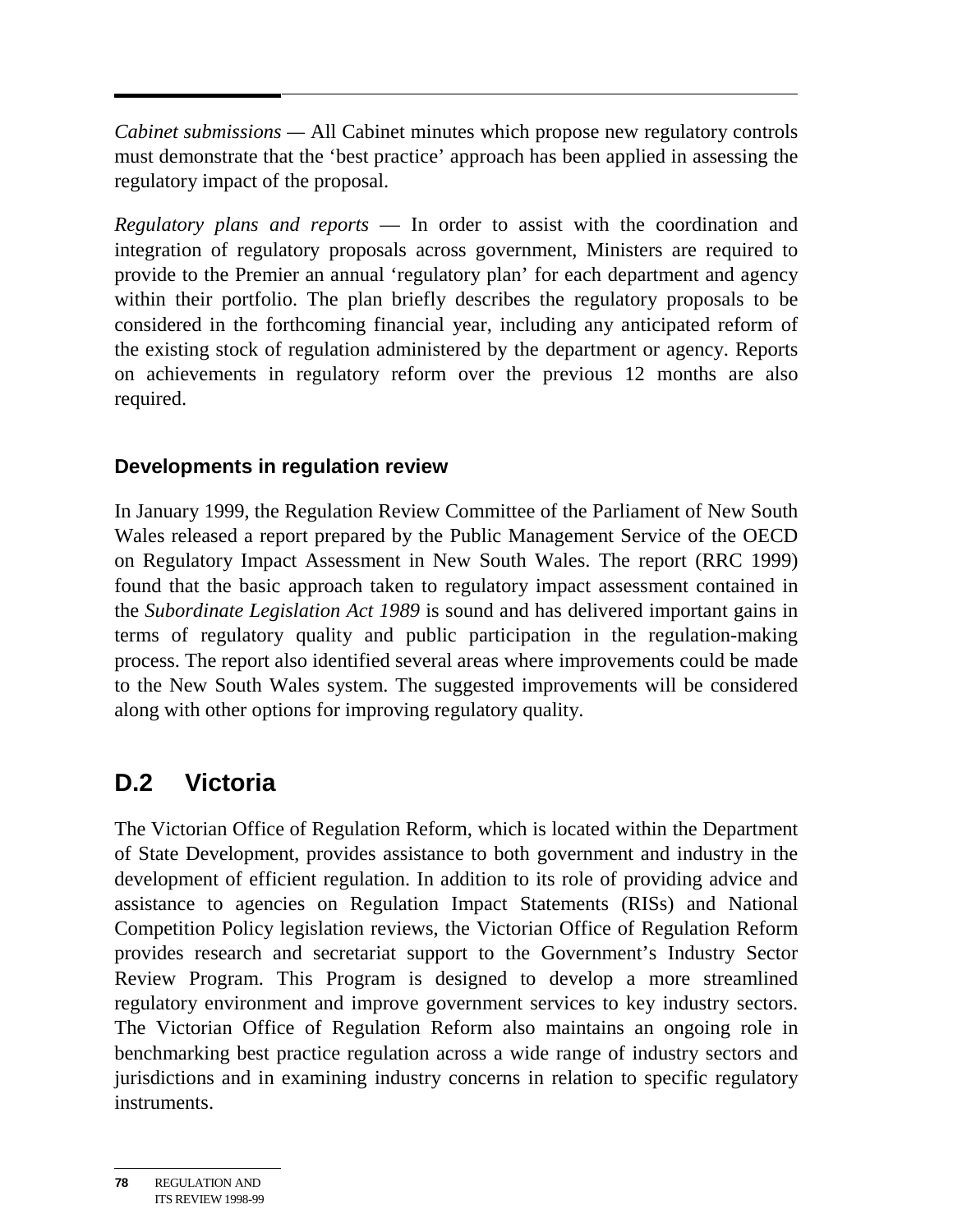## **Existing mechanisms for regulation review**

The institutional arrangements in place for regulation reform are described briefly below.

*RIS requirements for new subordinate legislation* — RIS requirements apply to all subordinate legislation which imposes an 'appreciable' economic or social burden on a sector of the public.1 The *Subordinate Legislation Act 1994* requires that independent advice be sought to confirm that RISs adequately meet the requirements contained in section 10(1) of the Act.

*Cabinet requirements for proposed legislation* — The Victorian *Cabinet Handbook* requires that all Cabinet submissions justify the use of legislation as the most appropriate means of implementing the proposal, including consideration of whether the policy can be implemented by non-legislative means. Where the proposal may have a major impact, submissions are required to identify the costs and benefits for both the Government and the community.

*Sunset clauses* — Under the *Subordinate Legislation Act 1994* all regulations are automatically revoked after 10 years to ensure that regulation is still appropriate to the needs of society.

*Annual Regulation Alert* — A publication designed to allow business and the general public to know in advance those regulations due to sunset and it includes details of many new regulations proposed for the coming financial year.

## **Developments in regulation review**

 $\overline{a}$ 

As noted in the last edition of *Regulation and its Review,* the Victorian Office of Regulation Reform has enhanced its research and benchmarking role with a focus on industry sector reviews. In the main, private independent consultants now undertake the certification of RISs under the *Subordinate Legislation Act 1994*.

The industry sector approach to reviews has been designed to ensure that Victorian industries are served by best practice regulation and administration. The tourism industry was the first review in this series and implementation of the Tourism Industry's Task Force recommendations is now complete. To date, the Office has provided secretariat support to two further reviews of the Victorian Aquaculture and Cut Flowers and Nurseries industries.

<sup>&</sup>lt;sup>1</sup> The guidelines published under section 26 of the Act discuss the question of defining what constitutes an appreciable burden.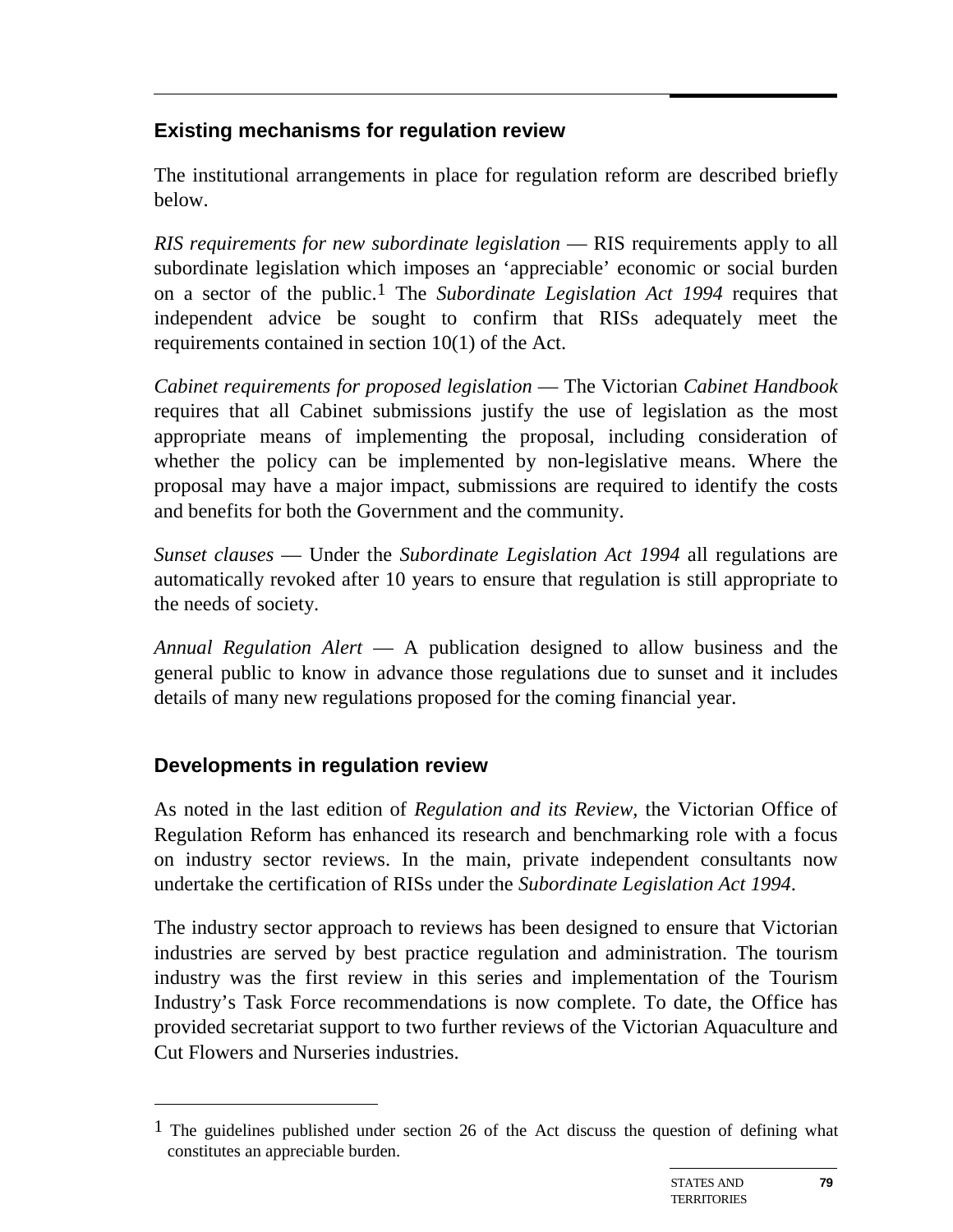The recommendations made as a result of these reviews have received widespread industry support and implementation strategies are now being developed. The Office is currently in the process of identifying further industry sectors for inclusion in the Program on the basis of their potential growth and regulatory burden.

In March 1999, the Victorian Office of Regulation Reform launched its new Website which can be found at http://www.dsd.vic.gov.au/regreform. The site is tailored to the needs of business users, industry associations and government agencies and offers:

- improved access to up-to-date information on current reform initiatives;
- benchmarking of best practice regulation across a wide range of sectors;
- the full suite of Victorian Office of Regulation Reform publications and reports; and
- links to key sites covering a range of regulatory issues in Victoria, Australia and overseas.

The recommendation of the Victorian Law Reform Committee report (1997), *Regulatory Efficiency Legislation,* to permit businesses to obtain approval for alternative compliance mechanisms, was endorsed by the Victorian Government. This provides an opportunity for industry associations and businesses to develop alternative compliance mechanisms which will allow business to meet the objectives of regulatory regimes in a more efficient manner than provided for under prescriptive regulations. It is further anticipated that, in the near future, the Victorian Parliament's Scrutiny of Acts and Regulations Committee will be given the terms of reference to conduct a review of the Victorian RIS process.

# **D.3 Queensland**

It is the role of the Business Regulation Reform Unit to instil change across Government in relation to legislative intervention by working with public and private sector agencies to improve the development and review of regulation and the client/government regulatory interface. The Unit is part of the Department of State Development.

The Business Regulation Reform Unit undertakes research into regulation reform issues, provides assistance and advice in relation to compliance of Queensland government agencies with the RIS requirements of the Queensland *Statutory Instruments Act 1992*, provides training to agencies in areas relating to regulation review and develops policy and provides advice to Government on improving the regulatory environment.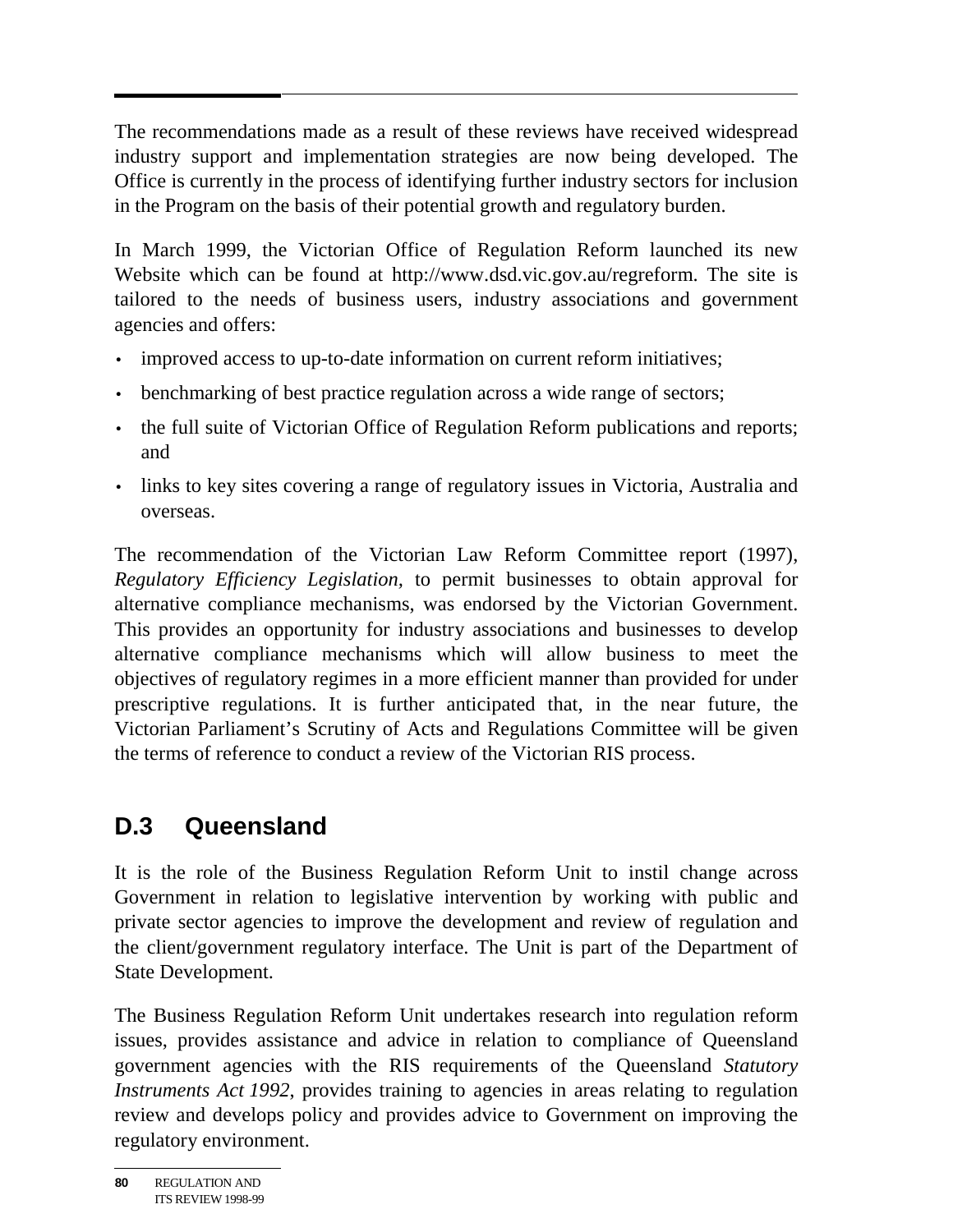## **Existing mechanisms for regulation review**

Specific regulatory review mechanisms which operate in Queensland are listed below.

*The Statutory Instruments Act 1992* — This Act was amended in 1995 to require the preparation of a RIS for all new or amended subordinate legislation which is likely to impose an 'appreciable' cost on business and the community in general. The Act provides that a RIS must include a statement of objectives, options for achieving the objectives and a cost-benefit analysis of each option. The Act also requires that the RIS be made available for consultation for a period of not less than 28 days.

*RIS Guidelines and Software* — Software has been developed to assist agencies undertaking a RIS. The software incorporates the requirements of the RIS and is used in conjunction with the RIS Guidelines.

*Staged automatic expiry of subordinate legislation* — In order to reduce the regulatory burden and ensure that subordinate legislation is relevant to current economic and social circumstances, subordinate legislation automatically expires after 10 years.

## **Developments in regulation review**

The Red Tape Reduction Task Force has been re-established. The Task Force comprises representatives of business and industry and reports to the Minister for State Development on ways to reduce red tape for business, in particular, small business.

The nominal number of business licences is being reduced by 50 per cent and 115 business licences are being extended in term. The nominal reduction in business licences is being achieved by 'rolling up' similar licences into one licence and abolishing 96 licences. The extension in term will offer longer licence terms to business as an option. These initiatives will reduce compliance costs to business and are being implemented over a two year period. To date, approximately 50 per cent of licence rationalisation reforms have been achieved.

Guidelines on regulatory alternatives are being developed to improve regulations and create a more flexible regulatory environment for business. The guidelines will encourage agencies to introduce and promote non-regulatory ways of achieving the required objective.

Guidelines on customer service standards have been developed to improve service for business clients of regulatory agencies. The guidelines encourage agencies to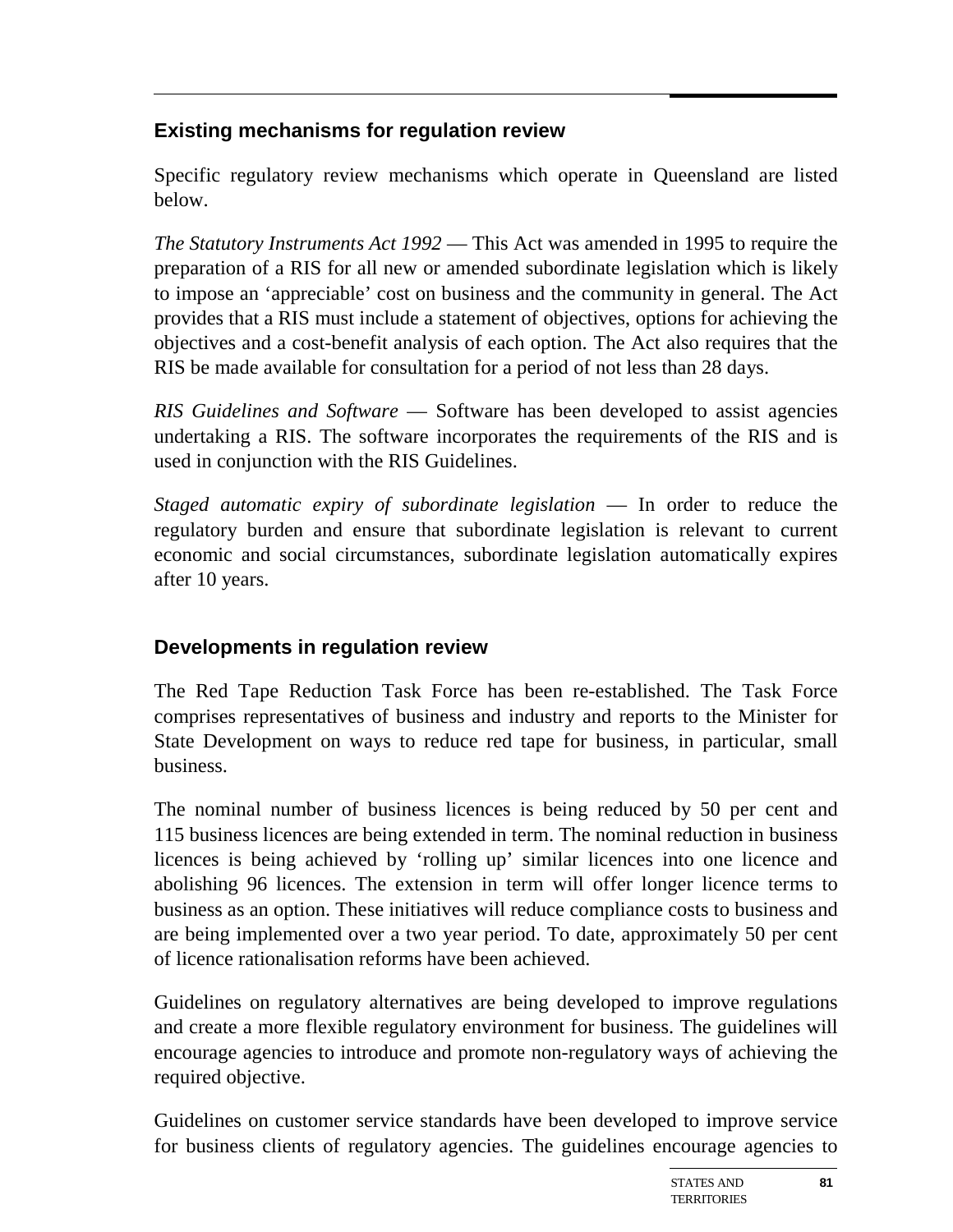identify the customer needs of business and improve service, including flexible and efficient regulatory systems.

A consultancy study has been completed to identify ways of improving enforcement and appeal processes and making them simpler for business. Based on the major findings of the study, an interdepartmental working group has been established to develop consistent dispute resolution processes.

# **D.4 South Australia**

Regulatory reform in South Australia is the primary responsibility of the Economic Reform Branch located in the Department of Premier and Cabinet. Regulatory reform which focuses on small business is the primary responsibility of the Department of Industry and Trade.

## **Existing mechanisms for regulation review**

Regulatory review mechanisms which operate in South Australia include the following.

*10 year sunset program —* In 1987, South Australia introduced automatic or sunset clauses in existing and in all new regulations (*Subordinate Legislation Act 1978*, Part 3A). Since then agencies have reviewed all their existing regulations, updating those for which a need remains and allowing others to lapse. All updated and new regulations now have a 10 year sunset clause. In addition, all by-laws made under the *Local Government Act 1934* sunset after seven years.

*Parliamentary scrutiny* — Regulations made by the South Australian Government and by-laws made under the *Local Government Act 1934* are subject to scrutiny and possible disallowance by the Legislative Review Committee.

*Cabinet requirements for proposed legislation* — The South Australian *Cabinet Handbook* gives effect to the Treasurer's Instruction which requires that all Cabinet submissions justify the use of legislation as the most appropriate means of implementing the proposal, including consideration of whether the policy can be implemented by non-legislative means. Where the proposal may have a major impact, submissions are required to identify the costs and benefits for both the Government and the community.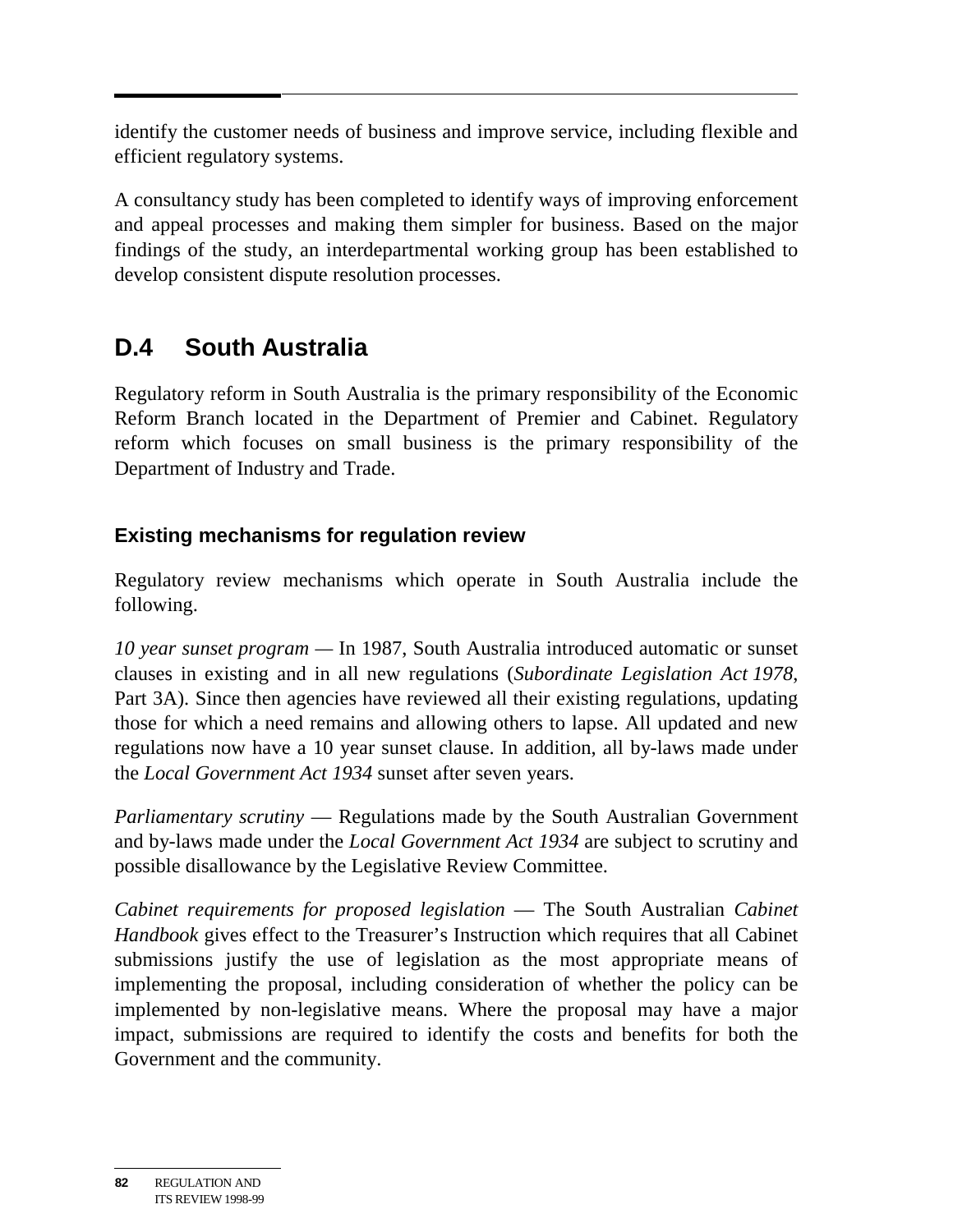*Consultation Requirements* — The South Australian *Cabinet Handbook* requires that for all Cabinet submissions, relevant Ministers are responsible for ensuring that their agencies consult with those who are likely to be affected.

## **Developments in regulation review**

South Australia passed the *Trans-Tasman Mutual Recognition (South Australia) Act 1999* in March 1999, however, the Act has not yet commenced operation.

Business Licence Information System licences and forms are to become accessible via the Internet through the Business Channel project which is being managed by the Business Centre in the Department of Industry and Trade. The fully integrated Commonwealth, State and Local Government Business Licence Information System was officially launched in October 1997.

All codes of practice referenced in South Australian legislation have been identified so they can be added to the national Business Information Service.

# **D.5 Western Australia**

The Federal and Constitutional Affairs Division of the Ministry of Premier and Cabinet is responsible for coordinating and overseeing regulatory reforms on a whole-of-government basis.

Each Minister and government agency is responsible for ensuring that reviews of legislation within their portfolios are conducted in an open and transparent manner, including a suitable period of public consultation.

The Competition Policy Unit of the Department of the Treasury is responsible for ensuring that the objectives of the National Competition Policy are carried out by government and local government agencies responsible for legislation and local laws. The Unit also advises and assists agencies to undertake reviews of existing and proposed legislation that potentially restrict competition.

## **Existing mechanisms for regulation review**

Review initiatives in Western Australia are outlined below.

*Regulation Review Panel* — The Small Business Development Corporation and the Regulation Review Panel, which is convened by the Corporation, maintain a watching brief over legislation and policies that impact on small business. The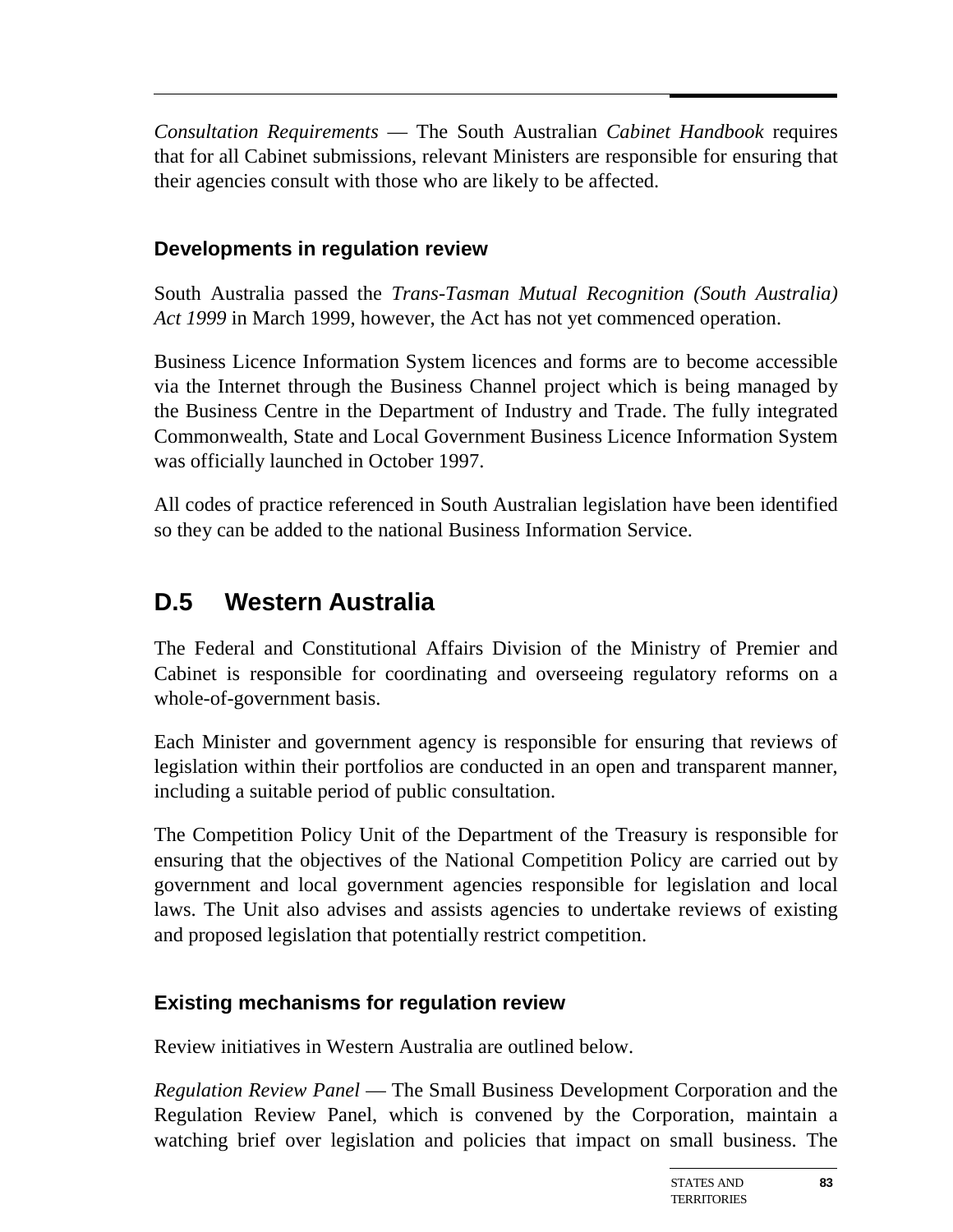Corporation and the Panel submit comments and make recommendations to the Minister for Small Business on any proposed, or existing, legislation that is considered to have an adverse impact on small business.

*Red tape forums* — These forums were introduced by the Small Business Development Corporation to assist small business operators to present their concerns to government over business regulation and compliance. To date, forums have been held on regulation in the tourism and food industries and on local government and employee relations. Forums are also conducted in regional areas in order to identify the 'red tape' concerns of regional small business.

*Business impact requirements and explanatory memoranda* — Subordinate legislation going before Parliament or the Joint Standing Committee on Delegated Legislation requires an explanatory memorandum outlining the purpose of the law, its justification and the consultation undertaken. Departments are also required to consider the impact on small business of legislative proposals put to Cabinet.

#### **Developments in regulation review**

*Local Laws Management and Review System* — Developed by the Small Business Development Corporation, the Local Laws Management and Review System is a software tool designed to assist local governments to better manage their local laws and associated regulatory controls and, in doing so, minimise the regulatory burden placed on small business. The Local Laws Management and Review System provides small business and/or their representatives with the opportunity to be advised of, and involved in, regulation review and development processes that impact on the operation of a small business.

## **D.6 Tasmania**

The Regulation Review Unit is located within the Department of Treasury and Finance and is responsible for administering Tasmania's regulation review system. This system comprises two elements, namely the *Subordinate Legislation Act 1992* and the Legislation Review Program.

These two review mechanisms share a common objective — to ensure that the State's legislative framework does not unnecessarily impede or restrict overall economic activity and that businesses are only subject to well-targeted and appropriately justified legislation.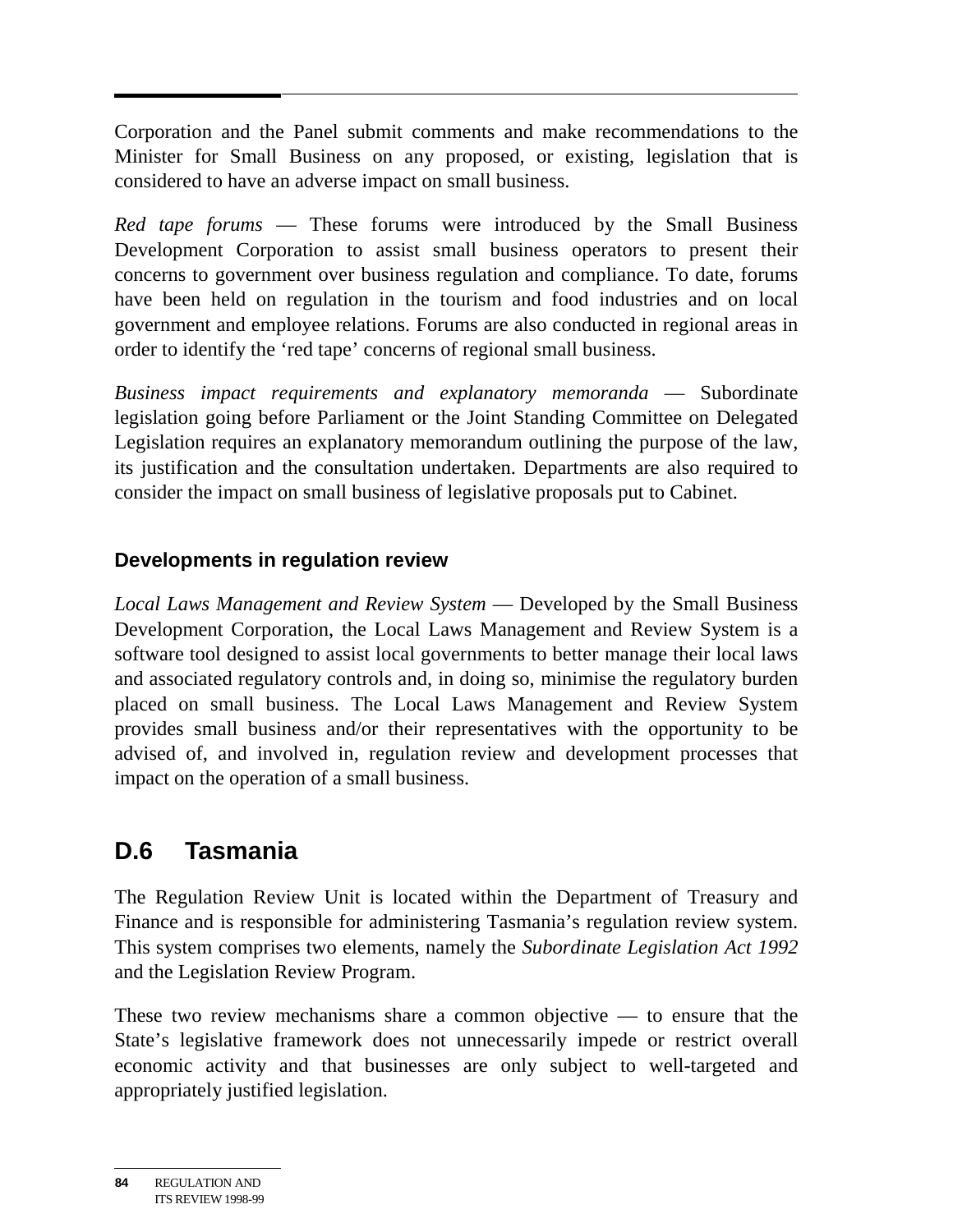The Legislation Review Program principally covers primary legislation, incorporating both a review mechanism for existing legislation and gatekeeper arrangements for new legislation. The *Subordinate Legislation Act 1992* covers new subordinate legislation and has sunsetting arrangements for existing subordinate legislation.

## **Existing mechanisms for regulation review**

#### The Subordinate Legislation Act 1992

The key review mechanisms contained in the *Subordinate Legislation Act 1992* are listed below.

- *RIS requirements* The Act requires that a RIS be prepared for all new subordinate legislation imposing a significant cost, burden or disadvantage on any sector of the public. In these circumstances, a RIS is submitted to the Regulation Review Unit for consideration and endorsement by the Secretary of the Department of Treasury and Finance prior to being publicly released for a mandatory 21 day period. Following this process, the proposed subordinate legislation is submitted to the Governor for approval.
- *Staged repeal* The Act establishes a timetable for the staged automatic repeal of all existing subordinate legislation and provides for all subordinate legislation made on, or after, the commencement of the Act (13 March 1995) to be automatically repealed on its tenth anniversary.
- *Guidelines for making subordinate legislation* These guidelines require regulators to consider alternative options for achieving the Government's objectives and to estimate the impact of proposed subordinate legislation on competition.

#### The Legislation Review Program

The Legislation Review Program was introduced in 1996 and meets Tasmania's legislation review obligations under National Competition Policy. The Legislation Review Program outlines both a timetable for the review of all existing legislation that imposes a restriction on competition and a process to ensure that all new legislative proposals that restrict competition or significantly impact on business in a negative manner are appropriately justified in the public interest.

• *Assessment of new legislation* — All new legislation is assessed by the Regulation Review Unit. Where it is considered that proposed legislation contains a major restriction on competition (that is where a restriction has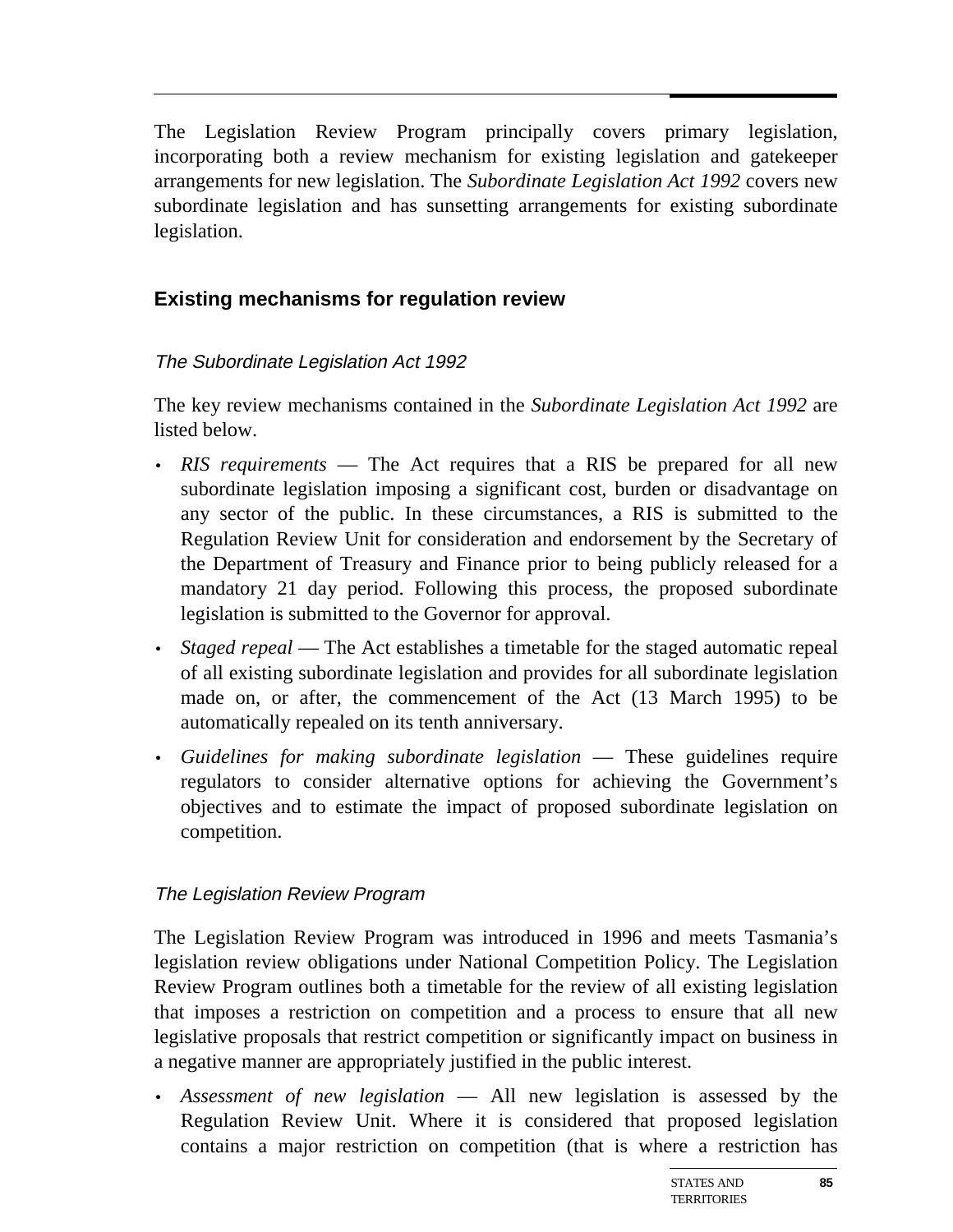economy-wide implications or significantly affects a sector of the economy), a RIS must be prepared and public consultation undertaken.

• *Reviews of existing legislation* — Some 240 Acts have been scheduled for review in terms of restricting competition. Where it is considered by the Regulation Review Unit that existing legislation contains major restrictions on competition, review bodies are required by their terms of reference to prepare a RIS in relation to those restrictions and undertake a mandatory public consultation process. The RIS will assist in identifying whether the benefits to the public of the restriction outweigh the costs. Where a restriction is considered to be minor, review bodies will only be required to conduct a brief assessment of the costs and benefits of the restriction. While public consultation is encouraged, it is not mandatory for minor reviews. In conducting reviews of legislation, it is a requirement that any subordinate legislation that accompanies the primary legislation in focus be also considered.

### **Developments in regulation review**

The Tasmanian Government remains committed to reducing the burden of red tape and has also emphasised the importance of consultation in the policy process.

# **D.7 Australian Capital Territory**

The National Competition Policy Unit in the Chief Minister's Department is responsible for the policy, coordination and implementation of regulatory reform in the ACT. The Business Support Unit within the Chief Minister's Department is responsible for business-related reforms and programs.

#### **Existing mechanisms for regulation review**

*Regulatory reform —* The *Manual for Regulatory Reform*, currently being re-drafted, provides guidelines on preparing Regulatory Needs Analyses and Business Impact Assessments. As mandated by the *Cabinet Handbook*, both documents are required when submitting regulatory proposals for Cabinet's consideration.

*Legislation reviews —* In the ACT, responsibility for conducting reviews has been devolved to agencies. The National Competition Policy Unit, in the Chief Minister's Department, oversights the timeliness, rigour and robustness of the reviews and any subsequent reforms and delivers the Chief Minister's Department review program.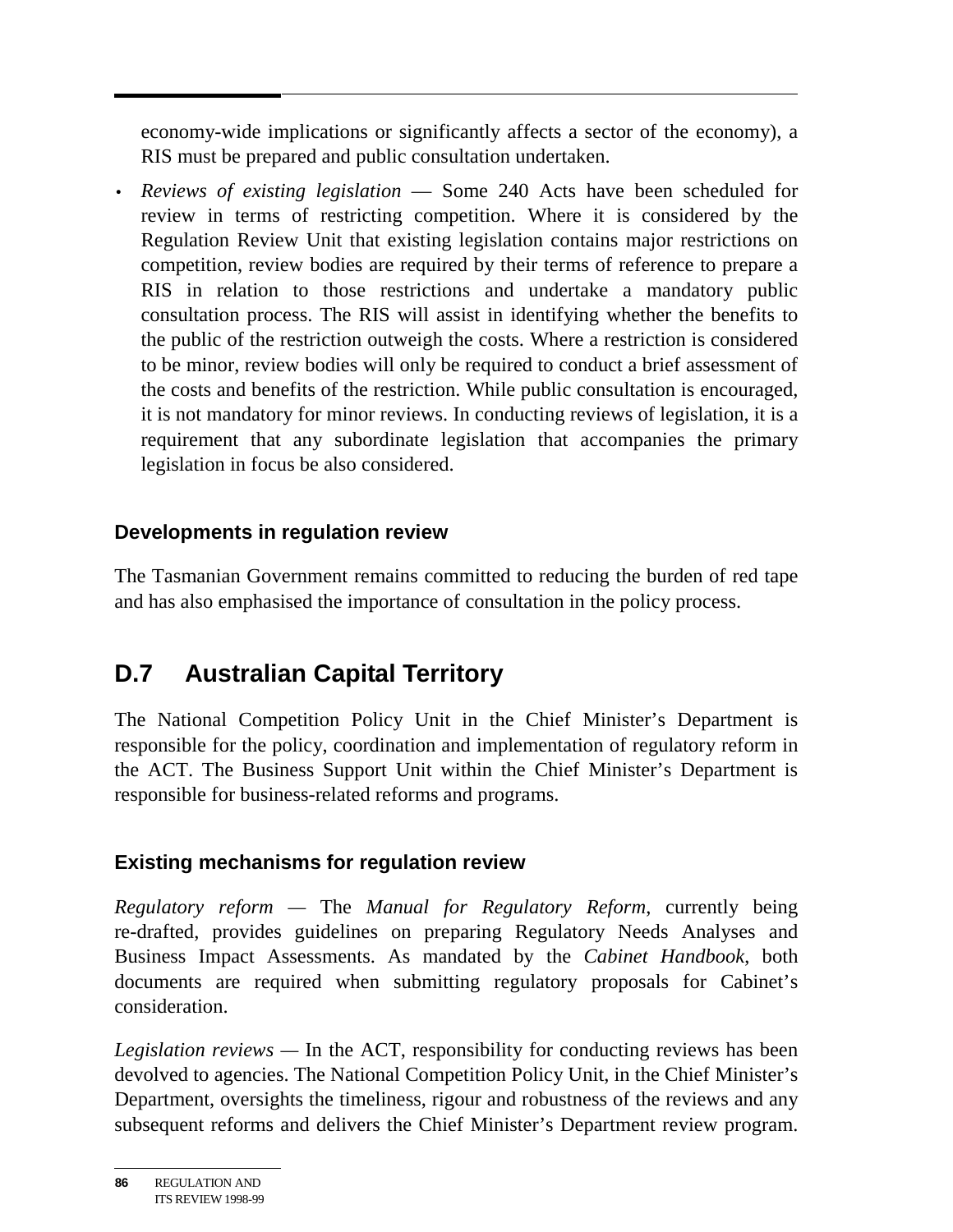All agencies, under clause 5(3) of the *Competition Principles Agreement*, are required to review and, where appropriate, reform portfolio legislation containing anti-competitive provisions by 2000. Legislation reviews are proceeding according to the revised schedule which reflects the schedule published in 1996, but modified with the benefit of experience from reviews since that time.

*Agency regulatory plans* — As part of the ACT Government's response to the recommendations of the Red Tape Taskforce, the Government agreed that agencies should develop regulatory plans each year. The plans provide information on the regulatory proposals to be considered during the year including any anticipated reform to existing regulations administered by the agencies and any reform initiatives planned by the agencies. In addition to this information, this year agencies will also provide information on achievements against the objectives published for the previous year. Each year in September, the Government publishes the consolidated report *ACT Government - Agency Plans*.

## **Developments in regulation review**

#### Expansion of Independent Pricing and Regulatory Commission

On 15 June 1999, the Government agreed to amend the *Independent Pricing and Regulatory Commission Act 1997* to broaden the powers of the Independent Pricing and Regulatory Commission.

The effect of the amendments will be to expand the powers of the Commission from prices and access to encompass the reform of utilities regulatory arrangements and the development of a general regulatory role in the ACT.

#### Business Advisory and Regulatory Review Team

The Team was appointed by the ACT Government in May 1999 to advise on matters relating to small business and provides a mechanism for ongoing dialogue between the public and private sectors. It replaces the former Consultative Panel of Business Representatives.

Specifically, the team provides an important link to the business community and, in particular, assists the Government by providing feedback on government business initiatives. It consults with a range of business individuals, groups and associations on an *ad-hoc* basis and coordinates business community responses. In addition, the Team provides advice to the Government, when requested, on regulatory reform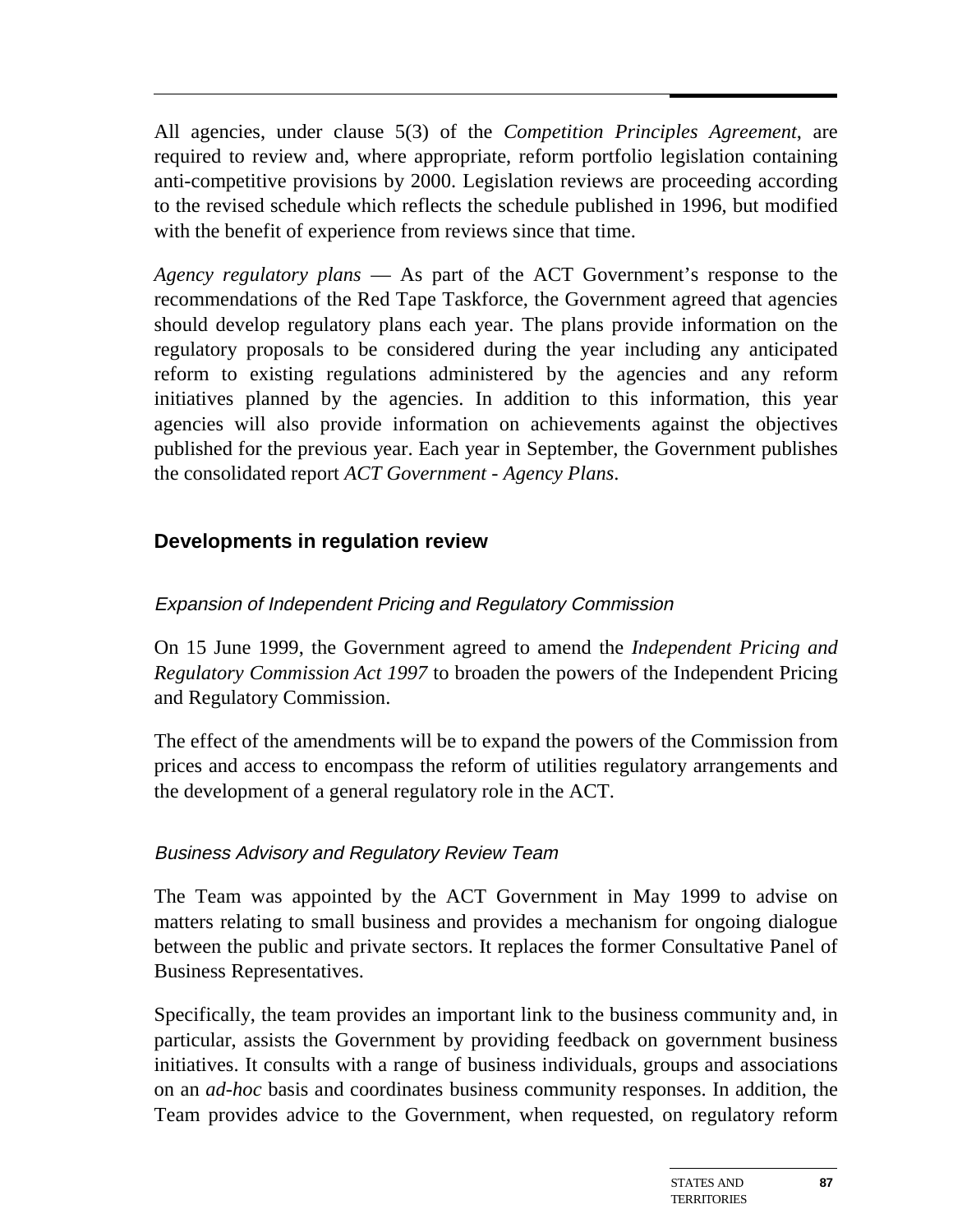and red tape issues in general, and specific regulatory proposals and issues as appropriate.

# **D.8 Northern Territory**

The Northern Territory Department of Industries and Business continues to provide a regulatory review role within the Northern Territory.

### **Existing mechanisms for regulation review**

The mechanisms for regulatory review continue with the Department of Industries and Business scrutinising any proposed regulation and its accompanying explanatory memorandum. Regulations which are complex or those that have wide ranging impacts on government and non-government agencies are referred to the Coordination Committee, which includes the Chief Executive Officers of all departments and government agencies, for consideration.

The Department of Industries and Business continues to work in partnership with the Chief Minister's Cabinet Office to ensure that, when prospective regulations are being sponsored by an agency, there is wide consultation with business and the relevant industry bodies. This aims to ensure that the impact of the proposed regulation on business is, where possible, minimal.

## **Developments in regulation review**

A review of regulatory functions, including statutory boards commenced in 1998 as part of the 'Planning for Growth' exercise. The review will continue during the next two years.

One of the outcomes arising from the Planning for Growth exercise was the consolidation of agencies which provide services or regulatory functions to business and industry into a single Department. The Department of Industries and Business, was established in October 1998 and incorporates functions relating to:

- industry development (business services, industry investment, regional development, territory business centres and defence, tourism and major industry support);
- racing, gaming, liquor and licensing (policy and development and licensing inspectorate); and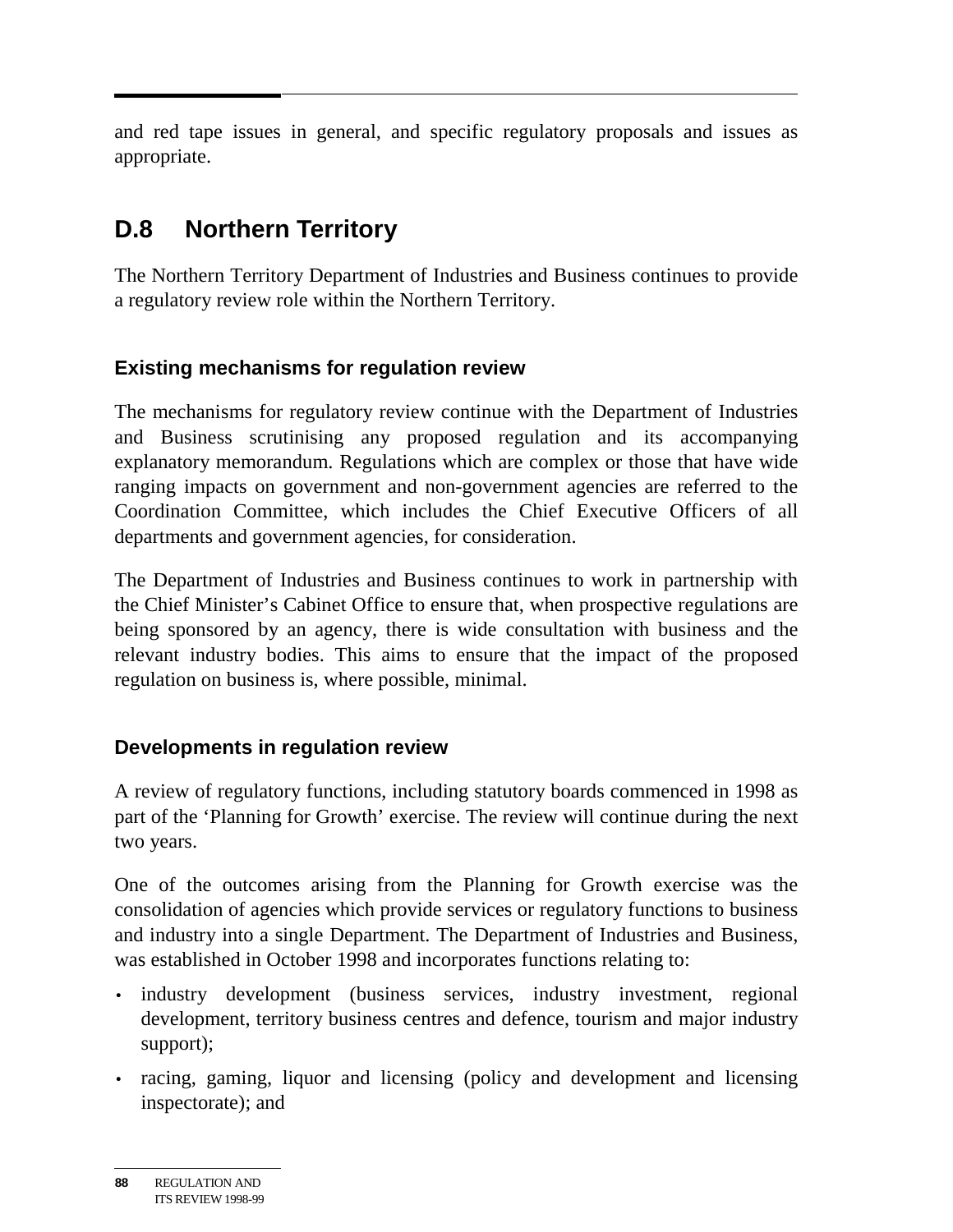• business practices (work health, fair trading, business registrations, trade measurement, procurement review, consumer and business affairs).

The Department was further enhanced in May 1999 with the introduction and establishment of Territory Business Centres in the four main regional centres, Darwin, Alice Springs, Katherine and Tennant Creek. These centres provide a single coordinated delivery and referral point for the services provided by the Department and can process various business licences.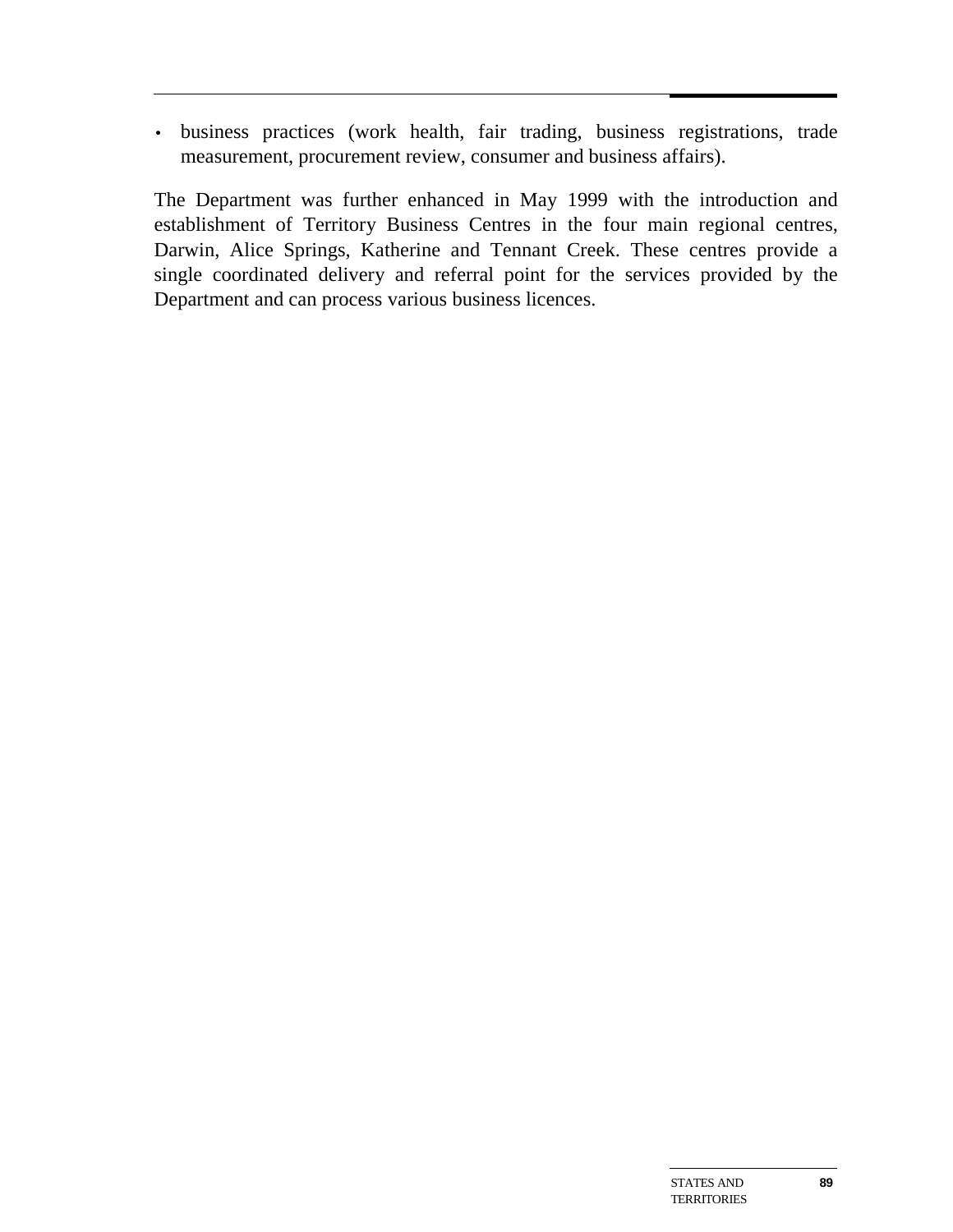**90** REGULATION AND ITS REVIEW 1998-99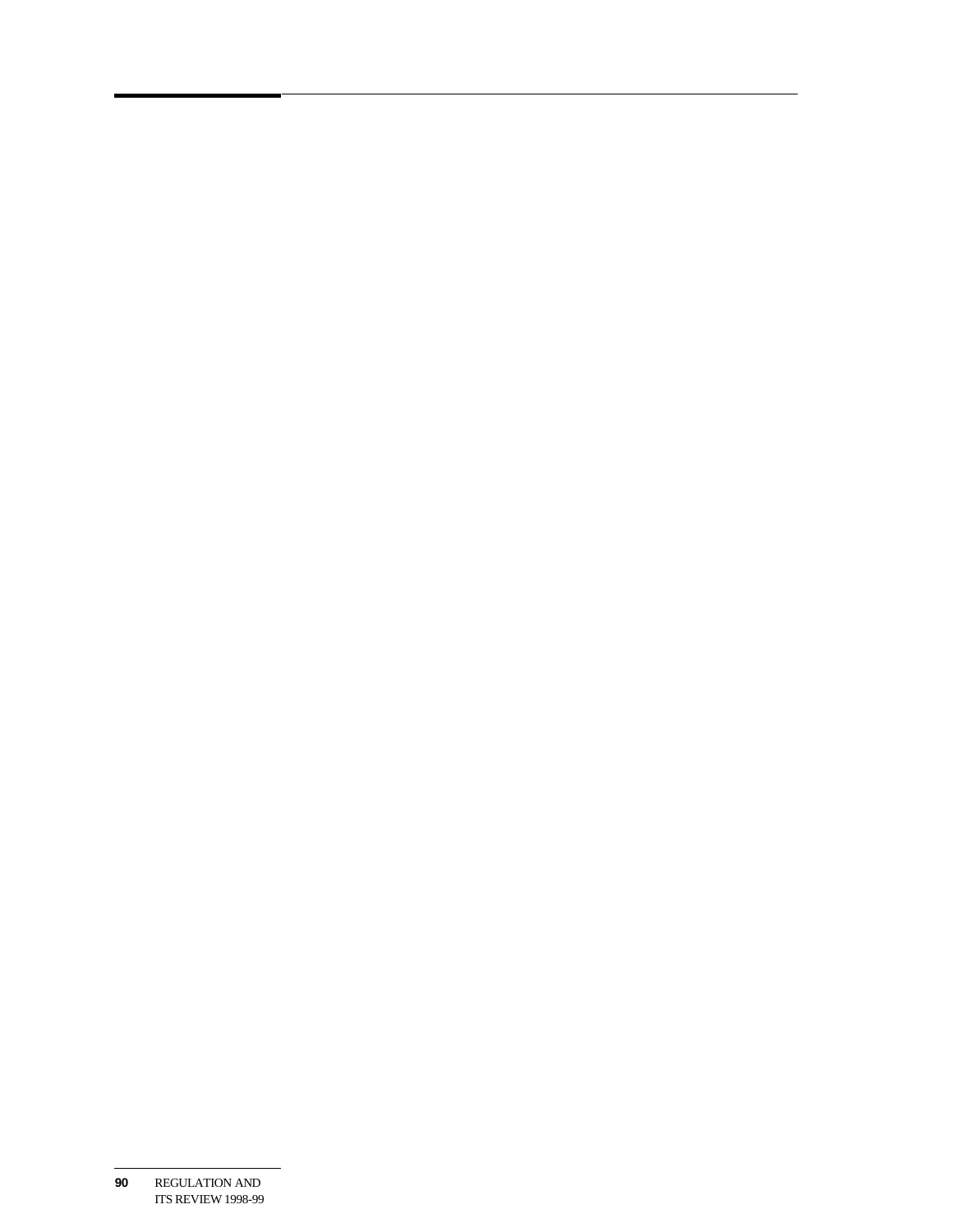# E OECD reviews

Keeping watch over developments in regulatory review overseas can provide useful insights into how Australia can continue to improve its regulatory practices. The OECD has recently completed its first round of country reviews, which are an important aspect of the OECD Regulatory Reform Program. The reviews highlight many issues and challenges facing reformers and regulators.

## **E.1 The OECD country review process**

The OECD Regulatory Reform Program involves the review of member country progress in regulatory reform and aims to help member countries improve regulatory quality. Established under a mandate from OECD Ministers, the program draws on the analysis and recommendations of good regulatory practices in the OECD (1997) report to Ministers, *Report on Regulatory Reform*.

Under the program, self-assessment and peer evaluation of regulatory review progress is carried out by review teams, made up of experts from various OECD committees and members of the International Energy Agency. The reviews take a multidisciplined, in-depth approach to examining a country's regulatory reform processes. They are focused on targeted areas of reform within the country under review, rather than seeking to be comprehensive.

The OECD commenced its first round of country reviews in March 1998. Japan, the United States, the Netherlands and Mexico were the first countries to come under review with the reports being finalised in mid-1999. The second round of reviews involving Denmark, Spain, Hungary and Korea has begun.

The OECD country reviews:

- focus on the reform of regulations that raise unnecessary obstacles to competition, innovation and growth and on ensuring regulations meet their social objectives;
- aim to help governments improve regulatory quality by highlighting future regulatory challenges facing the country;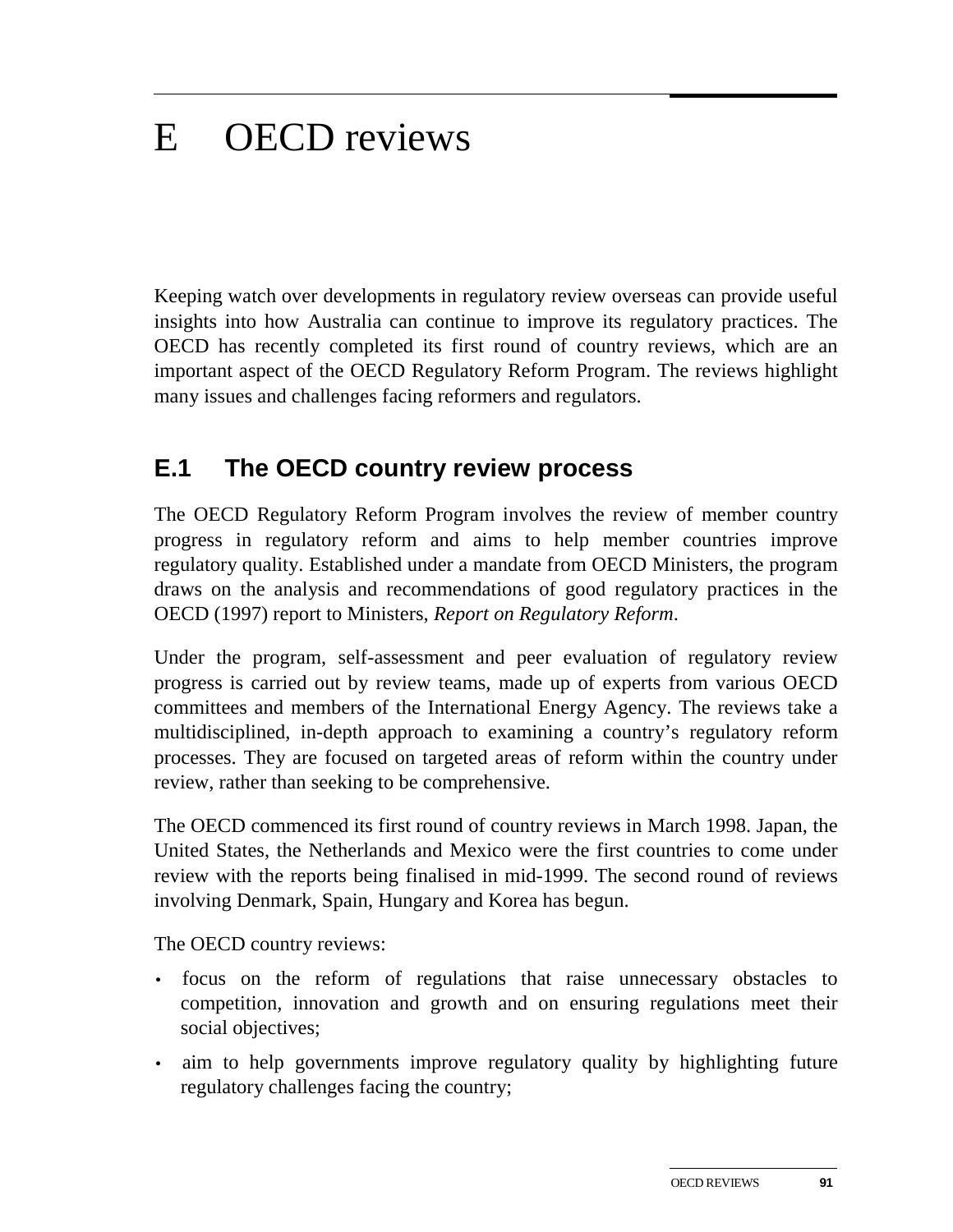- involve consultation with government officials (including some elected officials), business and union representatives, consumer groups and academics from broad-ranging regulatory disciplines; and
- attempt to contribute to the steady improvement of regulatory practices by strengthening self-assessment methods already in place, improving transparency and helping to sustain momentum for beneficial reform in member countries.

## **E.2 Identified strengths and weaknesses**

This section reports the main findings of the first round of country reviews, including the review teams' interpretation of developments in regulatory reform.

### **United States**

According to the US review team, regulatory reform in the United States helped launch the global reform movement and domestically has yielded many benefits. Deregulation and improvements in the quality of social regulation have contributed to 'one of the most innovative, flexible and open economies in the OECD, while maintaining health, safety and environmental standards at relatively high levels' (OECD 1999, p. 31).

The review team observed that the United States is not less regulated when compared to many member countries, but differently regulated even where the underlying policy objectives are similar. Two distinct regulatory approaches govern the US regulatory domain:

- a strong pro-competition stance, supported by well developed institutions this stance means regulators favour competition neutral policy instruments; and
- openness and contestability of regulatory processes this approach lowers the chances of the formation of information monopolies and encourages entrepreneurialism, market entry, boosts consumer confidence and the search for better regulatory processes.

The US Review team found that the dynamic effects of regulatory reform were larger than expected. Greater flexibility of labour and capital markets, competition throughout all sectors of the economy and a macroeconomic environment geared to growth all help to make regulatory reform most effective. A favourable entrepreneurial environment that gives business the ability to adjust to regulatory change increases the benefits and the speed at which the benefits filter through the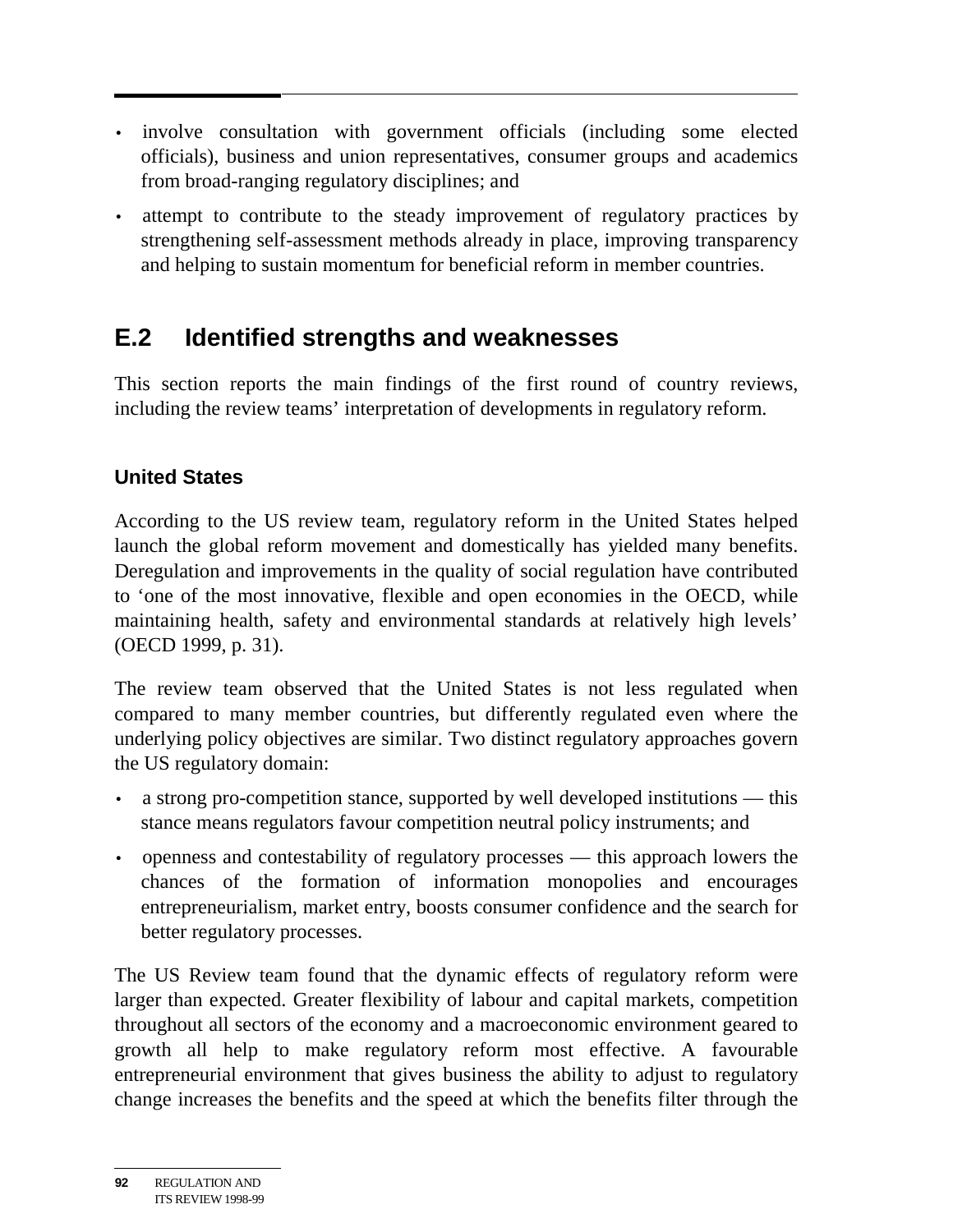economy. The review found that regulatory flexibility and adaptability are as important as cost-effectiveness in assessing regulation.

It also found that 'in the electricity sector, the United States is relying more on markets to obtain economic and social policy objectives' (OECD 1999, p. 33) and the new institutions and policies are still in transition. There is trading in sulphur dioxide emissions permits and there are market mechanisms in place to promote the supply of 'green' electricity through choices in technology, generator and price. In the US telecommunications sector, the long distance market has been opened to competition and the number of households with telephones has grown over the reform period, achieving the US policy goal of 'universal service' in telecommunications.

In spite of many advances, significant challenges still remain for the United States. The review team identified factors that are likely to have eroded the benefits of procompetitive reforms and regulatory transparency including:

- badly designed or applied regulations in many areas with lengthy procedures and excessively adversarial approaches;
- complex, highly detailed and rigid social and government formalities; and
- overlap of the federal and state systems.

According to the review report, the United States needs to make greater use of flexible and market oriented policy instruments, especially in social policy areas. Typically the states act as 'innovators and testing grounds for new ideas … a national asset that can speed up change and regulatory responsiveness' (OECD 1999, p. 35). It added that the way forward for the United States in continuing regulatory reform should involve the streamlining of cumbersome processes and the systematic review of regulations to ensure they continue to meet their objectives in an efficient and effective way.

The US review team recommended closer coordination of federal-state regulatory relations and that 'assessments of the effects of proposed rules on inward trade and investment should be carried out as part of regulatory impact analysis' (OECD 1999, p. 36). It also suggested that the United States should continue to promote the integration of regulatory policies internationally, through initiatives such as mutual recognition, conformity assessment procedures and the increased use of industry developed standards (instead of national measures) to produce benefits in the United States and in other countries.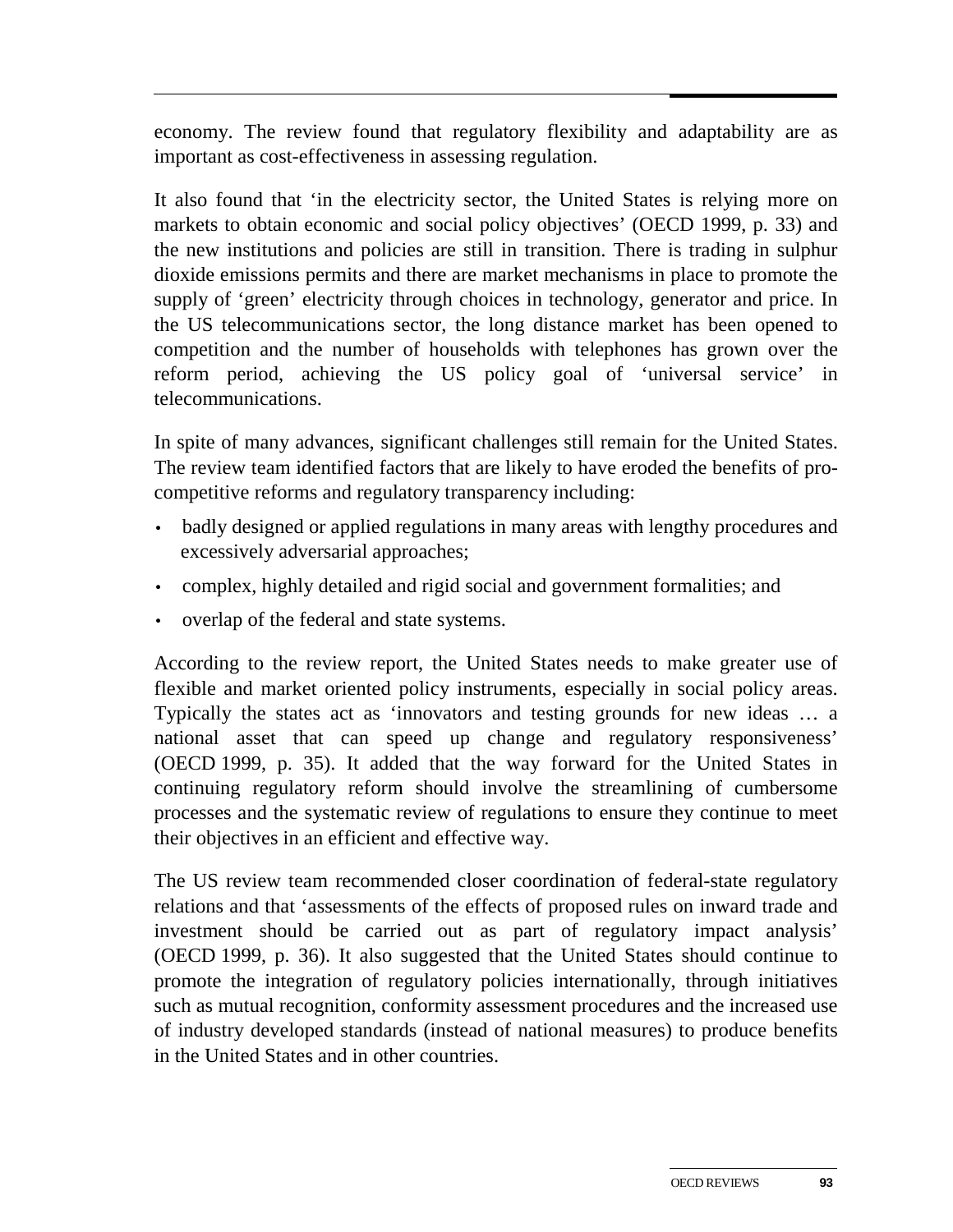#### **Japan**

Japan was seen as making slow but steady moves toward more transparent and less discretionary regulatory practices, led by the market and driven by recognition of the gap between international and traditional Japanese practices. The OECD review team recommended urgent action to speed up and deepen regulatory reform while at the same time managing the economic and social effects.

The Japanese economy has stagnated since 1992. While cyclical factors are present, the outmoded institutional framework has been identified as a contributing factor. Reforming restrictive government arrangements to improve administrative transparency, accountability, adaptability, and competition policy and enforcement were seen as priorities.

The review team noted that Japan was one of the first OECD countries to liberalise the telecommunications sector and that significant progress has been made. However, a lack of competitive safeguards initially dampened consumer benefits. According to the OECD, individual reform plans are needed to open the way for more competition in airlines, other transport modes, electricity, telecommunications and land use.

Sustained political support at the highest levels was seen as being essential for the reform effort. There has been strong support recently, but this will be difficult to sustain as more wide-reaching reforms come through. Improving public comment procedures is important on transparency and accountability grounds. The OECD review report also recommended that the Deregulation Committee in Japan should be given broader authority and its independence from government ministries clarified.

#### **Mexico**

Indicative of how far Mexico had to go, the pace and breadth of regulatory reform was found by the review team to have exceeded that of most other OECD countries (and compares to that of the emerging Eastern European countries). International commitments — Mexico's membership in GATT, APEC and the OECD, its part in NAFTA and other trade agreements with Latin American countries — have underpinned domestic reform efforts.

Regulatory cost-effectiveness has been promoted through the establishment of institutions — such as the Economic Deregulation Unit in the Ministry of Commerce and Industry — and the multi-party political system has challenged the traditional regulatory practices. The review also found that a major benefit of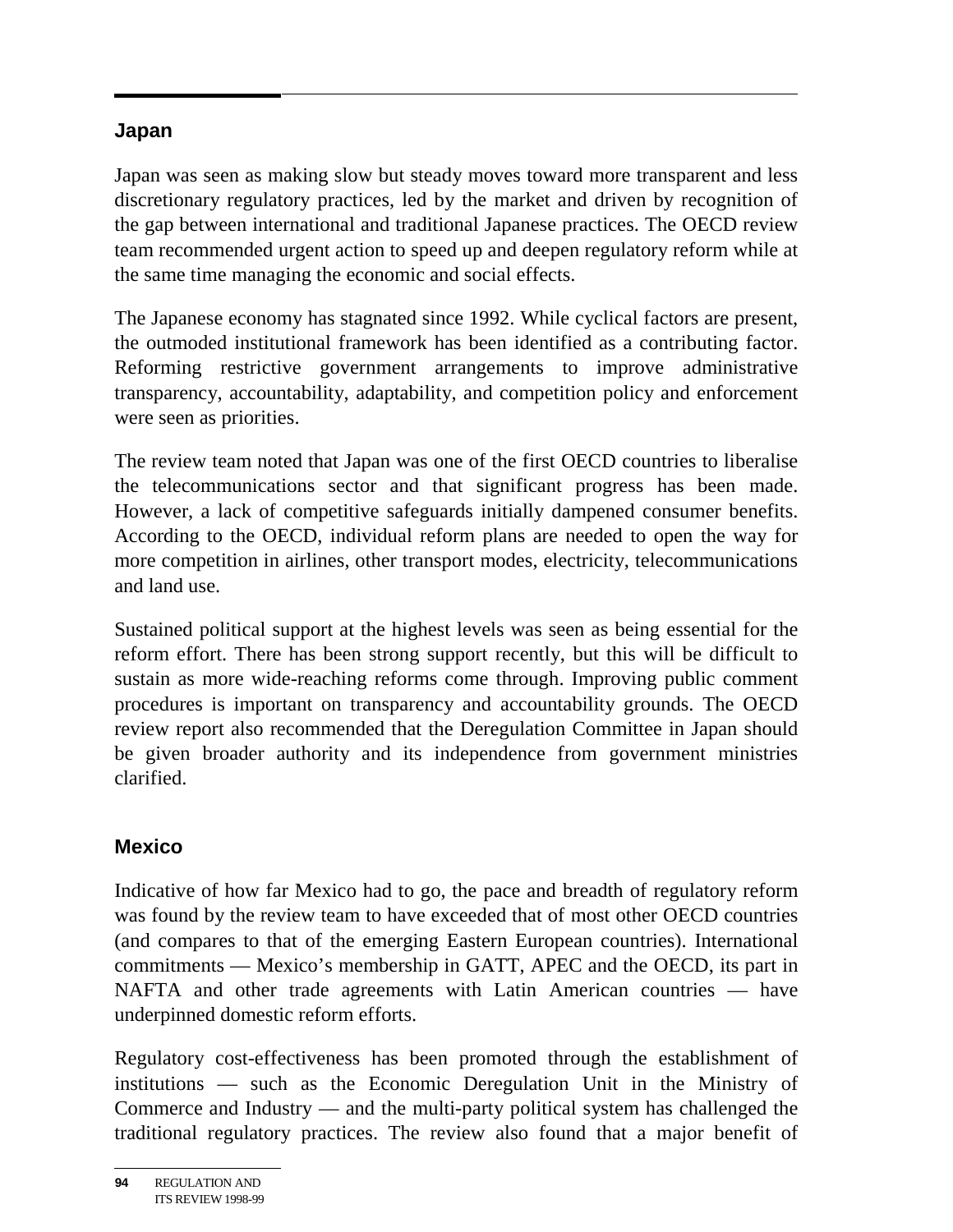Mexico's effort is the increased adaptability of the economy, enabling Mexico to rebound more quickly from major economic crises.

Mexico has reduced costs to industry in the communication and transport sectors contributing to increased productive efficiency and growth in exports. The opening up of the telecommunications sector illustrates Mexico's progress in reform, however, further efforts are required to ensure the benefits flow to consumers. The number of telephones per capita in Mexico is the lowest of all OECD countries and prices for consumers remain high. According to the OECD, sound competition law and policy were introduced in 1993 and provide 'an essential framework for economywide regulatory reform' (OECD 1999, p. 17). Complementary reforms are still necessary in water supply and energy and in legislative areas affecting business.

The review team noted that, the continuing success of regulatory reform depends on political support and the Government's ability to communicate the benefits of reform to stakeholders and the public. Government administration, despite some progress, still falls short of OECD best practice, particularly in regard to full public consultation.

It found that Mexico is an example of how trade liberalisation, market competition and reform of administrative processes are mutually supportive. For the future, the challenge is to build a wider constituency for reform. The reform program should aim to include visions of social welfare to ensure that business and citizens see substantive benefits.

The OECD review team recommended that the Economic Deregulation Unit presently in the Ministry of Commerce and Industry should be given greater autonomy (or transferred to central government) for ease of nationwide coordination. Also, the practice of regulation impact analysis should be advocated as a necessary tool for all areas of government and the level of analysis increased. Presently, gaps in some sectors undermine the overall effectiveness of reform. A systematic review of all regulation is needed with an emphasis on outdated laws in crucial business areas.

#### **Netherlands**

According to the OECD review, the Netherlands is an impressive example of the successful modernisation of a European state and its integration into the developing European single market. Three major strategies have been adopted:

- new competition law;
- increased exposure of the public sector to market forces; and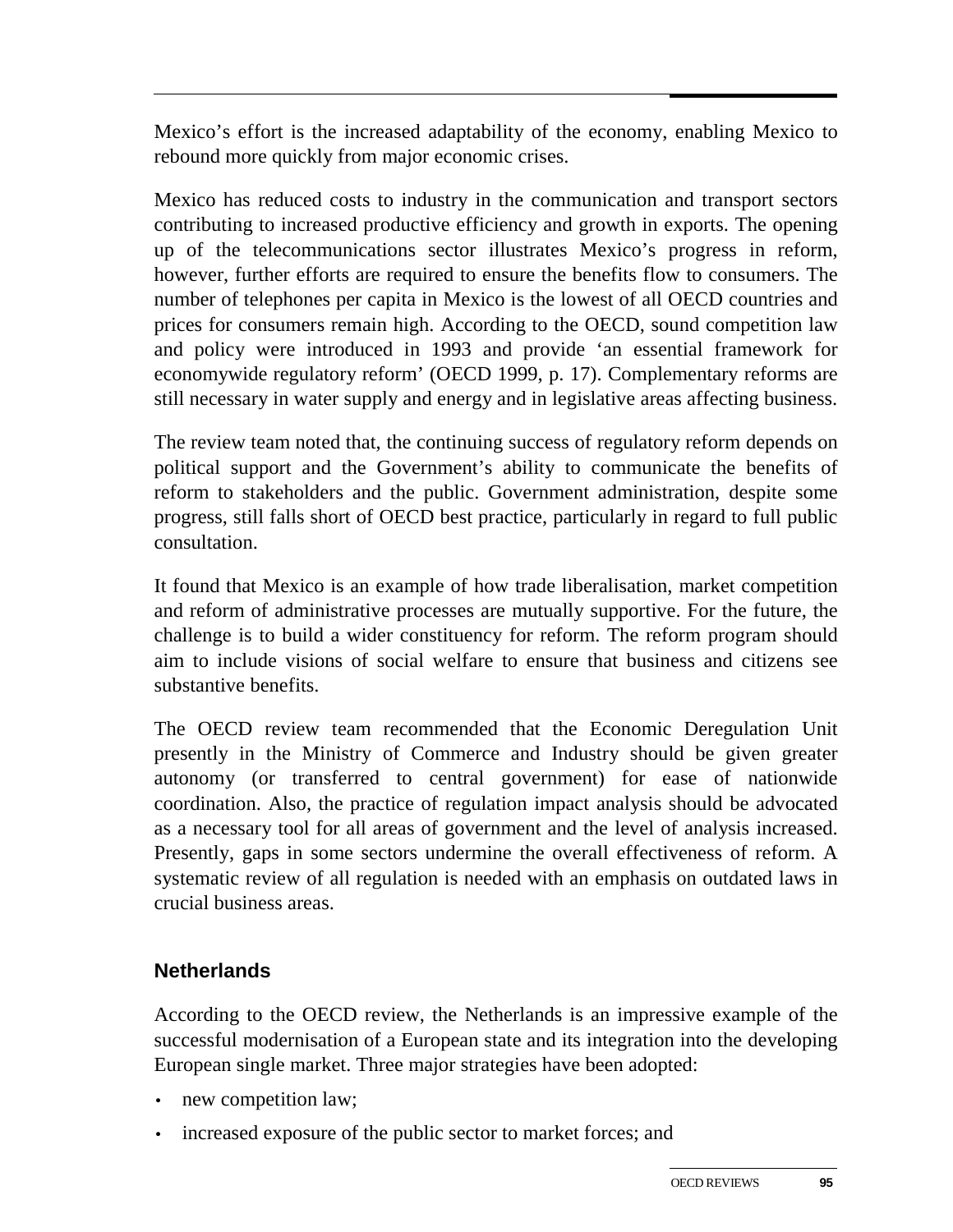• a multifaceted program, called Functioning of markets, Deregulation and Legislative Quality, which focuses on improving the cost effectiveness of national and European regulations affecting economic activity.

Regulatory reform has produced major benefits for the Netherlands including, the reduction of export, distribution and transit costs and increased flexibility and innovation in the supply side of the economy. The review noted that flexibility and innovation will be important attributes as competition intensifies under the single European currency.

Reforms in electricity, transport and health sectors have brought wider choice and improved service quality for consumers. Many competitors have entered the telecommunications industry since the market was liberalised, but the challenge now is how best 'to manage the presence of a dominant incumbent' (OECD 1999, p. 26).

The review team found that flexible and efficient market based regulatory practices in the Netherlands mean that high levels of protection of health, safety and the environment have been possible. Policy responsiveness means that the economy can adjust to new conditions and problems readily.

While a single market has been a stimulus for beneficial regulatory and competition reform, the potential conflict for the Netherlands is that some European regulations may not meet Dutch regulatory quality standards.

The OECD review team concluded that new methods might be required to ensure that 'consensus-building traditions' do not detract from policy responsiveness. Greater emphasis should be given to transparency. According to the review team, the institutions and policy linkages governing reform need to be strengthened, with more supervision of delegated and self-regulatory powers.

Given the fast rate of technological change, for example in 'the convergence of telecommunications and broadcasting' (OECD 1999, p. 26), regulatory reform should be given priority to ensure change can be embraced. Also, globalisation, structural change and population ageing present significant challenges for the Netherlands.

#### **Some lessons from the OECD reviews**

It is the OECD's view that, importantly, the review process has shown that there are benefits from a sustained and comprehensive regulatory review program. Benefits are evident to consumers in terms of price and choice. For an economy as a whole,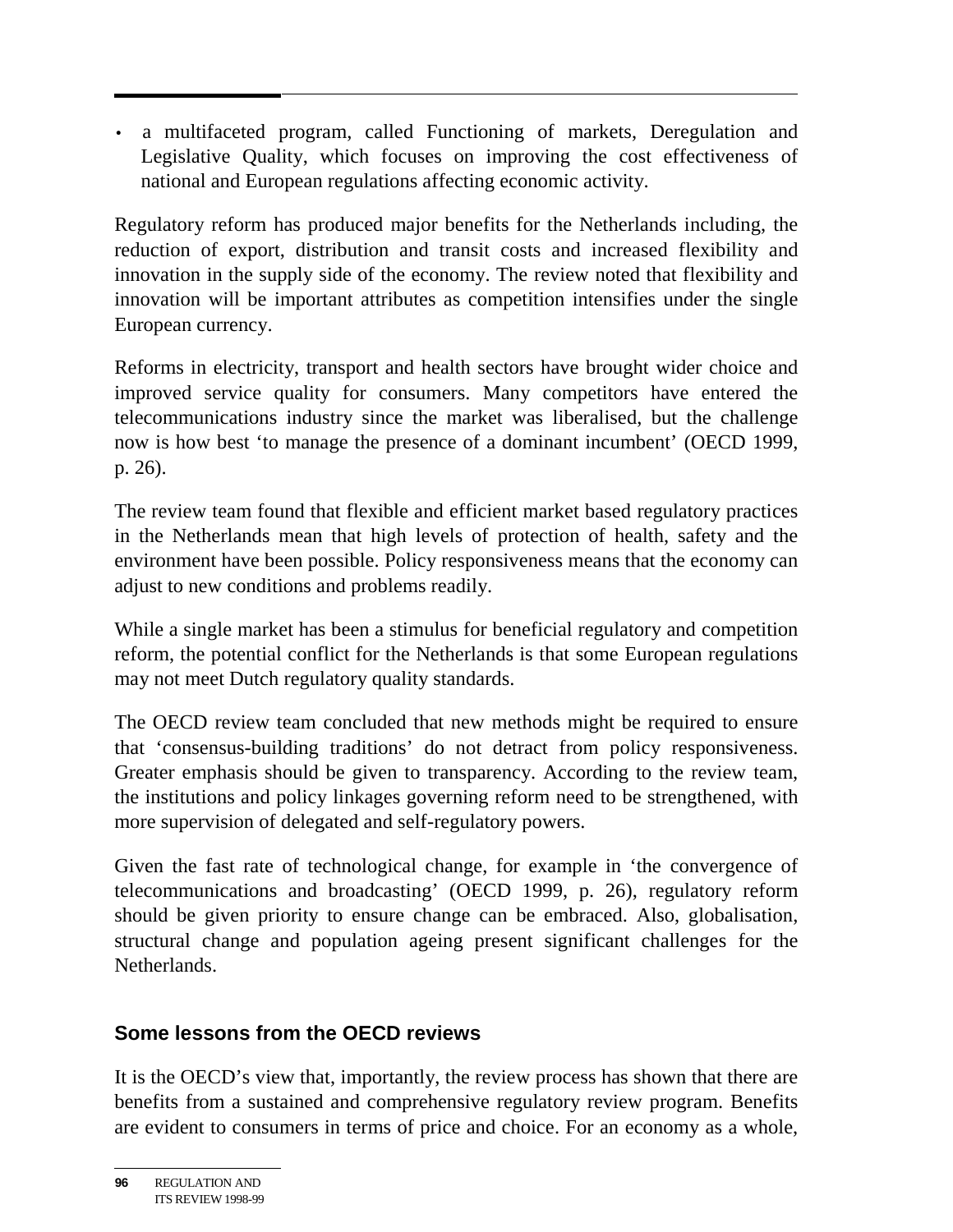advantages lie in greater innovation, investment and the birth of new industries stimulating growth and generating new jobs. This not only reinforces the value in pursuing reforms to the review countries, but also provides incentives to all countries to continue with regulatory reform.

A comprehensive approach, according to the review reports, will yield the greatest benefits. Political leadership and a demonstrated commitment to reform serve to guard against the forces of vested interests and are fundamental to the success of reforms. An open public dialogue on the benefits and costs of the reform process is the way to sustain reform efforts.

The OECD review teams found that the process of regulatory reform and deregulation brought significant adjustment costs and that the use of supportive social policies was appropriate to ease the burden of the changes. They also found that regulatory reform is not simply a process of eliminating inefficient regulation, but in the transition, new regulations and regulatory institutions may well be needed. Such steps help to ensure that anticompetitive behaviour does not come to light in the transition process and work to block the benefits of reform.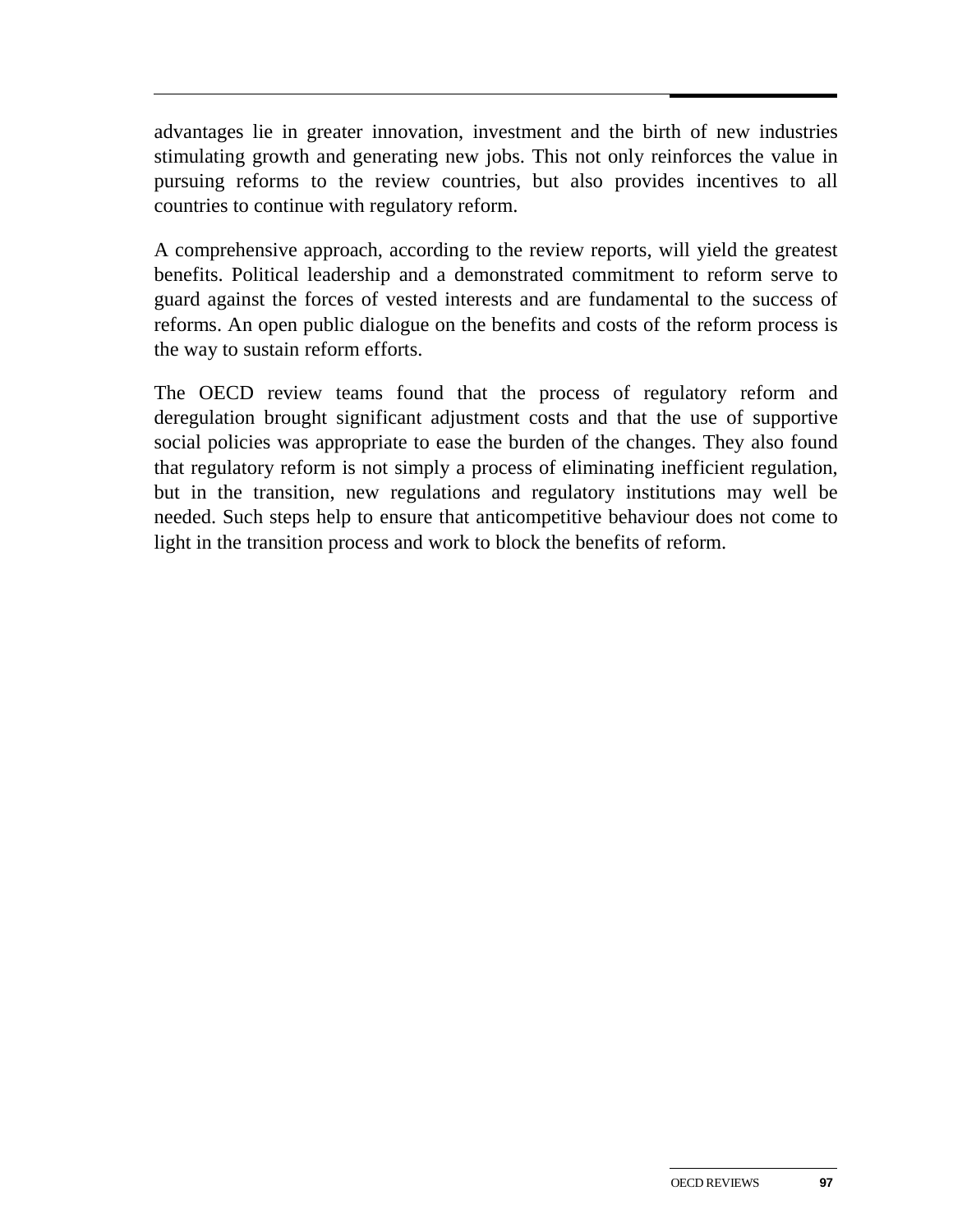**98** REGULATION AND ITS REVIEW 1998-99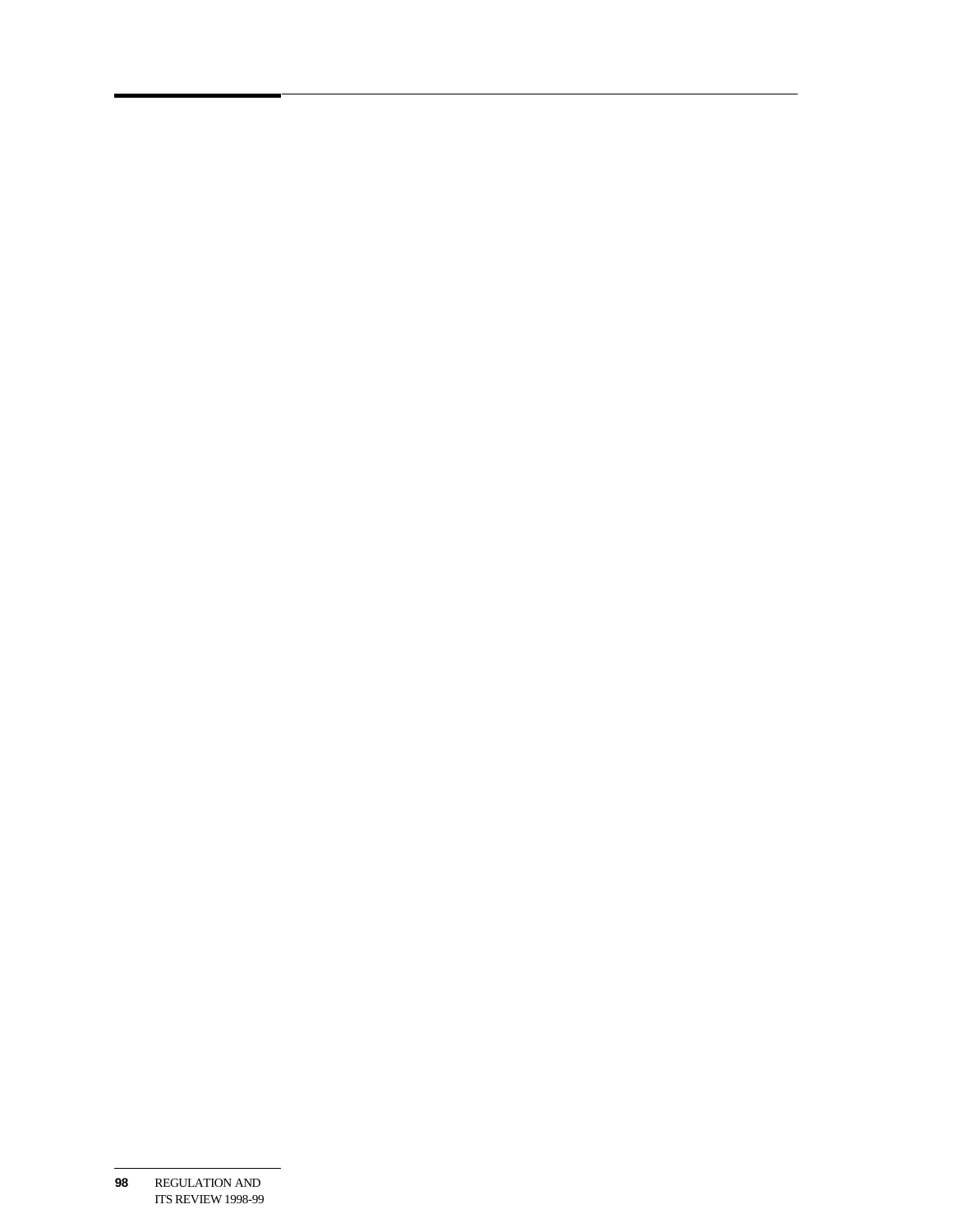# References

- Australian Capital Territory Government 1996, *Manual for Regulatory Reform*, Canberra.
- —— 1999, *ACT Government Agency Plans*, Canberra.
- ATO (Australian Taxation Office) 1998, *ATO Guidelines for the Preparation of Regulation Impact Statements*.
- Commonwealth Interdepartmental Committee on Quasi-regulation 1997, *Grey-Letter Law*, Report of the Commonwealth Interdepartmental Committee on Quasi-regulation.
- COAG (Council of Australian Governments) 1995a, *Competition Principles Agreement*.
- —— 1995b, *Principles and Guidelines for National Standard Setting and Regulatory Action by Ministerial Councils and Standard-Setting Bodies*, (amended 1997).
- DEWRSB (Department of Employment, Workplace Relations and Small Business) 1999, 'Regulatory Performance Indicators, A guide for departments and agencies'.
- Employment, Workplace Relations and Small Business Portfolio 1999, *Regulatory Developments 1998 and 1999*.
- IC (Industry Commission) 1997, *Regulation and its Review 1996-97*, AGPS, Canberra.
- NCC (National Competition Council) 1996, *Considering the Public Interest under the National Competition Policy*, Fineline Printing Pty Ltd, Notting Hill.
- —— 1998, *Annual Report 1997-1998*, AGPS, Canberra.
- OECD (Organisation for Economic Co-operation and Development) 1995, 'Curbing regulatory inflation: a view from Australia', prepared by Paul Coghlan, Office of Regulation Review, Australia, Public Management Service, OECD Publications, Paris, 15–16 June Meeting.
- —— 1997, *OECD Report on Regulatory Reform*, Report to Ministers, OECD Publications, Paris.
- —— 1999, *OECD Reviews of Regulatory Reform*, OECD Publications, Paris.